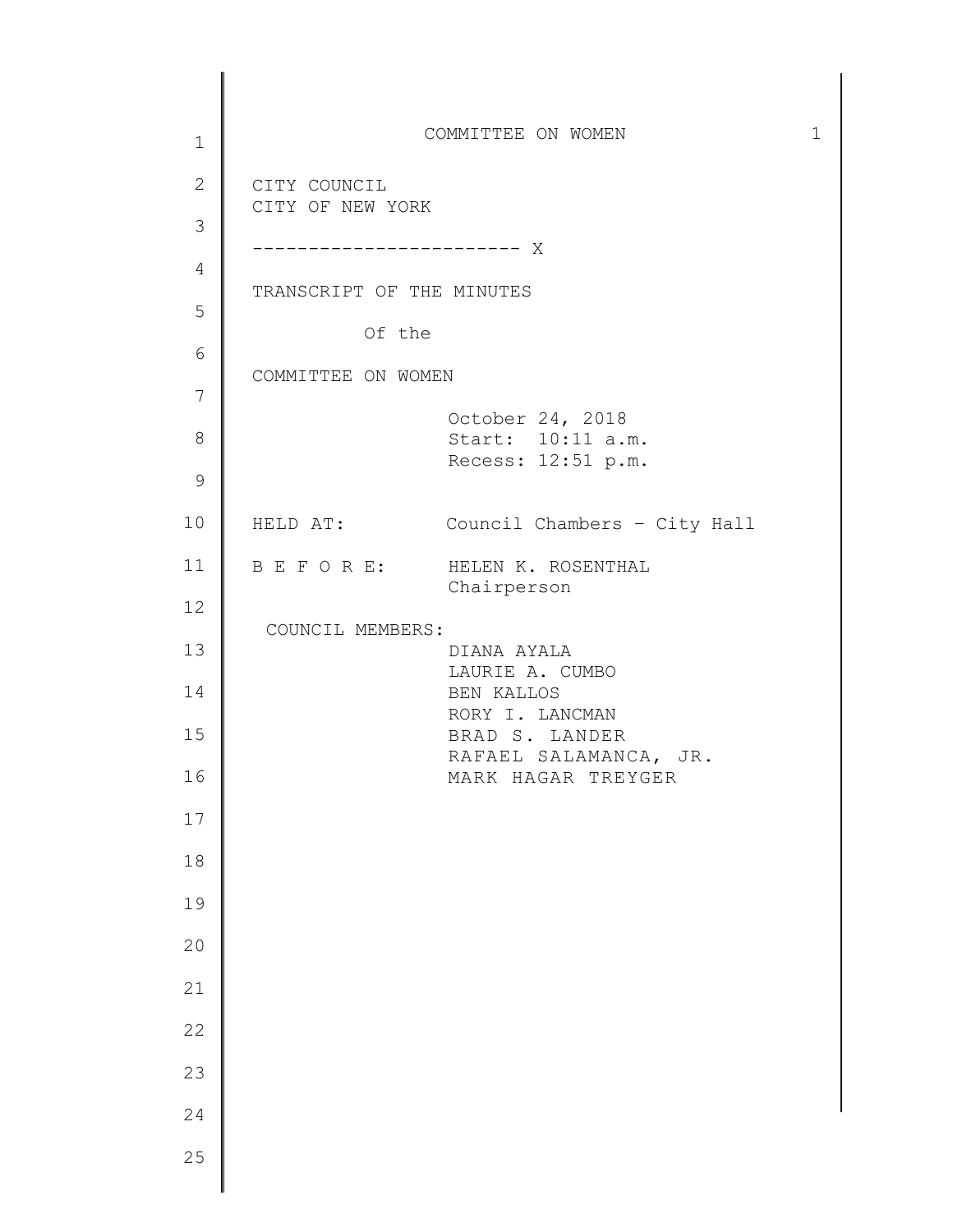| $\mathbf 1$   | 2<br>COMMITTEE ON WOMEN                                                                                          |
|---------------|------------------------------------------------------------------------------------------------------------------|
| $\mathbf{2}$  |                                                                                                                  |
| 3             | A P P E A R A N C E S (CONTINUED)                                                                                |
| 4             | Cecile Noel<br>Commissioner for the Mayor's Office to End                                                        |
| 5             | Domestic and Gender-Based Violence                                                                               |
| 6             | Jordan Dressler<br>Civil Justice Coordinator with the Human Resource<br>Administration's Office of Civil Justice |
| 7             | Julie Goldschied                                                                                                 |
| 8             | Professor at CUNY Law School                                                                                     |
| $\mathcal{G}$ | Namasha Schelling<br>Communications Manager at Day One New York                                                  |
| 10            | Melissa Paquette                                                                                                 |
| 11            | Director of the Domestic Violence Law Project at<br>Safe Horizon                                                 |
| 12            | Amanda Hayden                                                                                                    |
| 13            | Families Program Coordinator at the Lesbian, Gay,<br>Bisexual and Transgender Community Center                   |
| 14            | Terry Lawson                                                                                                     |
| 15            | Director of the Family and Immigration Unit at<br>Bronx Legal Services                                           |
| 16            | Mark Hagar                                                                                                       |
| 17            | Supervising Attorney in NYLAG's Matrimonial and<br>Family Law Department                                         |
| 18            | Celia Irvine                                                                                                     |
| 19            | Staff Attorney at the Legal Aid Society                                                                          |
| 20            | Audacia Ray<br>Director of Community Organizing and Public                                                       |
| 21            | Advocacy at the New York City Anti-Violence<br>Project                                                           |
| 22            | Alisha Bailey                                                                                                    |
| 23            | Alternative to Incarceration Counselor with the<br>Fortune Society                                               |
| 24            |                                                                                                                  |
| 25            | Mary Haviland<br>Executive Director at the New York City Alliance<br>Against Sexual Assault                      |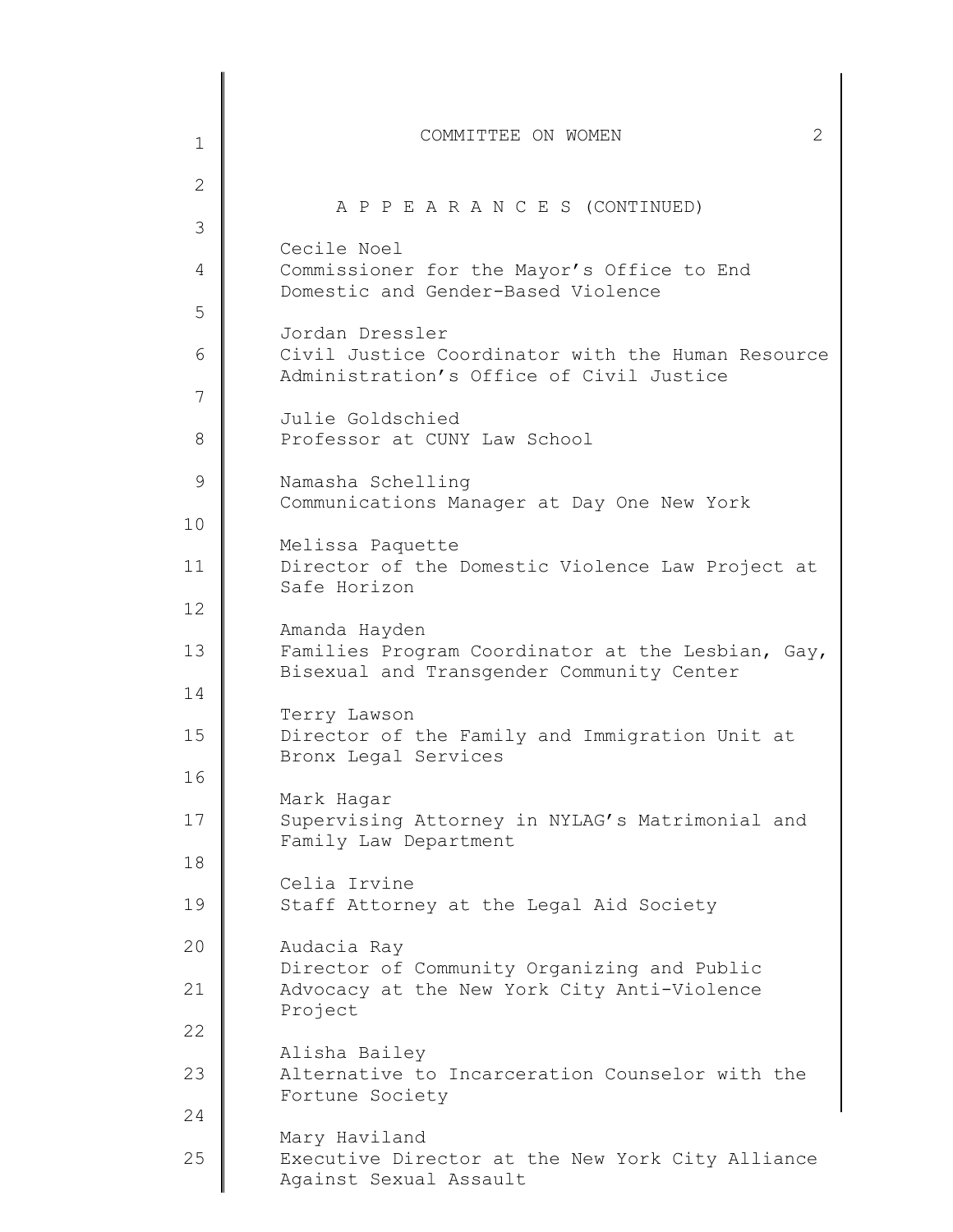| $\mathbf 1$  | 3<br>COMMITTEE ON WOMEN                                                                                                                         |
|--------------|-------------------------------------------------------------------------------------------------------------------------------------------------|
| $\mathbf{2}$ | A P P E A R A N C E S (CONTINUED)                                                                                                               |
| 3            | Dorchen Leidholdt                                                                                                                               |
| 4            | Director of the Center for Battered Women's Legal<br>Services at Sanctuary for Families                                                         |
| 5            | Mary Luke                                                                                                                                       |
| 6            | President of the Metropolitan New York Chapter of<br>United Nations Women and Co-Chair of the<br>Steering Committee of the New York City 4CEDAW |
| 7            | Act                                                                                                                                             |
| 8            | Joanna Alverez<br>Black Women's Blueprint                                                                                                       |
| 9            |                                                                                                                                                 |
| 10           | Sabra Jackson<br>Domestic Violence Survivor, Board of Directors<br>Member of the Voices of Women Organizing Project,                            |
| 11           | WOW                                                                                                                                             |
| 12           | Nedene Simon<br>Domestic Violence Survivor, Member of the Voices                                                                                |
| 13           | Of Women Organizing Project, WOW                                                                                                                |
| 14           | Elizabeth Cohen<br>Domestic Violence Survivor, Member of the Voices                                                                             |
| 15           | Of Women Organizing Project, WOW                                                                                                                |
| 16           | Sharlena Powell<br>Domestic Violence Survivor, Member of the Voices                                                                             |
| 17           | Of Women Organizing Project, WOW                                                                                                                |
| 18           | Amy Barasch<br>Executive Director of Her Justice                                                                                                |
| 19           |                                                                                                                                                 |
| 20           |                                                                                                                                                 |
| 21           |                                                                                                                                                 |
| 22           |                                                                                                                                                 |
| 23           |                                                                                                                                                 |
| 24           |                                                                                                                                                 |
| 25           |                                                                                                                                                 |
|              |                                                                                                                                                 |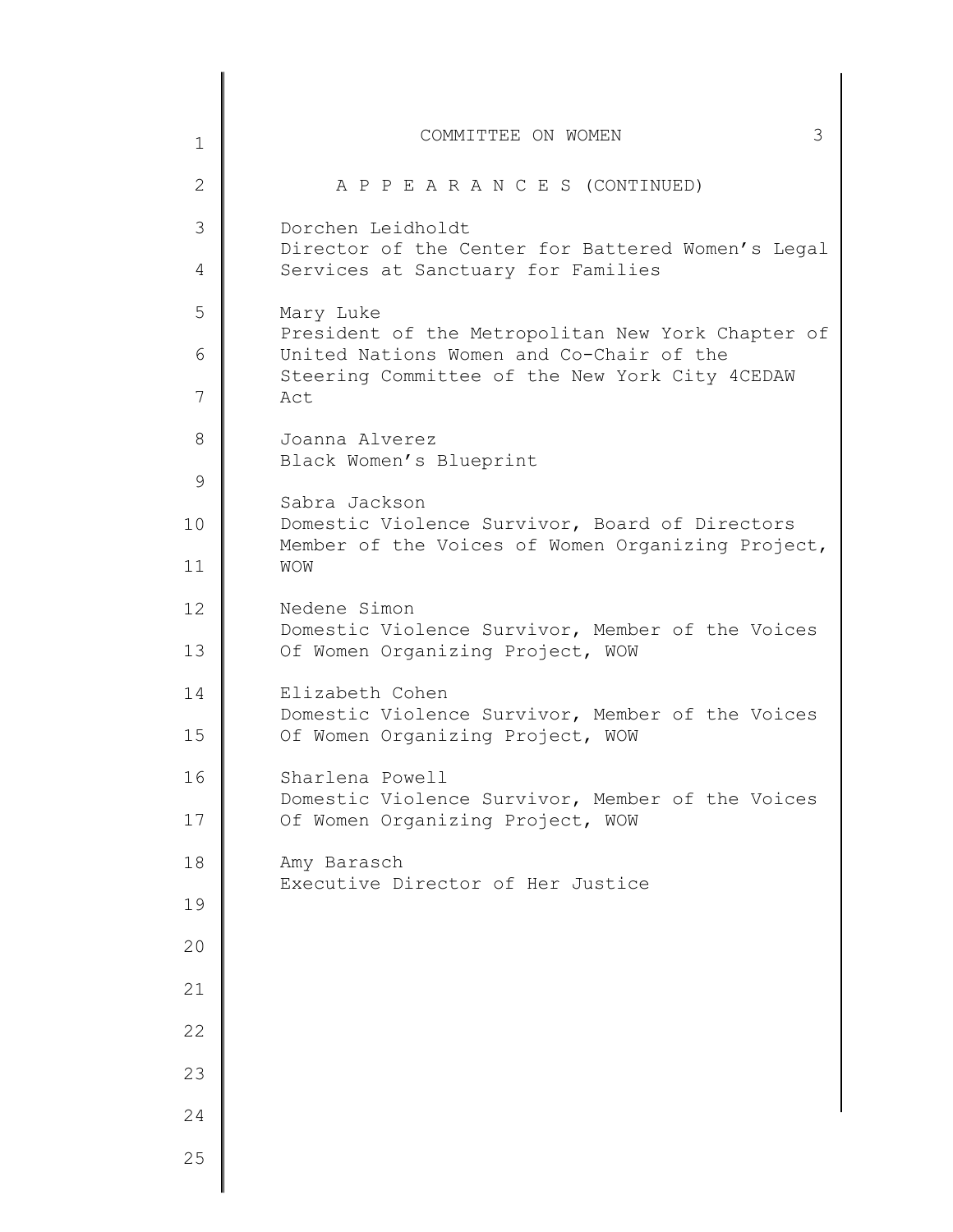| $\mathbf 1$    | COMMITTEE ON WOMEN<br>4                               |
|----------------|-------------------------------------------------------|
| $\mathbf{2}$   | [gavel]                                               |
| 3              | CHAIRPERSON ROSENTHAL: Good morning,                  |
| 4              | it's nice to see everyone in purple this morning,     |
| 5              | very impressive crowd out there. I'm Council Member   |
| 6              | Helen Rosenthal, Chair of the Committee on Women.     |
| $\overline{7}$ | Before we get started, I do want to acknowledge that  |
| 8              | October is domestic violence awareness month, this is |
| 9              | a time to mourn victims, celebrate and empower        |
| 10             | survivors and draw attention to the services,         |
| 11             | resources and support there is for survivors. Earlier |
| 12             | this morning my colleagues on the council and I       |
| 13             | joined the Mayor's Office to end domestic and gender- |
| 14             | based violence in celebrating go purple day. We       |
| 15             | distributed materials about the city's family justice |
| 16             | centers at subway stops throughout the city raising   |
| 17             | awareness for the services and resources that this    |
| 18             | city has available to survivors. I'd like to thank    |
| 19             | Commissioner Noel and her office for their tremendous |
| 20             | efforts every day specifically today though in        |
| 21             | sponsoring go purple day and also a special shout out |
| 22             | goes to Majority Leader Laurie Cumbo who blazed the   |
| 23             | trail for this important day at the council when she  |
| 24             | was Chair of the Committee on Women. Last month, what |
| 25             | was formerly known as the Office to Combat Domestic   |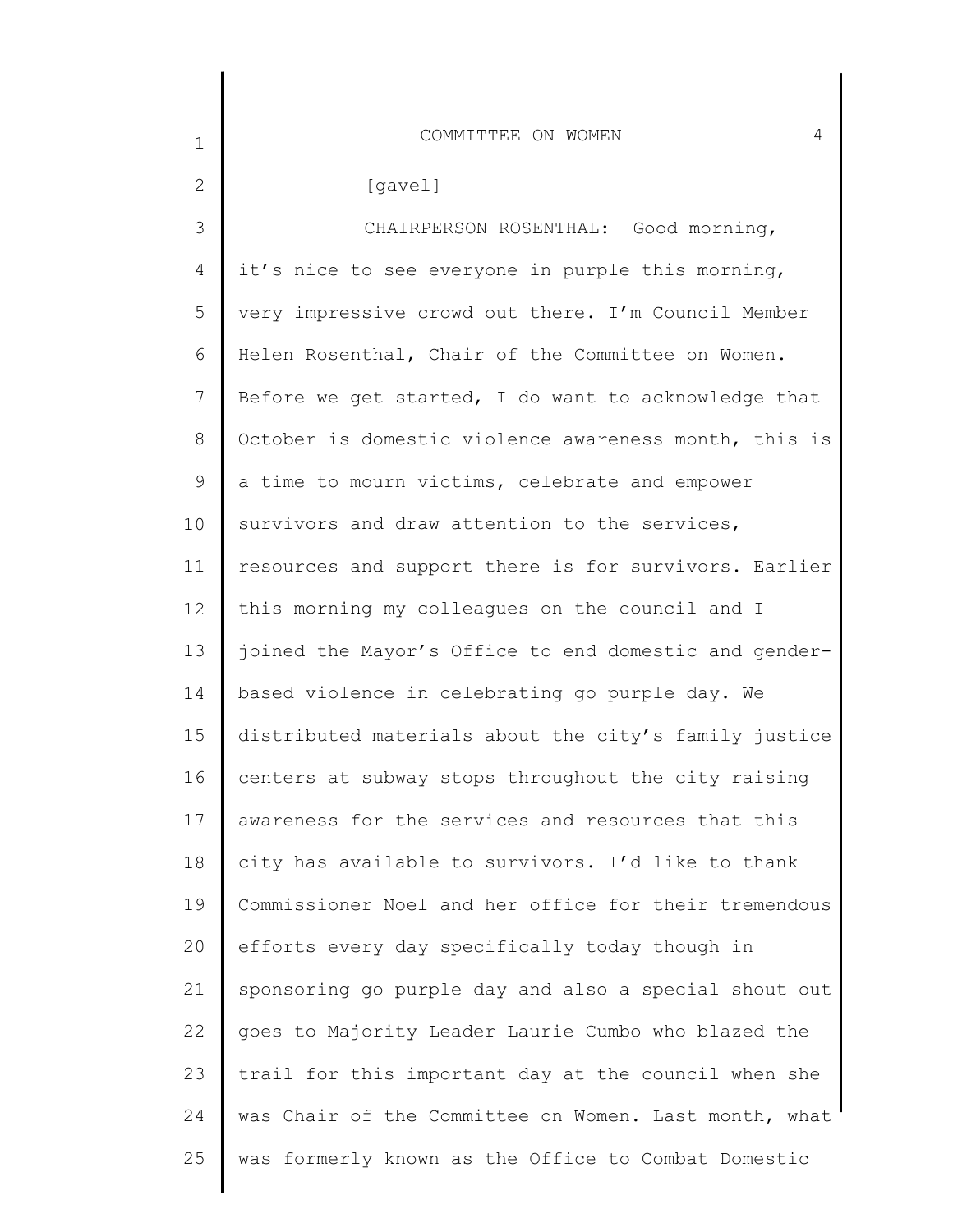1

2 3 4 5 6 7 8 9 10 11 12 13 14 15 16 17 18 19 20 21 22 23 24 25 Violence became the Office to End Domestic and Gender Based Violence or End GBV through executive order 36. This name change is not only aspirational in its aim to end domestic and gender-based violence, it is indicative of an expanded mission for the office. In addition to continuing its work on familial intimate partner violence, End GBV is now tasked with coordinating the city's efforts against sexual assault, human trafficking and stalking. Domestic and gender-based violence reflects serious and complex issues that can affect any New Yorkers regardless of identity; women, men, transgender and nonconforming individuals and regardless of race, religion and socioeconomic status. Inherent in these acts of violence, our power dynamics which disproportionately harm the most vulnerable and marginalized among us, no one needs reminding that the current federal administration is stoking these flames. Last week's news from Trump's twitter account threatening to undermine protections for trans and GNC people simple as his twitter rages against women and immigrants. Compared to men women are 4.5 times, four and a half times as likely to be victim of a domestic violence homicide. Compared to white women, black women are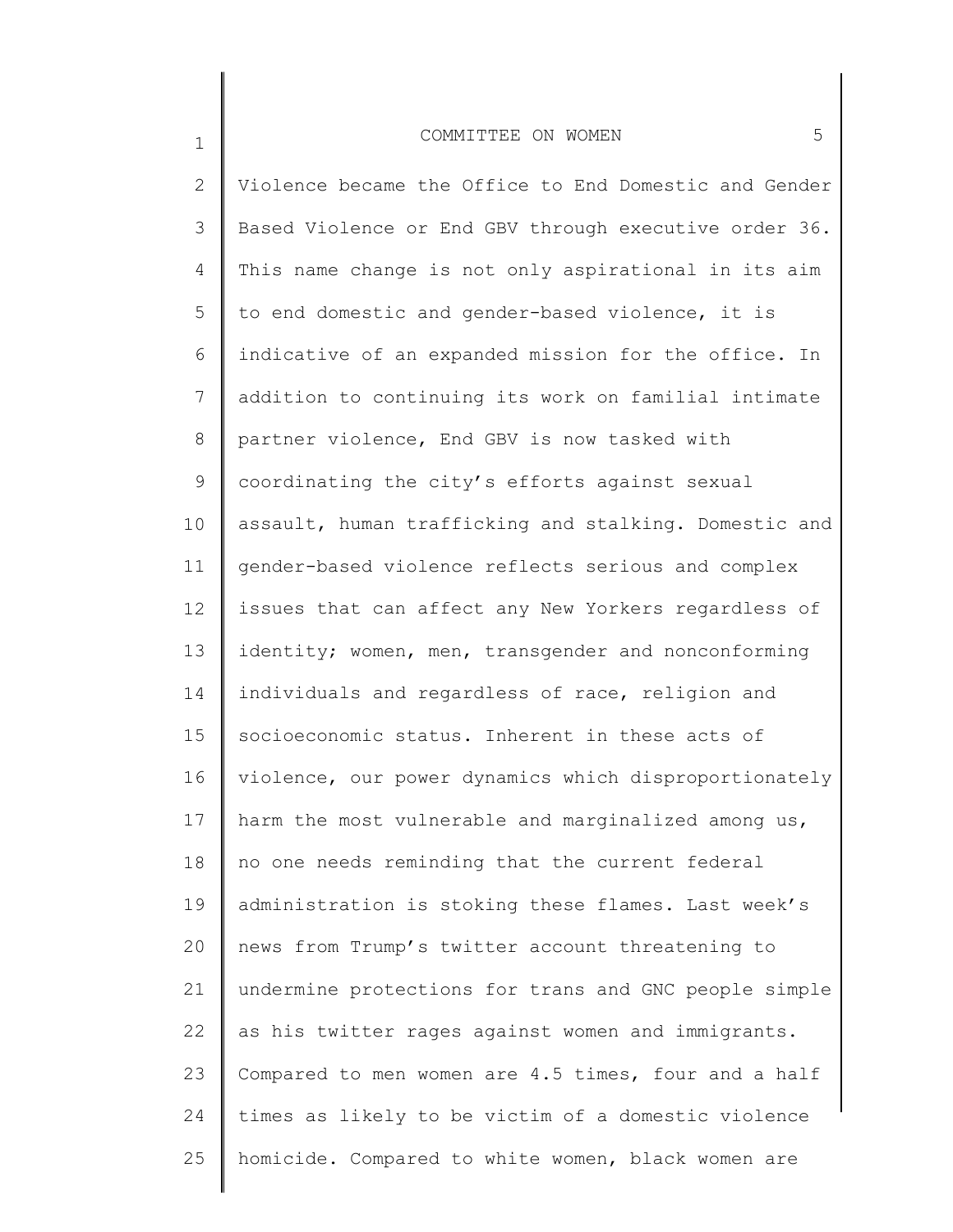1

2 3 4 5 6 7 8 9 10 11 12 13 14 15 16 17 18 19 20 21 22 23 24 25 more likely to be the victim of domestic violence homicide. We don't currently have data on DV fatalities that include a break down by gender identify and sexual orientation and that's something I look forward to discussing at today's hearings. The current crime trends across the city require us to ask ourselves whether we are appropriately allocating resources to fight domestic violence. As violent crime has steadily decreased, the reports of felony and misdemeanor domestic violence have increased over the past ten years. The first line of a New York Times story that ran at the end of 2016 reads, "as murders in New York City have declined significantly over the past 25 years, one category has remained stubbornly high, domestic violence homicides". Today they represent about 17 percent of all homicides and so End GBV's expanded role is more important than ever. Today we will learn how End GBV views it's mission and we will also consider four pieces of legislation that would enhance reporting, assess the results of End GBV's current efforts through the family justice center by a client satisfaction survey, create potential opportunities to train cosmetologists to recognize signs of domestic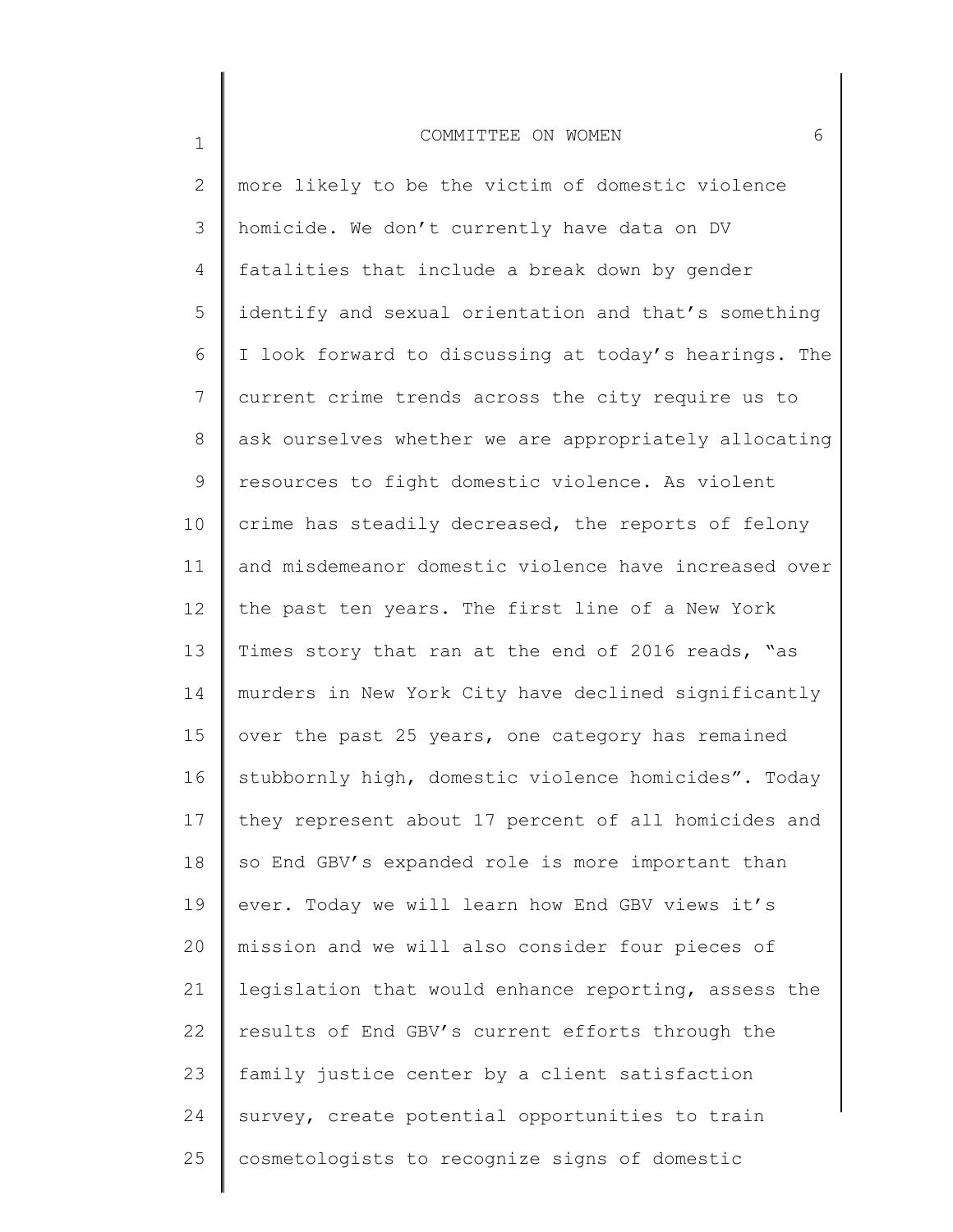1

2 3 4 5 6 7 8 9 10 11 12 13 14 15 16 17 18 19 20 21 22 23 24 25 violence and provide survivors with access to legal representation so they are no longer financially obligated to remain married to their abusers. Together these bills will ensure that the city is delivering resources and services to domestic and gender-based violence survivors in the most appropriate, strategic and effective ways. We are grateful to have Commissioner Noel and the many advocacy organizations that are here to testify today, these are the experts on the complexity of domestic violence who are steeped in the work of piecing together the intersectionality, let me say that one more time, these are the experts on the complexity of domestic violence who are steeped in the work of piecing together the intersectionality of gender, race, socioeconomic, sexual orientation and the power dynamics in efforts to end gender and domestic based violence. I'd like to thank the city council staff here; Brenda McKinney, our General Counsel Chloe Rivera, our Legislative Policy Analyst Daniel Kroop, our Financial Analyst and my new Director of Legislation Ned Terrace who really helped pull together this opening statement and the background work our office has done in understanding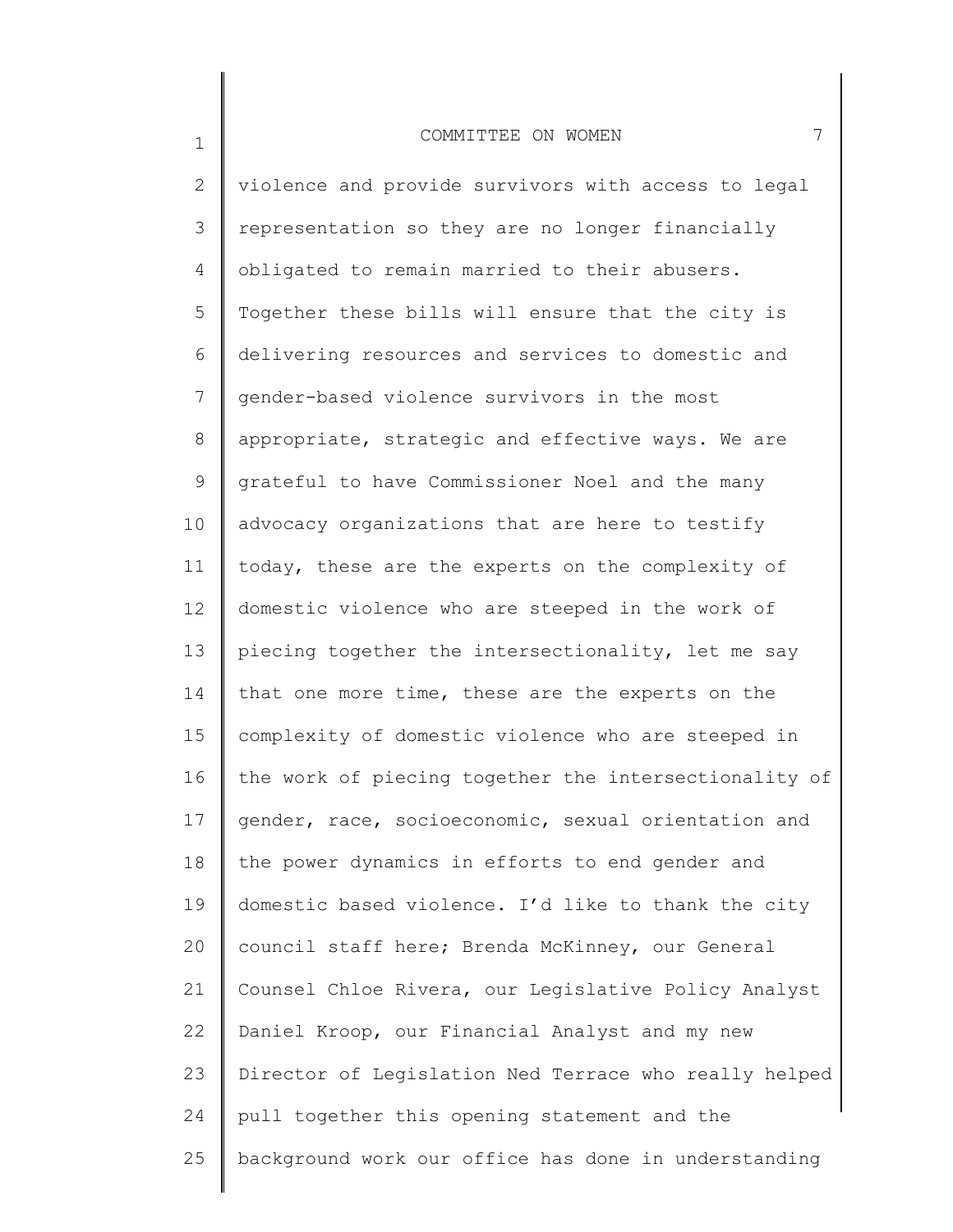1

2 3 4 5 6 7 this complex issue. I want to acknowledge the members of the committee who are here today; Council Member Lander from Brooklyn and I'd like to ask Council Member Lancman who is the sponsor of one of these important pieces of legislation to give an opening statement.

8 9 10 11 12 13 14 15 16 17 18 19 20 21 22 23 24 25 COUNCIL MEMBER LANCMAN: Thank you. Good morning, I'm Councilman Rory Lancman, Chair of the Committee on the Justice System and I want to thank Council Member Helen Rosenthal for leading this important hearing. During domestic violence awareness month, we reflect on the progress that has been made and most importantly on the work that we must continue to do to support domestic and gender-based violence survivors, increase public consciousness and eradicate domestic and gender-based violence in our city. Unfortunately, domestic and gender-based violence crime rates have remained resistant to the steady reduction of the overall crime rate in this city as Chairwoman Rosenthal mentioned. In 2017, the NYPD responded to over 108,000 intimate partner related domestic incidents, a 16 percent increase from the previous year. The challenges that survivors face from physical and emotional trauma to lost jobs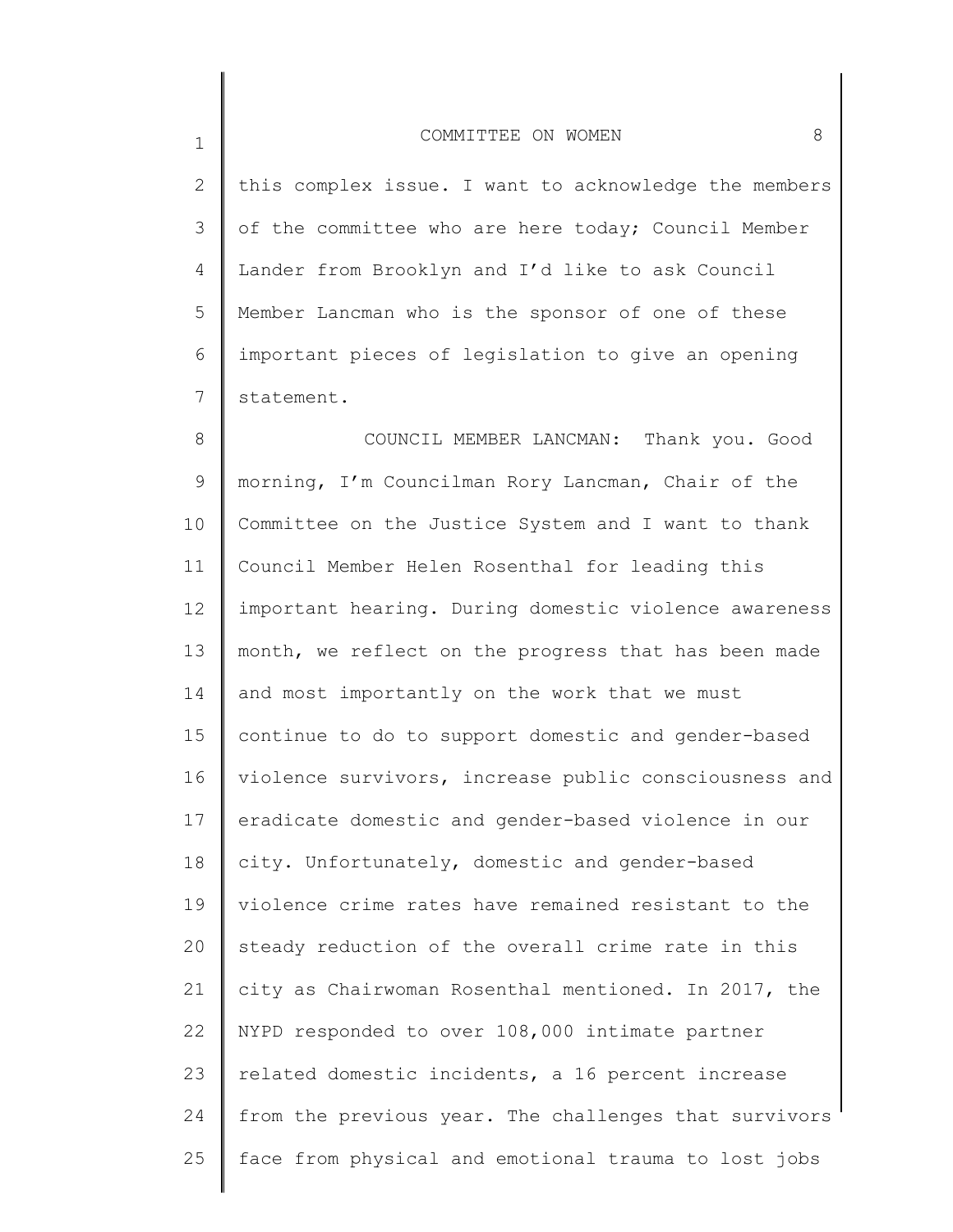2 3 4 5 6 7 8 9 10 11 12 13 14 15 16 17 18 19 20 21 22 23 24 and homelessness are public issues that require policies and social services to help improve their lives. The family justice centers facilitated by the Mayor's Office to End Domestic and Gender Based Violence provide legal services, counseling and support services for survivors. In 2017, these family justice centers located in each of the five boroughs served 62,645 individuals, individuals but what do the survivors think of the services that we provide them? My bill, Intro 542, would create a mechanism for clients to fill out satisfaction surveys after they receive domestic violence services from the family justice centers. [coughs] excuse me… the satisfaction surveys will not be mandatory and will remain anonymous. Survivors will be able to indicate which services are the most useful, which should be altered, and which changes the centers can make to better assist them. This will allow the family justice centers and survivors to work collaboratively to improve services and set priorities. Again, I'd like to thank Chair Rosenthal for putting this hearing together and I look forward to listening to the testimony today. Thank you.

25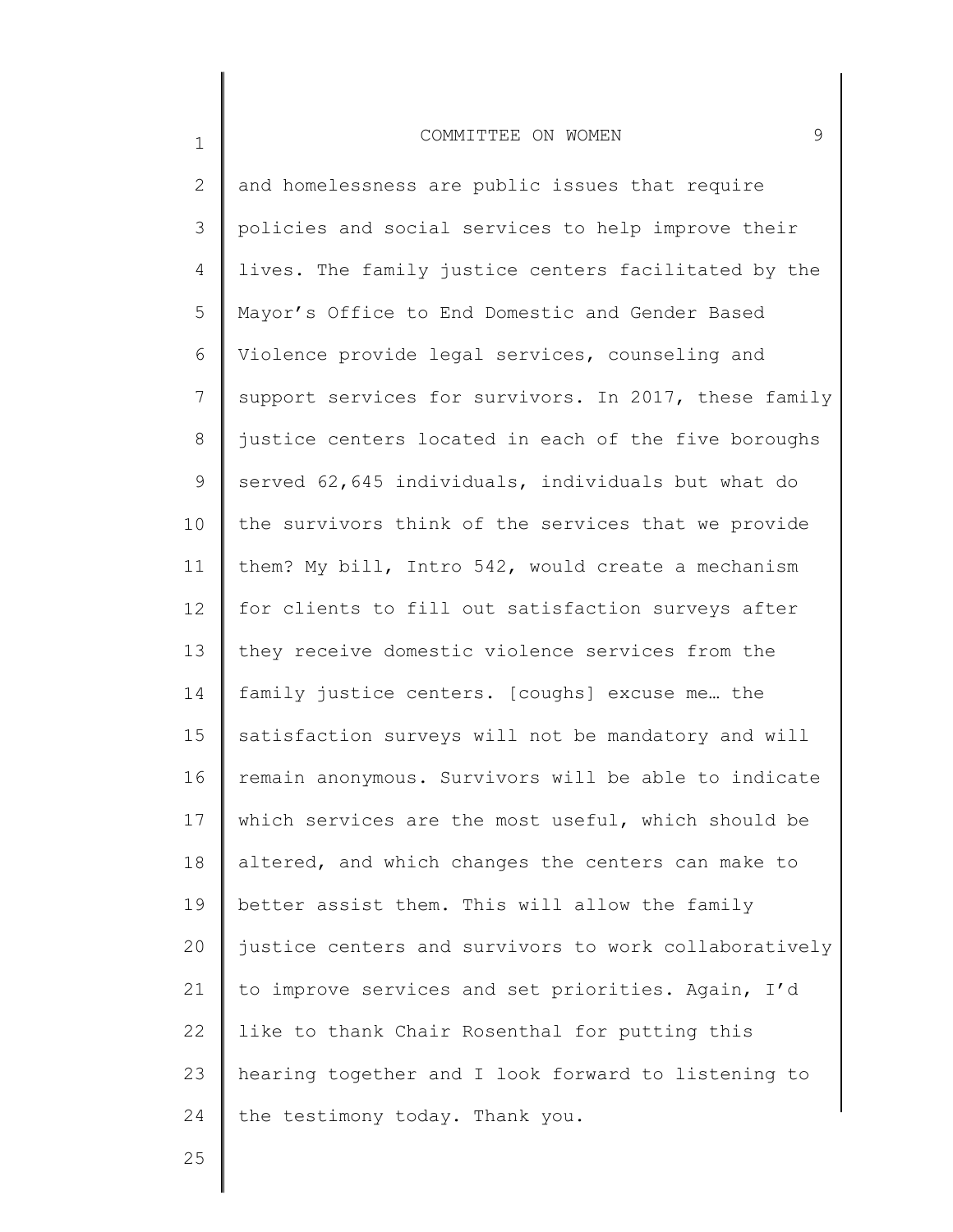2 3 4 5 6 CHAIRPERSON ROSENTHAL: Thank you so much Council Member Lancman, I'd like to welcome Council Member Treyger to this hearing and ask him to give an opening statement about his bill, Intro 1085, thank you.

7 8 9 10 11 12 13 14 15 16 17 18 19 20 21 22 23 24 25 COUNCIL MEMBER TREYGER: Good morning. First, I want to thank Chair Rosenthal for holding today's important oversight hearing as well as for taking the lead on New York City go purple day. As mentioned, October is domestic violence awareness month and I'm proud we as a city are raising awareness about domestic violence and providing services for survivors as we work to make sure all survivors know that they're not alone. Today we're hearing my bill, Introduction 1085, a Local Law to amend the administrative code of the city of New York in relation to providing legal services to victims of domestic violence in divorce proceedings. Your safety and your freedom shouldn't be determined by your income, no one should have to stay in an abusive marriage simply because they can't afford a divorce lawyer. My bill would require the Office of the Civil Justice Coordinator to establish programs to provide victims of domestic violence with full, legal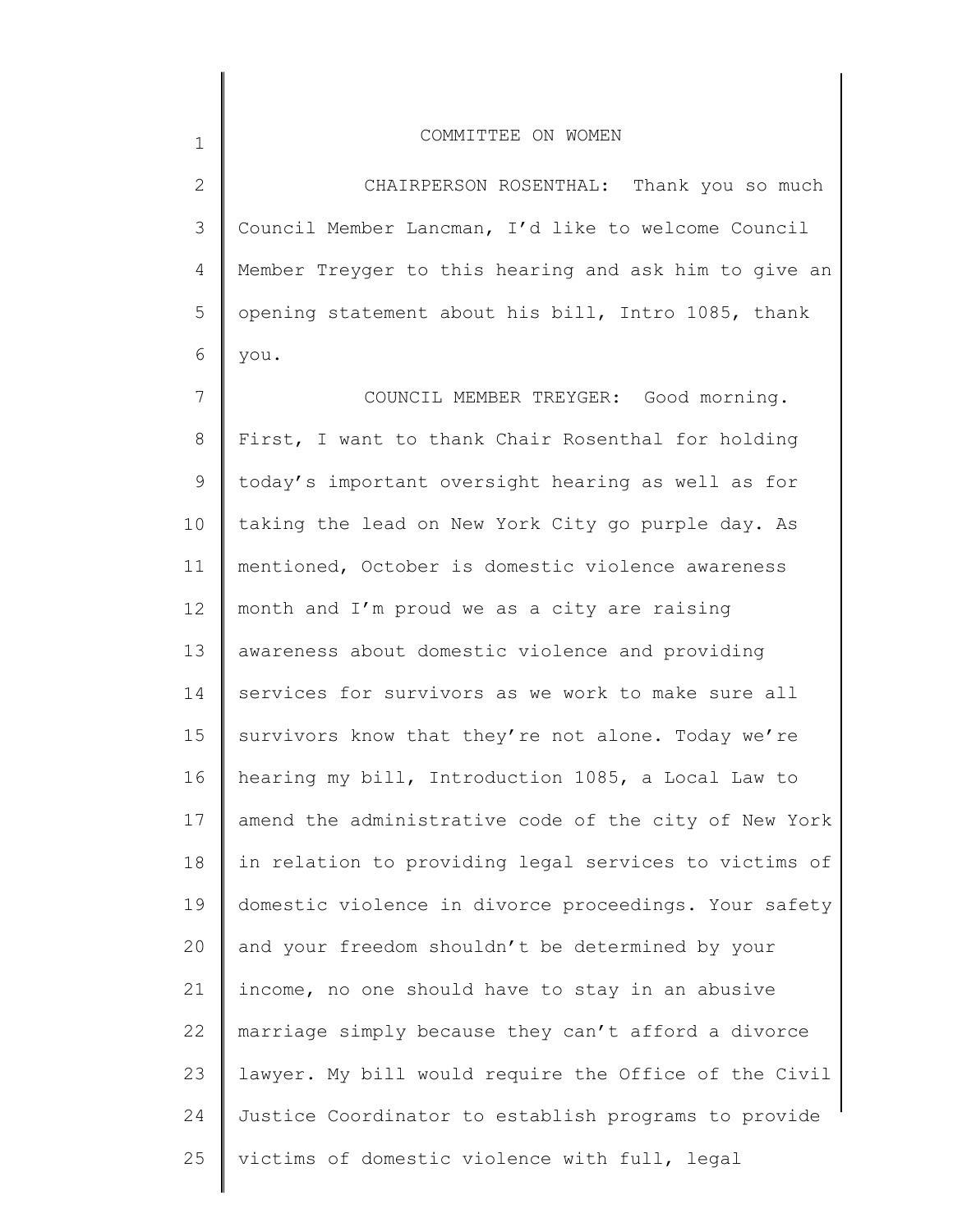1

2 3 4 5 6 7 8 9 10 11 12 13 14 15 16 17 18 19 20 21 22 23 24 25 representation in divorce proceedings in civil supreme court. Full legal representation includes the payments of all filing fees. The bill would cover all victims and survivors of domestic violence regardless of gender and regardless of whether there has been any type of conviction or criminal complaint. We know many victims of domestic violence are not always able to come forward to make a criminal complaint and we want to make sure they are protected too. As we know domestic violence impacts all of our communities across the city. In May, the New York Times wrote an article called Their Husbands Abuse Them, Shouldn't Divorce be Easy. This article gave a harrowing insight into the struggle so many women face when they seek a divorce. With this bill a mother can focus on her and her children's safety without having to worry about the cost of a divorce. Our city must take an important stand and do everything we can to support our domestic violence victims and survivors and I want to share a very brief excerpt from that article where a mother and her two children were physically abused by her husband and she moved her family into a shelter and she had first tried to turn to private attorneys who estimated that the cost of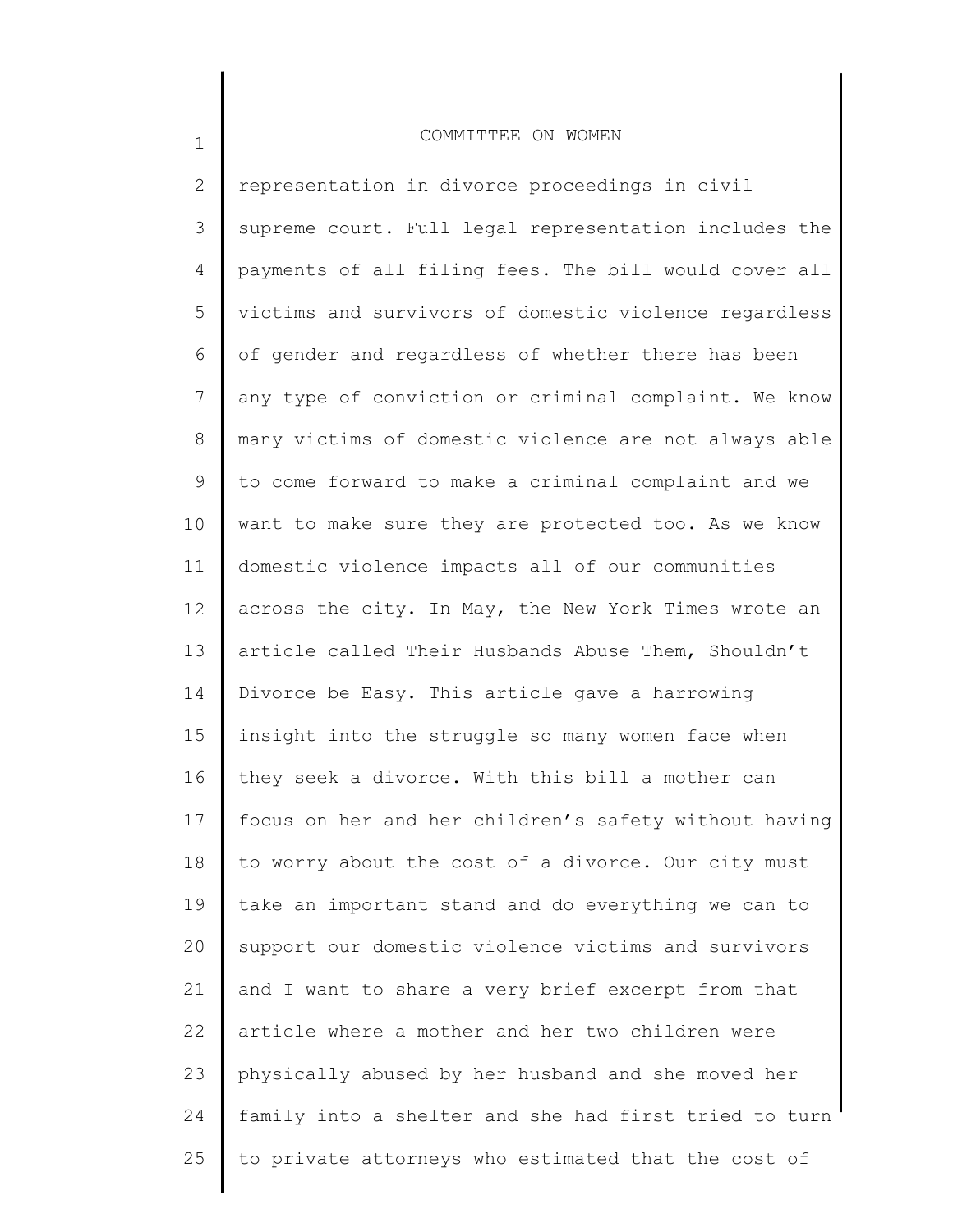2 3 4 5 6 7 8 9 10 11 12 13 14 15 16 17 18 19 20 21 representation would cost over  $3,000$  dollars or more, she couldn't afford it. New York guarantees lawyers for poor people who can't afford them in a range of family court cases including child custody and domestic violence proceedings but divorce cases even in the context of domestic violence always occur in supreme court and litigants do not have a right to counsel for the full case. New York took a bold step in providing free counseling for low income New Yorkers facing eviction, which I think was the right thing to do and we have a moral, moral obligation to make sure that there is no cost too high for someone's freedom in New York and again I want to thank Chair Rosenthal for holding this very important hearing. Thank you. CHAIRPERSON ROSENTHAL: Thank you much… so much Council Member Treyger and I want to recognize Council Member Ayala who represents both Northern Manhattan and Southern Bronx for joining us today. And I'd like to turn it over now to my

22 Committee Counsel.

1

23 24 25 COMMITTEE CLERK: I'm going to read the oath. Please raise your right hands. Do you affirm to tell the truth, the whole truth and nothing but the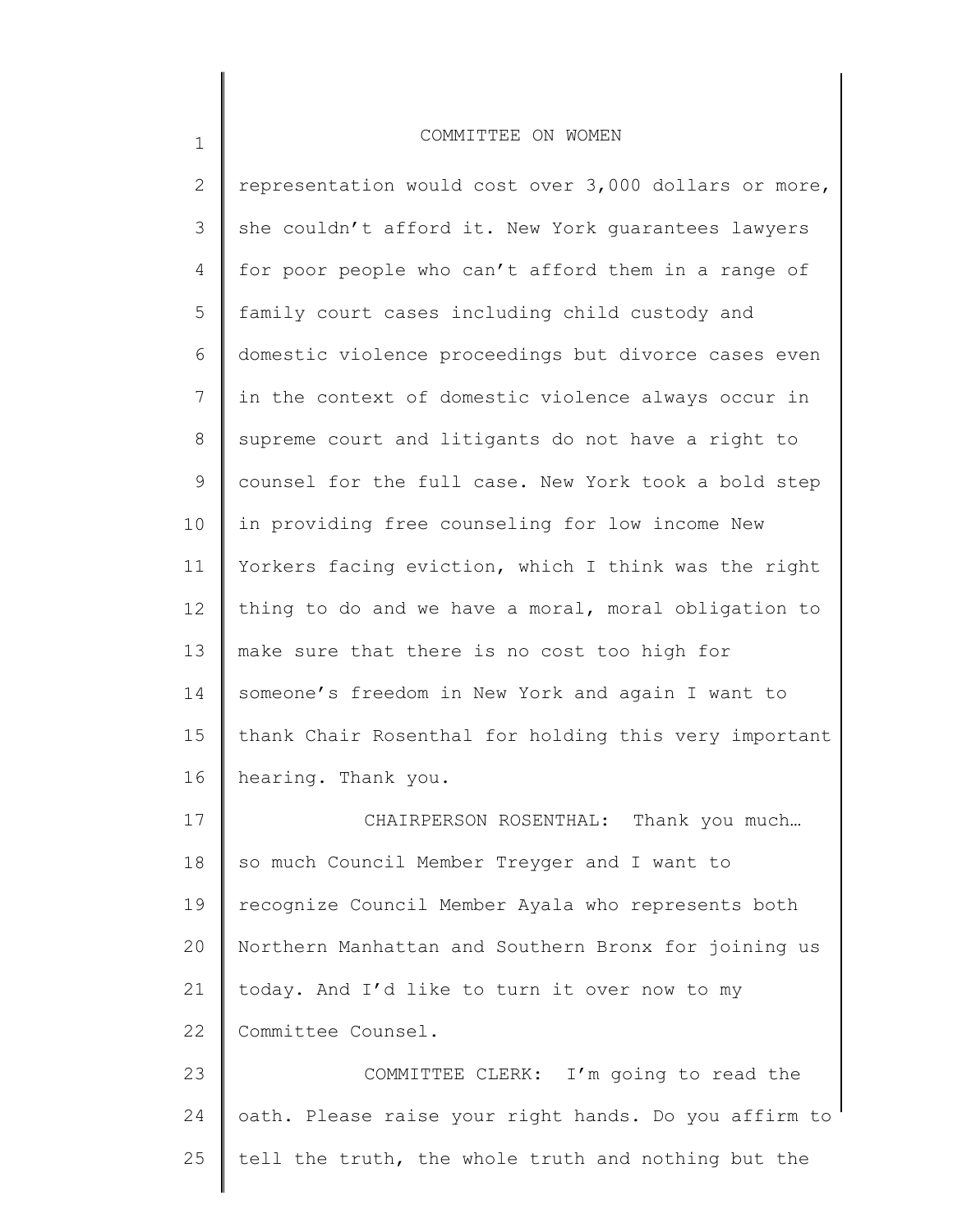| $\mathbf 1$ | COMMITTEE ON WOMEN                                    |
|-------------|-------------------------------------------------------|
| 2           | truth in your testimony before this Committee and to  |
| 3           | respond honestly to Council Member questions?         |
| 4           | Alright, thank you.                                   |
| 5           | CHAIRPERSON ROSENTHAL: I just want to be              |
| 6           | clear that it was purposeful that I did not read that |
| 7           | statement although other Chairs do, I have complete   |
| $8\,$       | faith in your office and in you Commissioner and I, I |
| 9           | can't tell you how I can tell you that the city is    |
| 10          | lucky to have you.                                    |
| 11          | CECILE NOEL: Thank you.                               |
| 12          | CHAIRPERSON ROSENTHAL: Okay.                          |
| 13          | CECILE NOEL: Okay. Good morning                       |
| 14          | Chairperson Rosenthal, Council Member Lancman,        |
| 15          | Council Member Treyger and other members of the of    |
| 16          | the Council. I am Cecile Noel, Commissioner for the   |
| 17          | Mayor's Office to End Domestic and Gender Based       |
| 18          | Violence. Thank you for the opportunity [clears       |
| 19          | throat] excuse me to speak with you about the         |
| 20          | Office's reports, client satisfaction surveys at the  |
| 21          | family justice centers, domestic violence related     |
| 22          | training for professionals and matrimonial legal      |
| 23          | assistance for survivors of domestic violence. I am   |
| 24          | pleased to be joined by my colleague, Jordan          |
| 25          | Dressler, the City Civil Justice Coordinator at       |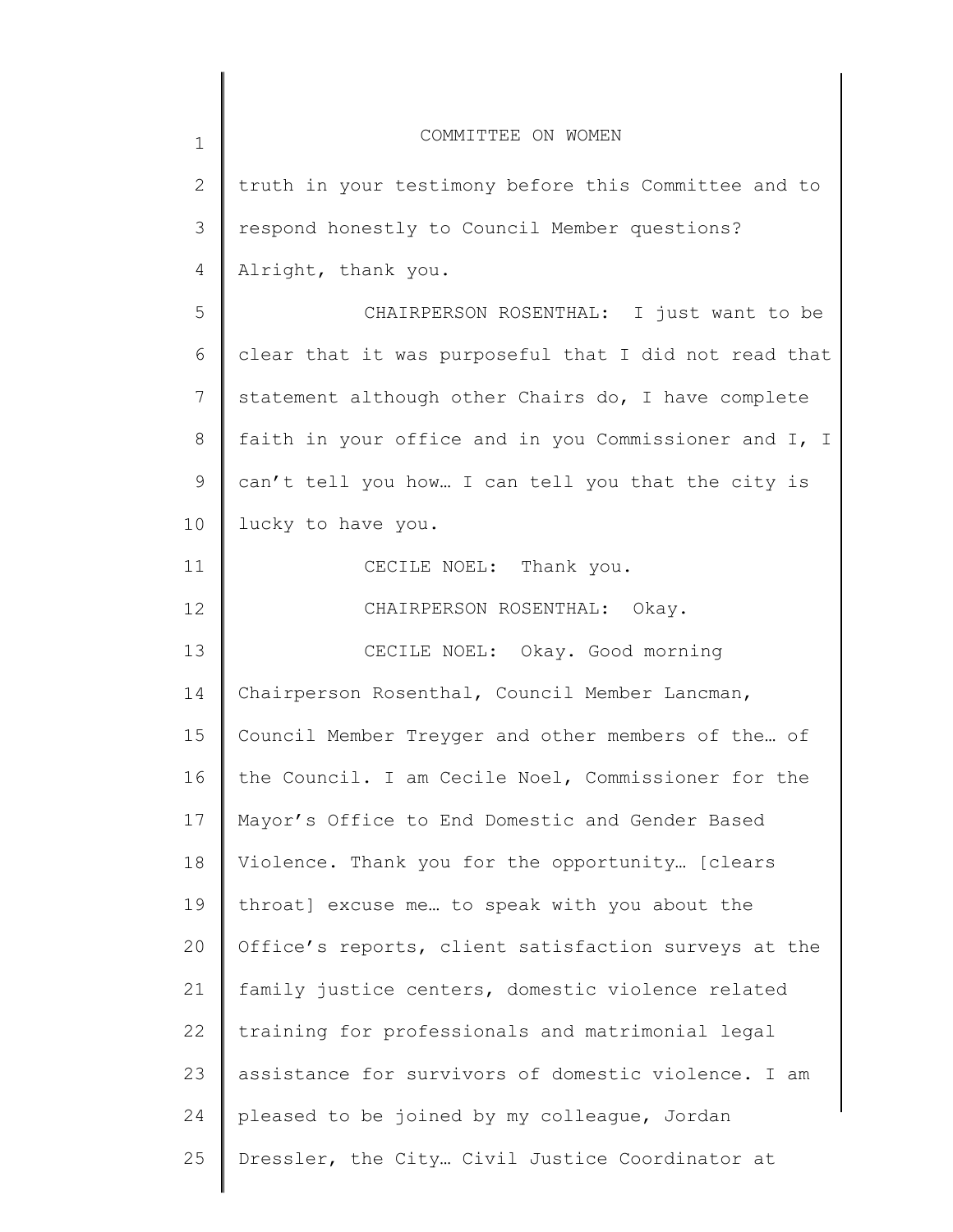1

2 3 4 5 6 7 8 9 10 11 12 13 14 15 16 17 18 19 20 21 22 23 24 25 HRA's Office of Civil Justice or OCJ who is here to answer any questions the council may have regarding Intro 1085. On September  $7<sup>th</sup>$ , 2018, Mayor Bill De Blasio signed Executive Order 36, which expanded the authorities and responsibilities of the Mayor's Office to combat domestic violence and change the name of OCDV to the Mayor's Office to End Domestic and Gender Based Violence or End GBV. The Office to End Domestic and Gender Based Violence will continue to develop and coordinate citywide response to intimate partner and family violence and now has the expanded authority to address gender-based violence including sexual assault, stalking and trafficking, as well as the continuum and intersection of these issues. We will also continue to create bridges across criminal justice and social services to coordinate New York City's approaches and system responses to ensure that all survivors have streamlined access to inclusive and critical… to, to the inclusive and critical resources and services. I am proud to be part of this administration's strong commitment and unprecedented investment to enhance the city's response to domestic and gender-based violence. During this administration we have, among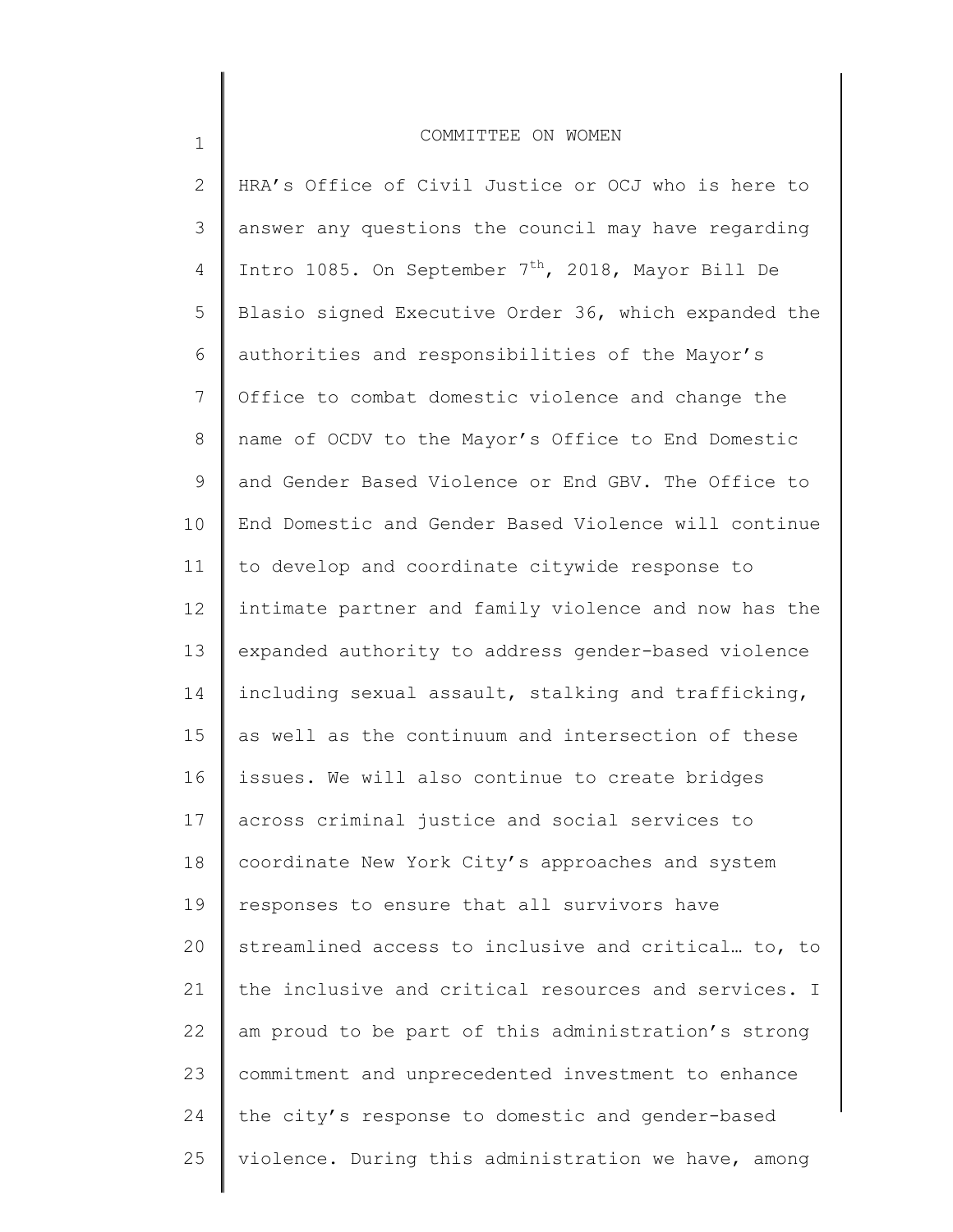1

2 3 4 5 6 7 8 9 10 11 12 13 14 15 16 17 18 19 20 21 22 23 24 25 other things, opened two new Family Justice Centers, expanded domestic violence shelter capacity and launched new initiatives focused on public housing, domestic violence, stalking, healthy relationship education for youth in foster care and other vulnerable youth, increased access to mental health services for survivors and launched a new policy and training institute within End GBV to end domestic violence… to, to expand domestic violence education for city agencies and community based organizations. In addition, the city has recently invested 11 million dollars in domestic violence programming and initiatives through the Mayor's Domestic Violence Task Force and three million through the Interrupting Violence at Home Initiative to develop innovative programming to working with abusive partners. With the implementation of the Office to End Domestic and Gender Based Violence, we are continuing to respond as a city to the voices of survivors and advocates and recognizing the need for a system wide coordinated response to these issues. The new Office will seek to implement best practices and policies, develop and strengthen services and intervention initiatives, enhance coordination across agencies and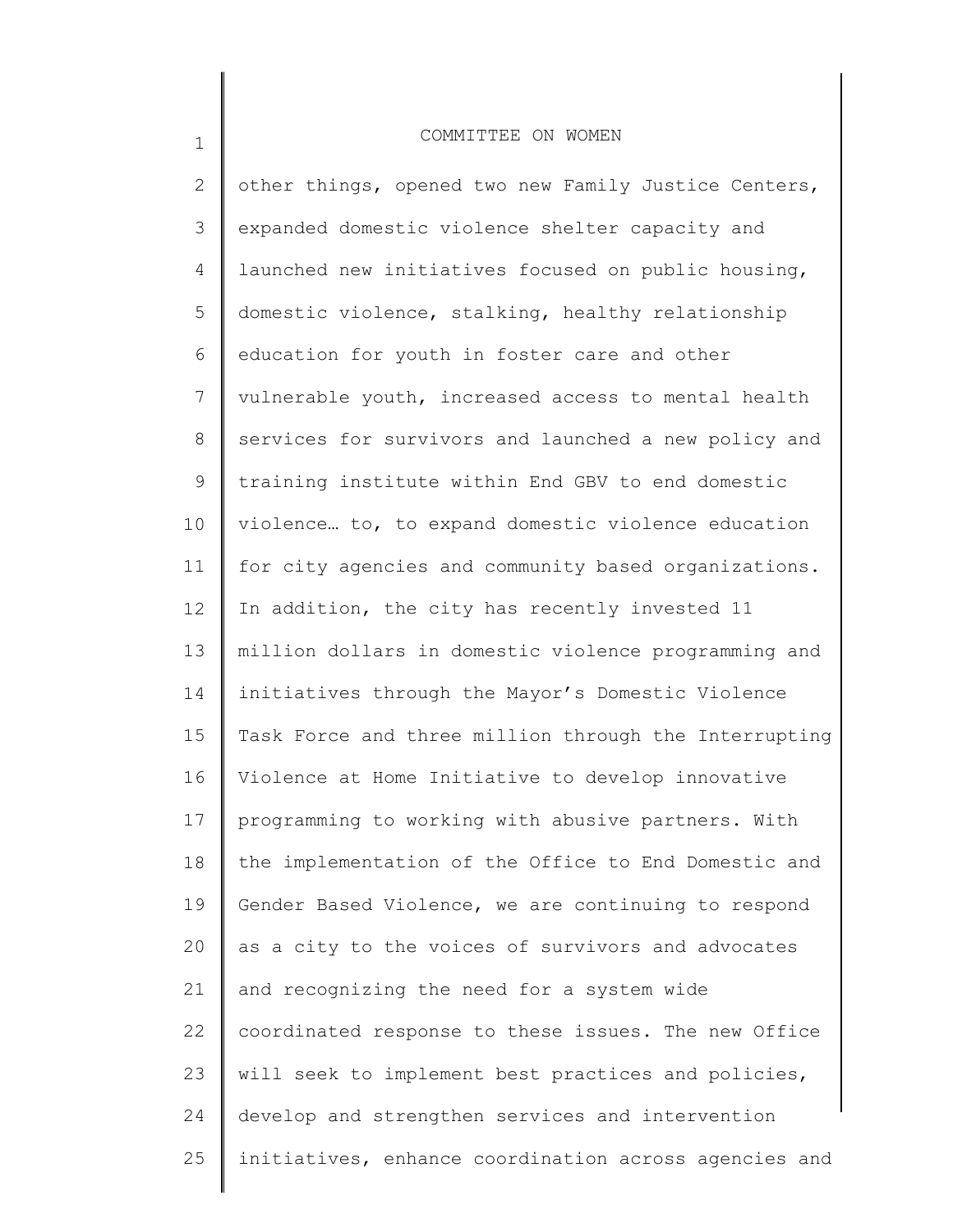1

2 3 4 5 6 7 8 9 10 11 12 13 14 15 16 17 18 19 20 21 22 23 24 25 disciplines and employ methods for data and information sharing. The Office will continue to operate the Domestic Violence Fatality Review Committee and will also now operate the Advisory Committee to review individual case level data on domestic violence and gender-based fatalities. The Office will also continue to operate the New York City Family Justice Centers, which are walk in multi service centers in each borough for survivors to access free, confidential services and support. Key city agencies, community partners, civil legal service providers and District Attorney's Offices are located on site at the FJC to make it easier for survivors to get help. FJCs welcome people of all incomes, ages, sexual orientations, gender identities, regardless of the language they speak or their immigration status. Last year, the FJCs had over 62,000 client visits across the boroughs. The expansion of our mission is a multi-stage process that begins with feedback and information gathering from advocates, community stakeholders and survivors that will inform our advocacy efforts and recommendations for policies, programming, data and best practices citywide. In addition, End GBV will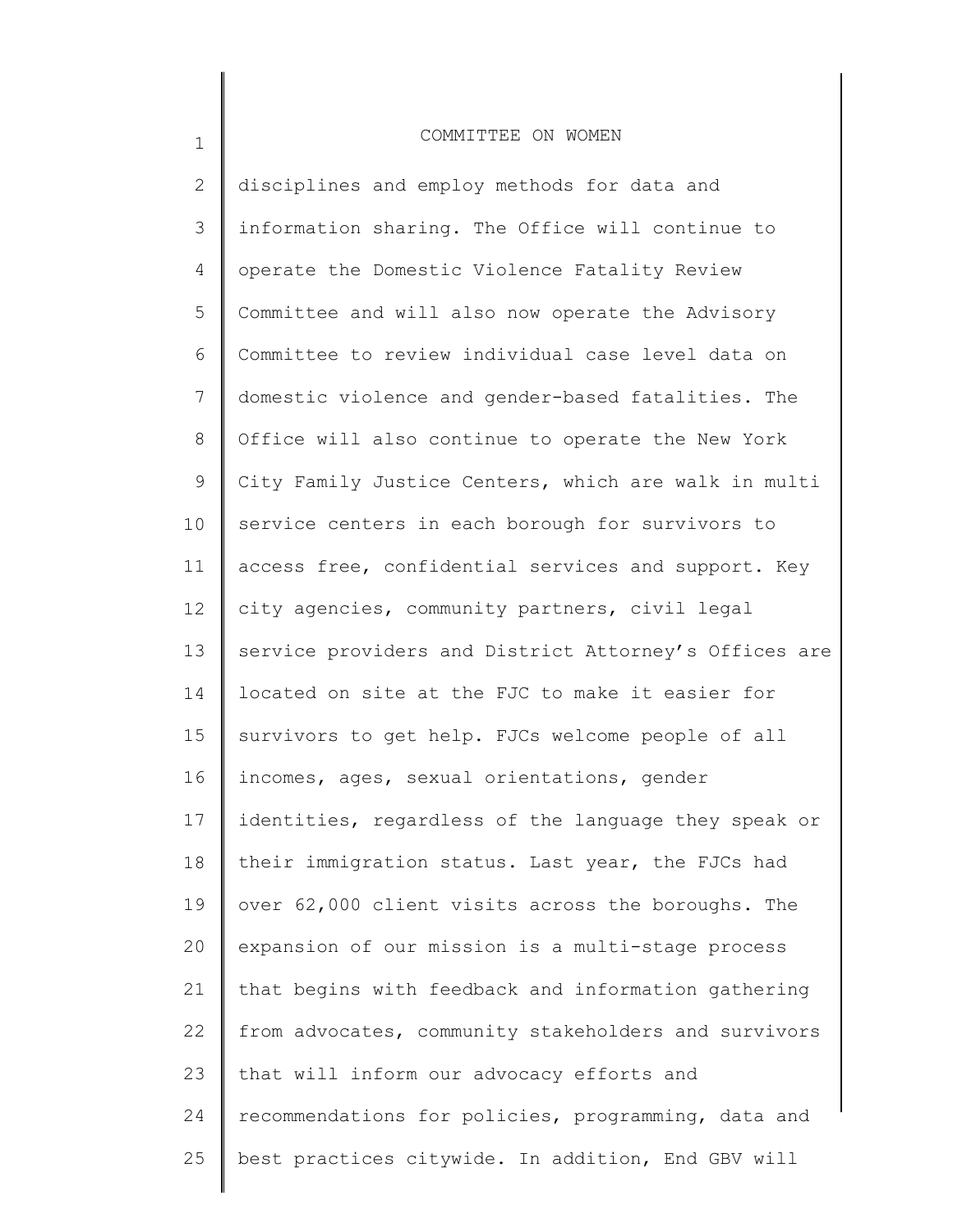1

2 3 4 5 6 7 8 9 10 11 12 13 14 15 16 17 18 19 20 21 22 23 24 25 continue to advocate for and explore additional programming for survivors in New York City. We have a strong relationship with providers, advocates and community stakeholders across the city and believe it is imperative to provide them with access to information, research, data, as well as information about programming operated and overseen by End GBV. In the last few years, we have expanded our research and evaluation work and in the last two years we have released the following reports, which are all publicly available and accessible via our website and on NYC Open Data: 2017 Fact Sheet, the 2017 Annual Report, 2017 and '18 Fatality Review Committee Reports, 2017 Intimate Partner Violence Community Board Snapshots, the 2017 Family, Family Related Violence Community Board Snapshots, 2017 Goals and Recommendations for the New York City Domestic Violence Task Force. Some of the metrics captured in these reports and fact sheets include: the number of clients assisted at each of the five Family Justice Centers along with the total number of visits; the number of individuals trained by End GBV staff, the number of healthy relationship training academy workshops conducted and the number of youth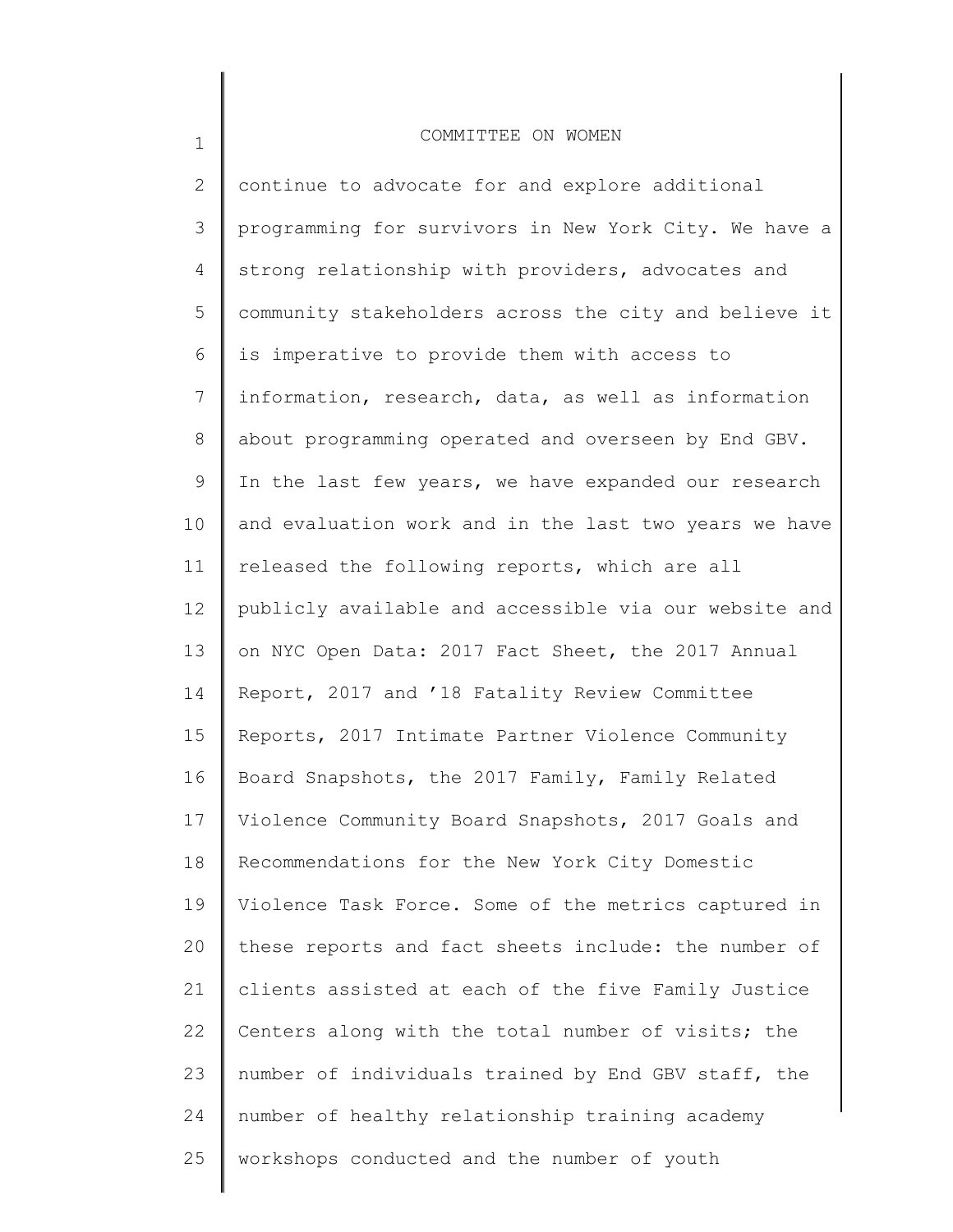1

2 3 4 5 6 7 8 9 10 11 12 13 14 15 16 17 18 19 20 21 22 23 24 25 participants in those workshops; the number of outreach events conducted by End GBV; the total annual calls made to the city's domestic violence hotline. We also released ten research briefs and reports in 2017 and '18 on a variety of topics related to intimate partner violence to assist New Yorkers in understanding the issues and encourage further conversations including: OCDV in Focus; survey findings from the New York City healthy relationship training academy, participation in the academy leads to significant improvement in knowledge and attitudes around healthy relationships, this is a summary of the results of pre and post workshop surveys conducted by the New York City healthy relationship training academy; news coverage of intimate partner homicides in, in New York City, a systematic review of all… a review of all the news articles reporting on intimate partner violence homicides from 2013 through '16; brief data… brief data, intimate partner homicide/suicide in New York City from 2010 through 2017, a descriptive analysis of New York City's homicides in which the abusive partner, partner murdered there, their current or former intimate partner and then died by suicide;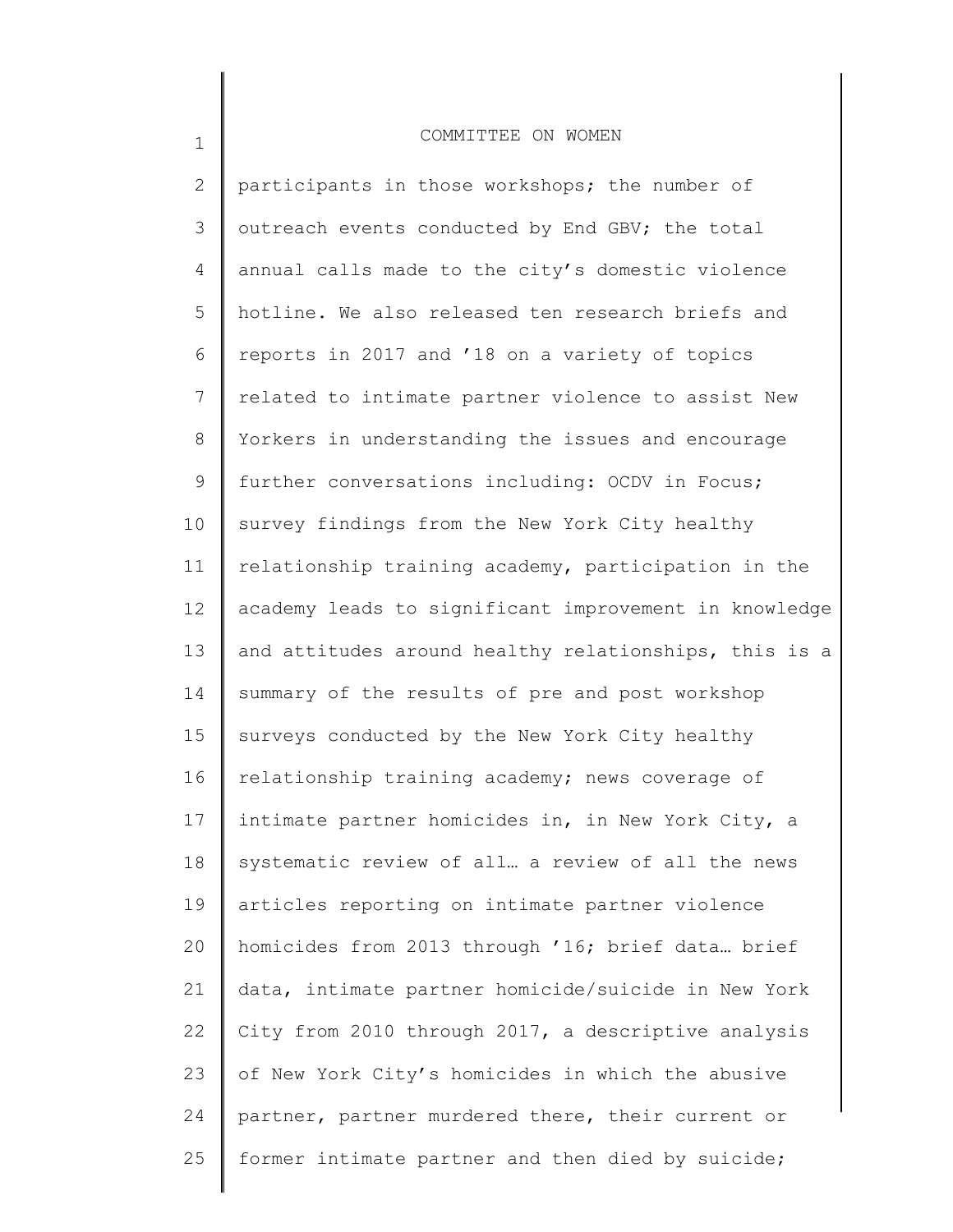1

2 3 4 5 6 7 8 9 10 11 12 13 14 15 16 17 18 19 20 21 22 23 24 25 OCDV in focus, a closer look at foreign born clients visiting the New York City Family Justice Centers, this is an overview of the foreign born client population of the Family Justice Centers showing that the majority of Family Justice Center clients are foreign born and that the client base reflects the diversity of New York City's population. We aim to continue releasing periodic reports and briefs about pertinent topics to inform New Yorkers about these issues as well as ensure access to data and programming updates through our Office's annual reports and fact sheets. While the city proposes… while the city opposes the current version of Intro 351, we look forward to discussing a version of the bill that is aligned with our available data and metrics responsive to what advocates and providers are seeking without placing an unintended burden on, on contracted providers and, and that provides an overview of End GBV operations and programs. [clears throat] excuse me. In addition to expanding our outputs in regard to research and reports, in the last few years, we've also started to evaluate programming operated by End GBV, as well as programming that we are partnering on with other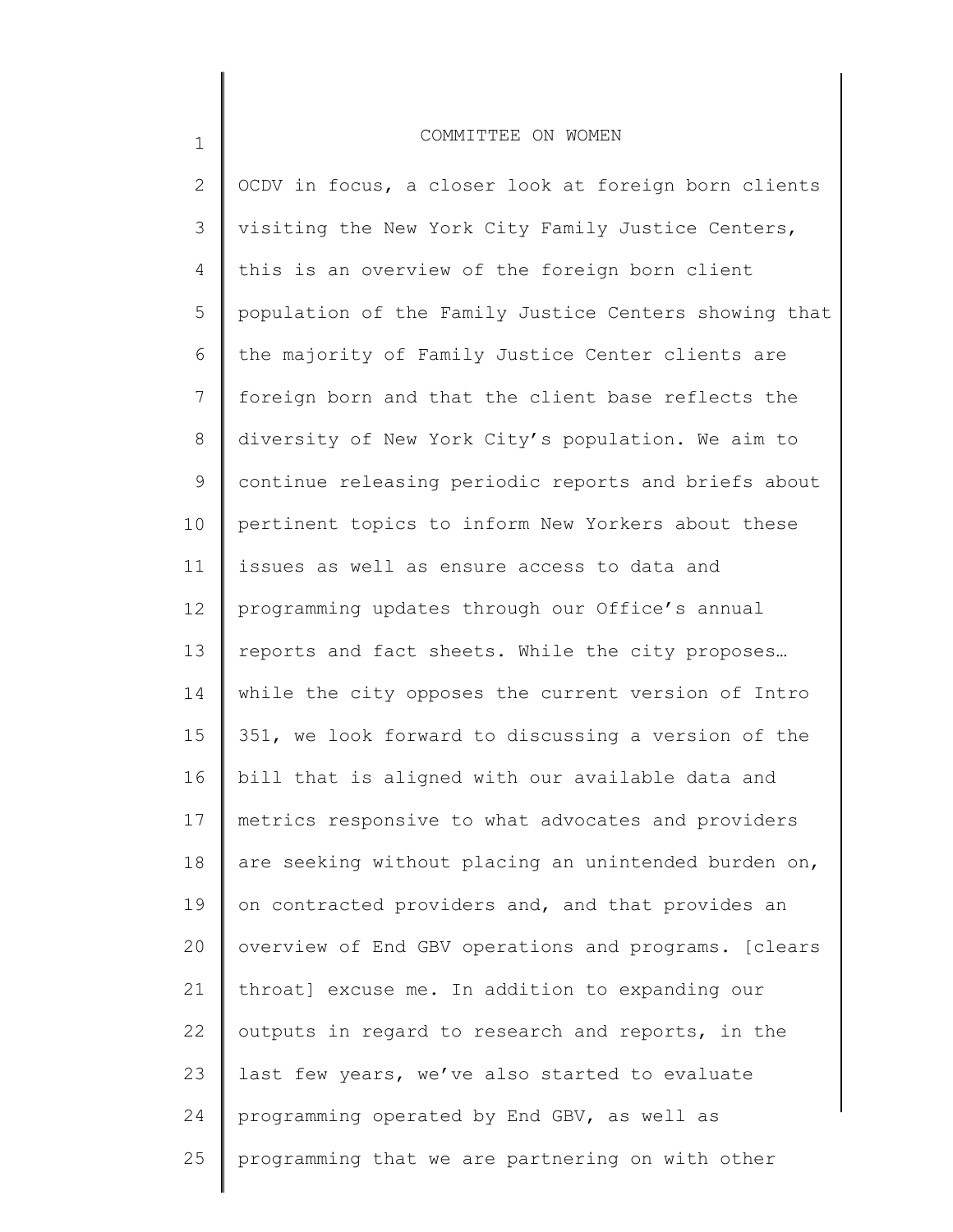2 3 4 5 6 7 8 9 10 11 12 13 14 15 16 17 18 19 20 21 22 23 24 25 agencies. In November 2016, End GBV collaborated with the Mayor's Office of Economic Opportunity, NYC Opportunity, to contract with ABT Associates to conduct an evaluation of the Brooklyn, Queens, Bronx and Manhattan FJCs specifically focusing on the effective interagency collaborations, provision, provision of efficient and effective service delivery, and client satisfaction. Staten Island was not included in this evaluation because it was still in its first year of operation. This evaluation was completed in 2017 and was the first ever evaluation of the New York City FJCs. The evaluation found the following: administrative and, and partner staff at the four FJCs believe the FJC model is successful; the majority of administrative and partner staff believe the FJCs are collaborative; the FJCs promote an increased knowledge of other partner staff and create relationships between staff and most importantly clients are very happy with the services they receive at the FJC and believe that their needs are being met. In November 2017, End GBV held meetings at each of the FJCs with onsite provider staff and also met with the leadership and supervisors of our, our partner community-based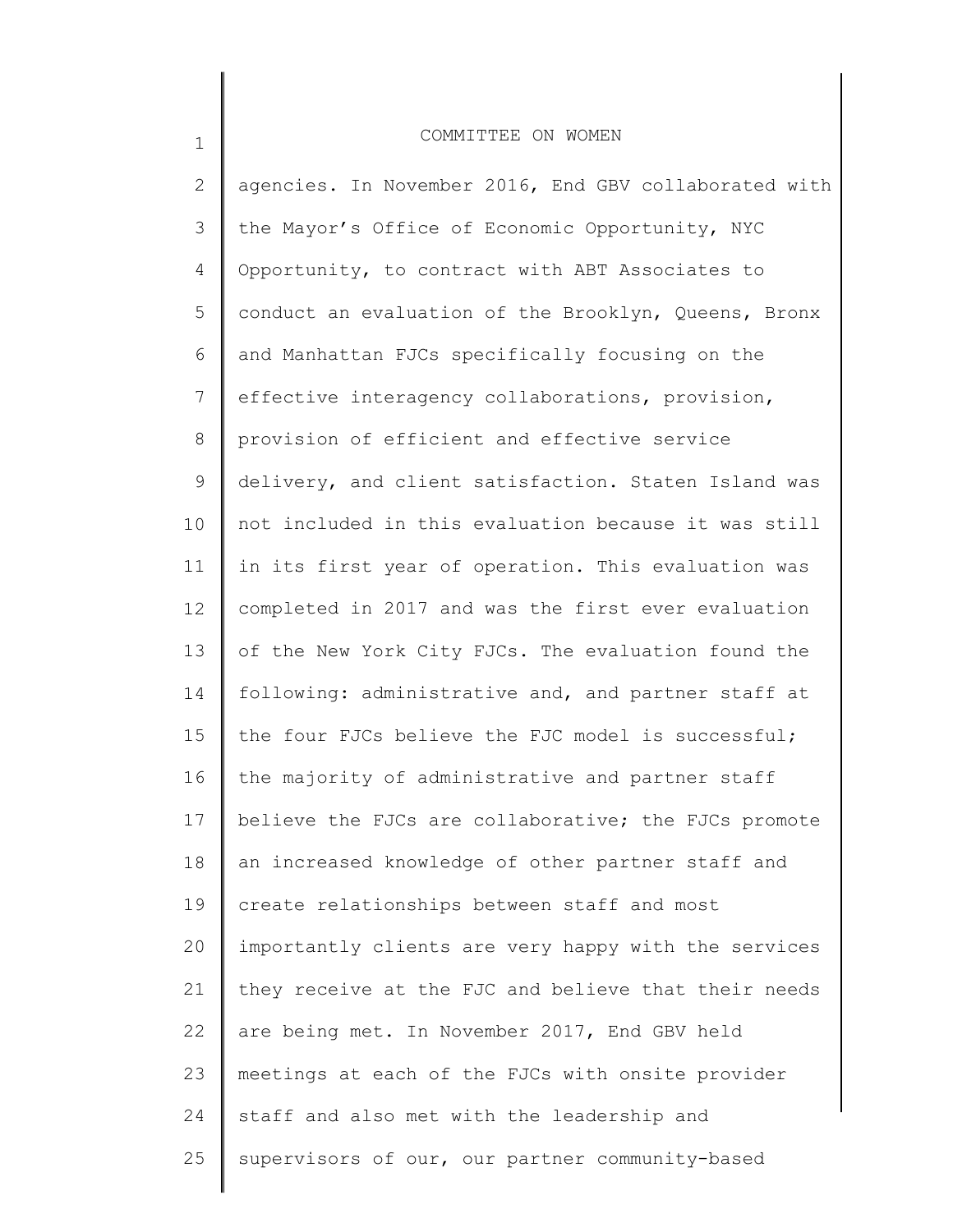1

2 3 4 5 6 7 8 9 10 11 12 13 14 15 16 17 18 19 20 21 22 23 24 25 organizations and presented the evaluation findings. During these meetings we sought feedback from partners regarding how best to address the evaluation findings and discuss some of the changes that, that we were already being… that, that were already being implemented. Although the evaluation's findings were overwhelmingly positive, there are targeted areas where End GBV will be looking to enhance collaboration and service delivery at the FJCs. One of the key outcomes of the evaluation was the creation of a survivor advisory group for End GBV, which will allow those who have experienced domestic and gender-based violence a venue to have input in the policies, procedures and services. The voices survivor group was established earlier this year and will help us to identify potential service issues as well as determine the need for additional services. In addition, the centers have been and will continue to implement new initiatives to ensure that the FJCs are providing efficient and effective services to survivors in a collaborative and supportive environment. The help support that work, we will be holding follow up meetings with FJC's provider staff, implementing FJC client satisfaction survey, surveys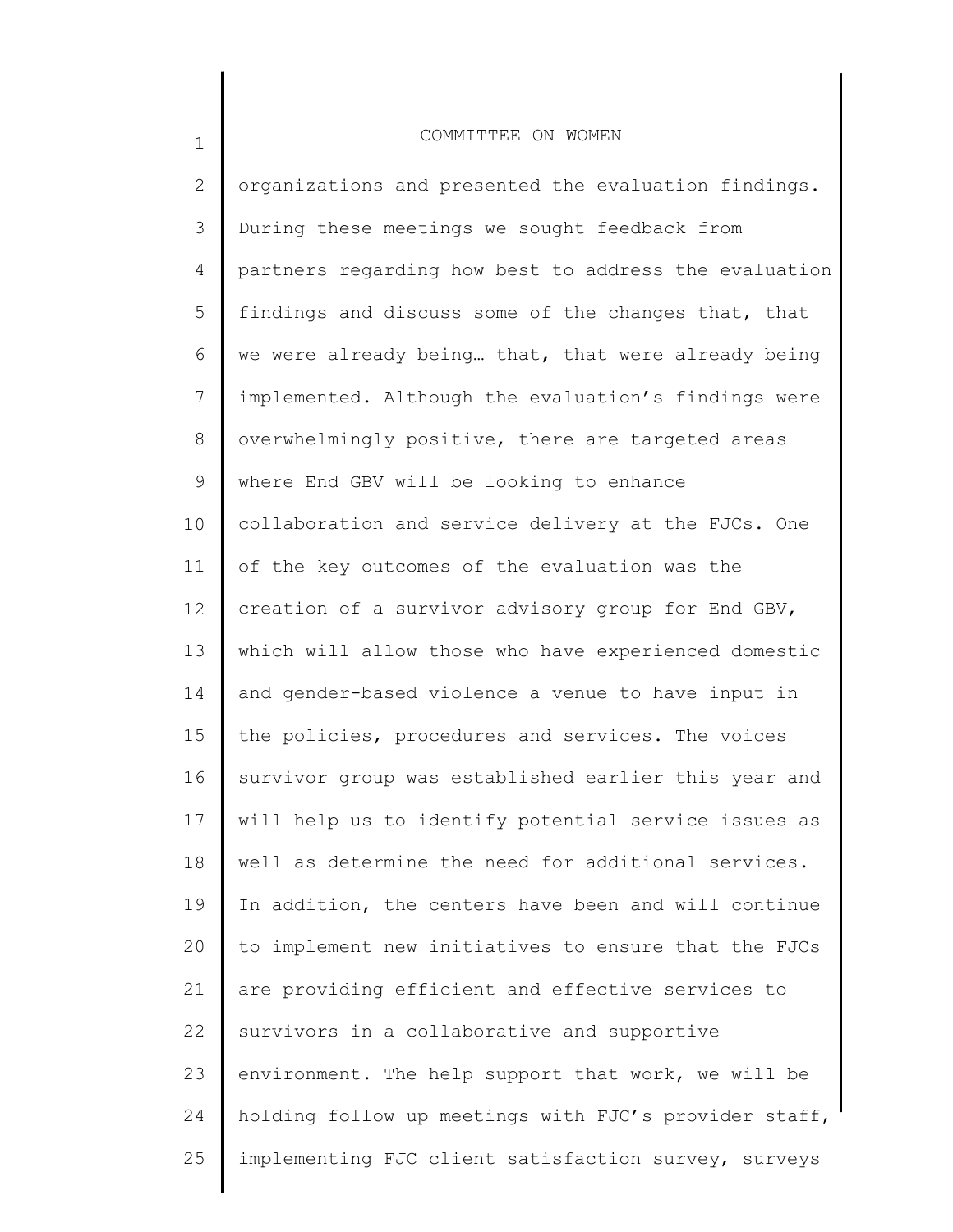1

2 3 4 5 6 7 8 9 10 11 12 13 14 15 16 17 18 19 20 21 22 23 24 25 and getting systematic feedback from our voices group. The city supports the goals of Intro 542 and it is closely aligned with the work we are doing to enhance mechanisms for client feedback that can help to guide improvements to overall service delivery and environment… and, and the environment at the… at the FJCs such as, we look forward to… and, and as such, we look forward to discussing this further. One of the services offered at the Family Justice Centers and in community-based organizations throughout the city is civil legal assistance, including matrimonial legal assistance. With regard to Intro 1085, we agree with the principle embodied in this legislation and that the lack of financial means should not stand in the way of a domestic violence survivors having access to high quality legal services. To that end, we would welcome an opportunity to work with our partners at the Human Resources Administration's Office of Civil Justice as well as with providers, advocates and fellow city agencies, the courts and the council to explore the best ways in which to increase access to these services. In order to ensure that such a program is successful, much more information is needed to better understand the needs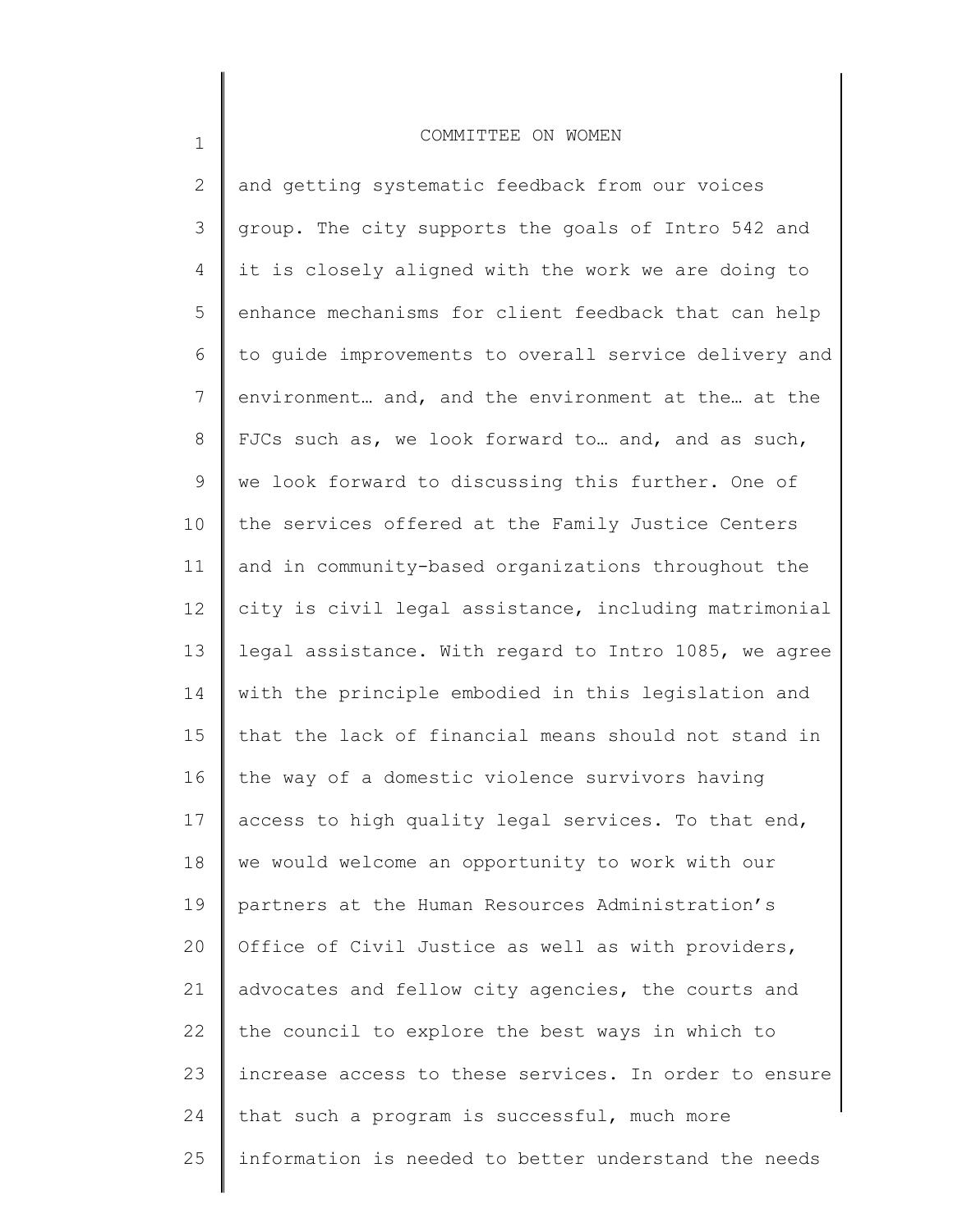2 3 4 5 6 7 8 9 10 11 12 13 14 15 16 17 18 19 20 21 22 23 24 and costs associated with providing proposed services… the proposed services in this legislation as well as a realistic timeframe. We look forward to continuing this discussion with the city council and other stakeholders to determine the most effective and efficient ways to provide greater access to these important services to survivors of domestic violence. In the spring of 2016, End GBV launched a new policy and training institute. The institute includes a policy team, a training team and the New York City Healthy Relationship Training Academy and leads End GBV's training and prevention work. It is… it, it was created to enhance the city… the… it was created to enhance the city agency and community-based organization's response to these issues of domestic and gender-based violence, identify key areas for policy change and development and engage in primary prevention work, work with young people throughout New York City. In 2017, the Training Team conducted 287 trainings to more than 6,759 participants including city agencies, community-based organizations, providers and community stakeholders, providing… [cross-talk]

25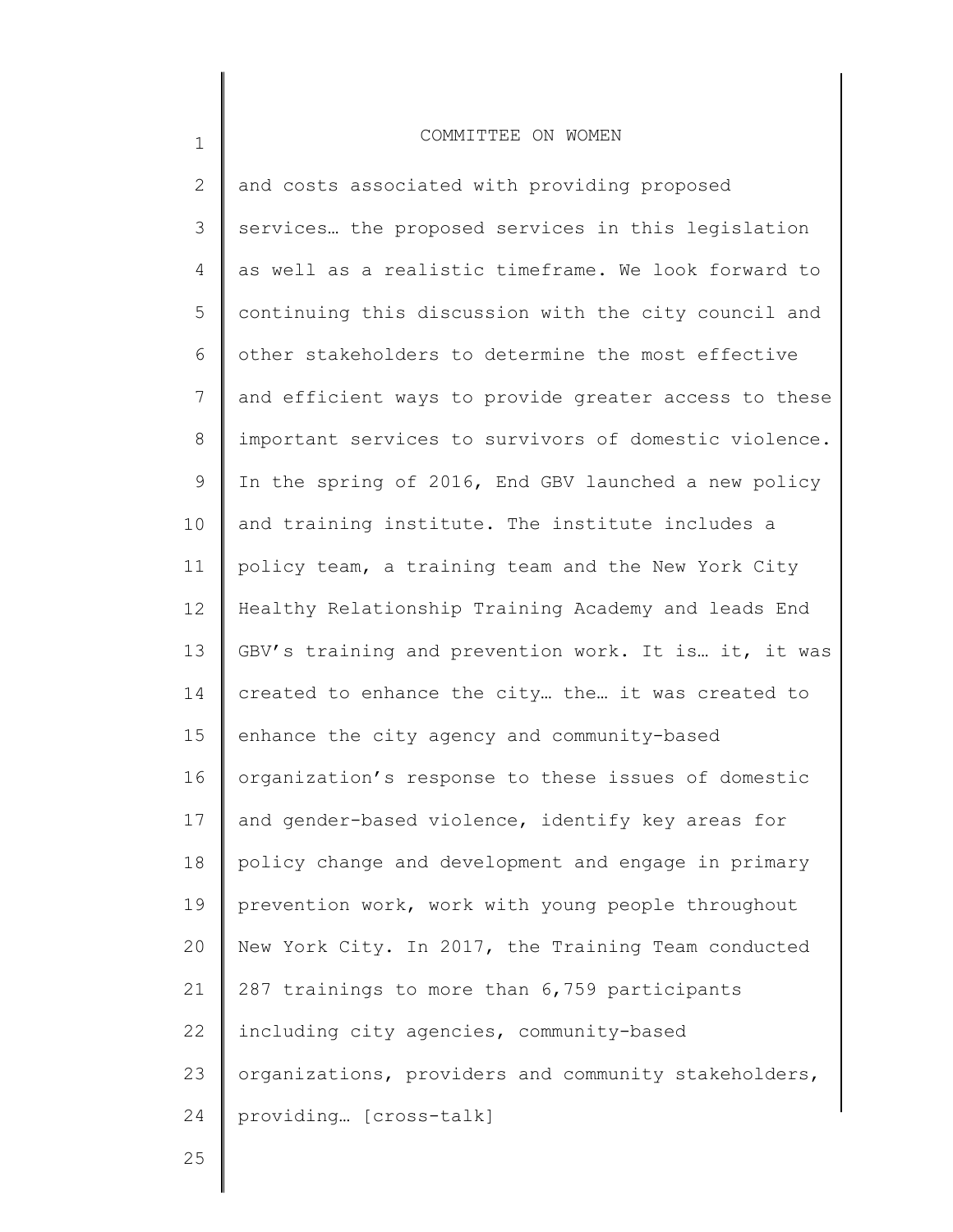| 1             | COMMITTEE ON WOMEN                                    |
|---------------|-------------------------------------------------------|
| $\mathbf{2}$  | CHAIRPERSON ROSENTHAL: Commissioner                   |
| 3             | [cross-talk]                                          |
| 4             | CECILE NOEL: free [cross-talk]                        |
| 5             | CHAIRPERSON ROSENTHAL:  I'm going to ask              |
| 6             | you to pause for one minute, I want to thank the      |
| 7             | Sergeant for closing the doors to the outside hallway |
| 8             | where there were people who were talking during,      |
| $\mathcal{G}$ | during your testimony and it was a little bit hard    |
| 10            | to [cross-talk]                                       |
| 11            | CECILE NOEL: Okay, sorry [cross-talk]                 |
| 12            | CHAIRPERSON ROSENTHAL:  hear so I want                |
| 13            | to thank him for that and I want to remind the        |
| 14            | Council Members here how important it is to, to hear  |
| 15            | what you're saying, thank you very much.              |
| 16            | CECILE NOEL: Thank you. In 2017, the                  |
| 17            | Training Team conducted 287 trainings to more than    |
| 18            | 6,757 participants including city agencies,           |
| 19            | community-based organizations, providers and          |
| 20            | community stakeholders, providing free educational    |
| 21            | and professional development opportunities for        |
| 22            | frontline staff and community partners to enhance     |
| 23            | their engagement with survivors of domestic and       |
| 24            | gender-based violence. In addition, the Training Team |
| 25            | provided technical assistance to those organizations  |
|               |                                                       |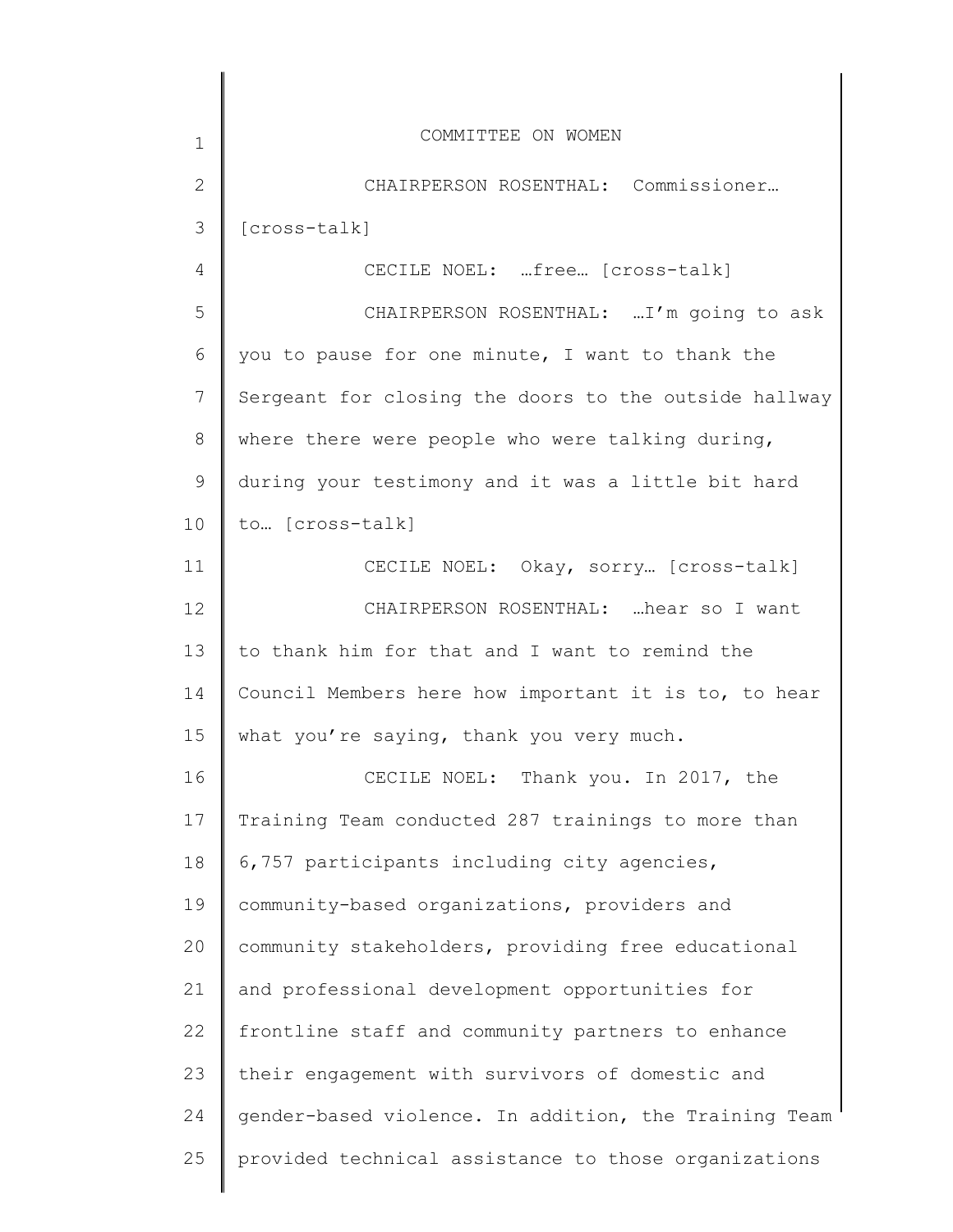1

2 3 4 5 6 7 8 9 10 11 12 13 14 15 16 17 18 19 20 21 22 23 24 25 to support their current policies, protocols to address domestic and gender-based violence. In 2017, the Academy conducted 743 free healthy relationship workshops and trainings with over 13,000 youth, parents and professional staff participants in the schools… and in schools and community settings. In 2017, nine new offerings were added to the training team and academy curriculum catalog, including: intimate partner sexual violence, trauma informed practices, impact of intimate partner violence on children and navigating healthy sexual relationships. The institute also hosts large conferences and convenings, which provide additional professional development opportunities on these issues that are free and open to provider staff in a myriad of industry sectors across New York City, including health care, education and media. The Training Team recently launched a partnership with voices, voices of women organizing or VOW to bring survivor… to bring the survivors' perspective into this work. The feedback from VOW will inform the training team's work as it continues to adapt and enhance and expand its trainings. With, with our expanded mission and new subject areas, End GBV will continue to build out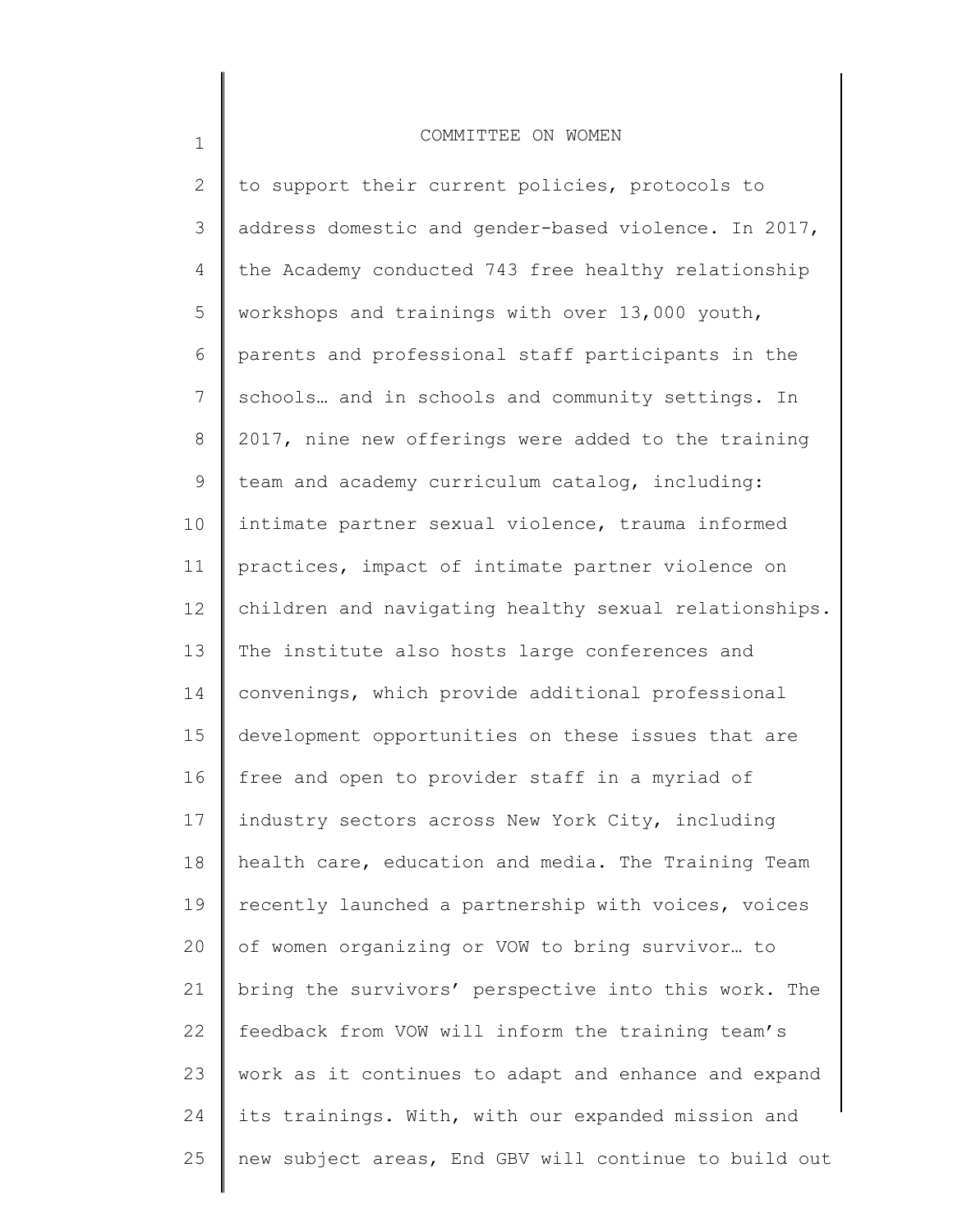1

2 3 4 5 6 7 8 9 10 11 12 13 14 15 16 17 18 19 20 21 22 23 24 25 our training topic areas and will explore new mechanisms to access our training and professional development programming, most importantly through, through potential web-based training opportunities. We are currently working with the Thrive leadership team and the Department of Health and Mental Hygiene to develop a 45-minute online module on recognizing and responding to intimate partner violence or IPV for, for the city's online Thrive Learning Center. Once it is launched, this free introductory module will be available to all New Yorkers. We strongly support the aim of Intro 371-A to explore mechanisms and resource… to, to explore the mechanisms and resources needed to expand the reach of our training and education efforts through web based tools that should be broad and wide reaching and are… and are interested in continuing to explore how we can use technology to reach large, larger audiences and create greater accessibility across disciplines to train… to the trainings that we offer. The trainings are critical to not only providing professional development… professional development to staff working with survivors and offender populations, but also to enhance the awareness about these issues and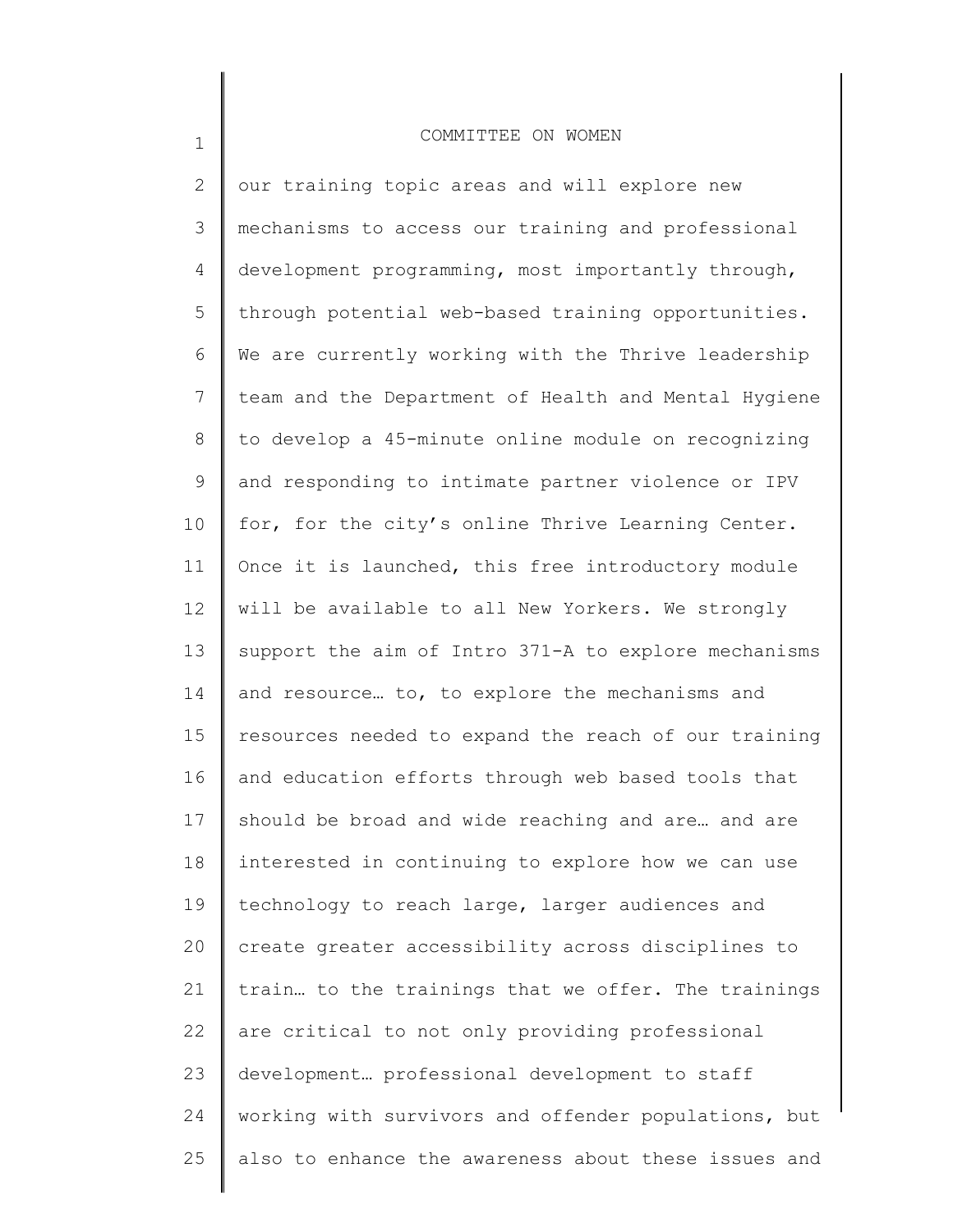| $\overline{2}$  | build capacity in communities to identify domestic    |
|-----------------|-------------------------------------------------------|
| 3               | and gender-based violence and share resources with    |
| 4               | survivors. However, we are concerned about placing an |
| 5               | enhanced responsibility on cosmetologists, who may    |
| 6               | not have the expertise in serving survivors of abuse, |
| 7               | by requiring that they receive targeted training to   |
| $8\,$           | identify and respond to domestic violence. We look    |
| $\mathsf 9$     | forward to discussing with the council how we can     |
| 10 <sub>o</sub> | collaborate to enhance our training efforts and       |
| 11              | engage with residents across the city. Thank you for  |
| 12              | the opportunity to speak on this on these issues and  |
| 13              | I welcome any questions you might and any questions   |
| 14              | that the committee might have.                        |
| 15              | CHAIRPERSON ROSENTHAL: Thank you so much              |
| 16              | Commissioner, I want to welcome other committee       |
| 17              | members; Bill Ben Kallos from Manhattan and I'm       |
| 18              | going to turn it over to the sponsors of to the       |
| 19              | pieces of legislation to get us started, Council      |
| 20              | Member Lancman.                                       |
| 21              | COUNCIL MEMBER LANCMAN: Good morning.                 |
| 22              | CECILE NOEL: Good morning.                            |
| 23              | COUNCIL MEMBER LANCMAN: It's good to see              |
| 24              | you again, I think the last time I saw you was at the |
| 25              | Family Justice Center in [cross-talk]                 |
|                 |                                                       |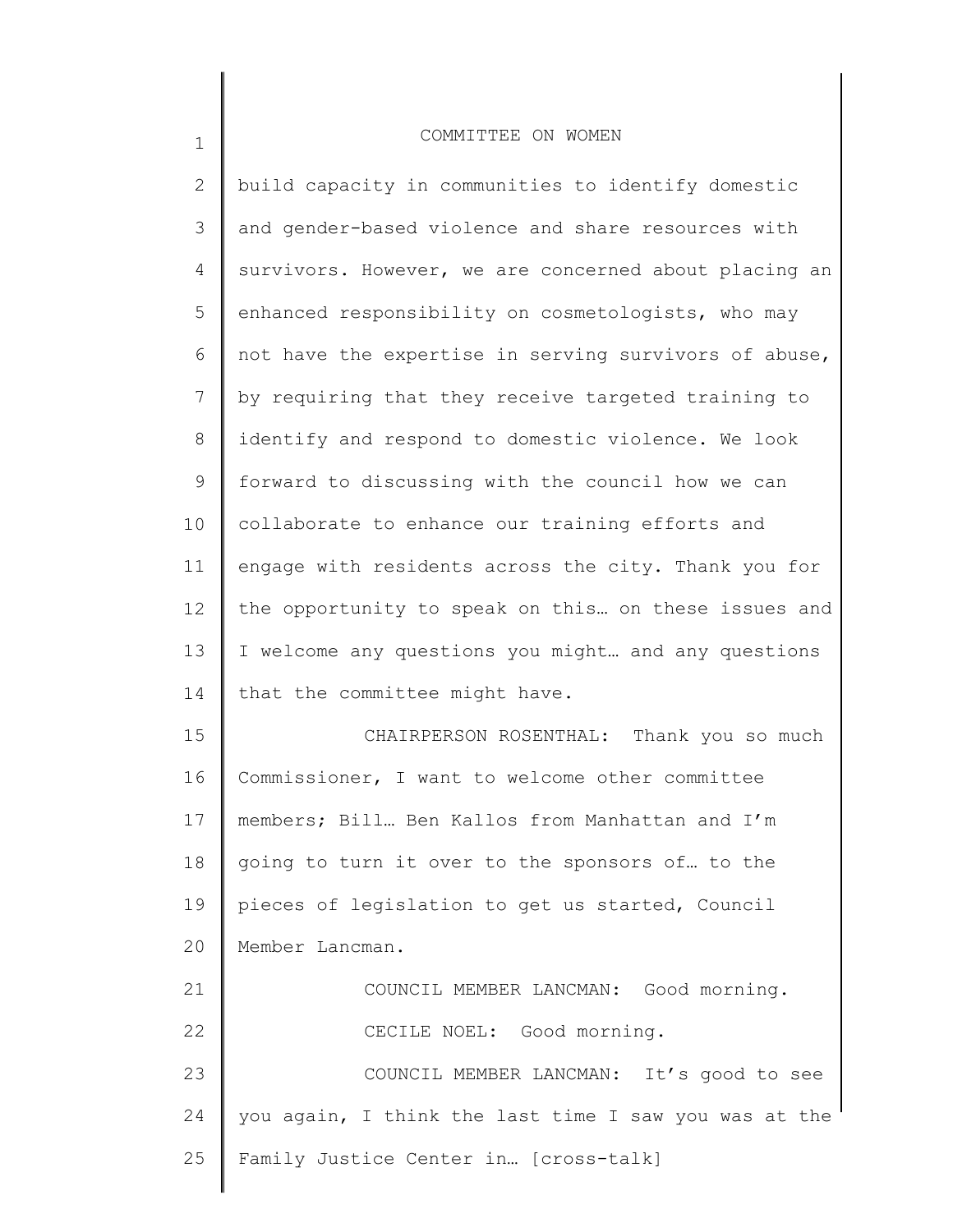| 1            | COMMITTEE ON WOMEN                                    |
|--------------|-------------------------------------------------------|
| $\mathbf{2}$ | CECILE NOEL: That's right [cross-talk]                |
| 3            | COUNCIL MEMBER LANCMAN:  in Queens a                  |
| 4            | few [cross-talk]                                      |
| 5            | CECILE NOEL: That is correct [cross-                  |
| 6            | talk]                                                 |
| 7            | COUNCIL MEMBER LANCMAN:  weeks ago.                   |
| 8            | CECILE NOEL: Yes.                                     |
| 9            | COUNCIL MEMBER LANCMAN: We're very proud              |
| 10           | of the Family Justice Centers, very grateful for the  |
| 11           | work that they do and very supportive of the          |
| 12           | administration's efforts to make them as strong and,  |
| 13           | and successful as possible. I naturally want to focus |
| 14           | on, on my bill which would provide for client         |
| 15           | satisfaction surveys. I see in your testimony that    |
| 16           | your office has done some surveying of clients        |
| 17           | [cross-talk]                                          |
| 18           | CECILE NOEL: Yes [cross-talk]                         |
| 19           | COUNCIL MEMBER LANCMAN: and                           |
| 20           | specifically it says in November 2016 you             |
| 21           | collaborated with others Mayor Offices with I guess   |
| 22           | a, a consulting company [cross-talk]                  |
| 23           | CECILE NOEL: Yes [cross-talk]                         |
| 24           | COUNCIL MEMBER LANCMAN: ABT [Cross-                   |
| 25           | talk]                                                 |
|              |                                                       |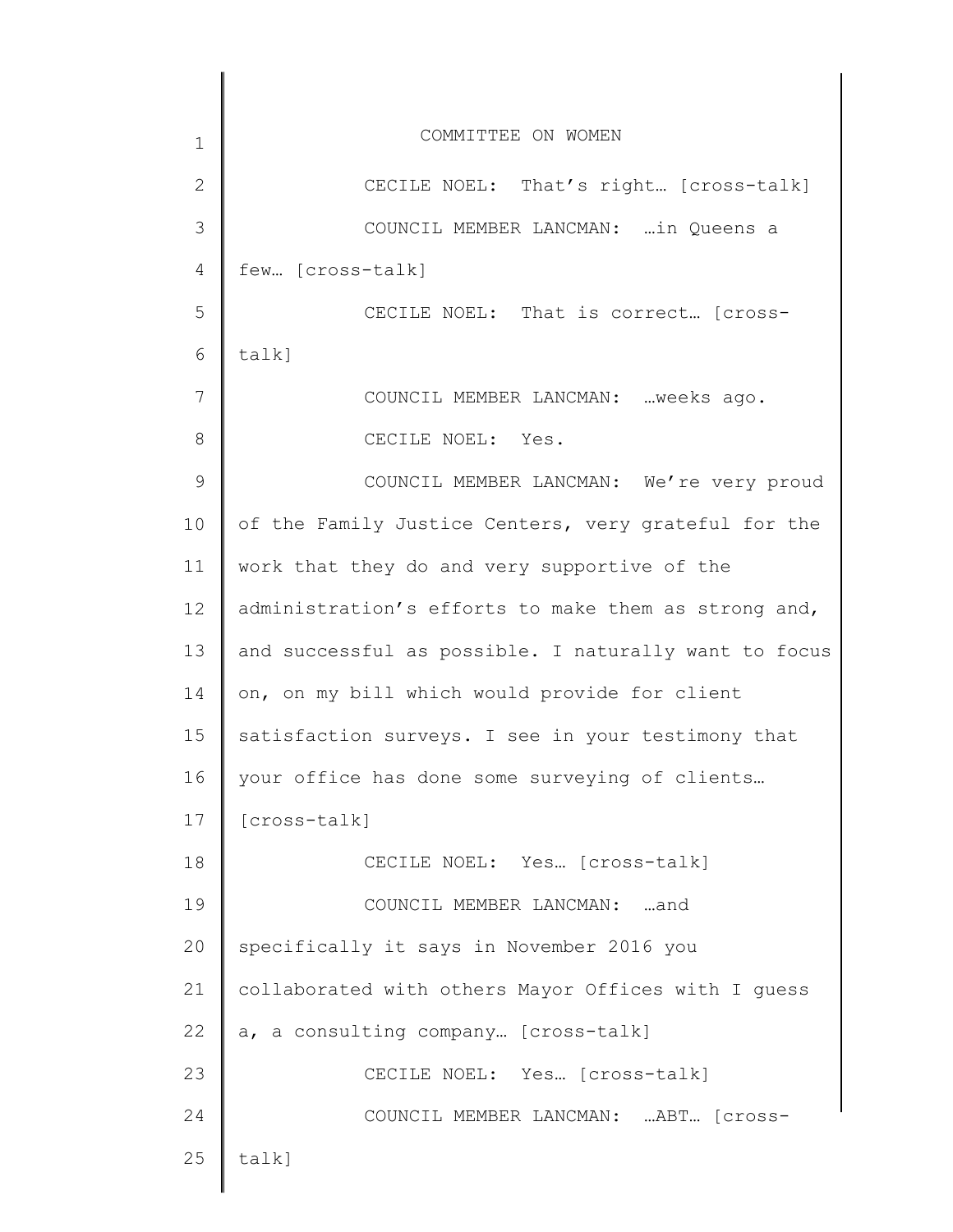| $\mathbf 1$    | COMMITTEE ON WOMEN                                    |
|----------------|-------------------------------------------------------|
| $\overline{2}$ | CECILE NOEL: That's right, uh-huh                     |
| 3              | $[cross-talk]]$                                       |
| $\overline{4}$ | COUNCIL MEMBER LANCMAN:  Associates to                |
| 5              | conduct an evaluation of the Brooklyn, Queens, Bronx  |
| 6              | and Manhattan FJCs specifically focusing on effective |
| $7\phantom{.}$ | interagency collaboration, provision of efficient and |
| $8\,$          | effective service delivery and client satisfaction so |
| $\mathsf 9$    | could you tell us how ABT Associates gauged client    |
| 10             | satisfaction, what tools they used and, and then we   |
| 11             | can talk about what their findings might have been?   |
| 12             | CECILE NOEL: Okay, so what, what they                 |
| 13             | essentially did was they engaged in a multipronged    |
| 14             | process that was one surveying our providers, looking |
| 15             | at our services, looking at our intake forms,         |
| 16             | actually holding focus groups with providers, with    |
| 17             | staff and as as well as survivors and, and really     |
| 18             | collaborated that or, or really compiled that into a  |
| 19             | response that really gave us information on one, one  |
| 20             | what were we doing and was it effective and how could |
| 21             | we really improve those services so it was a          |
| 22             | combination of all of the above which also included   |
| 23             | focused groups with clients as well.                  |
| 24             | COUNCIL MEMBER LANCMAN: So, so the                    |

mechanism for evaluating or for determining whether

25

║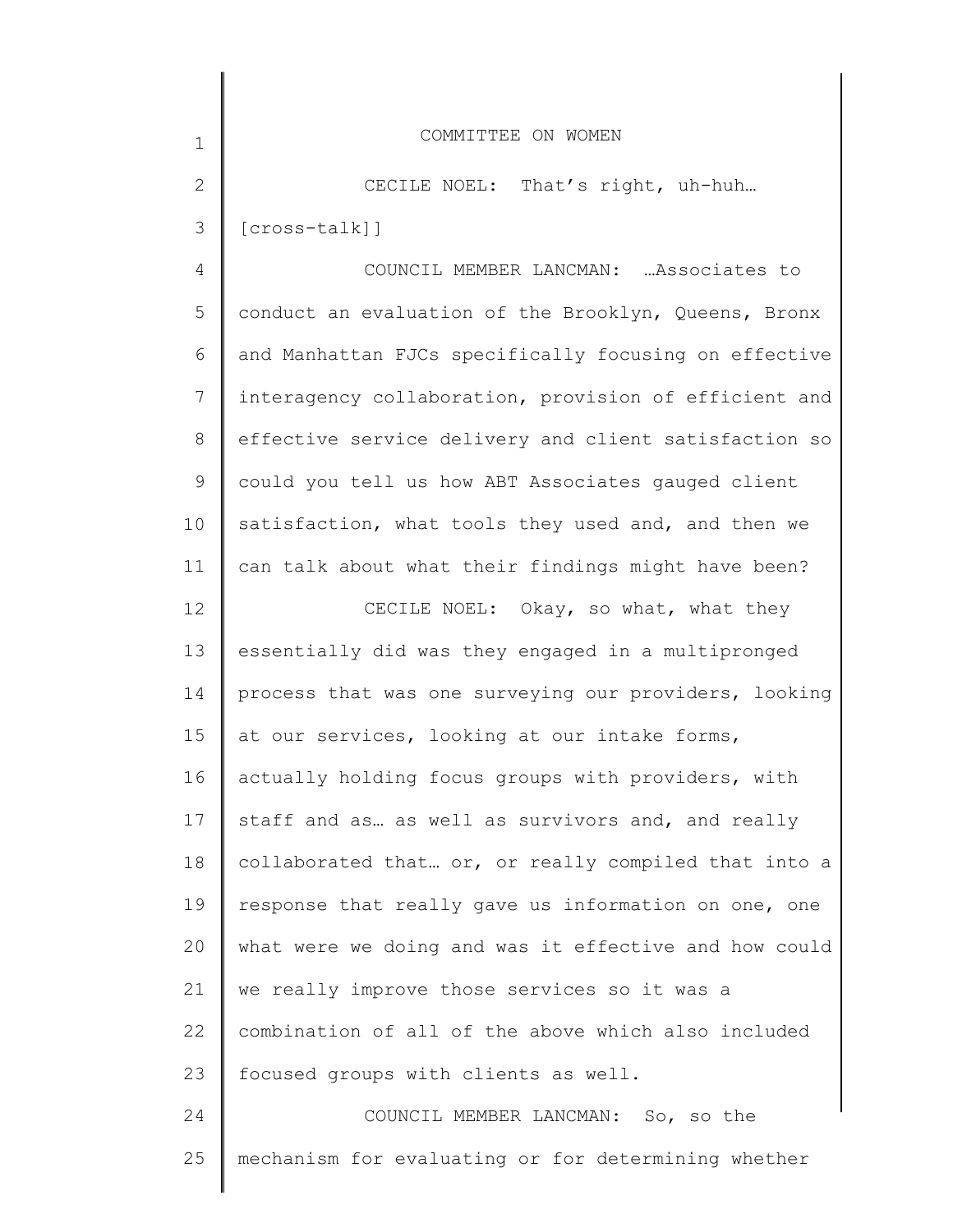1 2 3 4 5 6 7 8 9 10 11 12 13 14 15 16 17 18 19 20 21 22 23 24 25 COMMITTEE ON WOMEN clients were satisfied with the services they received was focus… [cross-talk] CECILE NOEL: Survey… [cross-talk] COUNCIL MEMBER LANCMAN: …groups… [crosstalk] CECILE NOEL: Survey and focus groups. COUNCIL MEMBER LANCMAN: The survey… the survey was a… was a questionnaire? CECILE NOEL: Yes… [cross-talk] COUNCIL MEMBER LANCMAN: It was a paper questionnaire? CECILE NOEL: Yes. COUNCIL MEMBER LANCMAN: Do you… do you know how many… how many… how many clients were surveyed through that… [cross-talk] CECILE NOEL: I'm… [cross-talk] COUNCIL MEMBER LANCMAN: …questionnaire? CECILE NOEL: I can actually get back to you on that, I don't have that information, but we can certainly get back to you with the number on that. COUNCIL MEMBER LANCMAN: Good and could you share with us the, the… a copy of this survey so we just see what questions were asked?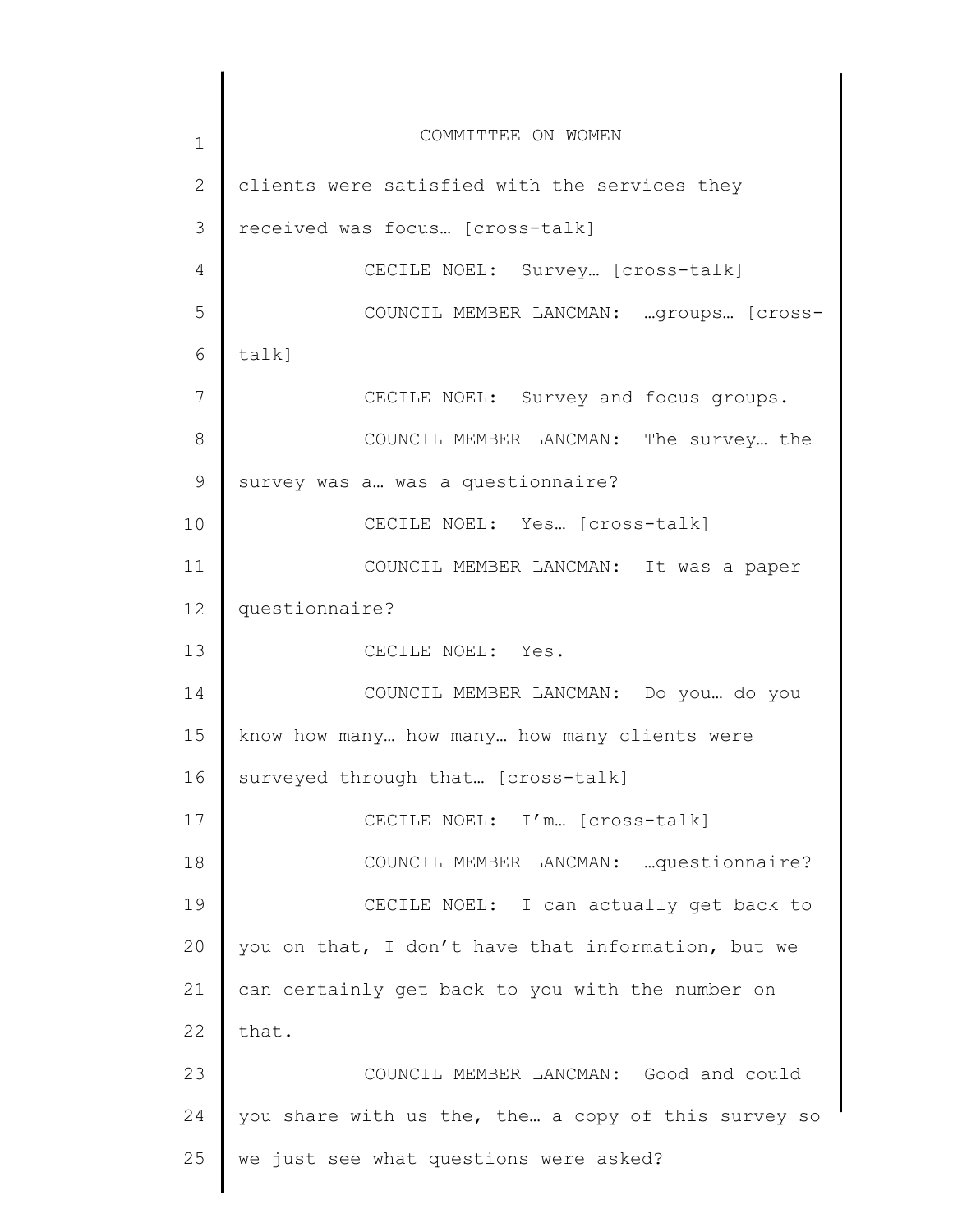| $\mathbf 1$    | COMMITTEE ON WOMEN                                    |
|----------------|-------------------------------------------------------|
| $\overline{2}$ | CECILE NOEL: Yes.                                     |
| 3              | COUNCIL MEMBER LANCMAN: Great and in                  |
| 4              | addition to the surveys there were focus groups of    |
| 5              | clients?                                              |
| 6              | CECILE NOEL: Yes                                      |
| 7              | COUNCIL MEMBER LANCMAN: Do you  do you                |
| 8              | know how many focus groups were conducted?            |
| $\mathcal{G}$  | CECILE NOEL: We can get back to you                   |
| 10             | [cross-talk]                                          |
| 11             | COUNCIL MEMBER LANCMAN: Okay [Cross-                  |
| 12             | talk]                                                 |
| 13             | CECILE NOEL: Okay [Cross-talk]                        |
| 14             | COUNCIL MEMBER LANCMAN: That's fine,                  |
| 15             | good. And then I see elsewhere in your testimony that |
| 16             | we will be holding follow up meetings with FJC,       |
| 17             | Family Justice Center provider staff implementing     |
| 18             | Family Justice Center client satisfaction surveys and |
| 19             | getting systematic feedback from the voices groups so |
| 20             | what kind of client satisfaction surveys and other    |
| 21             | mechanisms are you planning to, to, to gauge client   |
| 22             | satisfaction separate and apart from, from what my    |
| 23             | bill would do?                                        |
| 24             | CECILE NOEL: What we were looking at                  |
| 25             | were basically some of the areas that were pointed    |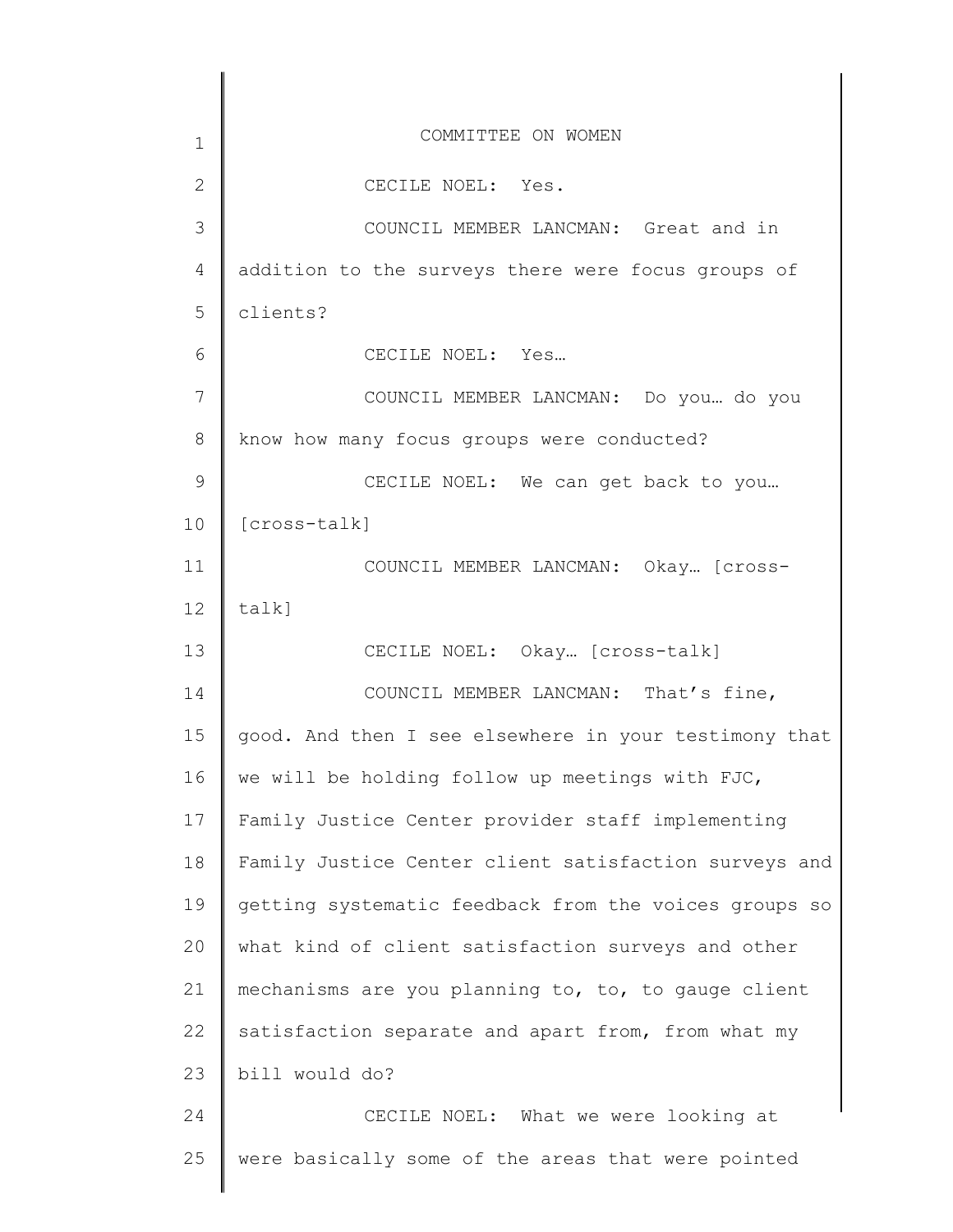| $\mathbf 1$  | COMMITTEE ON WOMEN                                    |
|--------------|-------------------------------------------------------|
| $\mathbf{2}$ | out from our independent evaluation of our services,  |
| 3            | so we were clearly looking at how can we make our     |
| 4            | intake process a little bit easier, how could we      |
| 5            | streamline our question [cross-talk]                  |
| 6            | COUNCIL MEMBER LANCMAN: Sorry, but                    |
| 7            | [cross-talk]                                          |
| 8            | CECILE NOEL: Right                                    |
| 9            | COUNCIL MEMBER LANCMAN: Before we get                 |
| 10           | into the, the meat of it I just want to understand    |
| 11           | the mechanism, is, is it is it your plan to, to       |
| 12           | continue with these surveys or, or, or different      |
| 13           | surveys, these, these written, written surveys or     |
| 14           | you're going to continue with focus, focus groups,    |
| 15           | what's, what's the mechanism that, that you have in   |
| 16           | your mind for gauging client satisfaction?            |
| 17           | CECILE NOEL: The mechanism that I think               |
| 18           | that I have and that we've talked about with the team |
| 19           | is really looking at a, a survey that would be an     |
| 20           | actual paper survey but, but I think that we also     |
| 21           | learn a lot from our focus group which is why we have |
| 22           | the voices which is why we're looking for more client |
| 23           | input so I envision that in addition to that that the |
| 24           | voices group will help that and that we might also    |
| 25           |                                                       |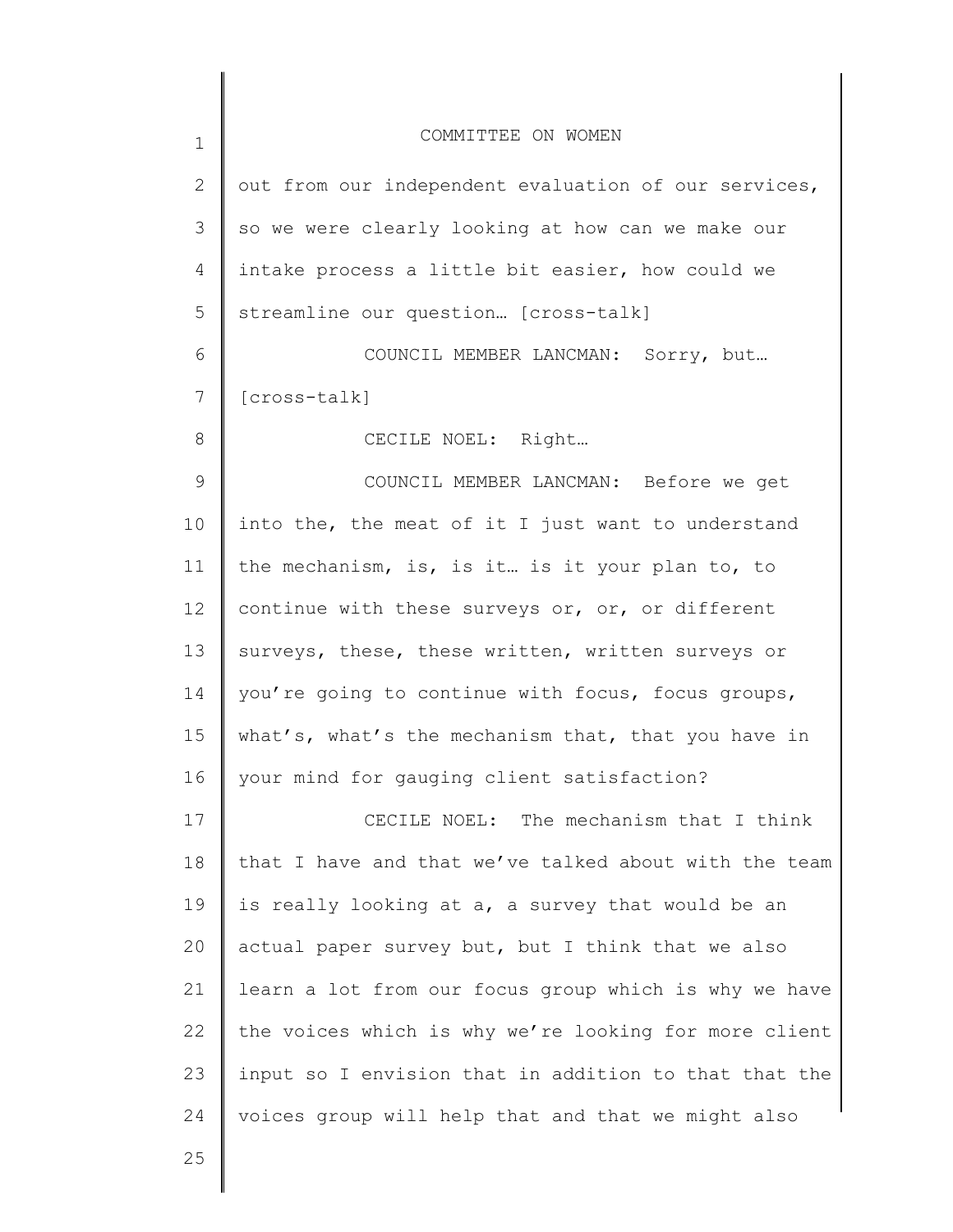| $1\,$           | COMMITTEE ON WOMEN                                    |
|-----------------|-------------------------------------------------------|
| 2               | feel a need to bring in clients and engage in focus   |
| 3               | groups as we move forward [cross-talk]                |
| 4               | COUNCIL MEMBER LANCMAN: So okay, so, so               |
| 5               | let's talk about the substance of what these client   |
| 6               | surveys and focus groups found, what were clients     |
| $7\phantom{.0}$ | happy with, what were they unhappy with, what, what   |
| $8\,$           | areas were suggested for, for improvement or change?  |
| 9               | CECILE NOEL: One of the things that I,                |
| 10              | I, I think that we are looking at very closely are,   |
| 11              | are the numbers of questions that we ask at intake    |
| 12              | and how can we streamline that process a little bit   |
| 13              | easier. I think clients told us that they found that  |
| 14              | to be kind of cumbersome at the beginning, you know   |
| 15              | we go through a lot of questions and to be able to    |
| 16              | streamline that because often those questions are     |
| 17              | sometimes asked again when they get to maybe a civil  |
| 18              | get to an attorney or get to a case manager also. So, |
| 19              | we're trying to look at how we can capture the        |
| 20              | information maybe once and be and, and maybe be able  |
| 21              | to transfer that a little more seamlessly than, than  |
| 22              | we do right now. We're also looking at how staff can  |
| 23              | better coordinate around the delivery because client  |
| 24              | information is really important but we also need to   |
| 25              | ensure that staff have all the information that they  |
|                 |                                                       |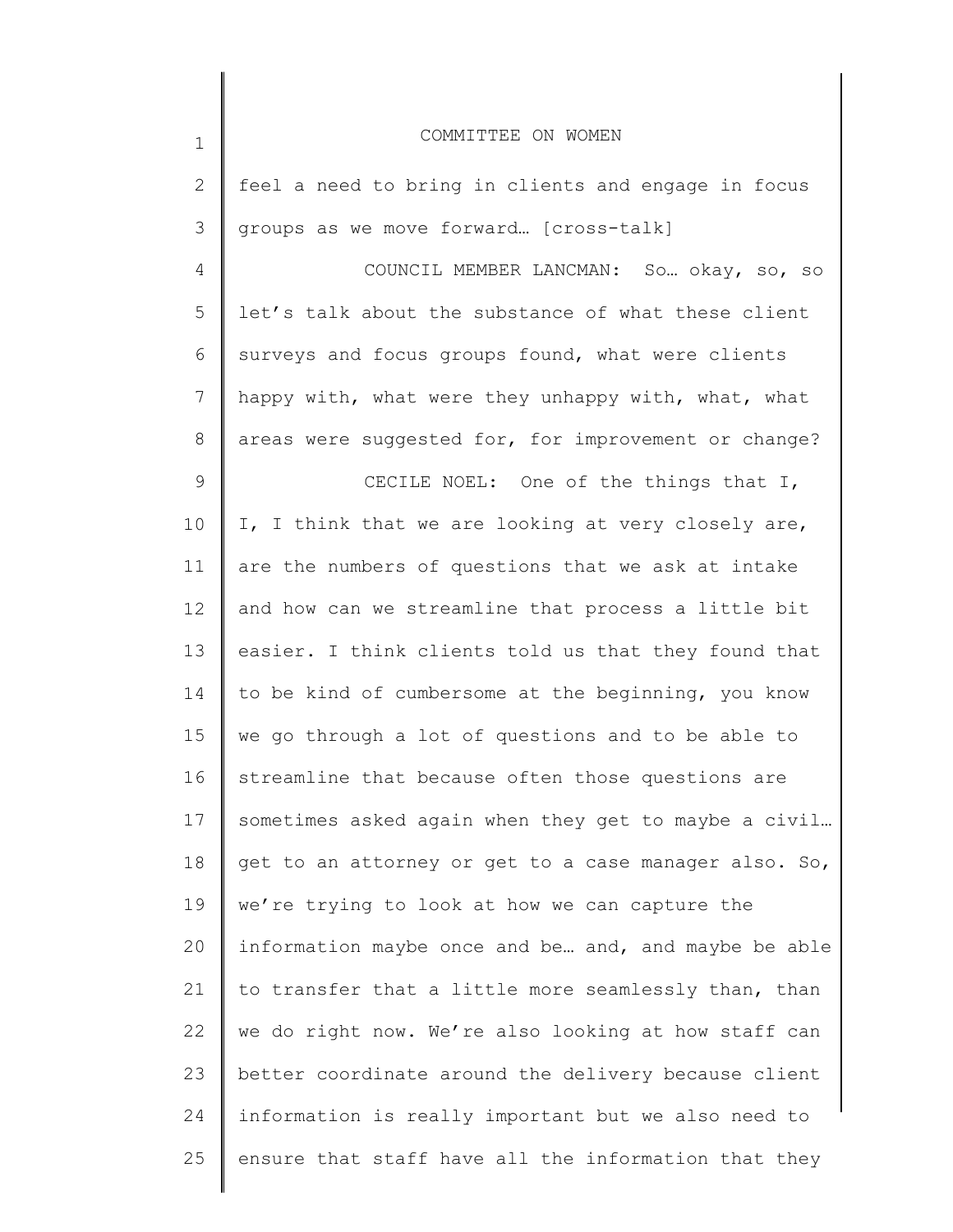| $\overline{2}$  | need to be able to work with survivors as well and so |
|-----------------|-------------------------------------------------------|
| 3               | any survey process that we intake will be yes, about  |
| 4               | the our, our clients coming in and, and the services  |
| 5               | that they need but how well staff working in, in that |
| 6               | center also feel that, that they're meeting the needs |
| $7\phantom{.0}$ | of survivors and, and communication is going well.    |
| 8               | So, its, its on both sides, which I think is very     |
| 9               | important.                                            |
| 10              | COUNCIL MEMBER LANCMAN: Were there other              |
| 11              | areas that clients indicated, I don't want to say     |
| 12              | dissatisfaction necessarily but that would suggest    |
| 13              | areas of improvement or things to look at?            |
| 14              | CECILE NOEL: Well one of the things                   |
| 15              | that, that we've seen which we're doing now in Queens |
| 16              | is that our clients often have multiple areas that    |
| 17              | they that they experience violence and so we call it  |
| 18              | poly-victimization that it's not just intimate        |
| 19              | partner violence they could have sexual assault and   |
| 20              | they might have trafficking, they could have other    |
| 21              | areas and how can we better get that assessment up    |
| 22              | front, how can we better know that information        |
| 23              | initially so that we can pull that into the service   |
| 24              | plan in a more comprehensive way and, and trauma      |
| 25              | informed work that we do with, with clients.          |
|                 |                                                       |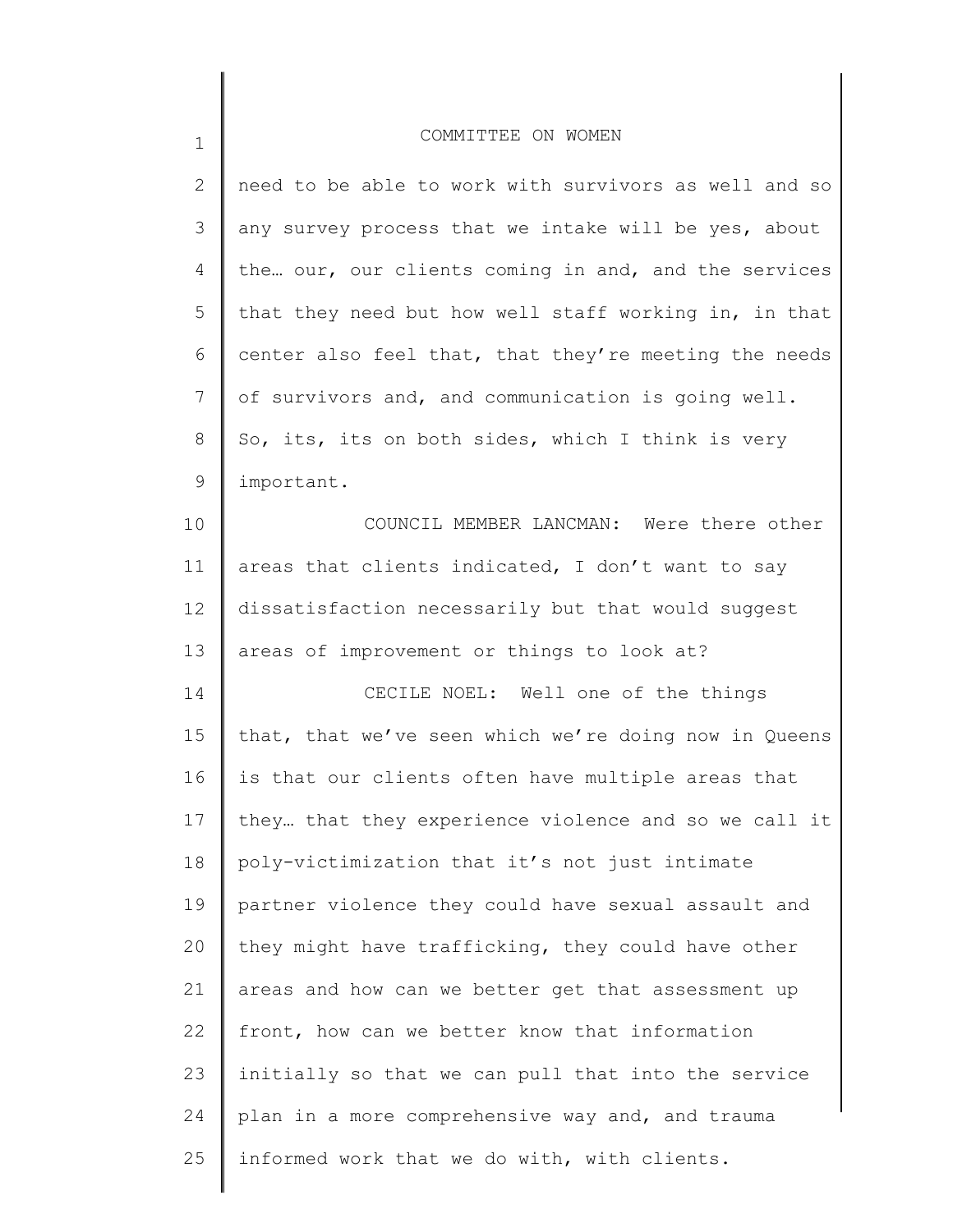| $\mathbf 1$    | COMMITTEE ON WOMEN                                    |
|----------------|-------------------------------------------------------|
| $\overline{2}$ | COUNCIL MEMBER LANCMAN: Do you know if                |
| 3              | how the consulting firm went about offering the, the  |
| $\overline{4}$ | surveys to folks, was it over the course of a week,   |
| 5              | everyone was offered a survey or, or through some     |
| 6              | other [cross-talk]                                    |
| $7\phantom{.}$ | CECILE NOEL: It was over [cross-talk]                 |
| 8              | COUNCIL MEMBER LANCMAN:  mechanism or                 |
| 9              | selection process?                                    |
| 10             | CECILE NOEL: We can get back to you with              |
| 11             | the whole process of how this survey was done, this   |
| 12             | is almost a year now so I want to be able to be sure  |
| 13             | that we're giving you all of the answers that you     |
| 14             | need but it was over it was over multiple months,     |
| 15             | this was not a week, it was over time and so I'd like |
| 16             | to get back to you with the answer to those           |
| 17             | questions.                                            |
| 18             | COUNCIL MEMBER LANCMAN: And then in                   |
| 19             | terms of my specific bill in your testimony you       |
| 20             | mentioned that you're, you're open to it obviously    |
| 21             | [cross-talk]                                          |
| 22             | CECILE NOEL: Uh-huh [cross-talk]                      |
| 23             | COUNCIL MEMBER LANCMAN:  you are open to              |
| 24             | the idea of, of doing the surveys and I guess you'd   |
| 25             | like to talk about it further, is there anything that |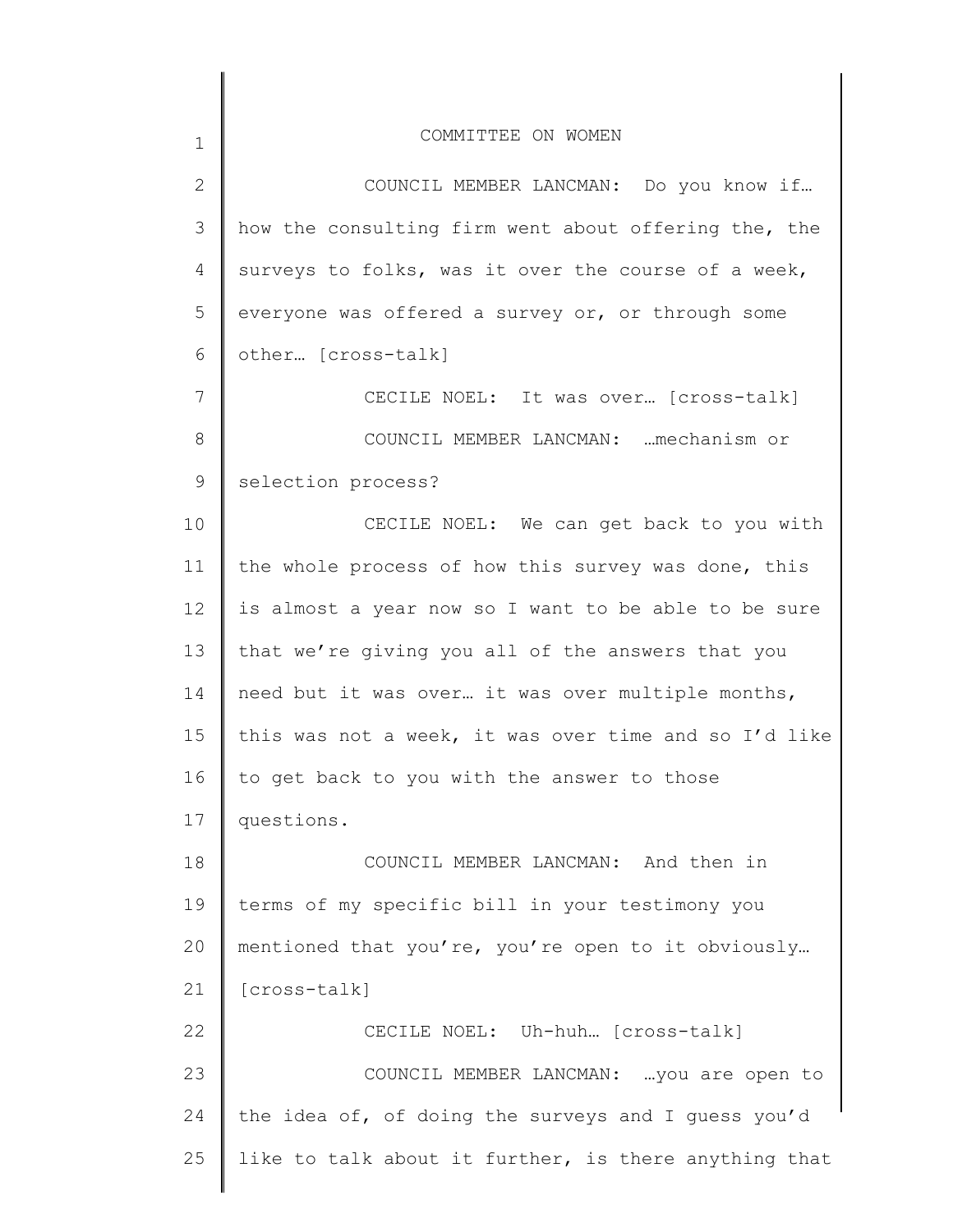| $\mathbf 1$ | COMMITTEE ON WOMEN                                    |
|-------------|-------------------------------------------------------|
| 2           | you could tell us today that, that strikes you about  |
| 3           | my bill that, that might be an issue in your in       |
| 4           | your in your mind?                                    |
| 5           | CECILE NOEL: I think we'd like to just                |
| 6           | discuss that with you further, we'd like we           |
| 7           | definitely support the intent and feel that it's an   |
| 8           | important part of our work and so we, we support that |
| 9           | but we'd like to get back to you with the specifics   |
| 10          | on what we think could be adjusted in the bill if you |
| 11          | don't mind.                                           |
| 12          | COUNCIL MEMBER LANCMAN: Good, good.                   |
| 13          | Okay, well let's do that, I look forward to it, I'm,  |
| 14          | I'm glad to hear that you are or this is already in   |
| 15          | your mind and, and you've done some of this, this     |
| 16          | outreach to, to clients as, as well. At the end of    |
| 17          | the day as you don't need me to, to tell you we're    |
| 18          | doing all of this to, to meet their needs and we want |
| 19          | to make sure that we're, we're doing it as, as well   |
| 20          | as possible so I look forward to sitting down with    |
| 21          | you.                                                  |
| 22          | CECILE NOEL: Okay [cross-talk]]                       |
| 23          | COUNCIL MEMBER LANCMAN:<br>Thank you very             |
| 24          | much, thank you Madame Chair.                         |
| 25          |                                                       |
|             |                                                       |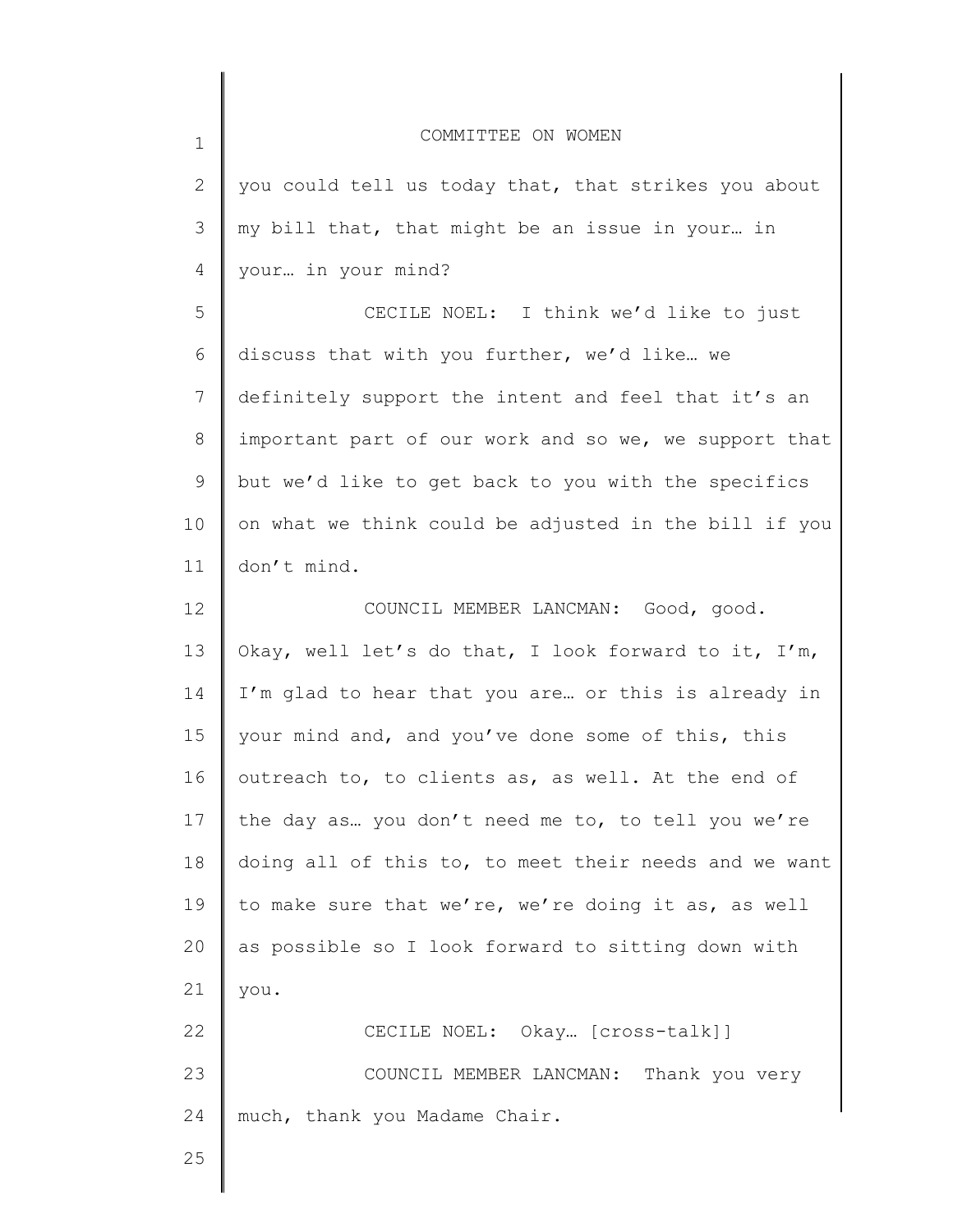| $\mathbf{2}$ | CHAIRPERSON ROSENTHAL: Thank you so much              |
|--------------|-------------------------------------------------------|
| 3            | Council Member, Council Member Treyger as a bill      |
| 4            | sponsor I'm turning it over to you next, I also want  |
| 5            | to welcome Majority Leader Laurie Cumbo who really    |
| 6            | spearheaded in my minds eye the City Council's        |
| 7            | efforts around go purple day, set the set the bar     |
| 8            | very high so thank you for that and just a reminder   |
| 9            | to everyone here that we have a hard stop at one      |
| 10           | o'clock for this hearing. Thank you.                  |
| 11           | COUNCIL MEMBER TREYGER: Thank you Chair               |
| 12           | Rosenthal. Thank you, Commissioner, for your          |
| 13           | testimony and just for the sake of clarity, what is   |
| 14           | the exact position of the of the administration on    |
| 15           | Introduction 1085?                                    |
| 16           | CECILE NOEL: I think I said in my                     |
| 17           | testimony that we certainly support the intent on     |
| 18           | and, and that we would like to be able to look at     |
| 19           | this issue a little further both with the Human       |
| 20           | Resources Administration and our partner and the      |
| 21           | Office of Civil Justice, partners and providers to    |
| 22           | better understand really the scope and need for these |
| 23           | services.                                             |
| 24           | COUNCIL MEMBER TREYGER: Commissioner has              |
| 25           | your office received requests for assistance to       |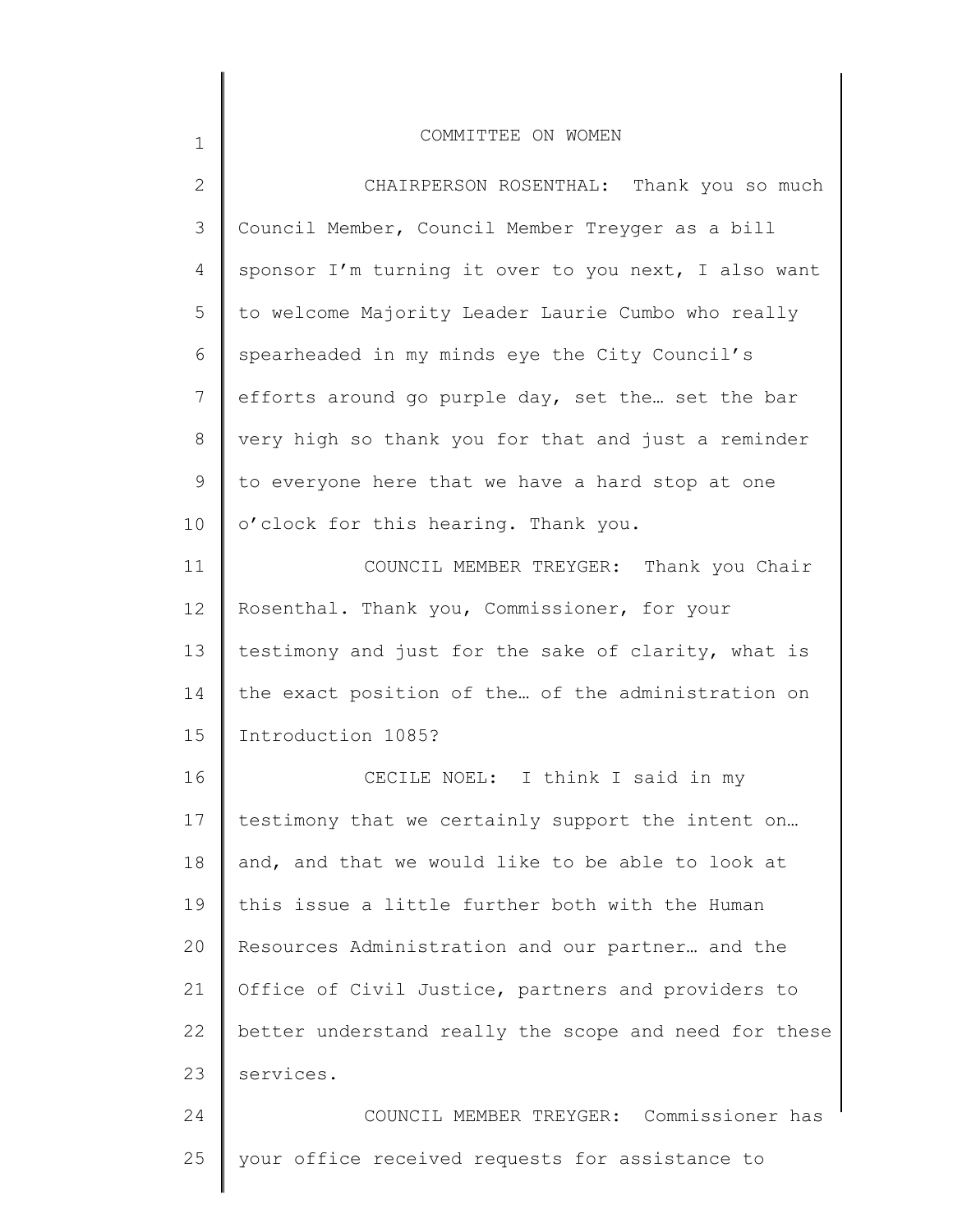| $\mathbf 1$  | COMMITTEE ON WOMEN                                    |
|--------------|-------------------------------------------------------|
| $\mathbf{2}$ | afford divorce lawyers for divorce proceedings that   |
| 3            | are related to domestic violence whether they came    |
| 4            | directly to your office or to providers that we work  |
| 5            | with?                                                 |
| 6            | CECILE NOEL: I can tell you about what                |
| 7            | we see in the Family Justice Centers which I want to  |
| 8            | caution you is just a, a portion of the, the world of |
| 9            | survivors and, and services. So, in the Family        |
| 10           | Justice Centers when we look at 2018, we had a little |
| 11           | over 1,100 requests for matrimonial or lawyers who    |
| 12           | were dealing with matrimonial issues.                 |
| 13           | COUNCIL MEMBER TREYGER: So, in 2018?                  |
| 14           | CECILE NOEL: Yes, that is correct.                    |
| 15           | COUNCIL MEMBER TREYGER: 1,100 [Cross-                 |
| 16           | talk]                                                 |
| 17           | CECILE NOEL: Approximately [cross-talk]               |
| 18           | COUNCIL MEMBER TREYGER:  requests.                    |
| 19           | CECILE NOEL: Approximately. Clients,                  |
| 20           | clients that were assisted with matrimonial issues.   |
| 21           | COUNCIL MEMBER TREYGER: And you have                  |
| 22           | data from last year as well                           |
| 23           | CECILE NOEL: I don't have that with me,               |
| 24           | but we can certainly pull that data.                  |
| 25           |                                                       |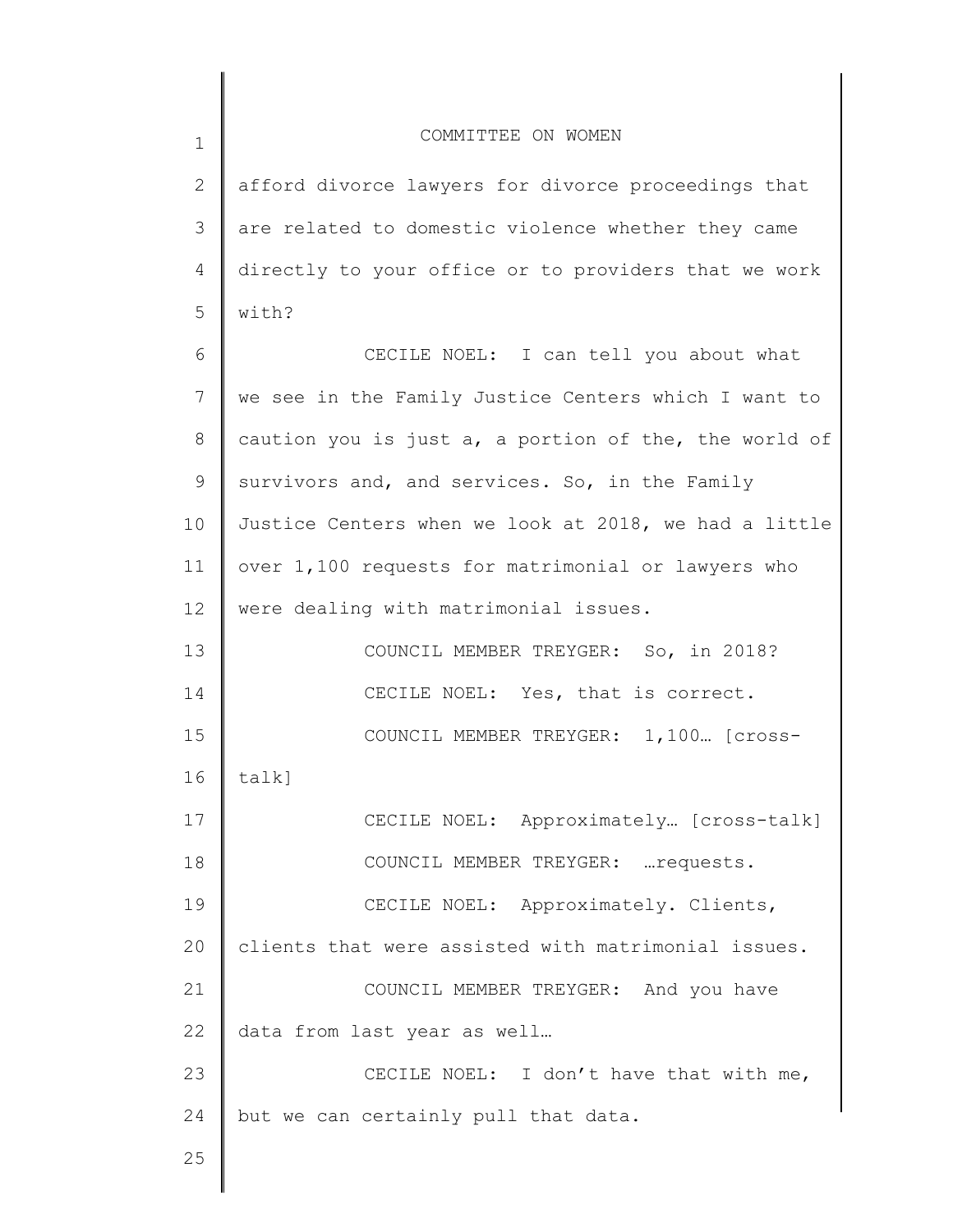| 1            | COMMITTEE ON WOMEN                                   |
|--------------|------------------------------------------------------|
| $\mathbf{2}$ | COUNCIL MEMBER TREYGER: Right. Now what              |
| 3            | does the administration currently suggest survivors  |
| 4            | do?                                                  |
| 5            | CECILE NOEL: For [cross-talk]                        |
| 6            | COUNCIL MEMBER TREYGER: When they are                |
| 7            | seeking freedom from abusive marriages?              |
| 8            | CECILE NOEL: So, for those specifics on,             |
| 9            | on this particular bill I would like Jordan Dressler |
| 10           | to come to the table and maybe talk with us about    |
| 11           | that since it falls really under the Human Resources |
| 12           | Administration's Office of Civil Justice.            |
| 13           | CHAIRPERSON ROSENTHAL: Please, go ahead.             |
| 14           | JORDAN DRESSLER: Thank you, I'm Jordan               |
| 15           | Dressler, I'm the Civil Justice Coordinator with the |
| 16           | Human Resources Administration's [cross-talk]        |
| 17           | CHAIRPERSON ROSENTHAL: Sorry [Cross-                 |
| 18           | talk]                                                |
| 19           | JORDAN DRESSLER:  Office [cross-talk]                |
| 20           | CHAIRPERSON ROSENTHAL: Jordan [cross-                |
| 21           | talk]                                                |
| 22           | JORDAN DRESSLER:  of Civil Justice.                  |
| 23           | CHAIRPERSON ROSENTHAL: Can you hang one              |
| 24           | minute, I'm going to turn it over to my legal        |
| 25           | counsel.                                             |
|              |                                                      |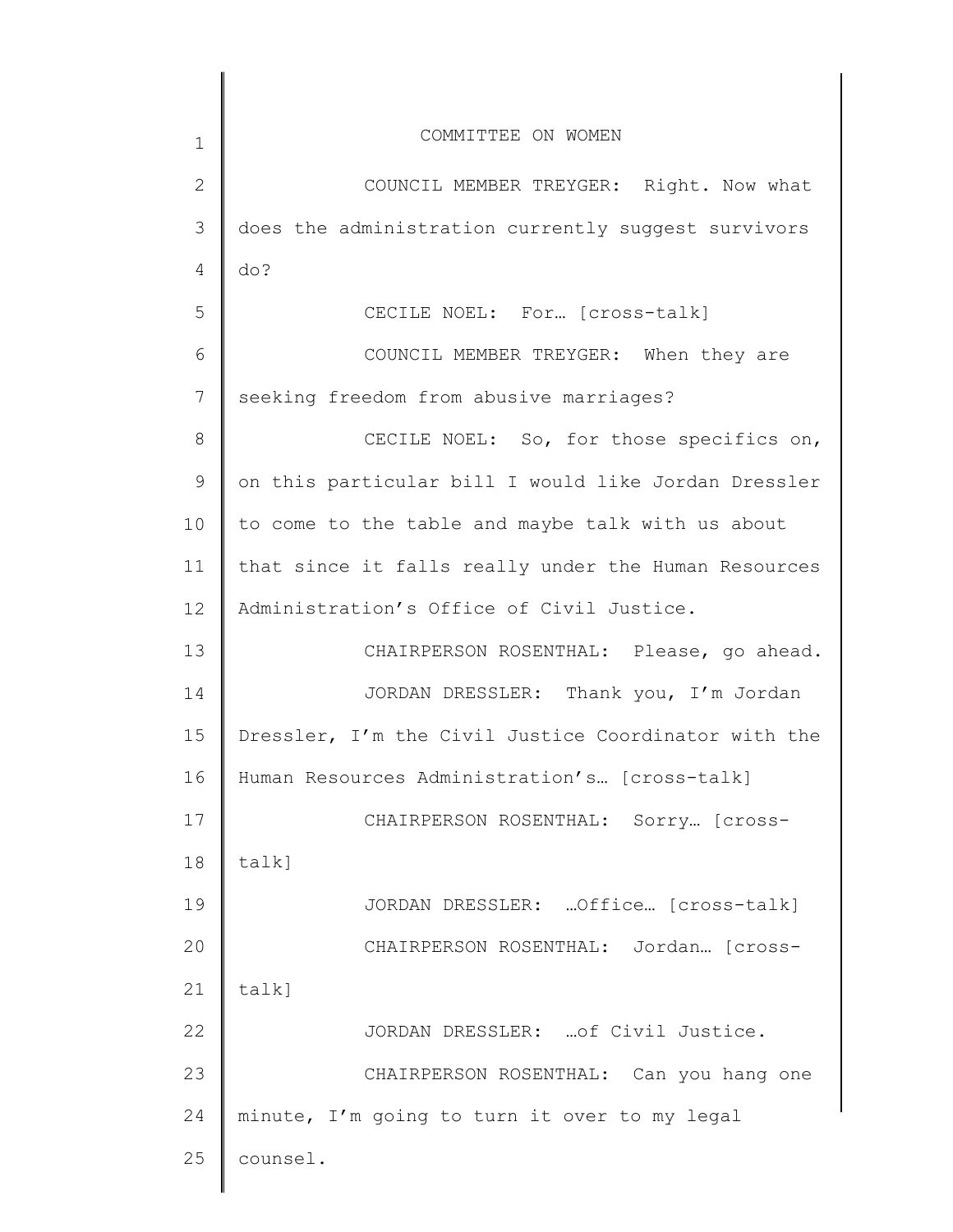| $\mathbf 1$     | COMMITTEE ON WOMEN                                    |
|-----------------|-------------------------------------------------------|
| $\mathbf{2}$    | JORDAN DRESSLER: Got to do that, yes                  |
| 3               | please.                                               |
| 4               | CC: Do you affirm to tell the truth, the              |
| 5               | whole truth and nothing but the truth in your         |
| 6               | testimony before this Committee and to respond        |
| 7               | honestly to the Council Member questions?             |
| $\,8\,$         | JORDAN DRESSLER: Yes.                                 |
| $\mathcal{G}$   | CC: Thank you.                                        |
| 10              | JORDAN DRESSLER: Thank you for the                    |
| 11              | opportunity. My name is Jordan Dressler, I'm the      |
| 12 <sup>°</sup> | Civil Justice Coordinator. In answer to your question |
| 13              | Council Member, there are a number of ways that       |
| 14              | survivors can receive access to services obviously    |
| 15              | the Family Justice Centers throughout the city are    |
| 16              | one of the main touchpoints for the city to provide a |
| 17              | range of services including civil legal services as   |
| 18              | well as the domestic violence hotline, which is also  |
| 19              | a way to get access to services. Every day providers  |
| 20              | that the city works with are providing these          |
| 21              | important services, the scale of which and the        |
| 22              | remaining needs of which is something that we're very |
| 23              | interested in looking into. Again, just to reiterate  |
| 24              | we do share the concern and really embrace the        |
| 25              | principle that there should be increased access for   |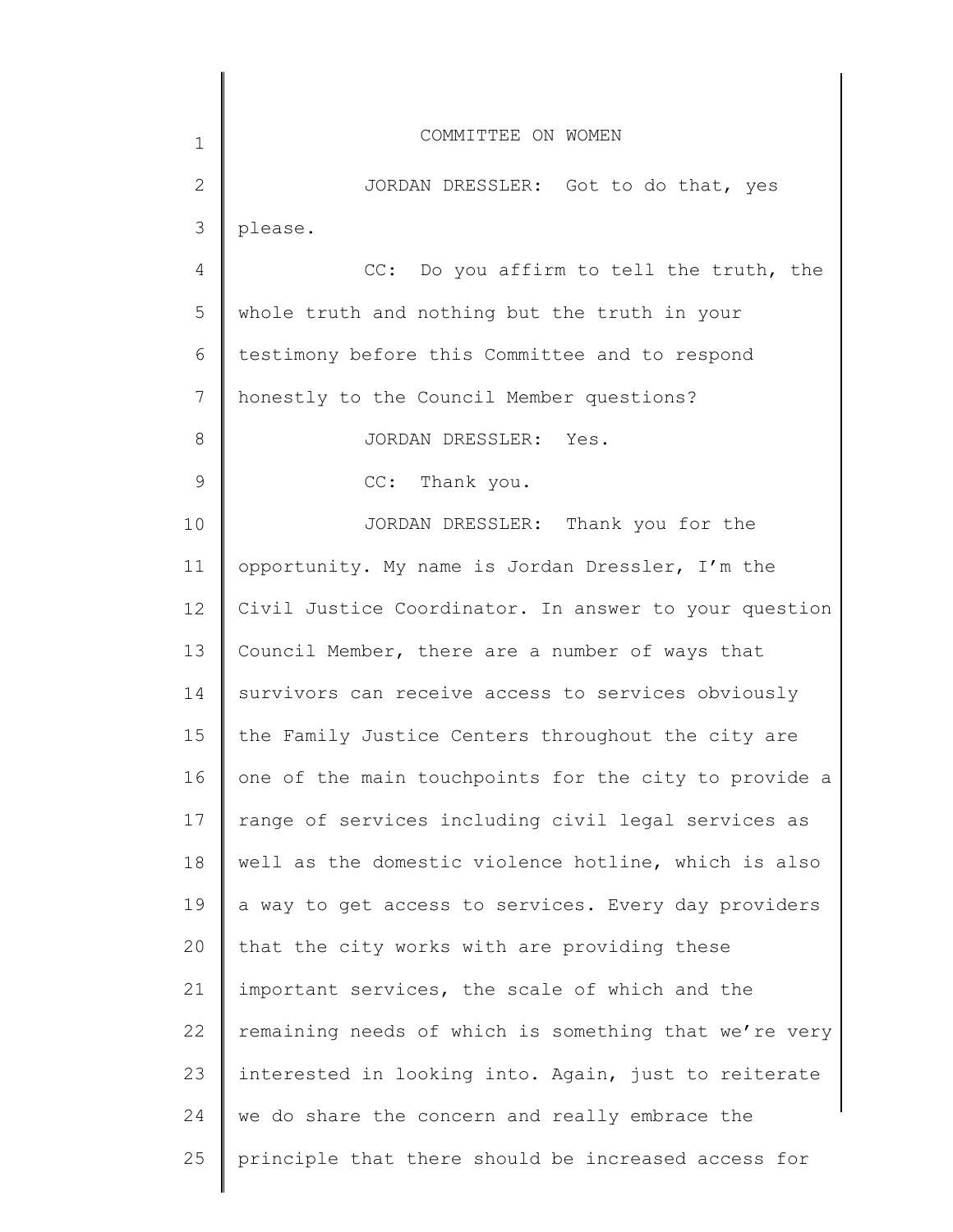2 3 4 5 6 7 8 9 10 11 12 13 14 15 16 17 18 19 20 21 22 23 24 survivors of domestic and intimate partner violence to important matrimonial legal services. The contours of that and what precisely that ought to look like is something that's going to require quite a bit more study, we need to look at questions of existing needs and existing available services, what the capacity of the legal services field amongst our nonprofit legal provider community looks like in terms of growth and capacity for growth, distribution across boroughs, distribution across courts. We are well aware that the controversies that happen between spouses and the, the areas in which survivors can be victimized play out in supreme court but also play out in family court and so understanding the interplay between those two venues is critical to ensuring that if we are to increase access that that access is meaningful, that growth is thoughtful and intentional, it's a process that we want to engage in, it's a conversation that we're happy to be having both with the council and with the provider and advocate community. COUNCIL MEMBER TREYGER: Right and, and I appreciate that but you, you are aware that divorce

25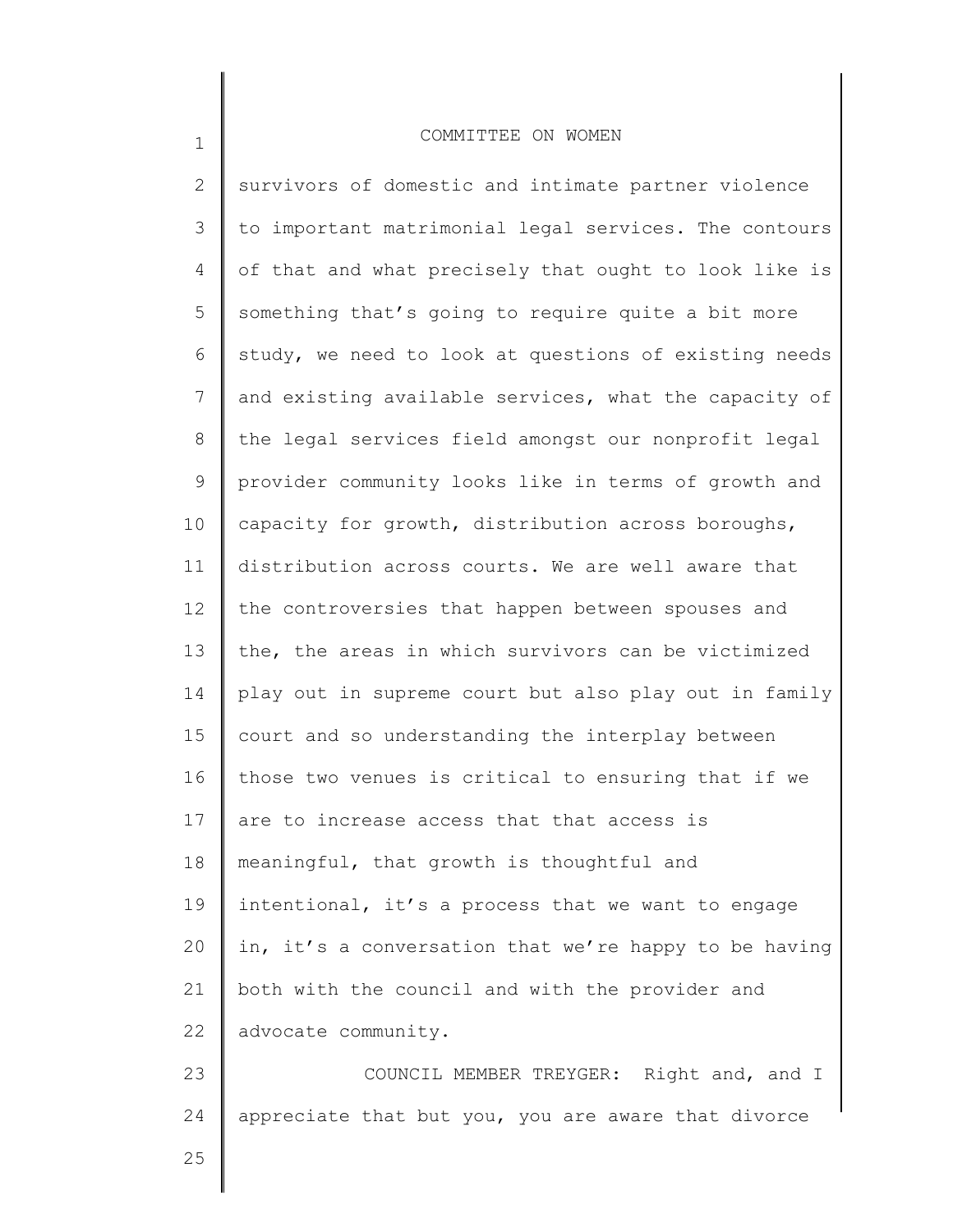1 2 3 4 5 6 7 8 9 10 11 12 13 14 15 16 17 18 19 20 21 22 23 24 25 COMMITTEE ON WOMEN proceedings occur in supreme court not in family court? JORDAN DRESSLER: Yes… [cross-talk] COUNCIL MEMBER TREYGER: Is that correct… is that correct? JORDAN DRESSLER: Yes, it is. COUNCIL MEMBER TREYGER: Okay and currently with, with all the services that are being provided and, and we do appreciate them that it is limited, it does not extend to free legal representation in supreme court for divorce cases that are related to, to domestic violence, is that correct? JORDAN DRESSLER: The state law does not extend to matrimonial work in the supreme court. COUNCIL MEMBER TREYGER: Right, the state law but nothing prohibits the city from not taking a step here forward, is that correct? JORDAN DRESSLER: Nothing legally. COUNCIL MEMBER TREYGER: Nothing legally. So, just to answer my question just practically and basically to summarize what does the city currently tell survivors, what do we tell them now today? If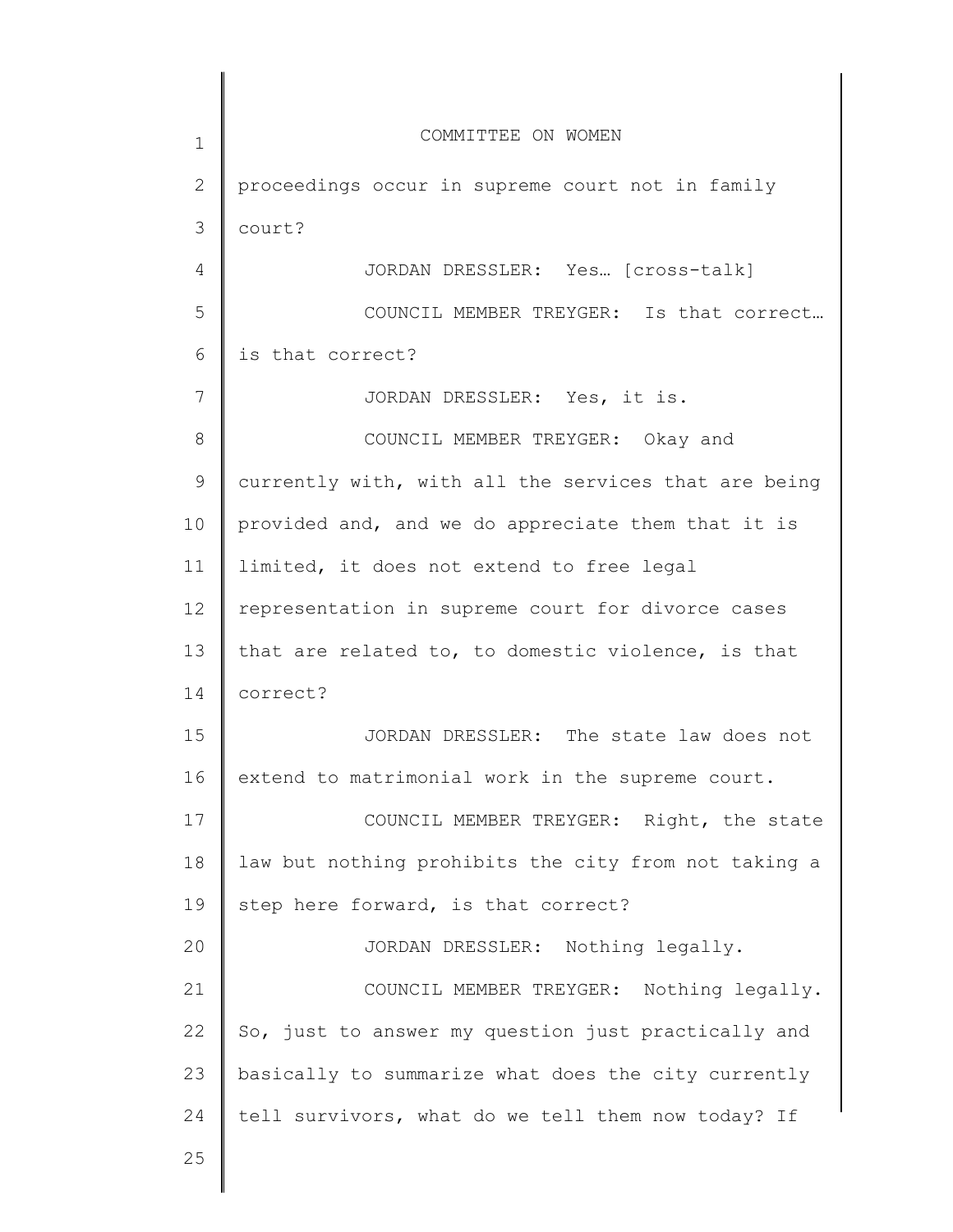| $\mathbf 1$     | COMMITTEE ON WOMEN                                    |
|-----------------|-------------------------------------------------------|
| 2               | someone walks into the office and says I can't afford |
| 3               | a lawyer what do, we tell them today?                 |
| 4               | JARDAN: I think in most cases we're                   |
| 5               | referring to one of the networks of service providers |
| 6               | which includes legal services that the city through   |
| $7\phantom{.0}$ | various agencies contracts with and I think what      |
| 8               | remains to be better understood is where the gaps     |
| 9               | remain after that process happens as well as how      |
| 10              | effective is the outreach and the, you know the sort  |
| 11              | of information around those services.                 |
| 12              | COUNCIL MEMBER TREYGER: I mean I think                |
| 13              | that there is and I welcome the opportunity to work   |
| 14              | together on this but I think there is a plethora of   |
| 15              | information I think out there already, there are      |
| 16              | domestic violence shelters, there are folks who have  |
| 17              | stepped forward to come to the office and because     |
| 18              | let me just kind of elaborate what I mean by folks    |
| 19              | by survivors seeking their freedom, there are a       |
| 20              | number of things that they are seeking their freedom  |
| 21              | from, obviously from an abusive relationship, abusive |
| 22              | marriage, the trauma that travels with that but also  |
| 23              | if they are working, gain employment, have a pension  |
| 24              | there are still legal ties to that partner, there are |
| 25              | even there are significant costs associated with      |
|                 |                                                       |

║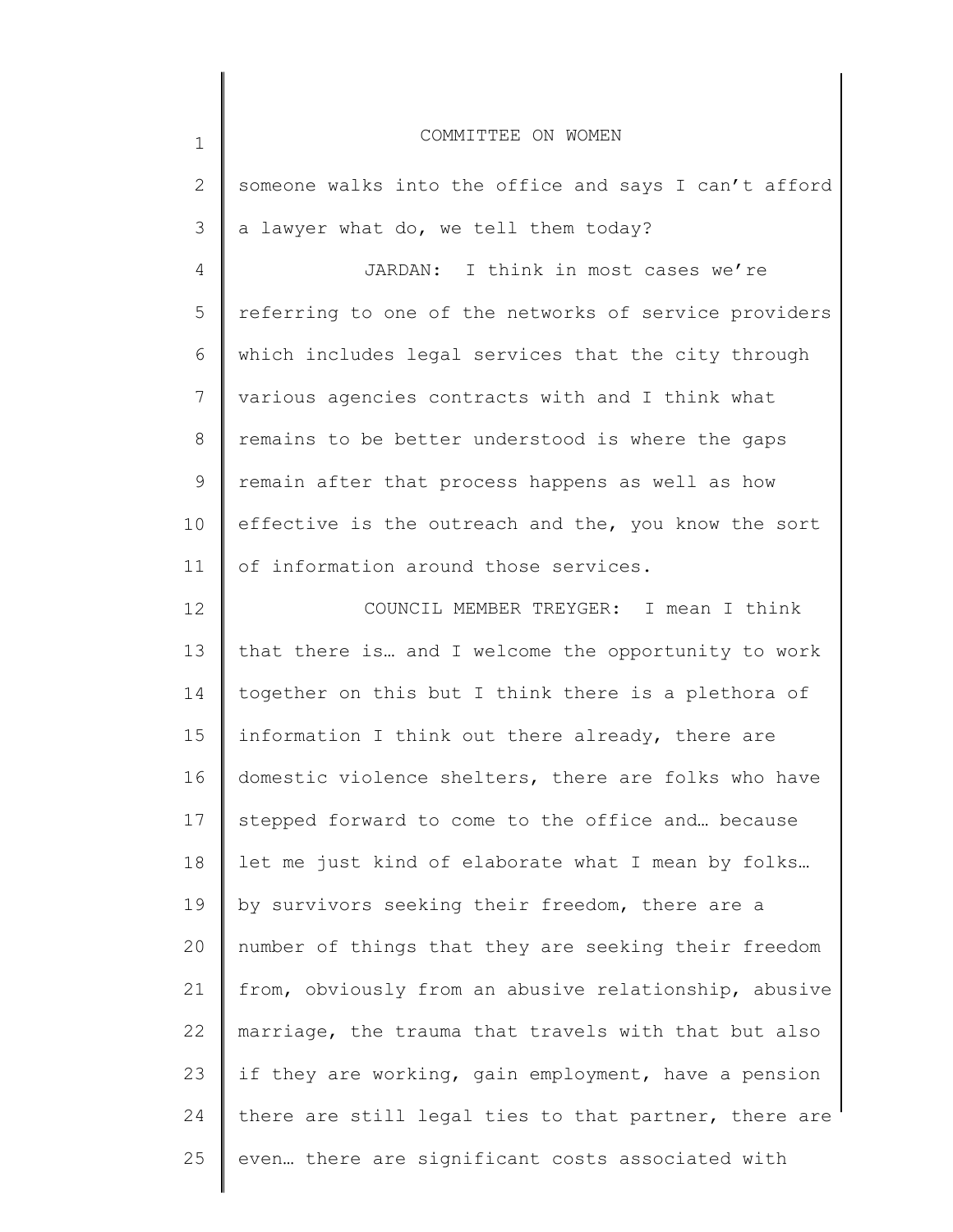1

2 3 4 5 6 7 8 9 10 11 12 13 14 15 16 17 18 19 20 21 22 23 24 25 even finding and locating the abusive partner, trying to bring them to court, their filing fees are cost prohibitive, there are also health care ramifications because technically the spouse is still a health care proxy… can be a health care proxy, someone has hurt you physically could still make decisions on your behalf about your health, that's outrageous. So… and just for their sake of peace of mind for their children, for their family so I, I welcome the opportunity to work together, I think that there are a number of stakeholders and providers that will be more than willing to work with us on this and again I repeat for the city of New York there is no cost too great to ensure the safety and freedom of these brave and courageous survivors and I welcome the opportunity to work together and I thank you Chair for your… for your time. CHAIRPERSON ROSENTHAL: Sorry, are you finished Council Member, thank you so much. I want to welcome… nope… Council Member Salamanca and ask him in a minute if he's ready to give an opening statement but I just want to ask very quickly when you review the fatality… when you're doing the fatality reviews what jumps out at you as important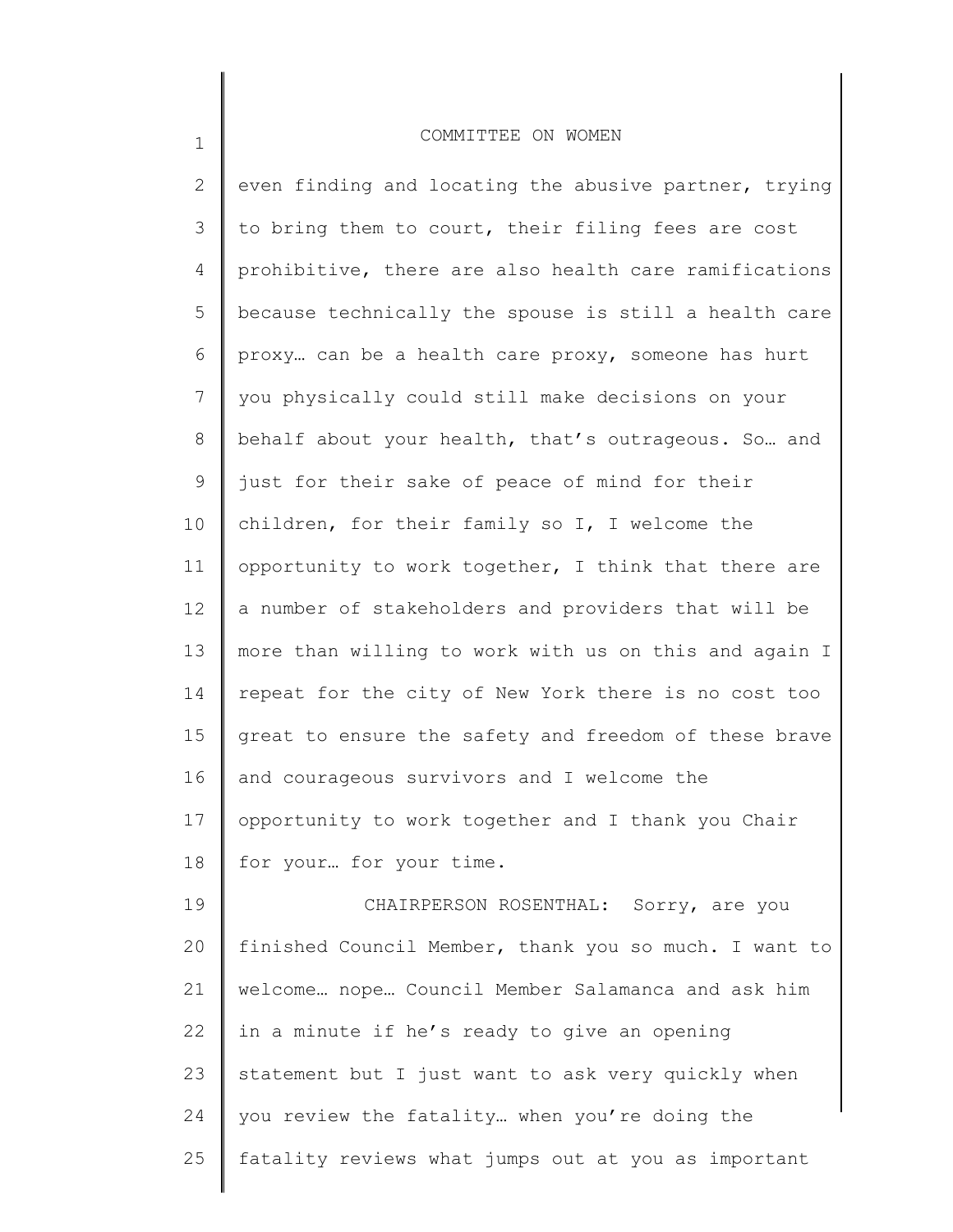| $\mathbf 1$  | COMMITTEE ON WOMEN                                    |
|--------------|-------------------------------------------------------|
| $\mathbf{2}$ | connectors and I'm not getting at what the city's     |
| 3            | doing right or wrong, that's not the intent of my     |
| 4            | question, it's more like is there a correlation       |
| 5            | between the number of times that somebody come calls  |
| 6            | the police to get help, is that a correlation to at   |
| 7            | the end of the day, you know homicide or what are the |
| 8            | fact what are the common denominators?                |
| $\mathsf 9$  | CECILE NOEL: Well what we've found over               |
| 10           | the years is that a good number of the fatalities     |
| 11           | actually had contact with the city agencies [cross-   |
| 12           | talk]                                                 |
| 13           | CHAIRPERSON ROSENTHAL: Yep. [cross-talk]              |
| 14           | CECILE NOEL:  and that's important and                |
| 15           | that's led to us looking at procedures within city    |
| 16           | agencies around survivors, their domestic violence    |
| 17           | policies as well as what training can we provide to   |
| 18           | improve that overall fast response to survivors when  |
| 19           | they present so that was [cross-talk]                 |
| 20           | CHAIRPERSON ROSENTHAL: Can you give one               |
| 21           | specific example?                                     |
| 22           | CECILE NOEL: Of, of training, of                      |
| 23           | [cross-talk]                                          |
| 24           | CHAIRPERSON ROSENTHAL: Well here's what               |
| 25           | in my mind's eye I'm thinking about like where are    |
|              |                                                       |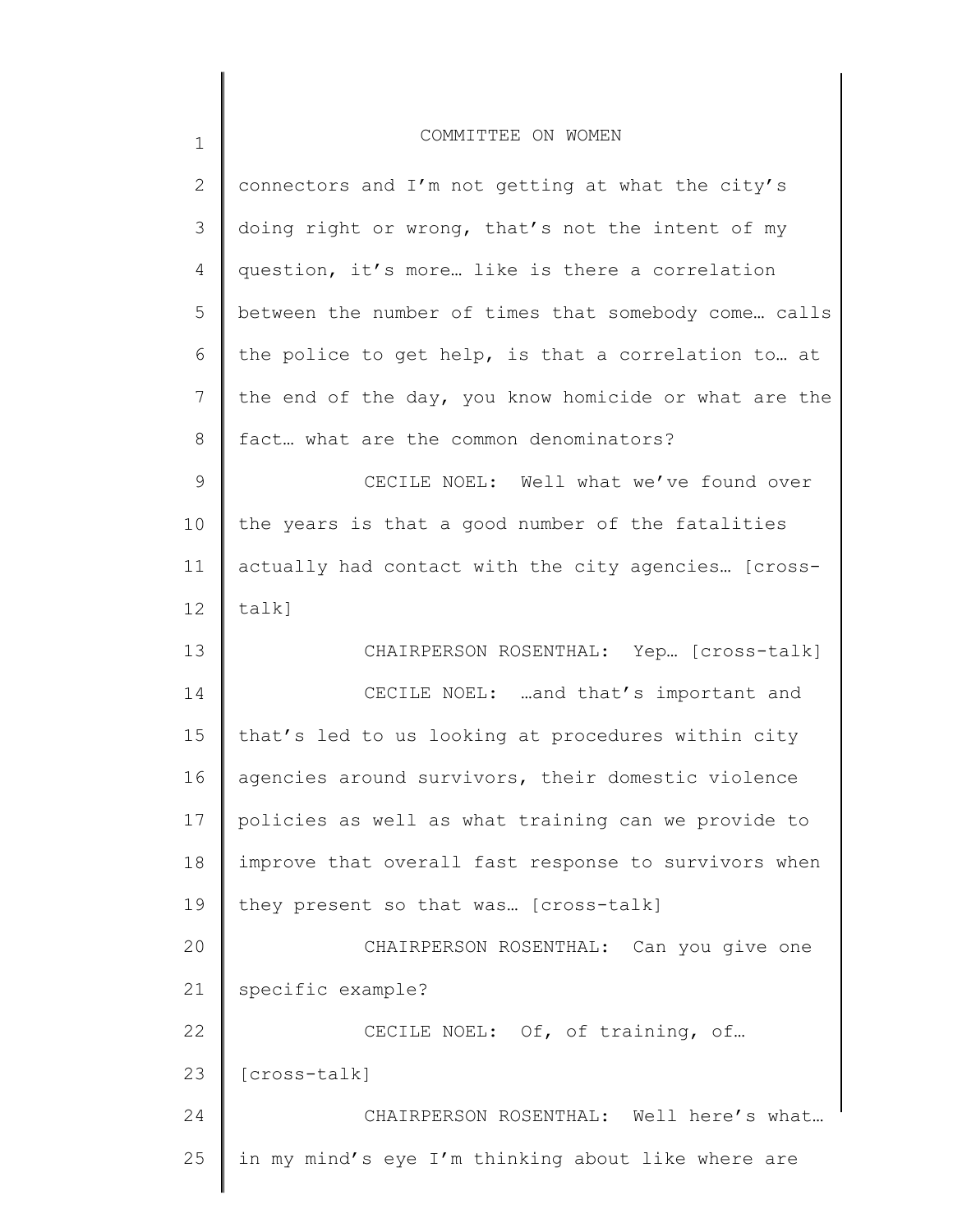| $\mathbf 1$    | COMMITTEE ON WOMEN                                    |
|----------------|-------------------------------------------------------|
| $\mathbf{2}$   | the greatest agency connectors, is it NYPD or F or    |
| 3              | the FJCs?                                             |
| 4              | CECILE NOEL: Actually I can give you an               |
| 5              | example of one of the training, we've been doing an   |
| 6              | extensive amount of training with ACS because we know |
| $\overline{7}$ | that often, we've seen that not only is there a child |
| 8              | protection case there's also a DV issue so we've been |
| 9              | working closely to improve the staff's understanding  |
| 10             | of domestic violence, their response within the       |
| 11             | context of a child protection case but also           |
| 12             | understanding those nuances as well and DHS, we have  |
| 13             | really looked at both having staff within that system |
| 14             | better understand the dynamics, how to respond, what  |
| 15             | to do, how to connect this survivor to the be it an   |
| 16             | FJC, to other services to looking at how they can     |
| 17             | engage in safety planning when incidents happen       |
| 18             | within that system.                                   |
| 19             | CHAIRPERSON ROSENTHAL: Yeah, that's                   |
| 20             | exactly what I was getting at so thank you very much  |
| 21             | for that and, and I trust that in those meetings      |
| 22             | that's exactly the type of thing that's going on.     |
| 23             | CECILE NOEL: Yes.                                     |
| 24             |                                                       |
| つら             |                                                       |

 $\angle$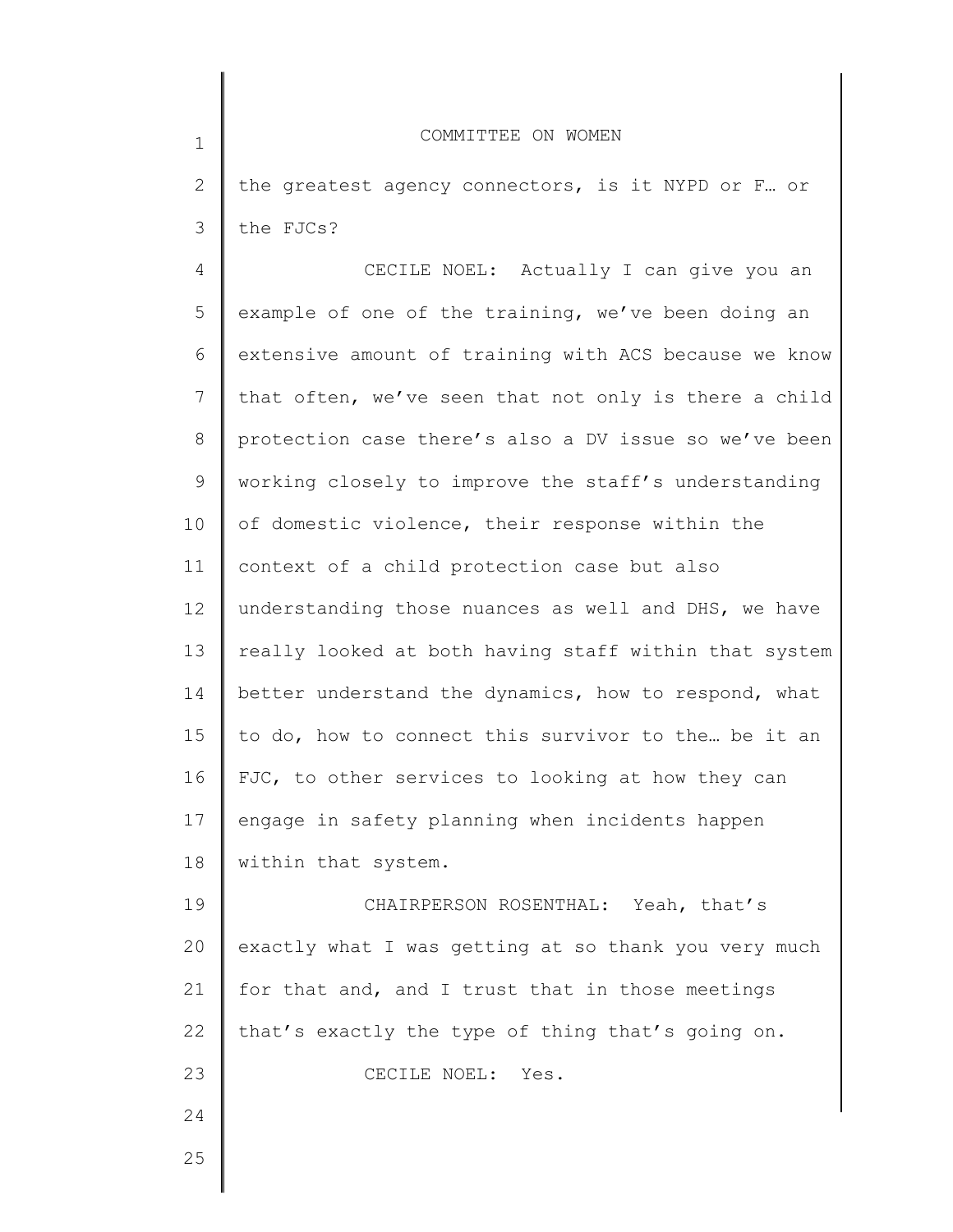| 1               | COMMITTEE ON WOMEN                                    |
|-----------------|-------------------------------------------------------|
| $\mathbf{2}$    | CHAIRPERSON ROSENTHAL: Do you and do                  |
| 3               | you report on aggregate information of that in        |
| 4               | [cross-talk]                                          |
| 5               | CECILE NOEL: Yes, we do [cross-talk]                  |
| 6               | CHAIRPERSON ROSENTHAL:  your report?                  |
| 7               | CECILE NOEL: Yes [cross-talk]                         |
| 8               | CHAIRPERSON ROSENTHAL: You do [Cross-                 |
| 9               | talk]                                                 |
| 10              | CECILE NOEL: Yes, we do [cross-talk]                  |
| 11              | CHAIRPERSON ROSENTHAL: Okay, thank you                |
| 12 <sup>°</sup> | very much. Council Member Salamanca do you want to    |
| 13              | give a short opening statement [cross-talk]           |
| 14              | COUNCIL MEMBER SALAMANCA: Yeah, I'll                  |
| 15              | just [cross-talk]                                     |
| 16              | CHAIRPERSON ROSENTHAL: and a few                      |
| 17              | questions [cross-talk]                                |
| 18              | COUNCIL MEMBER SALAMANCA:  first I want               |
| 19              | to thank you Madame Chair and Commissioner it's great |
| 20              | seeing you again, I'm sorry for my tardiness. I know  |
| 21              | that we're deep in the conversation and I just want   |
| 22              | to open up by saying, you know how important today's  |
| 23              | hearing is especially with it being New York City go  |
| 24              | purple day and domestic violence awareness month. I'm |
| 25              | a big supporter of helping organizations especially   |
|                 |                                                       |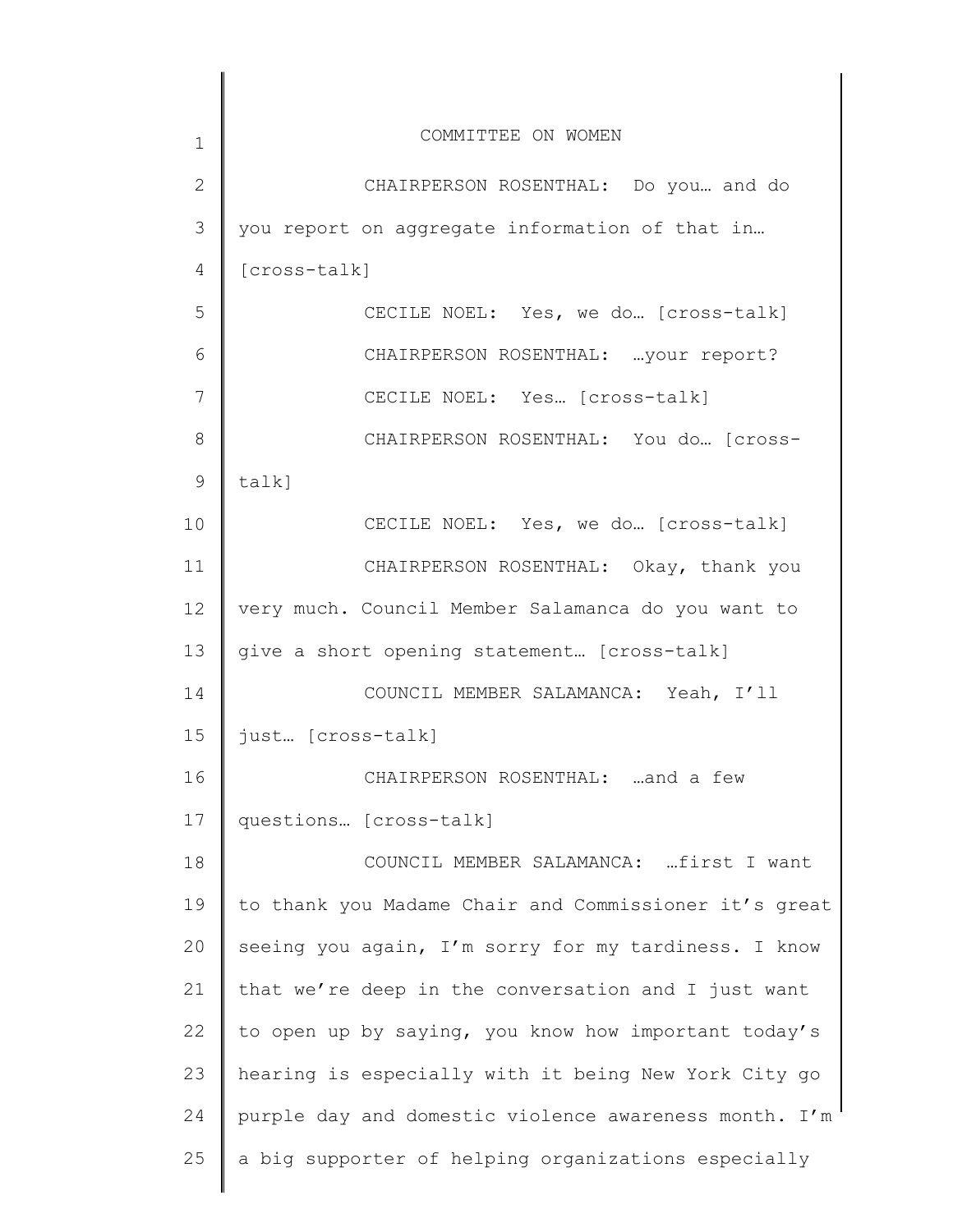1

2 3 4 5 6 7 8 9 10 11 12 13 14 15 16 17 18 19 20 21 22 23 24 25 domestic violence organizations actually get funding and ensuring that they're providing services within the appropriate locations where we have young adults who in my opinion that's where domestic violence may start whether it's happening at home and they're seeing this and they may think that it's acceptable or they're in their first relationship and they encounter some type of domestic violence from their partner and continue on with that relationship thinking that it's acceptable and when you look at my allocation for Dove funding I normally focus on providing funding to the organizations that can provide this type of training to our young adults, to our adolescents. So, today we're hearing a bill in which I introduced Intro 371-A which would require the Mayor's Office to end domestic violence and gender-based violence to offer training to cosmetologists including hairstylists, barbers, manicurists, waxers and so on and so forth and, and having conversations with my colleague, you know I… we… I got this idea and I'm so passionate about it, you know I really don't have much hair on the top of my head, you know but I do go try to get a trimming of my beard at least twice a week or once a week and,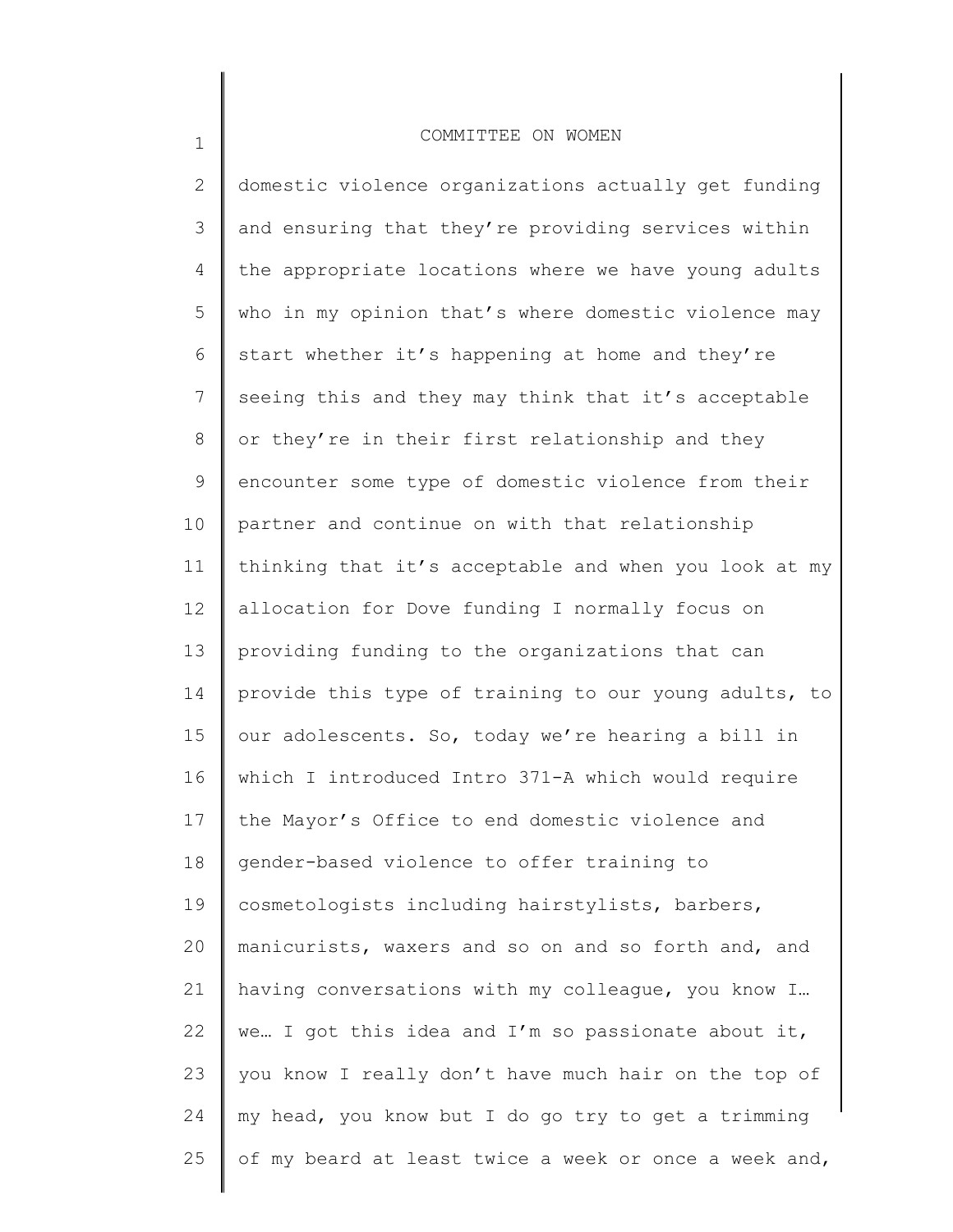| $\mathbf{2}$ | and you know going to the same barber shop for over   |
|--------------|-------------------------------------------------------|
| 3            | you know close to 20 years now, you know in barber    |
| 4            | shops you hear things, you know and yes, you know we, |
| 5            | we talk about sports, we talk about most of the time  |
| 6            | we talk about our families, our children and at       |
| 7            | times, you know that barber is, is, is having that    |
| 8            | one on one relationship with you, he is you have an   |
| 9            | intimate time with that barber and at times you're,   |
| 10           | you're sharing an intimate experience with your       |
| 11           | barber and I and I feel that this, this bill is for   |
| 12           | me in my opinion I guess for, for guys it, it really  |
| 13           | hits home where you may have a client you being a     |
| 14           | barber you may have a client who is experiencing some |
| 15           | difficulties and he may experience that it may lead   |
| 16           | to domestic violence and you know that's the          |
| 17           | opportunity for that barber to give him information   |
| 18           | as to where he can seek help because we all know, you |
| 19           | know the road that you go through when you do you     |
| 20           | interact with domestic violence, you know you can get |
| 21           | arrested, you can there can be an order of            |
| 22           | protection from your family now you're away from your |
| 23           | family and it can really destroy your entire life.    |
| 24           | So, in my opinion I do I have your support for this   |
| 25           | for this bill?                                        |
|              |                                                       |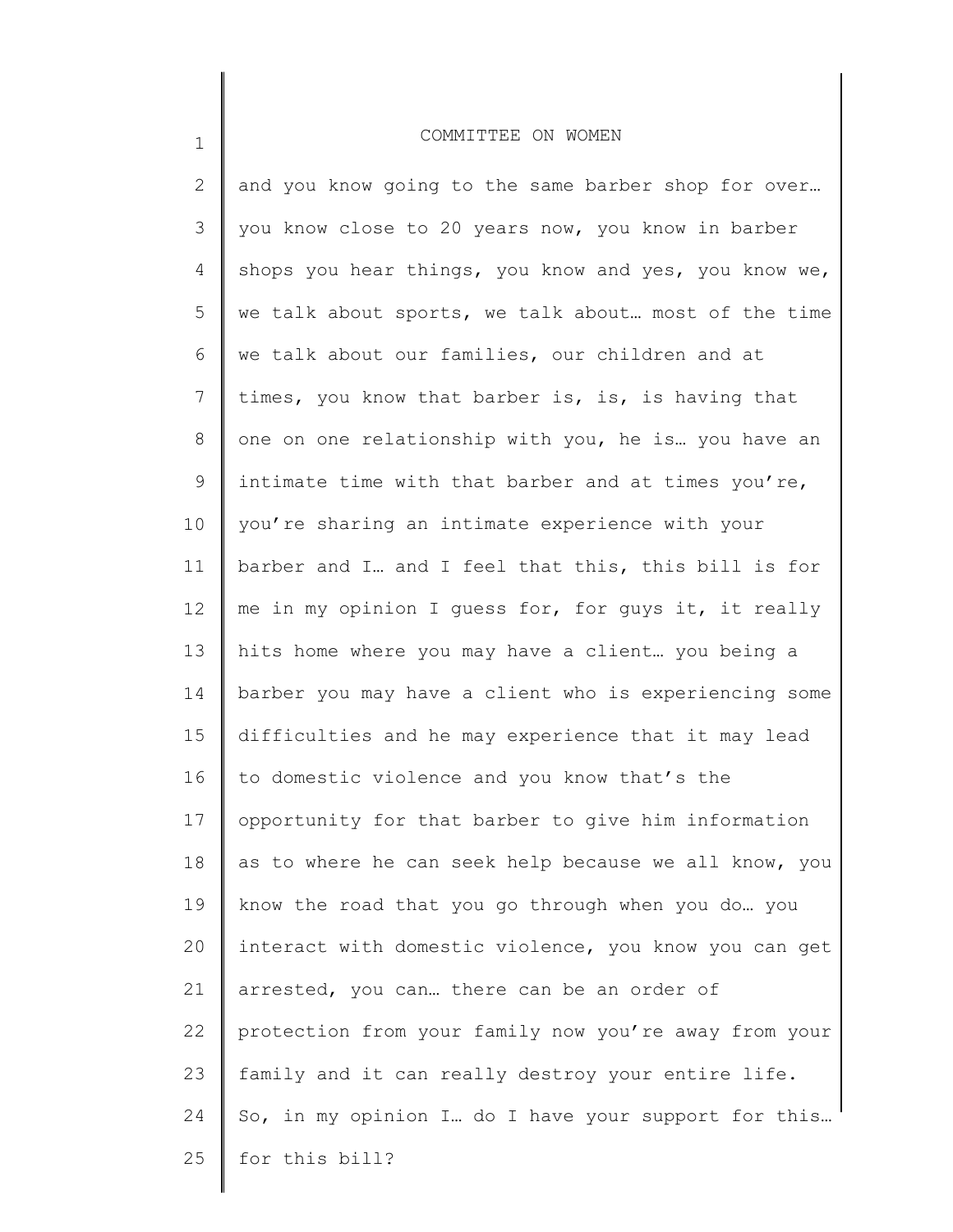| $\mathbf{2}$    | CECILE NOEL: I'm you we definitely                    |
|-----------------|-------------------------------------------------------|
| 3               | support the aim of 371-A however I would also like to |
| 4               | say that we have taken great pains over the last two  |
| 5               | years to create a training academy to really target   |
| 6               | and look at how we can broaden our reach in terms of  |
| $7\phantom{.0}$ | understanding the overall city's understanding,       |
| 8               | people's understanding of the issue of intimate       |
| 9               | partner violence and that training should be          |
| 10              | available to anyone and so we support that, what we   |
| 11              | don't see or believe is that it needs to be targeted, |
| 12              | there's no targeted training for cosmetologists it's  |
| 13              | the general training that we offer to understand IPV. |
| 14              | I think it's also important to understand that we do  |
| 15              | extensive outreach to salons and barbershops through, |
| 16              | through our overall outreach arm and we've been doing |
| 17              | that for the last two years and what we bring to      |
| 18              | those outreach events are really resources so they    |
| 19              | understand how if someone discloses where to refer    |
| 20              | them, that's what they need, they need to understand  |
| 21              | one, how, how to how to listen and how and what       |
| 22              | resources are there and how to refer people and       |
| 23              | that's what we do in this training. So, that's also   |
| 24              | really important and we also have an online portal    |
| 25              | which is NYC Hope where anyone can go and access      |
|                 |                                                       |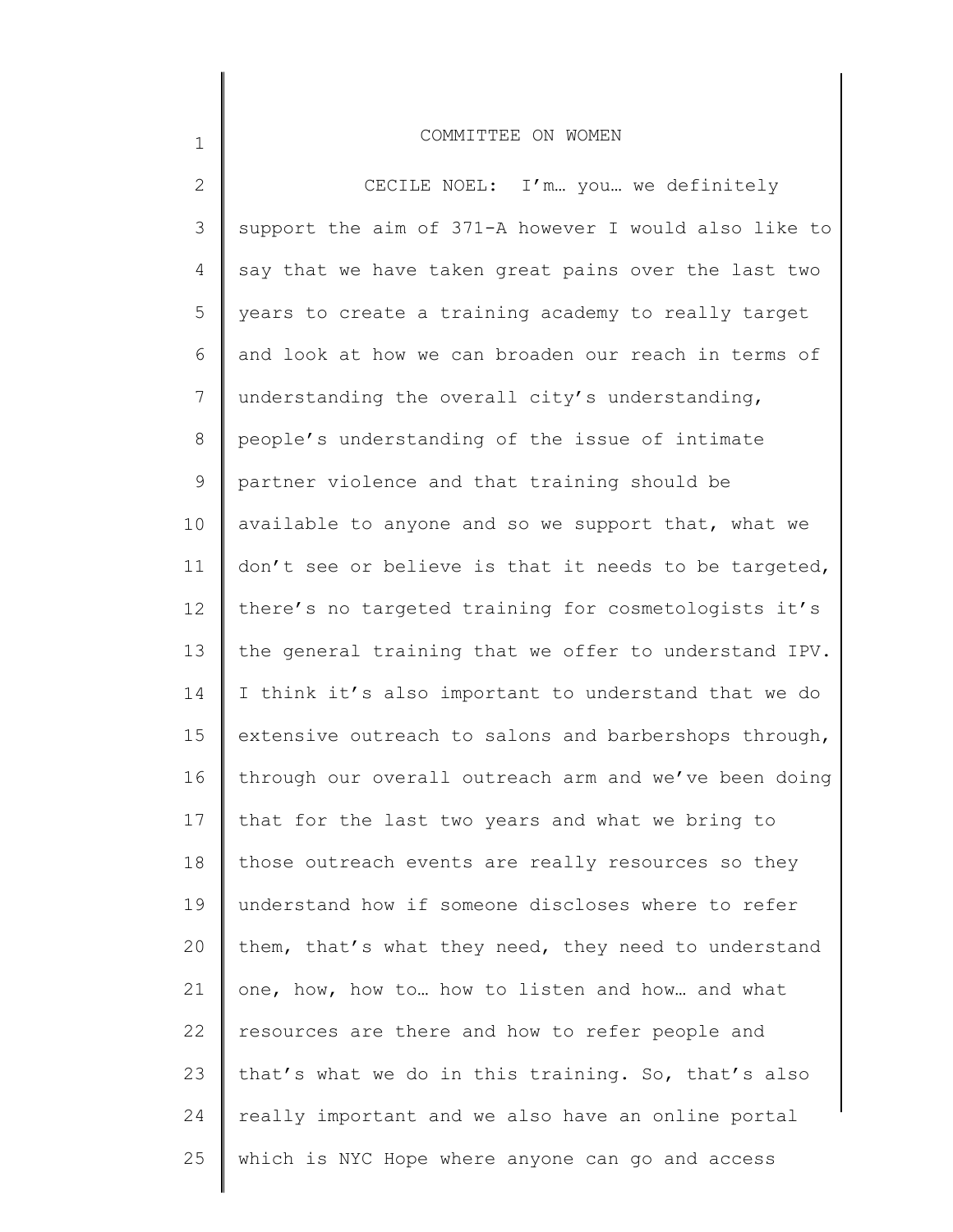| $\overline{2}$ | services, domestic services across the city, they can |
|----------------|-------------------------------------------------------|
| 3              | see what's available. We truly support you and the    |
| 4              | belief that training is important and we want to do   |
| 5              | more of it and we want to do online, online is        |
| 6              | wonderful and we want to do more of that but what we  |
| $7\phantom{.}$ | don't see is some targeted training to cosmetologists |
| $\,8\,$        | that would be any different than the training that I  |
| $\mathcal{G}$  | would give you or any other Council Members about     |
| 10             | understanding and then being able to refer.           |
| 11             | COUNCIL MEMBER SALAMANCA: Well you know               |
| 12             | when I when we're talking about targeted training I   |
| 13             | agree, it's the same training that we would receive   |
| 14             | but it's targeting it's that specialty, you know one  |
| 15             | of my biggest concerns in ensuring that this bill is  |
| 16             | enforced is that an earlier version of my bill there  |
| 17             | was a fine for those who failed to get trained but    |
| 18             | I've removed it so that it wouldn't be a burden on    |
| 19             | the cosmetologist with a monetary penalty. Now my     |
| 20             | question is could a solution be reporting the numbers |
| 21             | of trained cosmetologists by borough, how do how do   |

we get your office should this bill pass to comply in

ensuring that cosmetologists, barbershops, individual

barbers with licenses that they get from the city of

New York so… because I know that we have that data,

1

22

23

24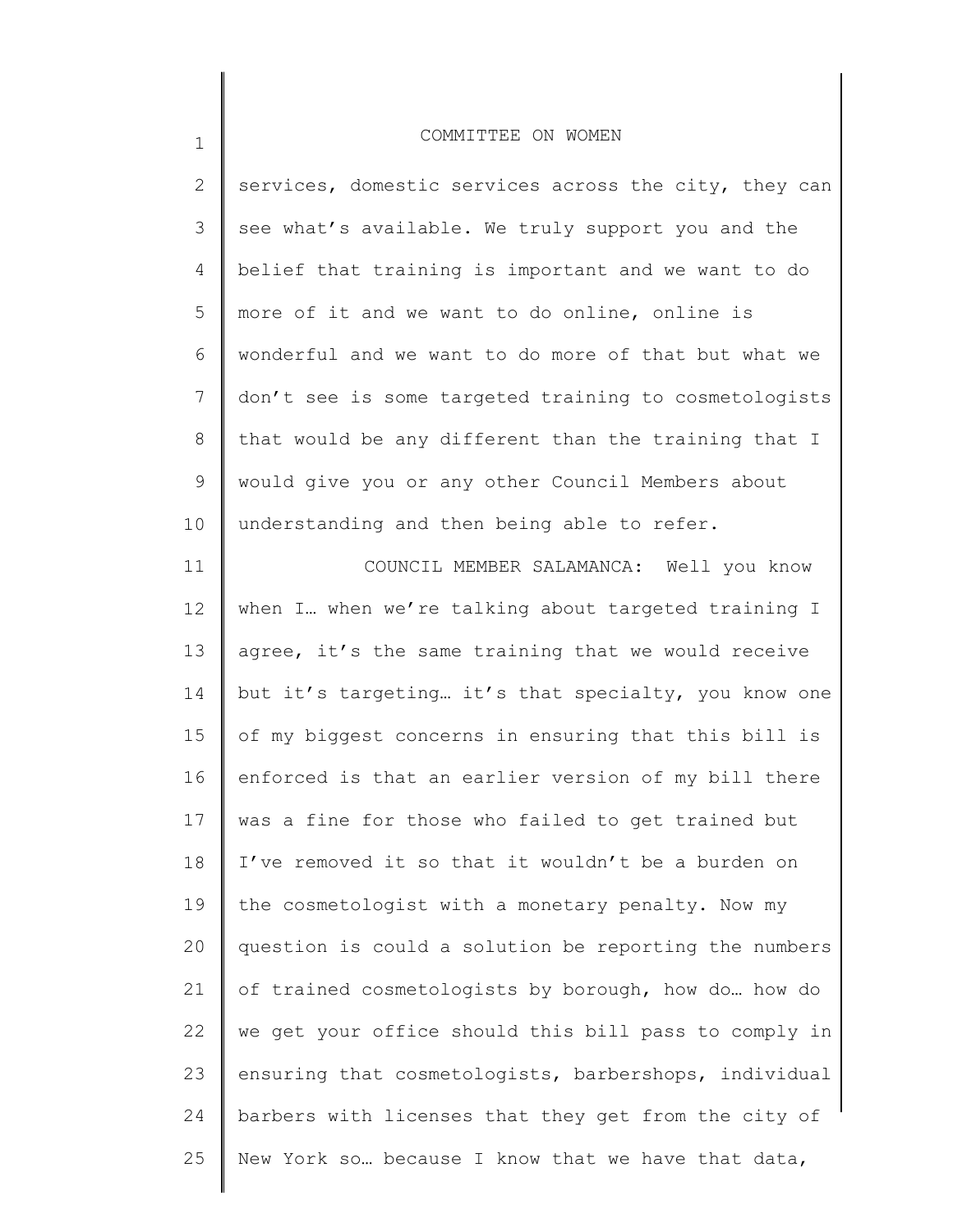| $\mathbf 1$  | COMMITTEE ON WOMEN                                    |
|--------------|-------------------------------------------------------|
| $\mathbf{2}$ | they have a license it's tracked, how do we get that  |
| 3            | information to you so that your office can go to      |
| 4            | these individual shops and train these individuals?   |
| 5            | CECILE NOEL: What I would love to do is               |
| 6            | to sit down with you and your office to really look   |
| 7            | at the bill, look at how we can work together to      |
| 8            | reach some consensus on what we think would be        |
| 9            | important meeting your mission and also with our      |
| 10           | available resources. Clearly, we both believe that    |
| 11           | training is important and we do we do so how, how do  |
| 12           | we then structure something that, that's within our   |
| 13           | ability as an office to be able to do and also reach  |
| 14           | the population that you're talking about. So, that's  |
| 15           | what we'd like to do, we'd like to sit down with you  |
| 16           | and really talk about the bill.                       |
| 17           | COUNCIL MEMBER SALAMANCA: Okay, alright,              |
| 18           | I will I will come back to the next round, thank      |
| 19           | you.                                                  |
| 20           | CHAIRPERSON ROSENTHAL: Thank you so much              |
| 21           | Council Member. We have five panels waiting to, to    |
| 22           | give testimony today, many advocacy groups and        |
| 23           | lawyers and I just want to respect their time as well |
| 24           | and for that reason I'm going to ask the council      |
| 25           | members who are not sponsors of bills to, to please   |
|              |                                                       |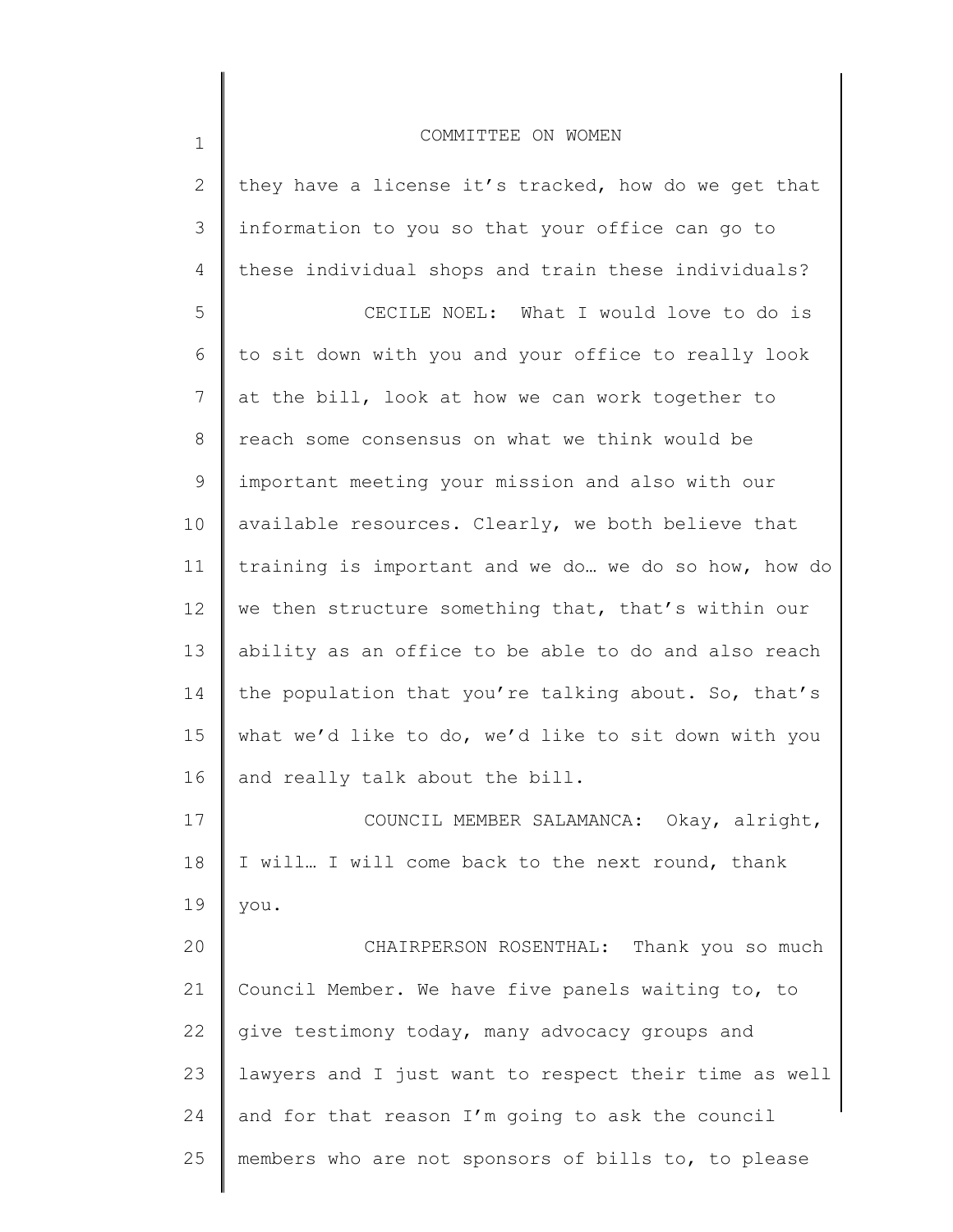1

2 3 4 5 try to stay within a three minute time limit if the Sergeant At Arms could, could help with that and I have Council Members Lander, Ayala and Kallos asking questions.

6 7 8 9 10 11 12 13 14 15 16 17 18 19 20 21 22 23 24 25 COUNCIL MEMBER LANDER: Thank you very much Chair and happy birthday, thank you for giving your birthday to focusing on this really critical issue and to the Majority Leader for helping lead the Council on it as well and to all the work Commissioner that you and your team do, it's critical and, and I'm glad we're having the hearing. I'm going to just ask a couple of questions about Council Member Treyger's bill 1085 and I think it's really great to see in the spirit that we worked hard to provide universal access to council for low income tenants in housing court, to immigrants facing deportation or other charges in immigration court that this bill is really in that tradition and I'm honored that our council is thinking about how we expand access, you know Mr. Dressler I know you've done good work in the past to design really thoughtful studies in a good time bound way that help us get to the goal. Sometimes when we hear we're interested in studying that what we hear is that'll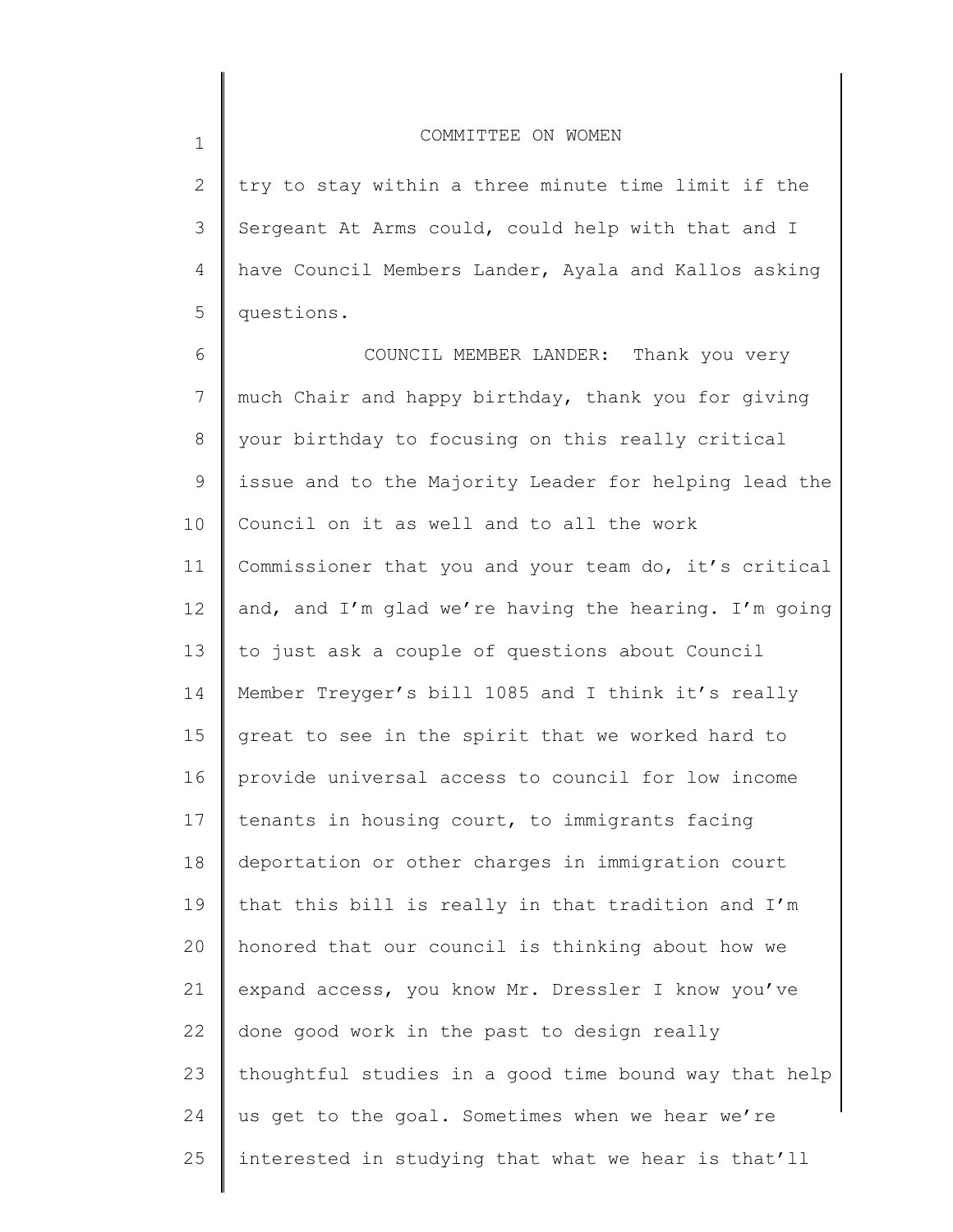1

2 3 4 5 6 7 8 9 10 11 12 13 14 15 16 17 18 19 20 21 22 23 24 25 take forever and it'll be… so in this case in both those instances you guys really worked with us to quickly move together to expand access so, you know do you have some work underway that can help make that happen quickly and I guess I'll just ask all my… all my questions. I want to understand how we're thinking about who the providers would be, I know there's already some providers in the Family Justice Centers and of course what we want in these cases is to make sure that really strong, nonprofit providers with good track records who understand the issues are the ones that provide the legal representation, we just don't wind up like throwing money out to private providers who would be glad to represent people but wouldn't necessarily provide the representation in the ways that we want and, and how do we make sure that access is thoughtful so people who might not be inclined to seek it or know they're eligible can get it but also we don't expose people to having at the very front door to… you know to have to talk about issues that should be kept in, you know thoughtful and confidential ways so, really want to get to this goal and make sure we can do it together thoughtfully.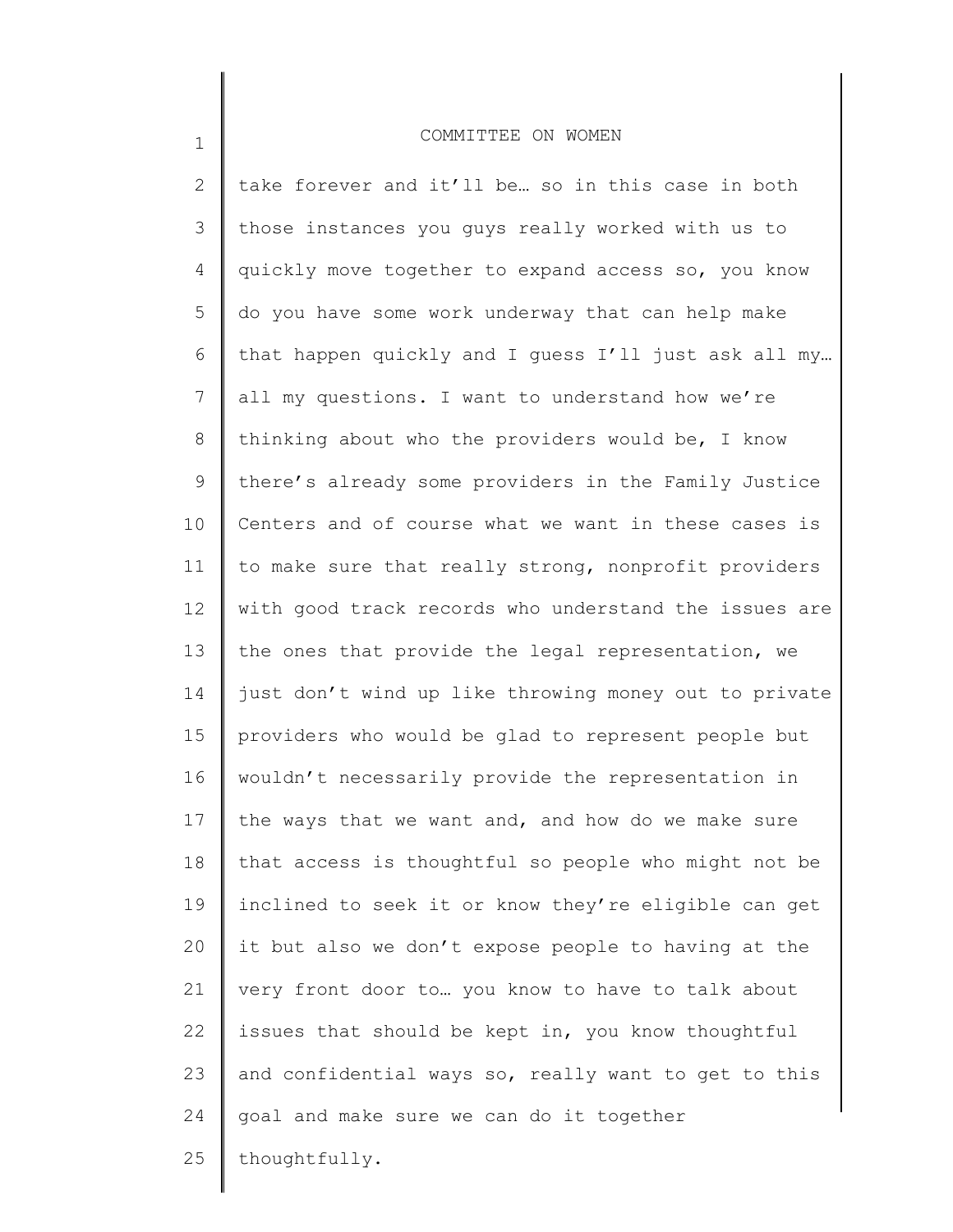| $\overline{2}$  | JORDAN DRESSLER: Yes, thank you Council               |
|-----------------|-------------------------------------------------------|
| 3               | Member, those are very incisive questions and I'll    |
| 4               | take the last two as a pair. With regards to, to who  |
| 5               | would do this work, I think we do share the, the      |
| 6               | intention of exploring the opportunities with our     |
| $7\phantom{.0}$ | community of nonprofit legal providers, you know as   |
| 8               | the Civil Justice Coordinator I get to work with      |
| 9               | terrific organizations and such a robust              |
| 10              | infrastructure of legal service providers in the city |
| 11              | across a variety of fields many times the same        |
| 12              | organizations serving New Yorkers in a variety of     |
| 13              | venues in a variety of subject matters that is        |
| 14              | critical and it's critical to the success that I      |
| 15              | think we've all shared so far in a variety of areas,  |
| 16              | it's something that we would have every intention of  |
| 17              | continuing and not throwing a bunch of money out the  |
| 18              | door to, you know who knows who. That also leads to a |
| 19              | provider community that's going to approach this in a |
| 20              | trauma informed way so to the extent there is         |
| 21              | increased access its increased thoughtful and         |
| 22              | sensitive access so that front door is open to        |
| 23              | CHAIRPERSON ROSENTHAL: You know I'm I                 |
| 24              | apologize, we now have six panels of, of individuals  |
| 25              | who are interested so I assume the questions will be  |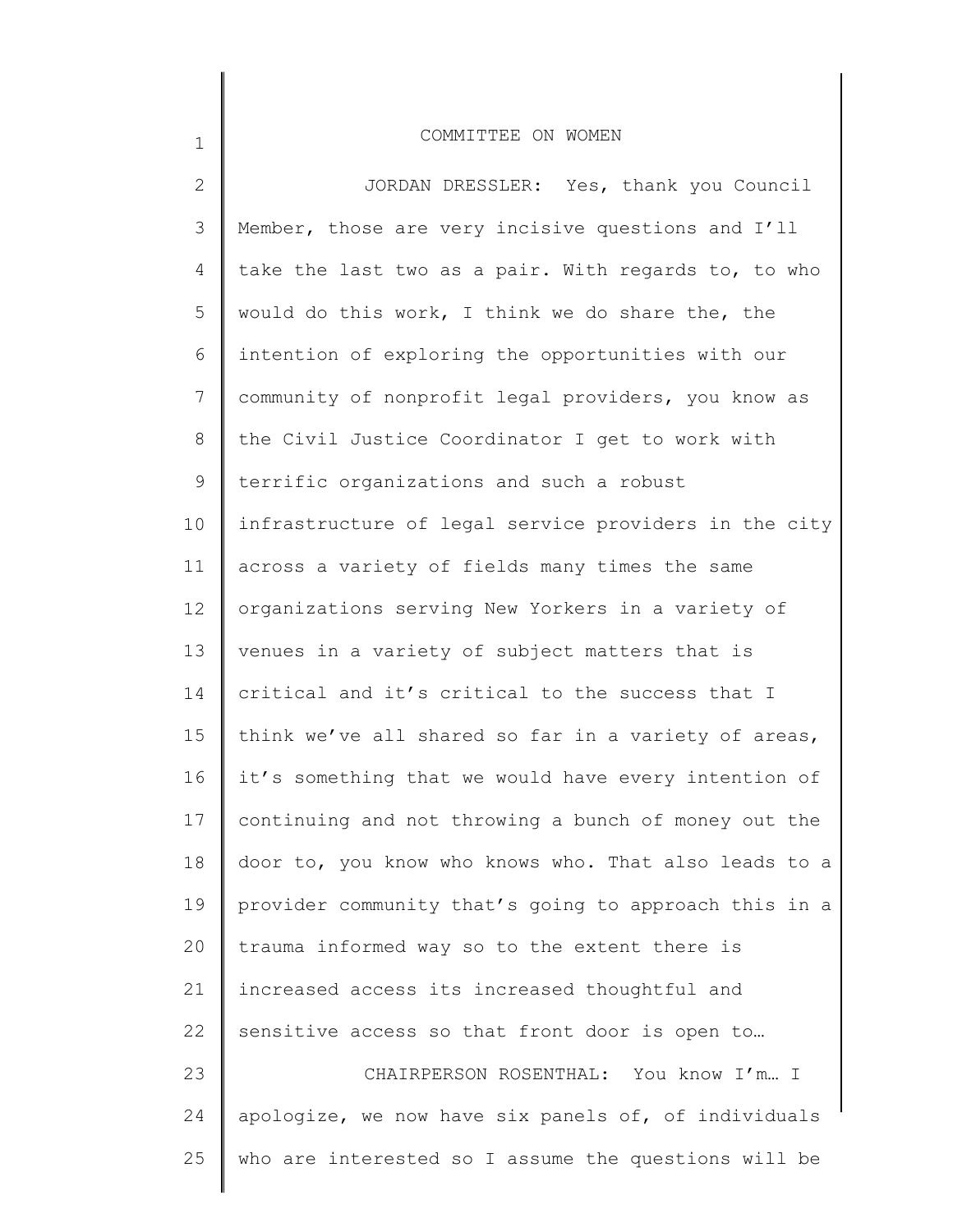| $\mathbf 1$  | COMMITTEE ON WOMEN                                    |
|--------------|-------------------------------------------------------|
| $\mathbf{2}$ | answered to the satisfaction of the Council Members.  |
| 3            | Council Member Ayala.                                 |
| 4            | COUNCIL MEMBER AYALA: Thank you Madame                |
| 5            | Chair and happy birthday and thank you Commissioner.  |
| 6            | I think my it's not I don't have a, a question but    |
| 7            | more of a of a statement and I think, you know today  |
| 8            | I'm sitting here and I'm like trembling myself        |
| 9            | because this is a very emotional committee hearing    |
| 10           | and an emotional day for many of us who are survivors |
| 11           | of domestic violence but I'm going I am a, a co-      |
| 12           | sponsor of Intro 1085 and I would what I will say to  |
| 13           | the city is that it's 2018 and you need to make this  |
| 14           | a priority. I was married when I was 18 years old and |
| 15           | it took me almost 20 years to get out of that         |
| 16           | marriage, it was a very abusive marriage and prior to |
| 17           | 2010 in New York State you couldn't get divorced      |
| 18           | because you had to prove that you were a victim of    |
| 19           | domestic violence by showing three clear examples of  |
| 20           | ways in which you were abused by then I had already   |
| 21           | separated from my abuser and enough time had passed   |
| 22           | that I no longer had enough of a valid reason for     |
| 23           | wanting that divorce based on that abuse because we   |
| 24           | had been separated for enough time. I then had to     |
| 25           | prove my other option was to prove abandonment but    |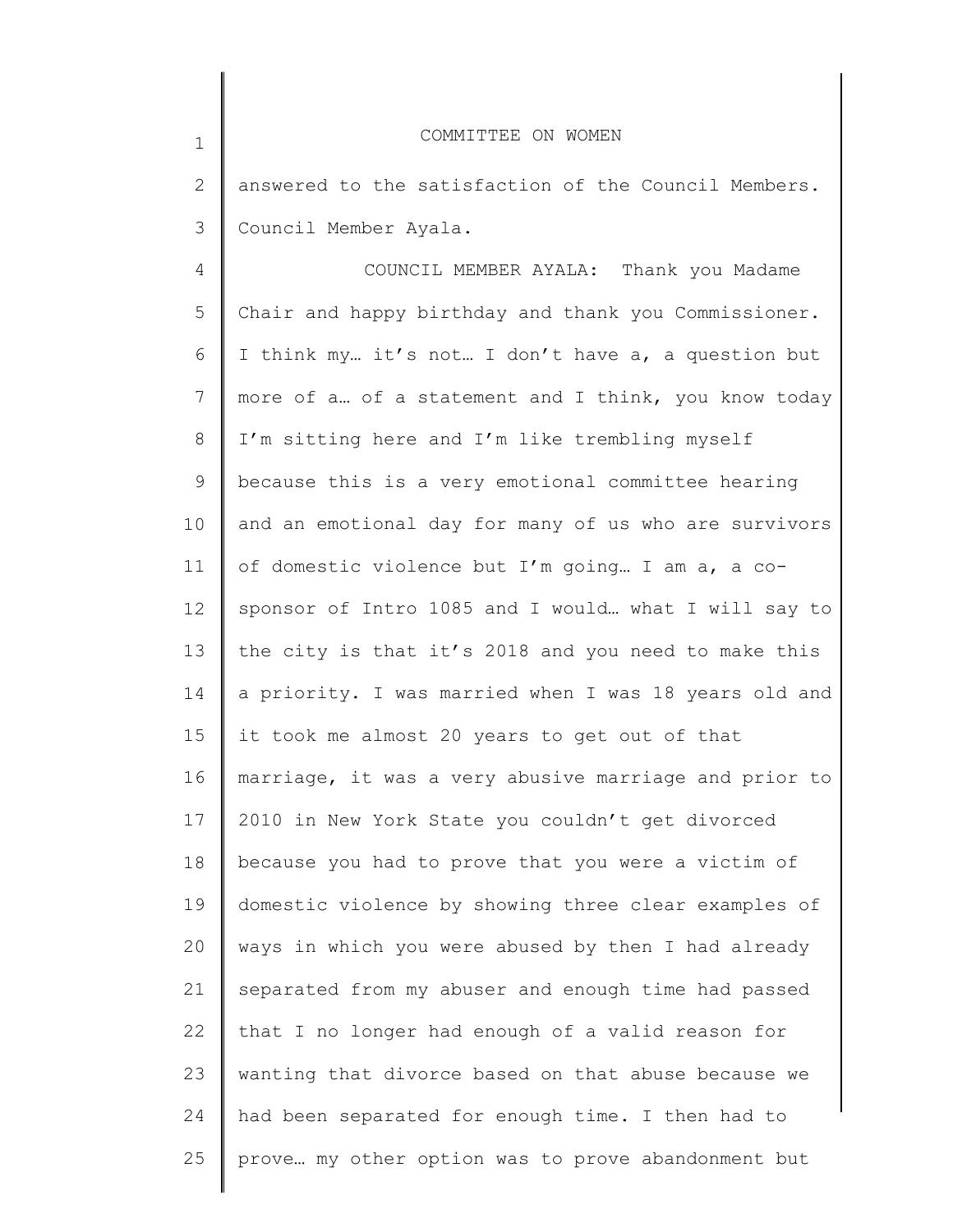| $\mathbf{2}$ | then I also had then that warranted that I also       |
|--------------|-------------------------------------------------------|
| 3            | prove that I tried everything in you know in my       |
| 4            | power to get this man to take me back. It was         |
| 5            | humiliating, it was exhausting and it took Governor   |
| 6            | Patterson in 2010 to finally change the law that      |
| 7            | would allow me the right to seek a divorce based on   |
| 8            | no fault and then it took me another three years to   |
| $\mathsf 9$  | save the money that I needed to pay the measly 400    |
| 10           | dollar fee to get that divorce done and over with. I  |
| 11           | don't understand, it's not a lot of money, I think it |
| 12           | was a combined 730 dollars and I still have the       |
| 13           | receipts to prove in my closet that allowed me the    |
| 14           | freedom to get out of this horrible, horrible         |
| 15           | relationship that was with me for far longer than I   |
| 16           | wanted it to be and so I don't understand how in 2018 |
| 17           | we're still having a conversation about where we      |
| 18           | could make, you know these funds available and how    |
| 19           | this could happen and I mean we pay billions into     |
| 20           | programs that, you know we all believe in and causes  |
| 21           | that are important to all of us and this is this is   |
| 22           | a this is an issue that saves lives. I can tell you   |
| 23           | the day that I walked out of there when I signed that |
| 24           | divorce paper and my ex-husband was walking out one   |
| 25           | door and I was walking out the other we were both     |
|              |                                                       |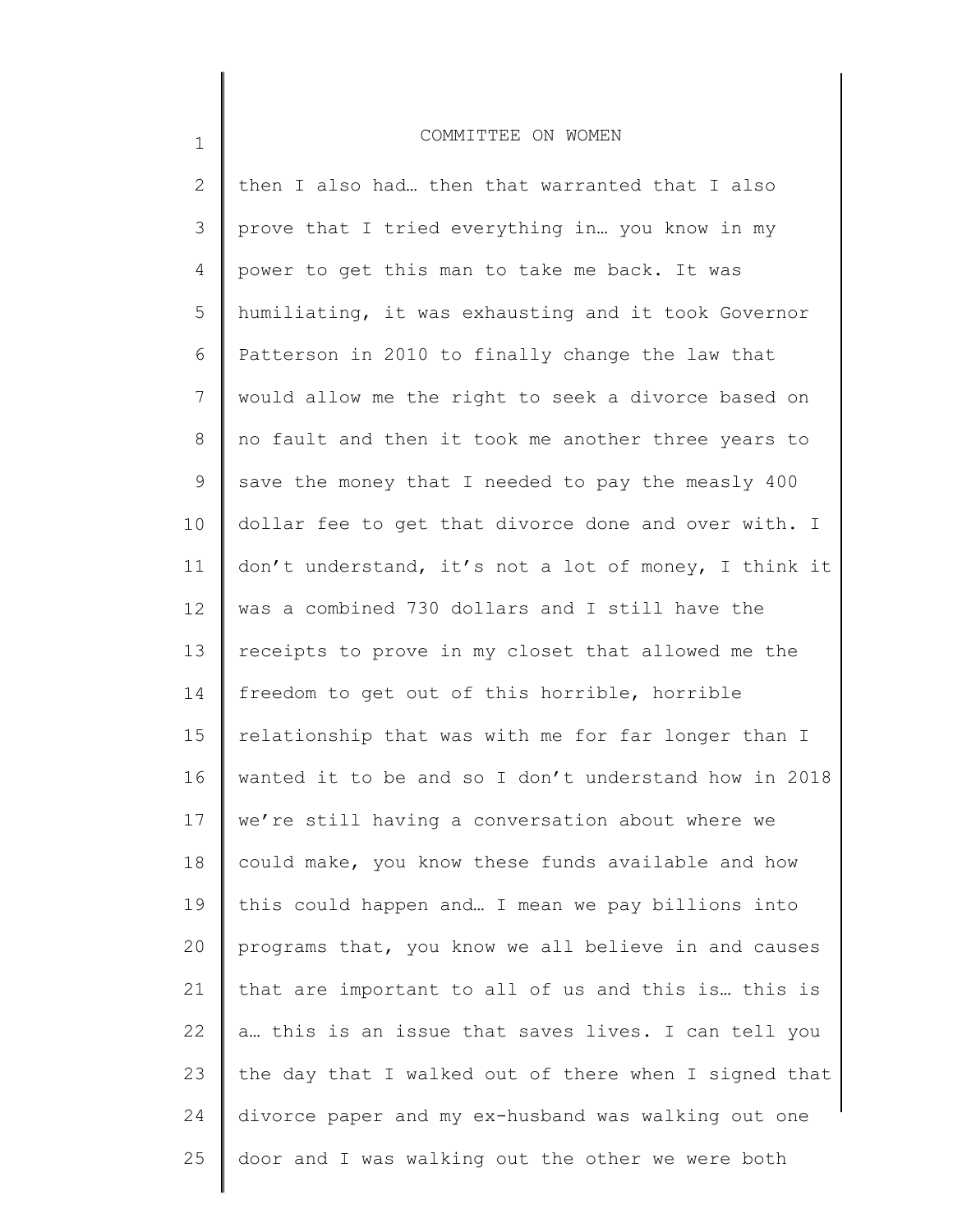| $\mathbf 1$  | COMMITTEE ON WOMEN                                    |
|--------------|-------------------------------------------------------|
| $\mathbf{2}$ | crying and we were both crying for different reasons, |
| 3            | I was crying because I was free, he was crying        |
| 4            | because he lost his control over me and its important |
| 5            | so we need to do better. We need to do better and     |
| 6            | thank you, thank you Council Member because it wasn't |
| 7            | until I heard you today that it really brought it     |
| 8            | back and its been many, many, many years for me and   |
| 9            | it still every time then triggered by events like     |
| 10           | this and it shouldn't be, it shouldn't be it's 2018,  |
| 11           | we need to do better. So, thank you.                  |
| 12           | CHAIRPERSON ROSENTHAL: Council Member                 |
| 13           | Ayala we need people on the council who have lived    |
| 14           | experiences, we need people like you on the City      |
| 15           | Council, people who have lived experiences who can    |
| 16           | bring with that deep passion and knowingness in your  |
| 17           | bones how important these issues are and I'm just so  |
| 18           | grateful to you. Council Member Kallos that is a      |
| 19           | tough act to follow but did you have some questions?  |
| 20           | COUNCIL MEMBER KALLOS: I wanted to just               |
| 21           | thank Diana for sharing her personal story and I hope |
| 22           | it will inspire other people in a similar situation   |
| 23           | to fight to get out of a bad situation and bring that |
| 24           | fight to City Hall where they can continue that fight |
| 25           | as Co-Chair of the Progressive Caucus and it is a     |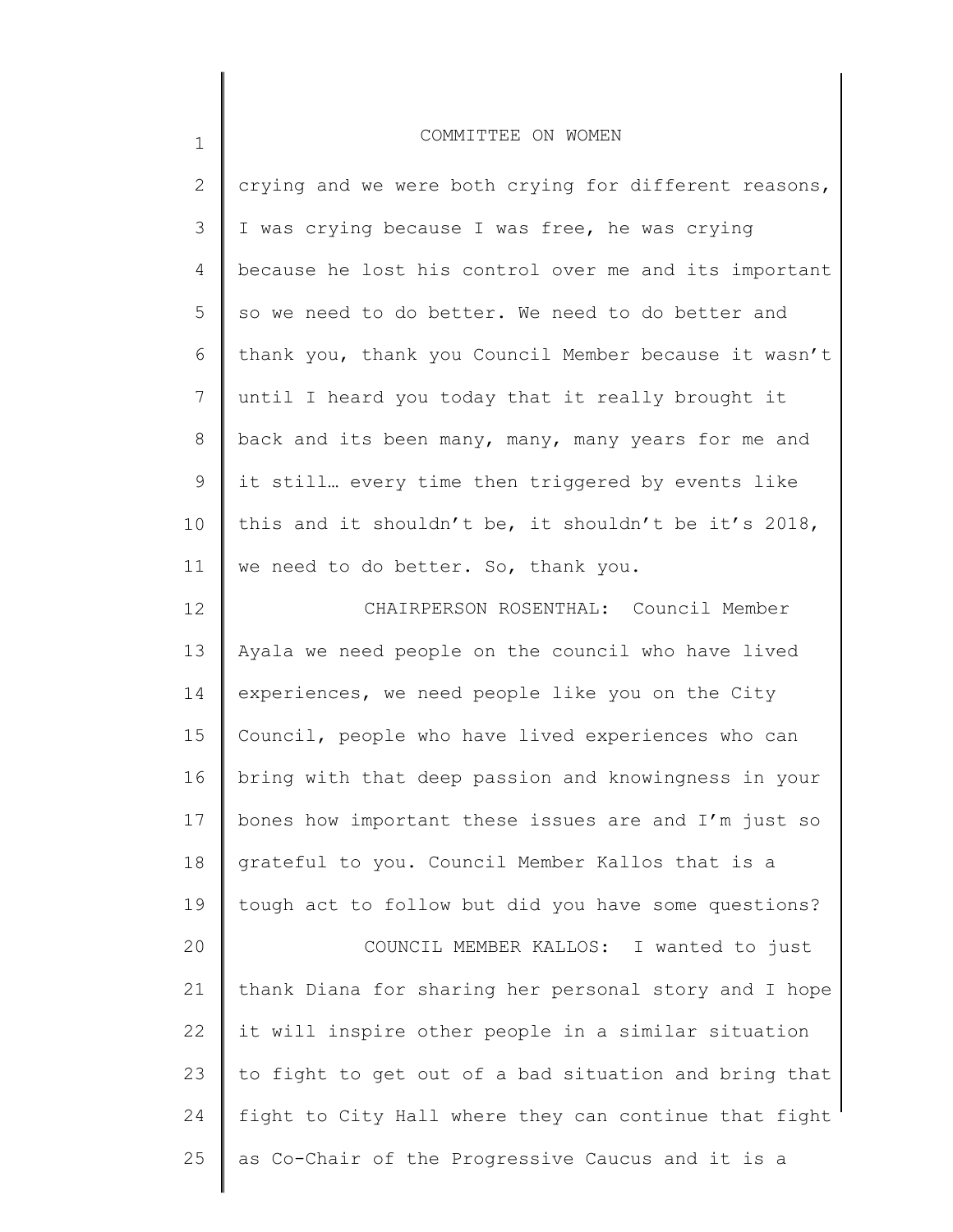1

2 3 4 5 6 7 8 9 10 11 12 13 14 15 16 17 18 19 20 21 22 23 24 25 privilege and honor to serve with you. I wanted to ask the Commissioner, Commissioner Noel specifically around training, education and resources and outcomes specifically it seems as a, a victim of harassment the outcomes still sometimes feel like things might actually be getting worse than previously with a criminal justice system that seems unable, inadequate and unwilling to protect victims of harassment and key pieces just being in certain cases your best outcome is an order of protection which may be six months or two years but in all cases you spend your time being confronted by somebody who has caused you harm in the past and is continuing to cause you harm and the emotional time having to take time off of work risking employment because of court date after court date with a court system that will give the abusers many adjournments as they want and ultimately support in dealing with district attorneys who are just as likely to write a violation to the victim as to the perpetrator and I just… curious how your office can support victims throughout every step of the process so that they are able to go in eyes open knowing exactly what is… how, how difficult every step is and then whether or not you're prepared to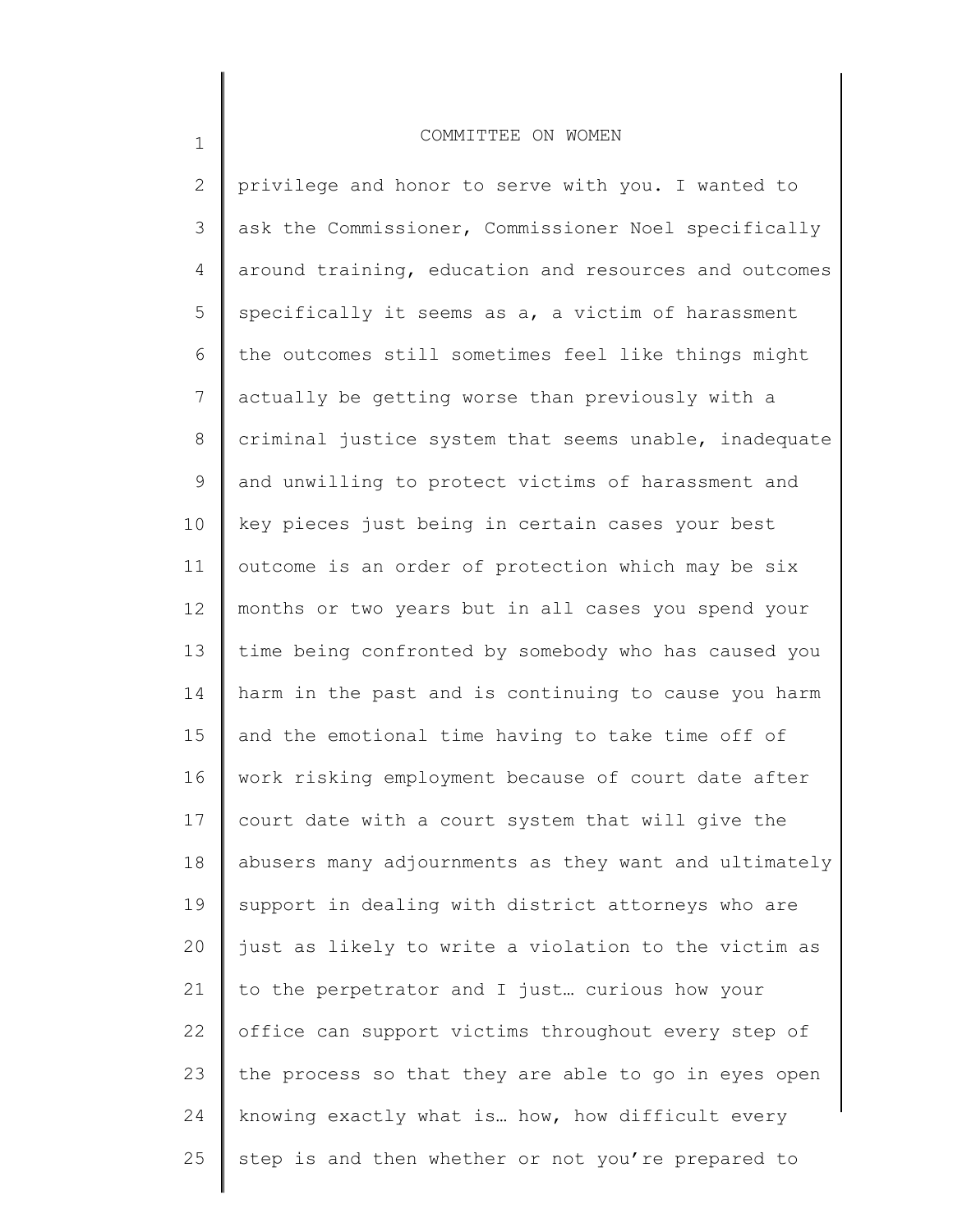| $\mathbf 1$  | COMMITTEE ON WOMEN                                    |
|--------------|-------------------------------------------------------|
| $\mathbf{2}$ | actually support people through it and help people    |
| 3            | keep their jobs when an abuser's decided that they're |
| 4            | going to show up at their place of employment until   |
| 5            | they get that person terminated?                      |
| 6            | CECILE NOEL: Thank you. Thank you for                 |
| 7            | that question, I'd like to begin if I could just      |
| 8            | take a moment, Council Member Ayala, thank you so     |
| 9            | much for sharing that story, you, you give voice to   |
| 10           | so many survivors and so many of the struggles that   |
| 11           | we know that survivors face every day and             |
| 12           | collectively we are part of an administration that    |
| 13           | really does get that and really understands it and we |
| 14           | will work together to reach a point where we could    |
| 15           | really in 2018 find some new meaning in that so again |
| 16           | I thank you so much for sharing that story. Council   |
| 17           | Member Kallos, Kallos I'd, I'd like to talk a little  |
| 18           | bit about a few things that, that the administration  |
| 19           | has done. So, I'd like to begin with Paid Safe, which |
| 20           | was passed in 2017 and Paid Safe is really an, an     |
| 21           | expansion of the Paid Sick Leave Act which allows     |
| 22           | survivors of intimate partner violence, of stalking,  |
| 23           | trafficking and, and sexual assault to be able to use |
| 24           | their accrued sick time for some of the issues that   |
| 25           | you just mentioned to be able to take time off from   |
|              |                                                       |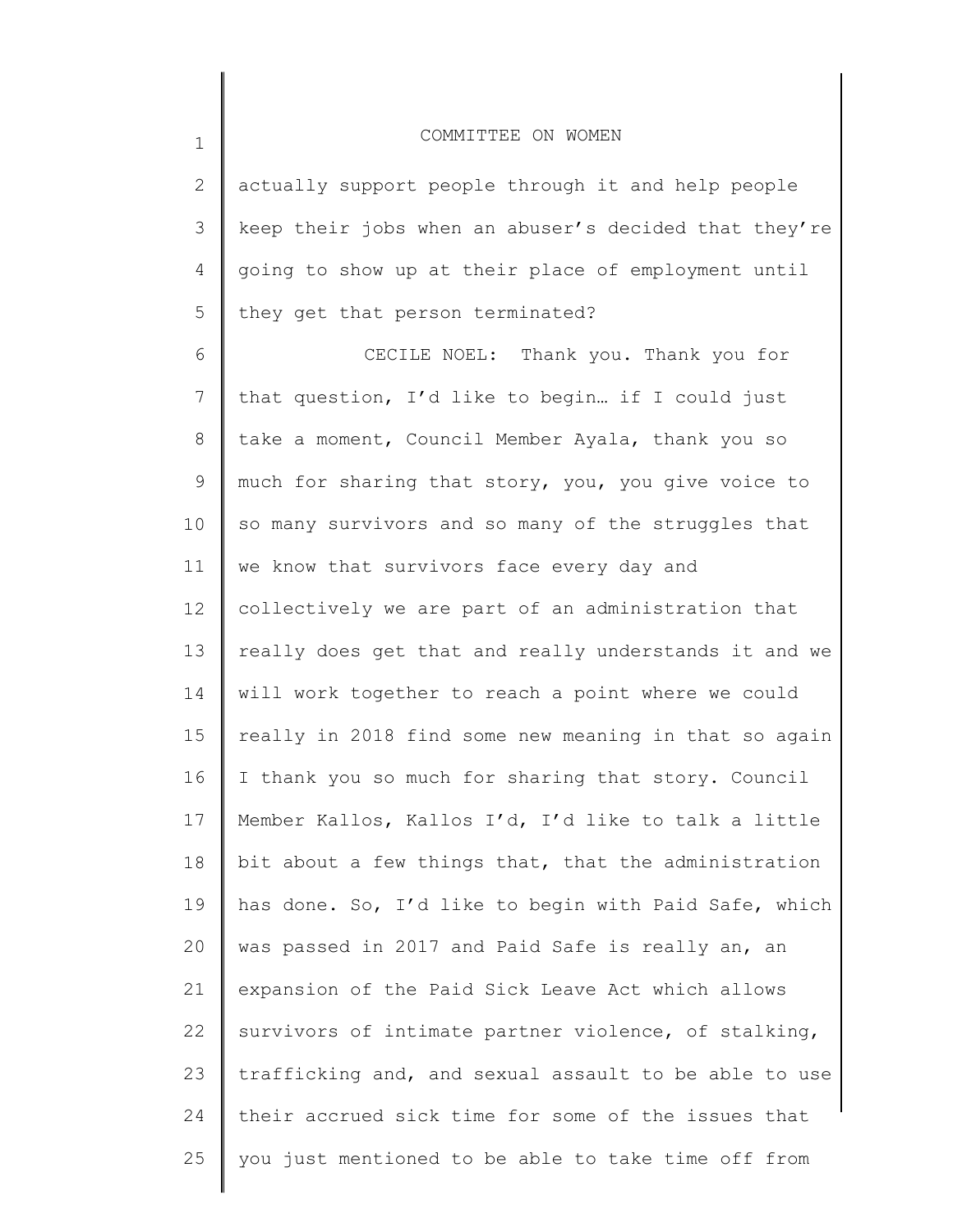| $\mathbf{2}$ | work, to go to a legal appointment, to go see an      |
|--------------|-------------------------------------------------------|
| 3            | advocate, to maybe negotiate changing schools for,    |
| 4            | for because they need to move so we are thinking      |
| 5            | about those kinds of efforts. Around the issue of     |
| 6            | stalking we, we have a, a very robust program that    |
| 7            | we're working with the police department on that's    |
| 8            | called the Coordinated Approach to Prevent Stalking   |
| 9            | and what we do there is we work in, in partnership    |
| 10           | with the police department district attorneys office  |
| 11           | to really do extensive training on how we can improve |
| 12           | their reporting on stalking if we can include         |
| 13           | stalking as part of the charges it elevates it and so |
| 14           | we're doing that as well and we've rolled that out in |
| 15           | multiple boroughs, we've we began in Staten Island    |
| 16           | we then went to Queens and now we're in the Bronx so  |
| 17           | that what we're doing there is really in conjunction  |
| 18           | with NYPD and the district attorneys office to better |
| 19           | respond to survivors when they are experiencing that. |
| 20           | We are also  we're also doing a major piece on        |
| 21           | economic development [cross-talk]                     |
| 22           | COUNCIL MEMBER KALLOS: And the DAs                    |
| 23           | [cross-talk]                                          |
| 24           | CECILE NOEL: to be able to [cross-                    |
| 25           | talk]                                                 |
|              |                                                       |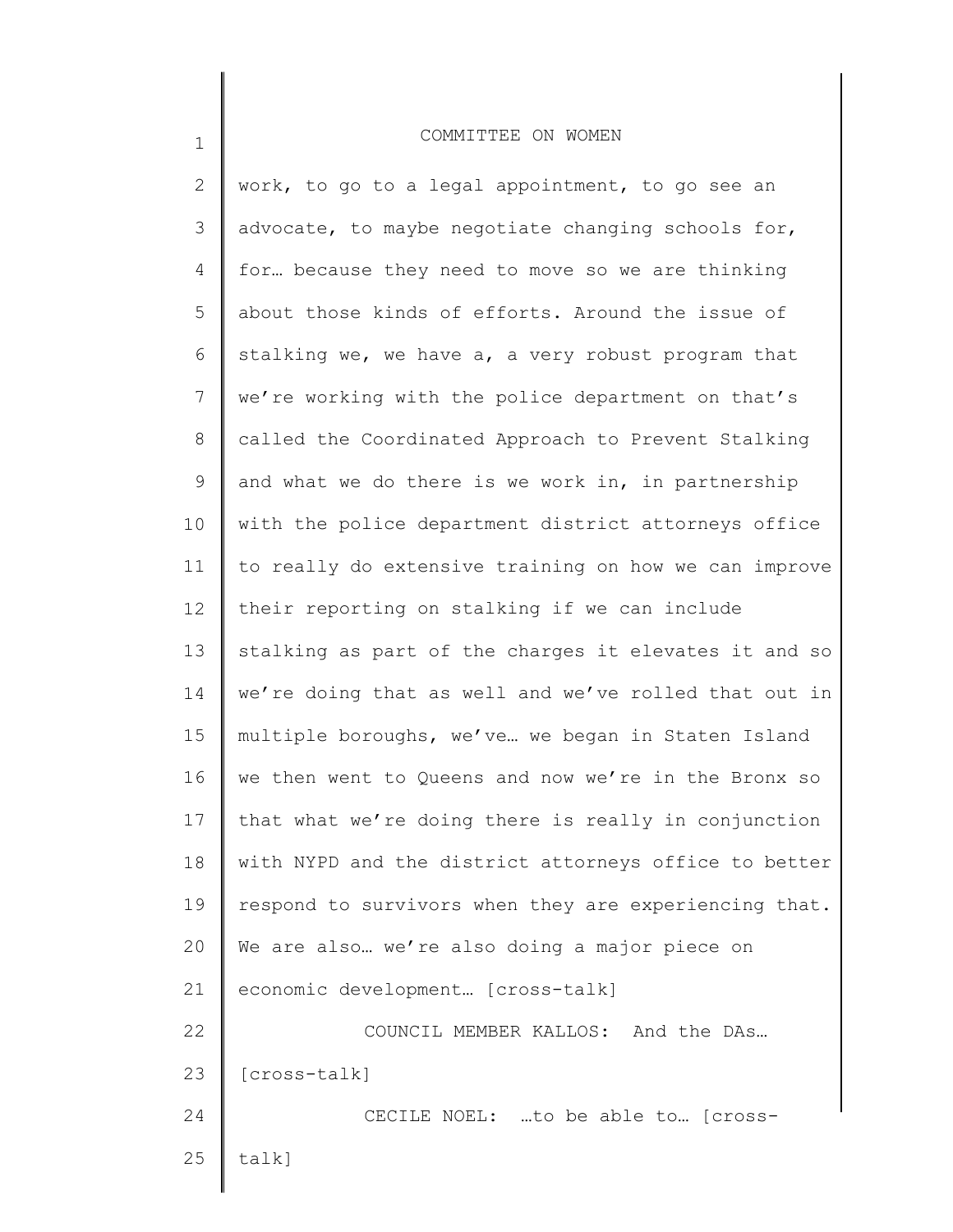| $\mathbf 1$    | COMMITTEE ON WOMEN                                    |
|----------------|-------------------------------------------------------|
| $\overline{2}$ | COUNCIL MEMBER KALLOS: are actually                   |
| 3              | prosecuting [cross-talk]                              |
| 4              | CECILE NOEL: Yes [cross-talk]                         |
| 5              | COUNCIL MEMBER KALLOS:  and doing more                |
| 6              | [cross-talk]                                          |
| $7\phantom{.}$ | CECILE NOEL: and yes, they are [cross-                |
| 8              | $talk$ ]                                              |
| 9              | COUNCIL MEMBER KALLOS: than a, a ACD                  |
| 10             | and temporary order of protection [cross-talk]        |
| 11             | CECILE NOEL: Yes [cross-talk]                         |
| 12             | COUNCIL MEMBER KALLOS:  for more than                 |
| 13             | two years and people are actually seeing being forced |
| 14             | into a rehabilitation program because that's not      |
| 15             | happening in Manhattan at all?                        |
| 16             | CECILE NOEL: What we're doing in those                |
| 17             | boroughs is really looking at how together we can put |
| 18             | together response that, that really focuses on what   |
| 19             | the needs of the survivors are at that point as well  |
| 20             | as bringing better responses from the systems that    |
| 21             | you just named in, in terms of a resolution.          |
| 22             | COUNCIL MEMBER KALLOS: And, and [Cross-               |
| 23             | talk]                                                 |
| 24             |                                                       |
| 25             |                                                       |
|                |                                                       |

 $\overline{\phantom{a}}$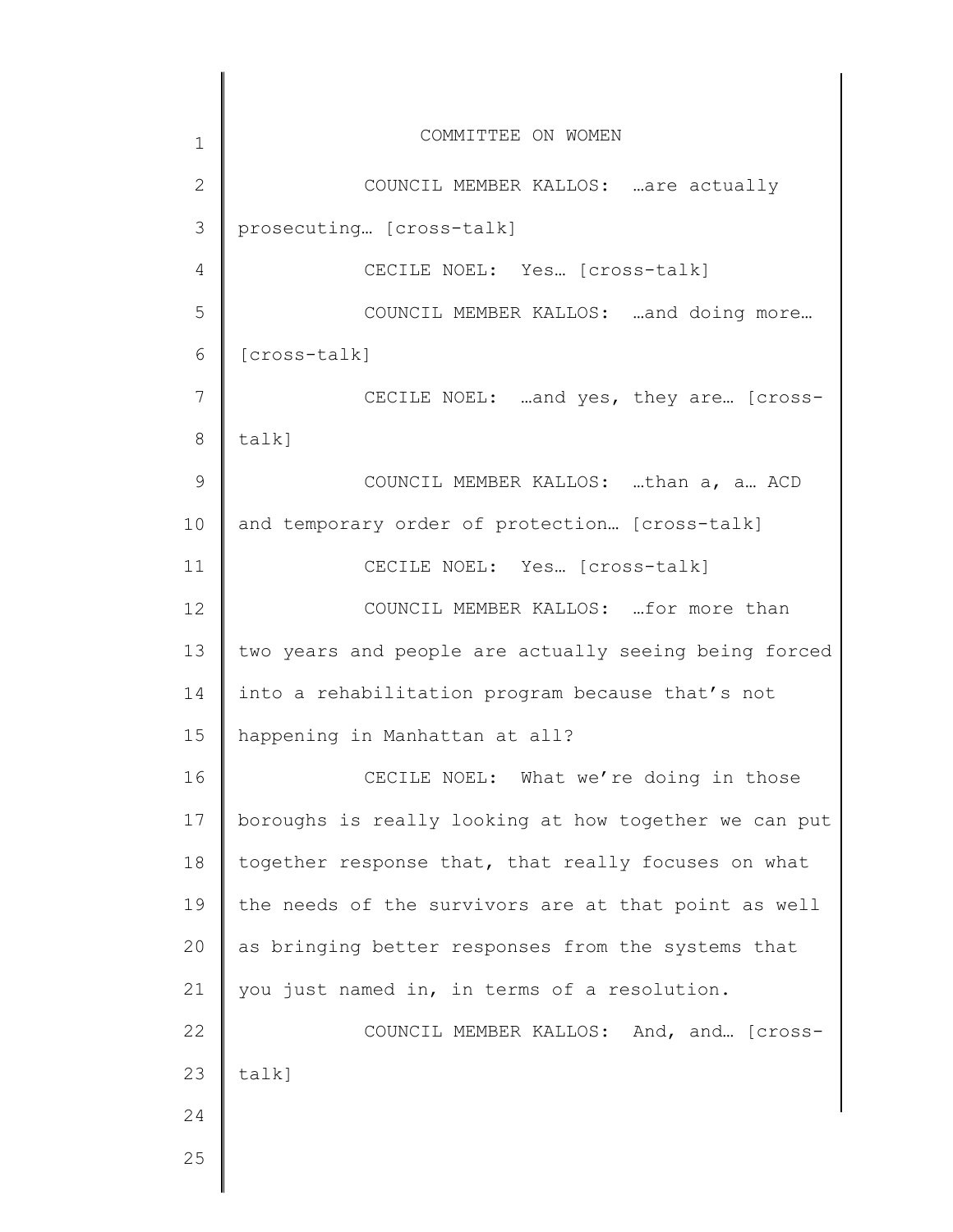| $\mathbf 1$  | COMMITTEE ON WOMEN                                    |
|--------------|-------------------------------------------------------|
| $\mathbf{2}$ | CHAIRPERSON ROSENTHAL: I'm going to ask               |
| 3            | Council Member Cumbo has a question and then as I say |
| 4            | we have [cross-talk]                                  |
| 5            | COUNCIL MEMBER KALLOS: Helen this is                  |
| 6            | this is actually [cross-talk]                         |
| 7            | CHAIRPERSON ROSENTHAL:  some leading                  |
| 8            | experts [cross-talk]                                  |
| 9            | COUNCIL MEMBER KALLOS: happening to                   |
| 10           | constituents, it's happening to me I just want to     |
| 11           | hear beyond the order of protection are we actually   |
| $12 \,$      | taking steps to get the people into the, the, the     |
| 13           | perpetrators to stop and if they need rehabilitation  |
| 14           | getting whatever getting the court to actually order  |
| 15           | these people to get the help they need to leave       |
| 16           | people alone so that they can move on with their      |
| 17           | lives. As my colleague was saying this, this isn't    |
| 18           | about anything other than power and we need to        |
| 19           | educate them so that they can change that             |
| 20           | relationship.                                         |
| 21           | CECILE NOEL: So through our program we,               |
| 22           | we are getting enhanced arrests, we're also getting   |
| 23           | we're also improving the programs that offenders are  |
| 24           | being referred to within the criminal justice system, |
| 25           | we are also exploring ways of having community        |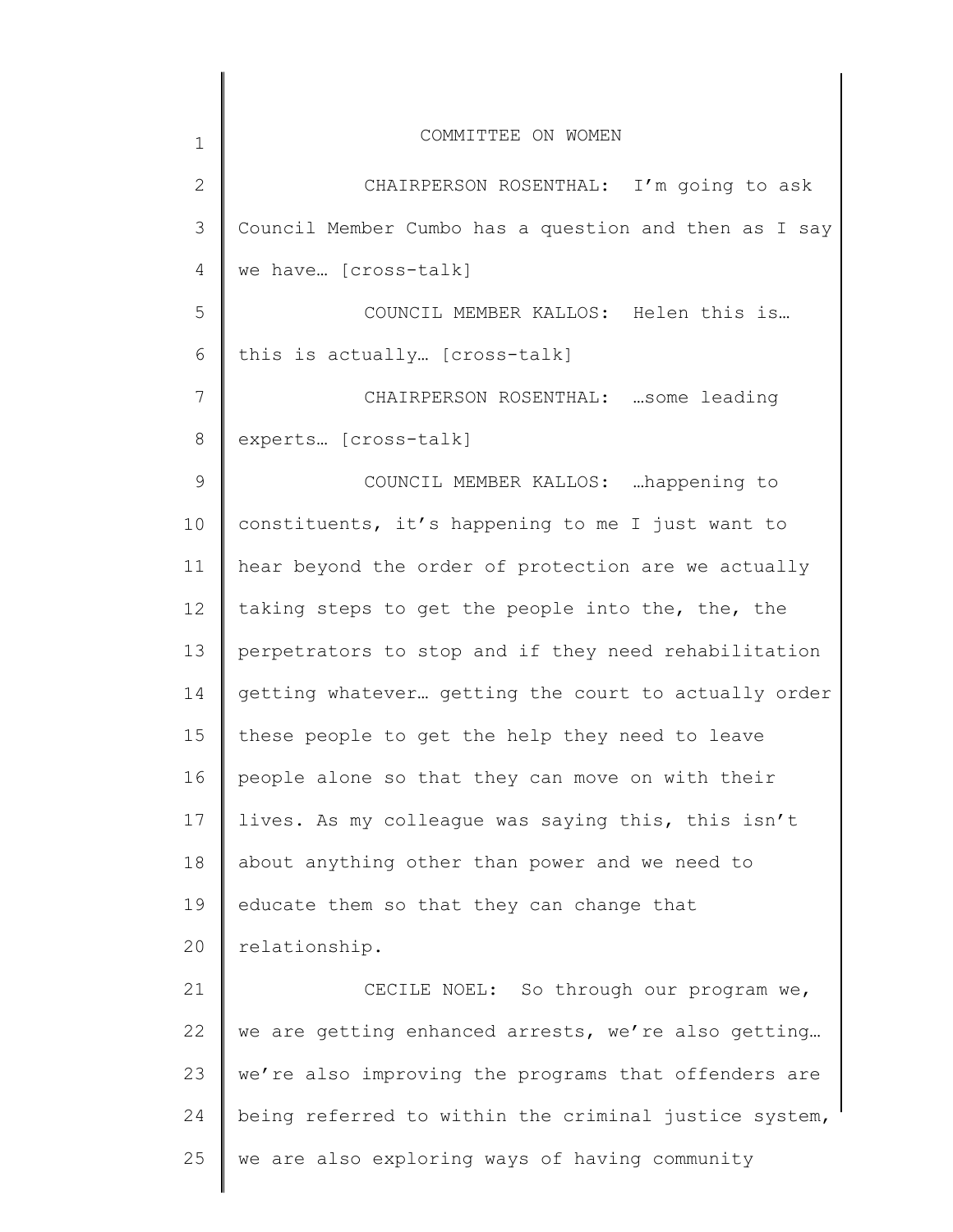| $\mathbf 1$   | COMMITTEE ON WOMEN                                    |
|---------------|-------------------------------------------------------|
| 2             | responses that are not criminal justice based so that |
| 3             | we can get some change in behavior so that they can   |
| 4             | leave the survivor alone so we are exploring that     |
| 5             | whole continuum of services that are rooted in        |
| 6             | criminal justice responses and, and also rooted in    |
| 7             | community responses.                                  |
| 8             | COUNCIL MEMBER KALLOS: I'd like your                  |
| $\mathcal{G}$ | help.                                                 |
| 10            | CECILE NOEL: Okay.                                    |
| 11            | CHAIRPERSON ROSENTHAL: Thank you Council              |
| 12            | Member Kallos, Council Member Cumbo.                  |
| 13            | COUNCIL MEMBER CUMBO: Thank you Chair                 |
| 14            | Rosenthal and I too want to applaud or to thank       |
| 15            | Council Member Ayala for her bravery and her courage  |
| 16            | of speaking her truth. I know that so often our       |
| 17            | personal issues we feel as Council Members sometimes  |
| 18            | we have to mask all of the things that we're dealing  |
| 19            | with personally because we want to appear to be       |
| 20            | stronger than humanly possible but I really thank you |
| 21            | because you sharing that shows that you're really     |
| 22            | just that much stronger for being able to have the    |
| 23            | courage to share that and as Council Member Kallos    |
| 24            | said hopefully more people will see and find their    |
| 25            | courage and their voice through you sharing your      |
|               |                                                       |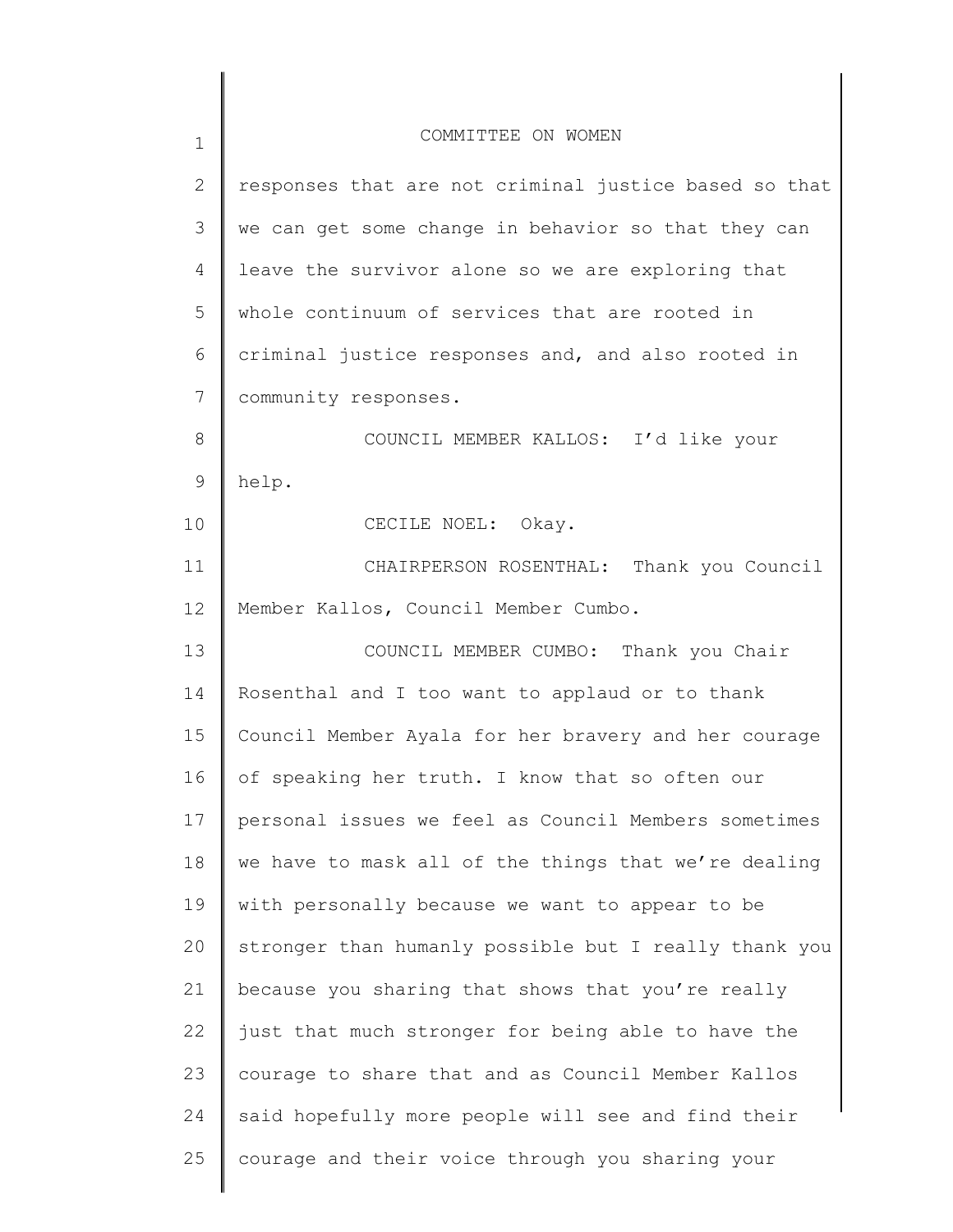1

2 3 4 5 6 7 8 9 10 11 12 13 14 15 16 17 18 19 20 21 22 experience. I wanted to ask, I had a Town Hall meeting last night and this question comes up quite often Commissioner Noel and I'm so happy to have you hear around housing and housing being such a critical aspect in terms of people being able, able to have as Council Member Ayala illustrated that freedom and so can you talk about any movement or discussion or… how is housing lotteries interfacing with individuals who are experiencing domestic violence, have we figured out ways to have a preference in our housing lotteries as well as with NYCHA and how does that actually work because we know that housing is pretty much the most critical aspect for people being able to leave an abuser because as many people say, you know when they hear about domestic violence their first question is why don't they just leave and in a city like New York that's probably the most complicated question about why someone just can't leave? CECILE NOEL: Well I'd like to begin as everyone knows housing is just a very scarce resource

23 24 25 in New York City and it is a challenge, it clearly is a challenge not only for domestic violence survivors, but I'd say for everyone in this city to find safe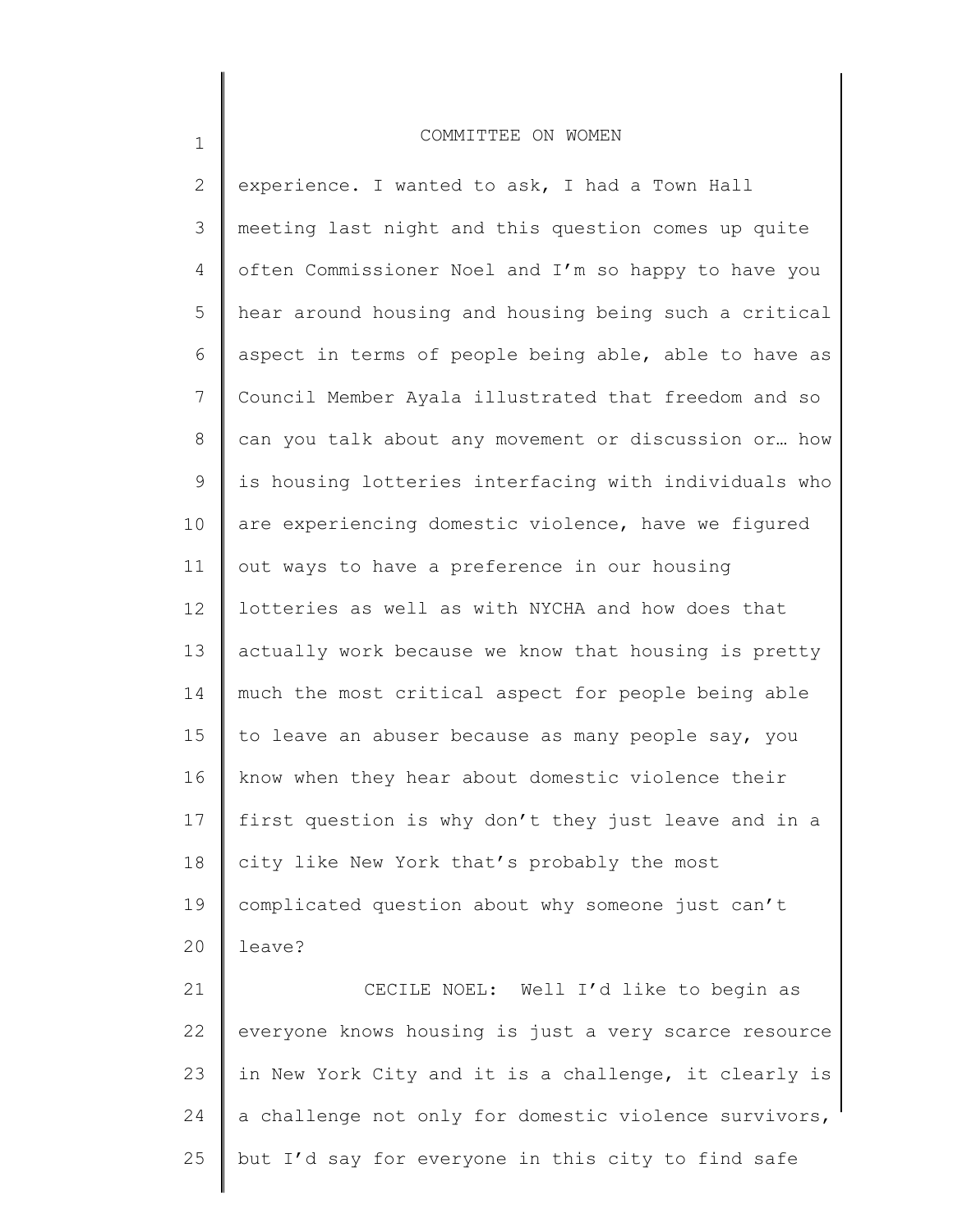1

2 3 4 5 6 7 8 9 10 11 12 13 14 15 16 17 18 19 20 21 22 23 24 25 and affordable housing. It's further complicated in the case of domestic violence survivors. I'd first like to say that, that we have been working with HPD around the whole issue of being able to severe leases, being able to screen appropriately for domestic violence survivors when they issue… when they are in subsidized housing and the issue presents itself so we've been doing extensive training with HPD, working with them on the improvement of those forms, working with them on how they assess and what they can do within that context to be able to have hearings around, around both severing this lease for the survivors and then determining where the apartment goes. Clearly NYCHA has had a process in place for a long time around domestic violence survivors and being able to access housing, access NYCHA housing using the domestic violence preference and that's still in place and it has… it has been informed and updated consistent with VAWA regulations and procedures and then we also have as part of the domestic violence task force a whole subcommittee that's really looking at the issue of housing across the city for domestic violence survivors and how we can improve either the, the entry points to reflect,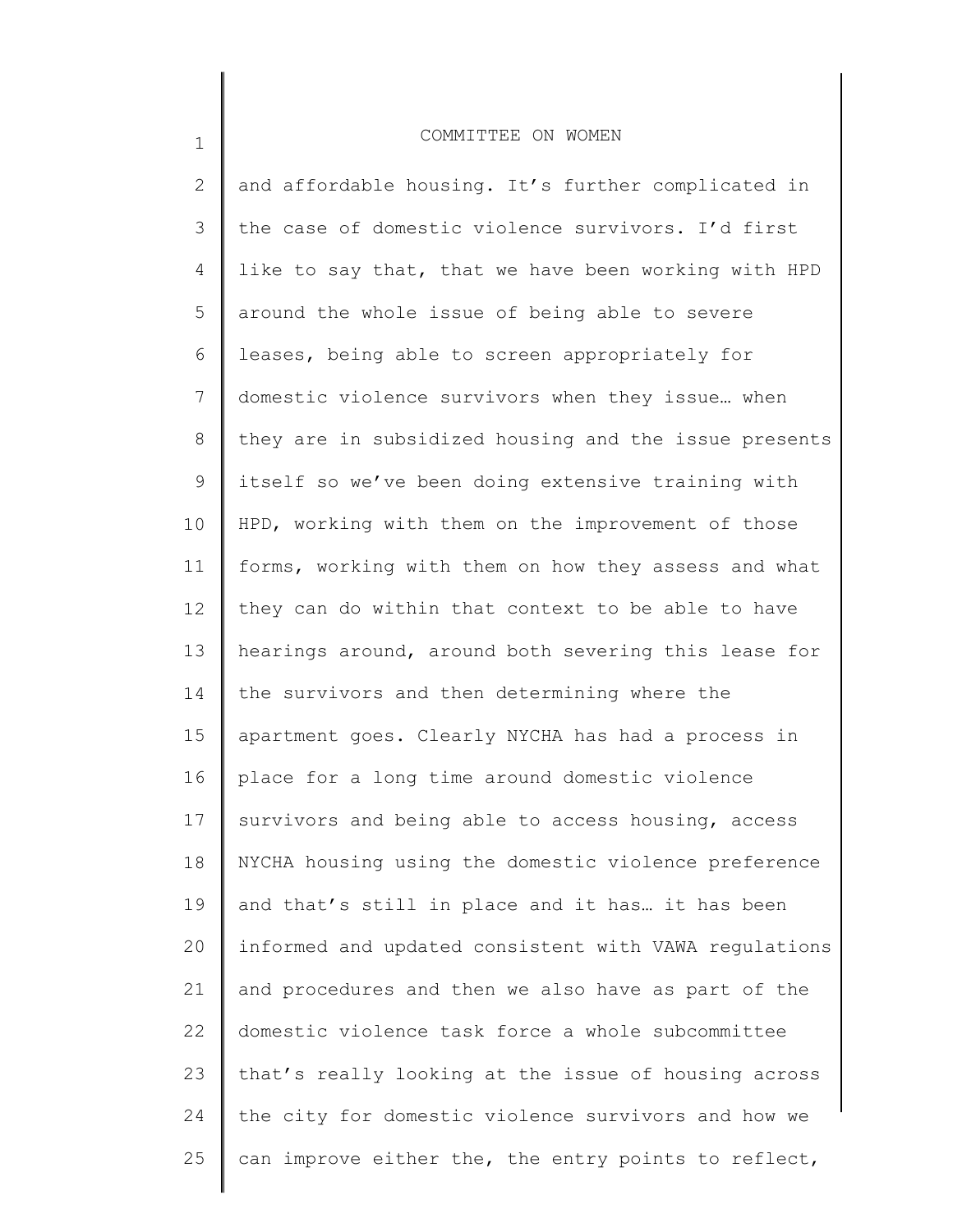| $\mathbf 1$ | COMMITTEE ON WOMEN                                    |
|-------------|-------------------------------------------------------|
| 2           | right, the needs of survivors, how we can streamline  |
| 3           | some of those processes which sometimes they're very  |
| 4           | lengthy and, and so that's what the subcommittee is   |
| 5           | doing at this point and we hope to move those         |
| 6           | recommendations forward.                              |
| 7           | COUNCIL MEMBER CUMBO: Have we still as                |
| $8\,$       | it pertains to the lotteries is there still a push or |
| 9           | a move to make those that are the victims of domestic |
| 10          | violence a preference?                                |
| 11          | CECILE NOEL: Under, under NYCHA there,                |
| 12          | there is a process that establishes you as a survivor |
| 13          | and, and then gives you access through that route     |
| 14          | over and above other, other avenues [cross-talk]      |
| 15          | COUNCIL MEMBER CUMBO: Right [cross-                   |
| 16          | talk]                                                 |
| 17          | CECILE NOEL:  of access into that and                 |
| 18          | that still exists.                                    |
| 19          | COUNCIL MEMBER CUMBO: But not in terms                |
| 20          | of the affordable housing lotteries throughout the    |
| 21          | city?                                                 |
| 22          | CECILE NOEL: I would have to check on                 |
| 23          | that and get back to you on that.                     |
| 24          | COUNCIL MEMBER CUMBO: Okay, thank you.                |
| 25          |                                                       |
|             |                                                       |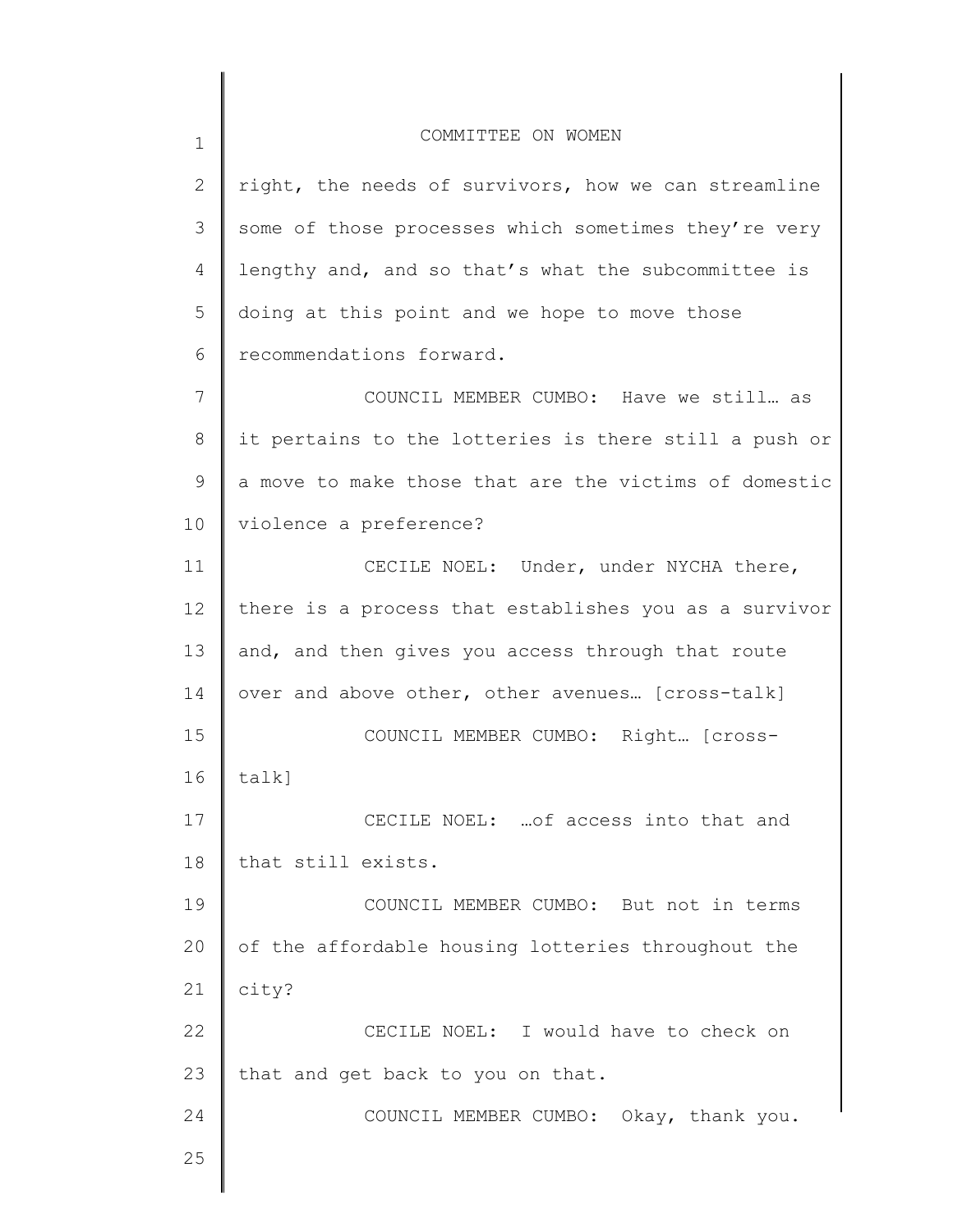2 3 4 5 6 7 CHAIRPERSON ROSENTHAL: Thank you so much Commissioner, to all of you for the work that you do every day, we really appreciate your public service so thank you for your time, look forward to following up with you on the oversight work and on all of these pieces of legislation.

CECILE NOEL: Thank you.

9 10 11 12 13 14 15 16 17 18 19 20 21 22 23 24 25 CHAIRPERSON ROSENTHAL: Alright, thank you for testifying. I'm going to call up the next panel which is a group of experts and community organizations; Melissa Paquette from Safe Horizon; Julie Gold… sorry, I can't read her handwriting, Goldschied who I'm told is the expert to listen to from CUNY Law School; Namasha Schelling from Day One and Amanda Hayden from the LGBT Community Center. And I think… I think someone needs to leave, if, if the person who needs, needs to leave goes first that's fine by me and don't be offended, hang on I'm going to do some quick mental math… we have an hour and a half which is 90 minutes if I… you know unfortunately we're going to start at a two minute clock and just… we have your testimony just let us know the most salient points that you think the public needs to hear, trust me all of us will be reading your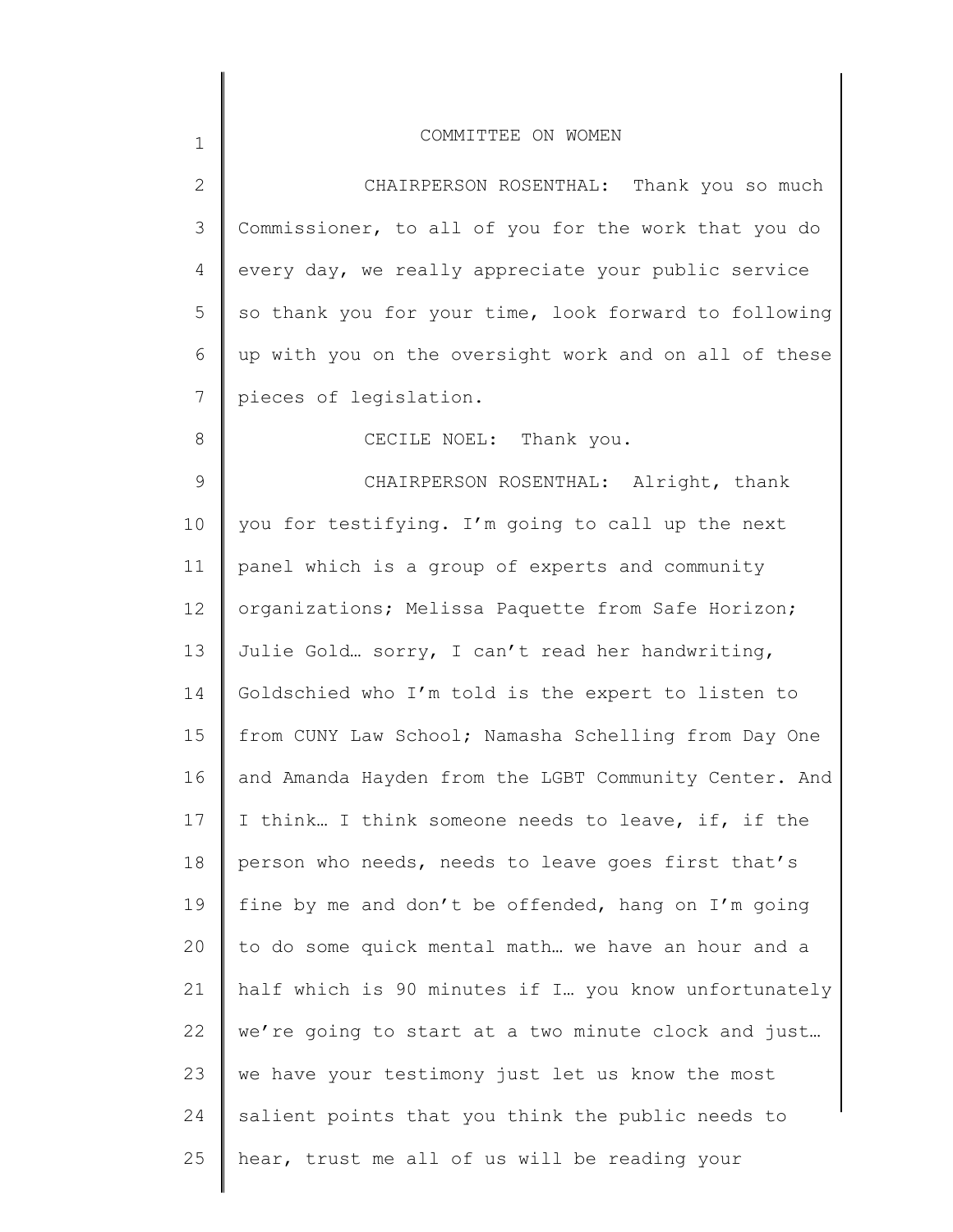| $\mathbf 1$ | COMMITTEE ON WOMEN                                    |
|-------------|-------------------------------------------------------|
| 2           | testimony. Okay, so if you could introduce yourself,  |
| 3           | I think we're starting with Miss Schelling or no,     |
| 4           | starting with you.                                    |
| 5           | JULIE GOLDSCHIED: Great. Hi, my name is               |
| 6           | Julie Goldscheid [cross-talk]                         |
| 7           | CHAIRPERSON ROSENTHAL: Thank you.                     |
| 8           | JULIE GOLDSCHIED:  I'm on the faculty at              |
| 9           | CUNY Law School, I which as you probably know is the  |
| 10          | only public law school in New York City, one of the   |
| 11          | most divers law schools in the country. For over 30   |
| 12          | years I've advocated on behalf of survivors of gender |
| 13          | violence including intimate partner and sexual        |
| 14          | violence. Before I joined the faculty at CUNY, I was  |
| 15          | General Counsel at Safe Horizon, which I believe is   |
| 16          | here today and I was a Staff a Senior Staff Attorney  |
| 17          | and acting Legal Director at the organization         |
| 18          | formerly known as NOW Legal Defense Fund, its now     |
| 19          | called Legal Momentum. I won't say anything more      |
| 20          | about what I did there, but I welcome the opportunity |
| 21          | to speak with the Council and I commend the Council's |
| 22          | efforts to address this really important issue and I  |
| 23          | particularly appreciate Council Member Ayala's        |
| 24          | Council Member Ayala's testimony this morning, your   |
| 25          | bravery is a reminder to all of us of the importance  |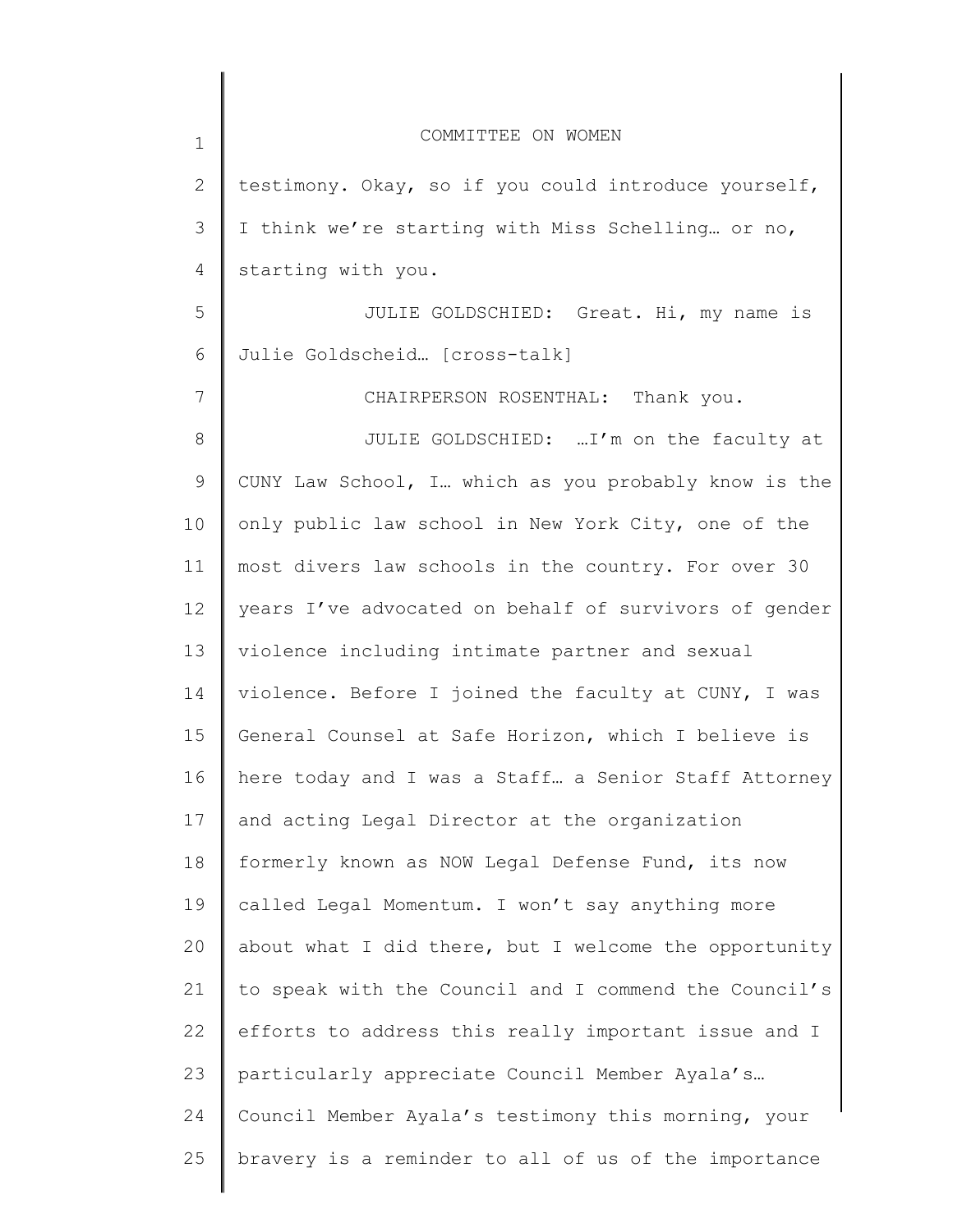1

2 3 4 5 6 7 8 9 10 11 12 13 14 15 16 17 18 19 20 21 22 23 24 25 of this work. So, I'll say really quickly a few words about Intro 351, Intro 542 and Intro 1085 and I think my… the theme of my testimony is really about coordination and conversation with the advocates and the providers on the ground to figure out how best to reach the laudable goals of each of those pieces of legislation and I think some of the questions that were raised this morning go to what perhaps might be solutions to meet those goals and I'll highlight maybe a few quick points. On Intro 351, I think the idea of not duplicating efforts and identifying goals and shared goals on how to meet those goals without imposing additional burdens. I have specific questions about some of the requirements that are in my testimony and I'd be happy to answer any follow up questions about why I raised them but in the interest of time I won't focus on those now. For Intro 542, similarly I think some important questions were raised earlier. My questions are about client input, language access and what mechanisms are incorporated for regularizing feedback. We all… we all have participated in many surveys, that's great, I have confidence that that feedback is taken seriously here but I think if there's a bill like this the best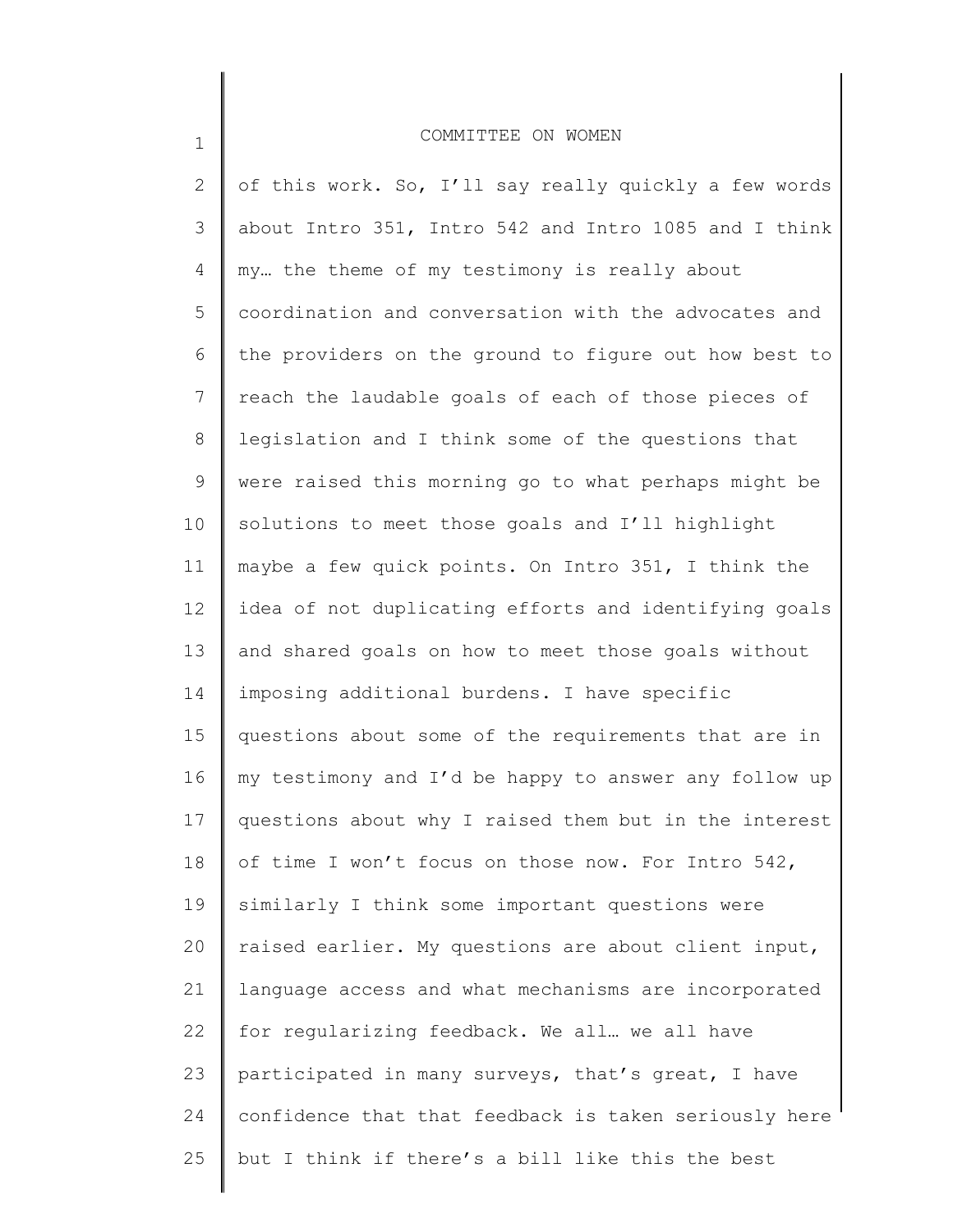1

2 3 4 5 6 7 8 9 10 11 12 13 14 15 16 17 18 19 20 21 22 23 24 25 interest are served by developing mechanisms to incorporate that as a regular practice going forward. With respect to Intro 1085, civil legal assistance is really important, I think you know that civil legal assistance has been found to be one of the most important factors contributing to reducing recidivism, the incidents of abuse. I had some citations in my testimony if you don't already have those sources. I think the question of counsel for divorce proceedings is a really important one and a really complex one. So, the providers who are here can testify in greater detail about, about the nature of divorce representation which is complex. I have questions about the needs that have… whether any needs assessment has been done, what data has driven the, the proposal and I would just encourage collaboration with the service providers so that any efforts are directed towards the folks who had the greatest need and so that this coordination of, of provision of services with trained legal services providers and I guess the, the only other things I will emphasize before I close is just the importance of funding that would extend over the length of a divorce proceeding which can be lengthy and that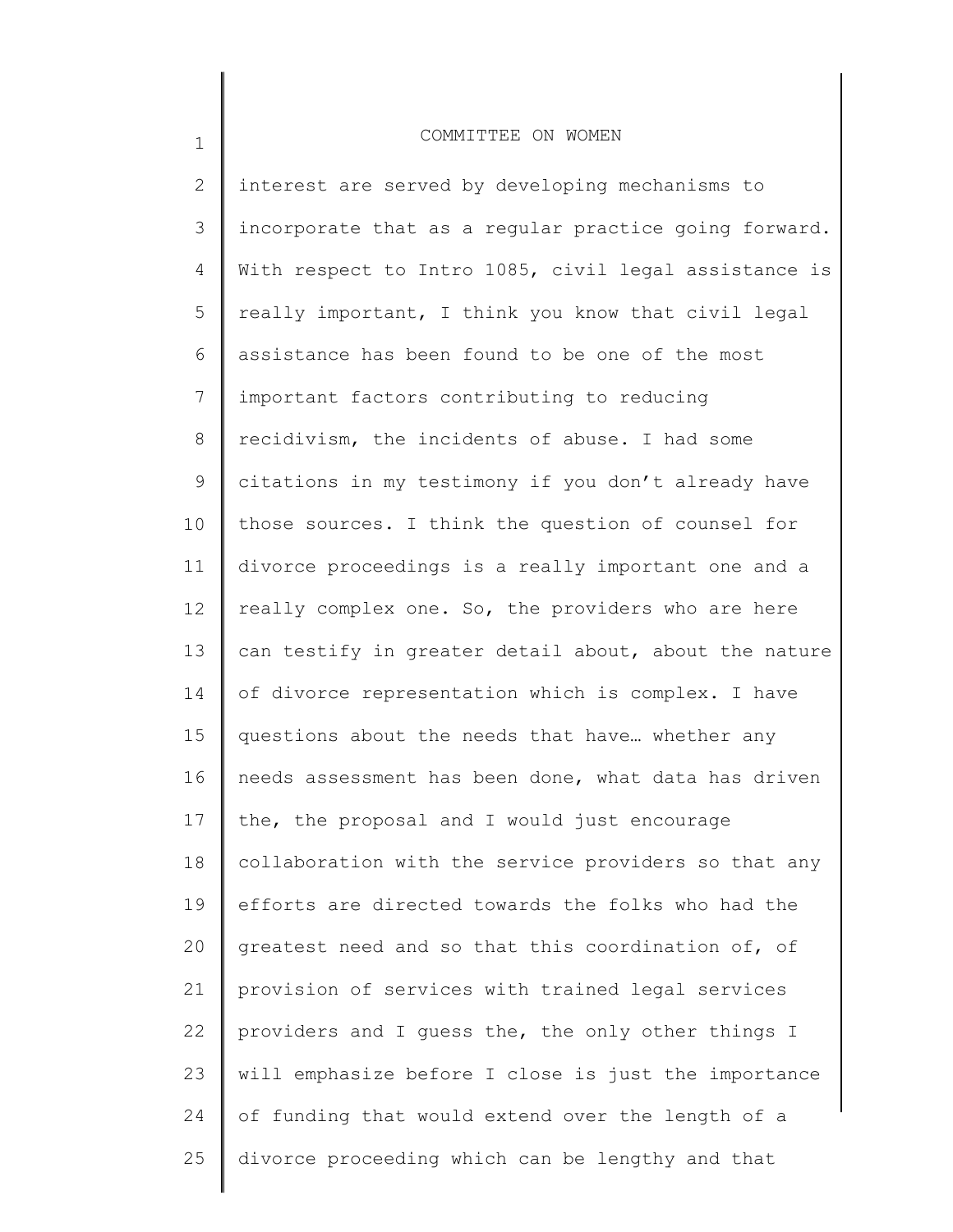| $\overline{2}$ | whatever funding is provided funds training and       |
|----------------|-------------------------------------------------------|
| 3              | supervision because representation and divorce        |
| 4              | proceedings is a very specialized area of expertise   |
| 5              | and whoever providers are need to both be trained but |
| 6              | also have infrastructure sufficient to ensure that    |
| 7              | quality legal services are provided which I know is   |
| 8              | the aim of the Council. Thank you.                    |
| 9              | NAMASHA SCHELLING: Hello, my name is                  |
| 10             | Namasha Schelling, I am the Communications Manager at |
| 11             | Day One. I'm going to try to be as brief as possible. |
| 12             | Day One is the only New York Organization committing  |
| 13             | its full resources to address dating violence among   |
| 14             | youth 24 years of age and younger through a           |
| 15             | combination of services that include prevention,      |
| 16             | social services, legal advocacy and leadership        |
| 17             | development. We work to create a world without dating |
| 18             | violence. We appreciate the opportunity to share our  |
| 19             | experiences and perspective on the legislation        |
| 20             | pending before the Council. With this in mind we      |
| 21             | offer the following testimony focused on the unique   |
| 22             | experiences of young survivors. Regarding Intro 371   |
| 23             | relating to the trainings to help cosmetologists      |
| 24             | recognize signs of domestic violence in their         |
| 25             | clients. At Day One, we welcome opportunities to      |
|                |                                                       |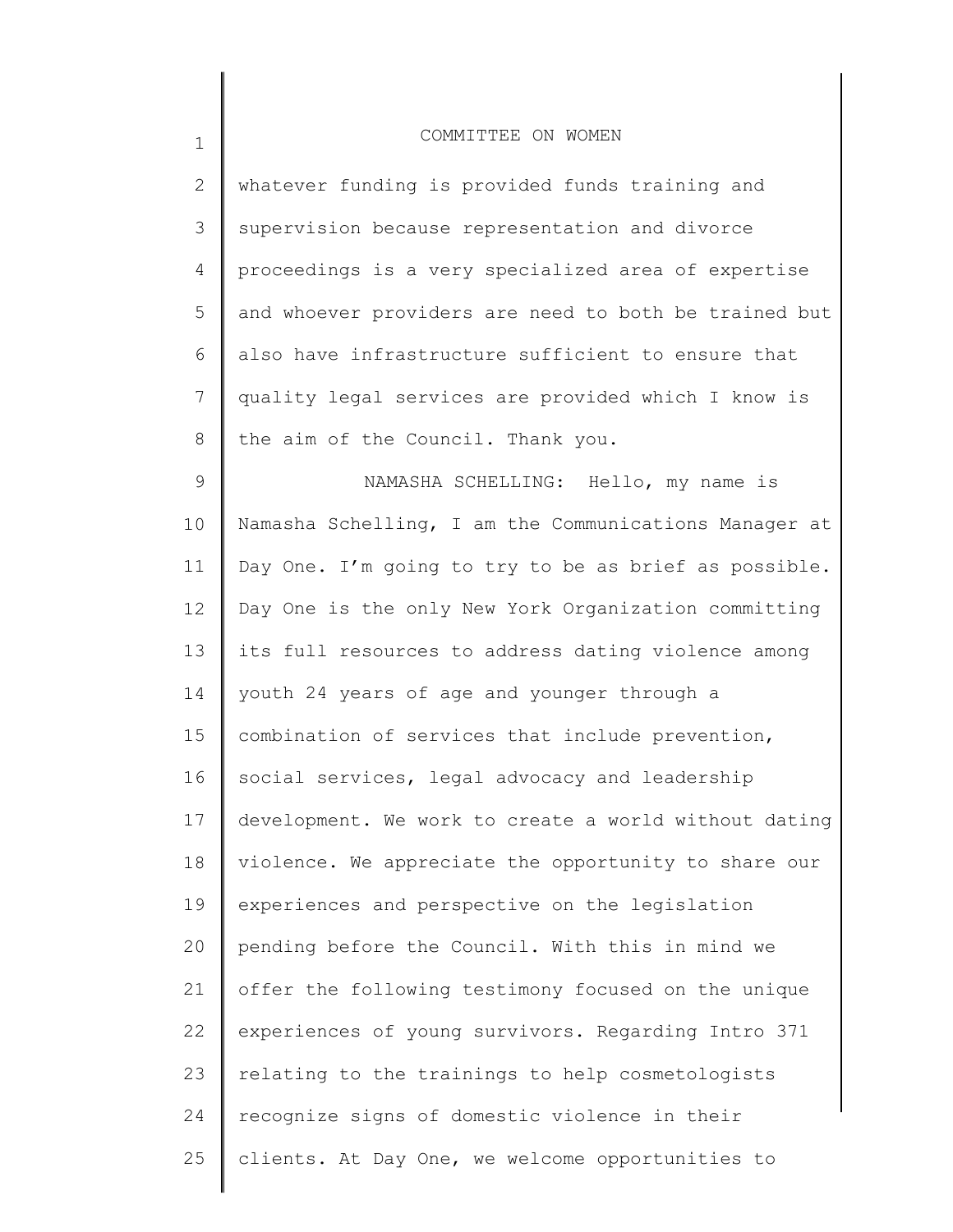1

2 3 4 5 6 7 8 9 10 11 12 13 14 15 16 17 18 19 20 21 22 23 24 25 partner and share knowledge with professionals from different sectors to learn about the signs of domestic violence. We also believe that everyone can play a role in ending dating violence from friends, colleagues and trusted professionals including cosmetologists. In fact, Day One has partnered over the years with the Cornell Workers Institute to train cosmetology students. Through our years of experience in trainings we, we've learned that training professionals must be accompanied by follow… by follow up reinforcement of practices and spaces to explore challenging questions. We believe that a victim… sorry, we believe that a victim connecting with a trained cosmetologist can create an important access, access point for that victim. It also is no substitute for connecting with a professional with deeper knowledge about the issue of domestic violence. We're concerned about one, the lack of potential confidentiality; two, safety concerns that may arise for victims and cosmetologists themselves and three, tailoring trainings and follow up resources so that they are responsive to what these professionals are seeing in their field. Regarding Intro 532, in relation to requiring the office to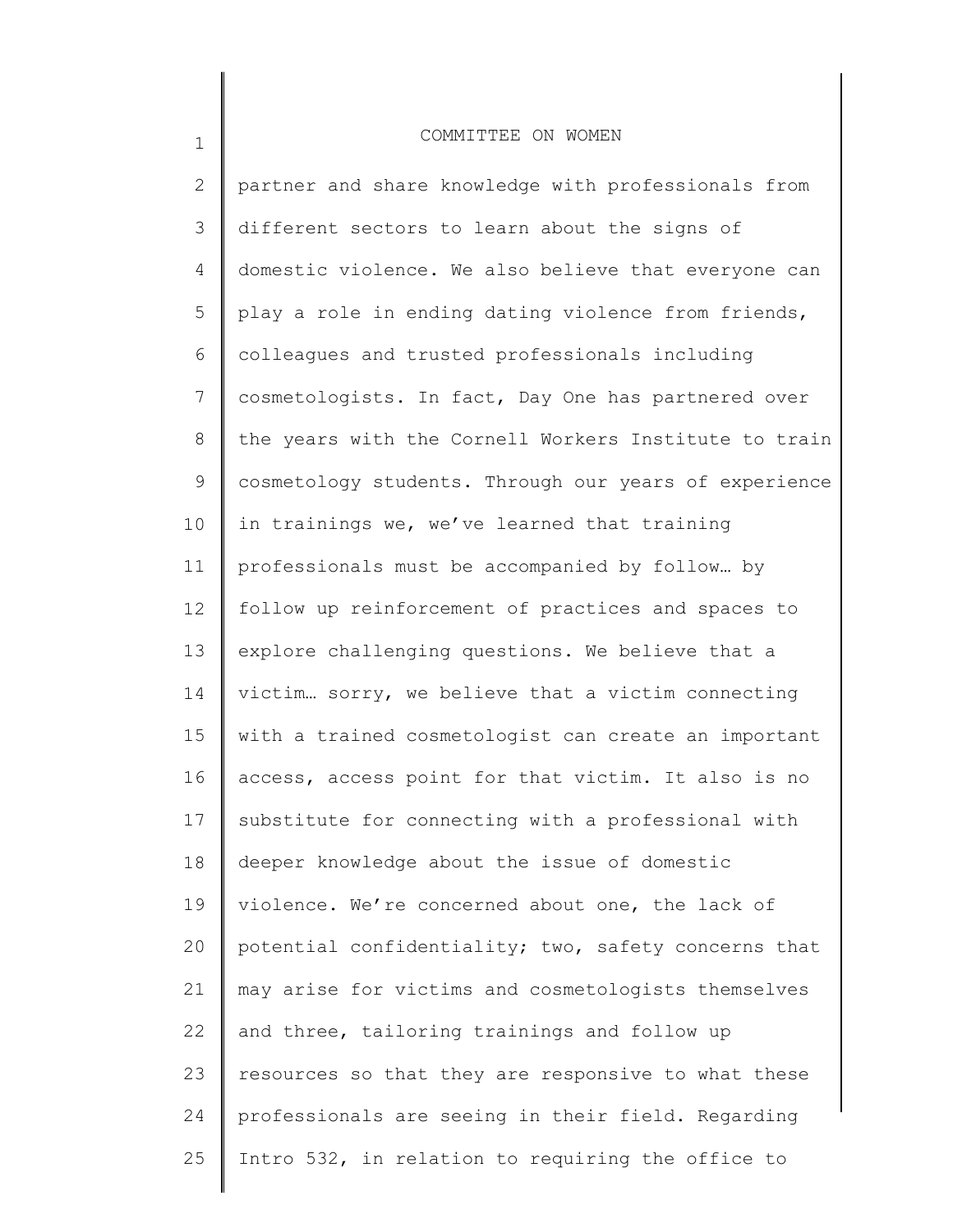2 3 4 5 6 7 8 9 10 11 12 13 14 15 16 17 18 19 20 21 22 23 24 combat domestic and gender-based violence to provide clients with service satisfaction surveys. We believe satisfaction surveys can be important tools to assess client's needs and to provide feedback on the services provided. We believe they could be used to identify emerging issues, track progress and have the opportunity to remedy or correct issues through each reporting period. simultaneously we would want to ensure that a survey of F, FJCs would not replace more accurate surveys of youth that could be done by the Department of Health, Education or the Department of Youth and Community Development. At Day One we recognize that many young people may not reach out… sorry, may not reach out to a Family Justice Center for a variety of reasons such as fear that reporting can lead to the unintended involvement of law enforcement through ICE or police for themselves or their loved ones or possibly burdensome scrutiny from the ACS. With this in mind, we believe that satisfaction surveys can be critical tools but should not be used to assess the experiences of survivors in New York City as a whole. CHAIRPERSON ROSENTHAL: Thank you, can I

25

1

ask you to wrap it up, we really have your testimony.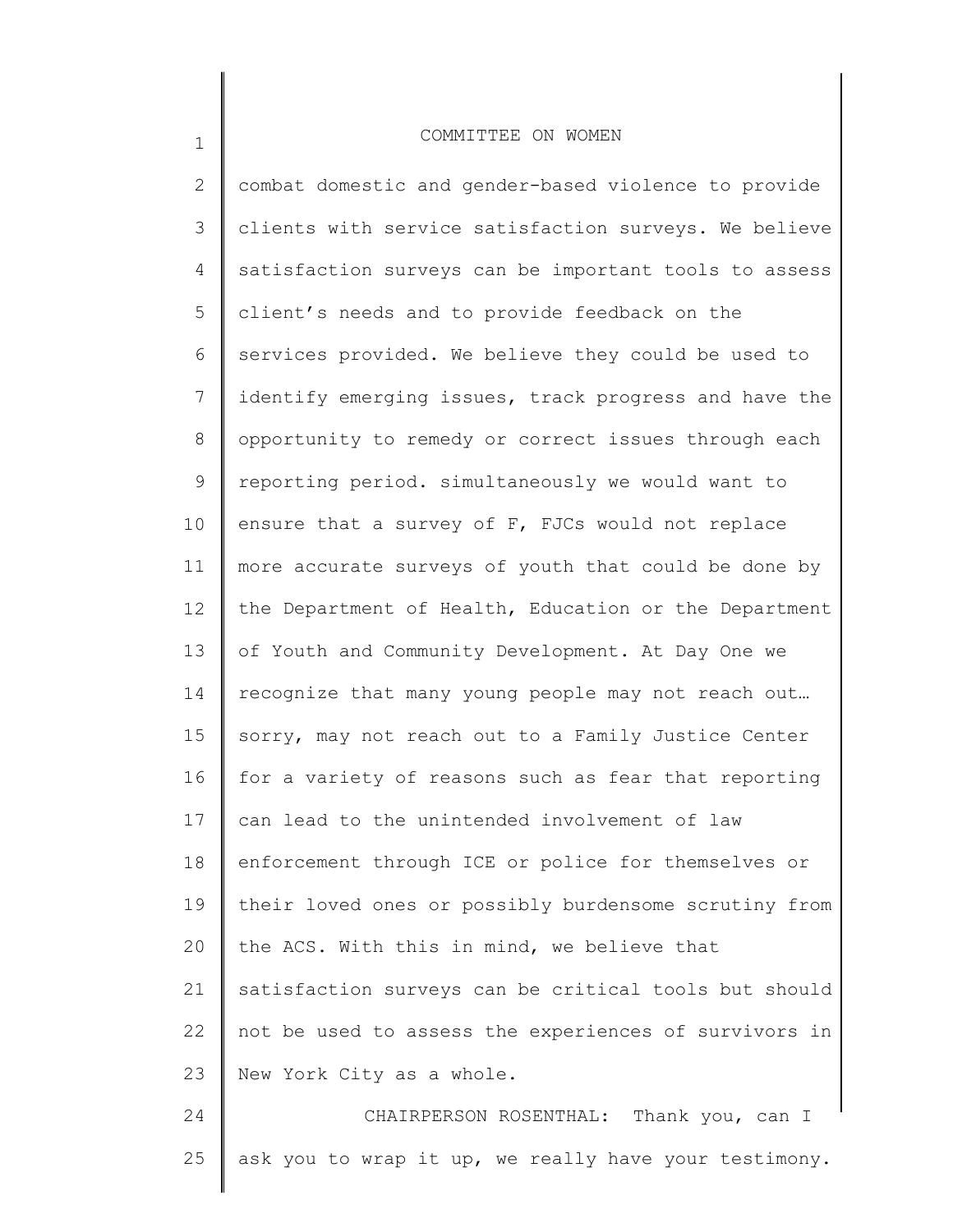| $\mathbf 1$  | COMMITTEE ON WOMEN                                    |
|--------------|-------------------------------------------------------|
| $\mathbf{2}$ | NAMASHA SCHELLING: Okay                               |
| 3            | CHAIRPERSON ROSENTHAL: It's it'll go                  |
| 4            | right in the file, I'm going to read it, the General  |
| 5            | Council's going to read it, policy it's going to      |
| 6            | shape the next version of our legislation [cross-     |
| 7            | $talk]$ ]                                             |
| 8            | NAMASHA SCHELLING: Okay, then I'll, I'll              |
| 9            | stop then, thank you [cross-talk]                     |
| 10           | CHAIRPERSON ROSENTHAL: Okay, and just as              |
| 11           | a reminder everyone we just want to be able to get to |
| 12           | everyone in the audience, I apologize.                |
| 13           | NAMASHA SCHELLING: No worries, thank                  |
| 14           | you.                                                  |
| 15           | MELISSA PAQUETTE: So, thank you Council               |
| 16           | Member Rosenthal for convening this and thank you     |
| 17           | Council Member Ayala for sharing your story, it's a   |
| 18           | story that a lot of our clients at Safe Horizon also  |
| 19           | share with you. my name is Melissa Paquette, I'm the  |
| 20           | Director of Safe Horizons Domestic Violence Law       |
| 21           | Project. We provide free legal services to low income |
| 22           | victims of domestic violence throughout the city in   |
| 23           | the areas of family law and matrimonial law. I'd like |
| 24           | to first address Intro 1085 and thank Council Member  |
| 25           | Treyger for recognizing that victims of domestic      |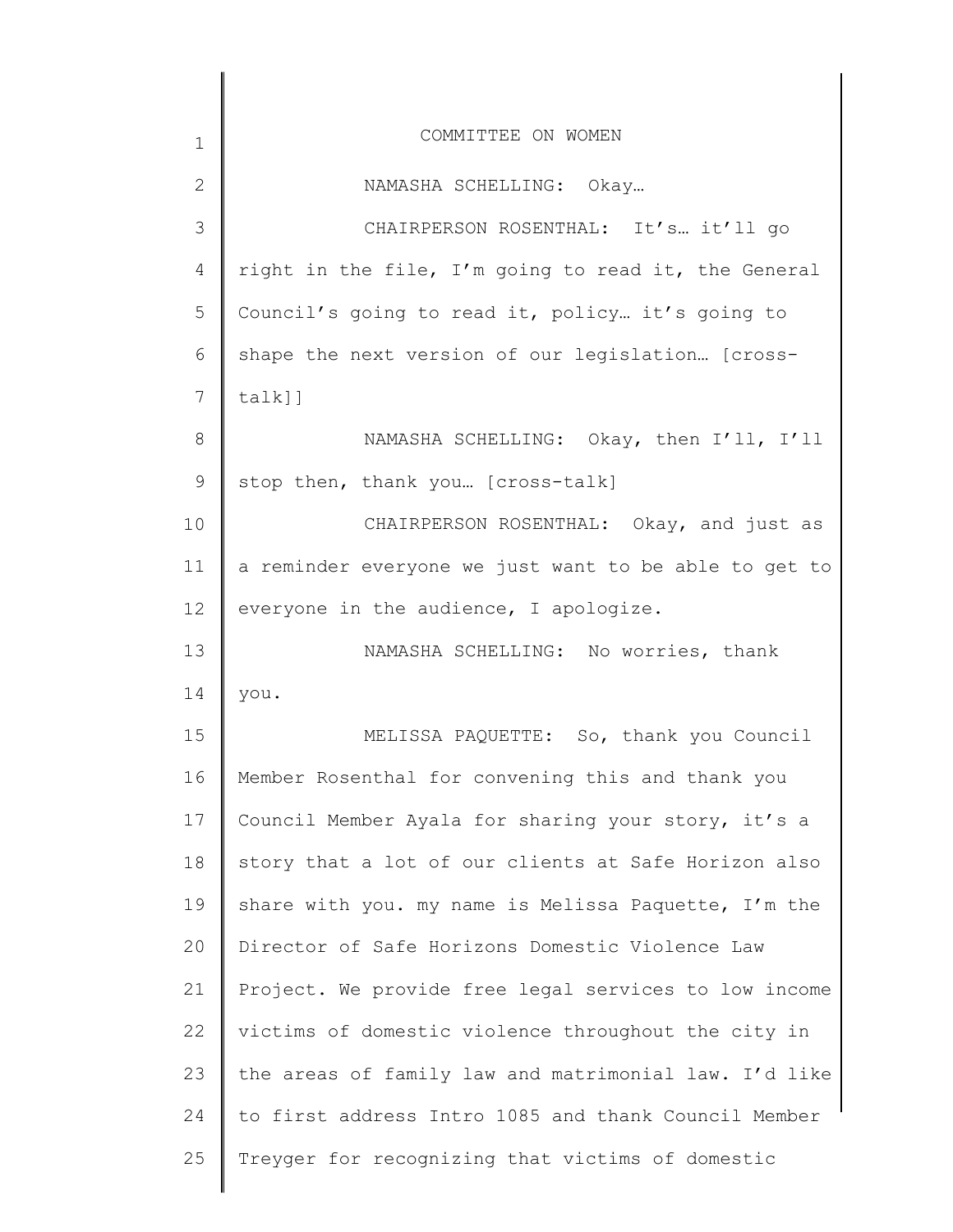1

2 3 4 5 6 7 8 9 10 11 12 13 14 15 16 17 18 19 20 21 22 23 24 25 violence are in need of expanded legal services. The divorce process in our state can be complex and daunting especially for those who in our adverse… in the court process to their abusive spouse. At our law project we intake victims at varying stages in the legal process. Some of our clients are still living with their abusive spouse, some of them are in year three of their divorce litigation and some have had no contact with their spouse in decades. Our clients report various victimizations including physical abuse, economic abuse, emotional abuse. In considering how legal services can be most impactful for victims, we encourage the City Council to consider the following questions: how do you define a victim of domestic violence; when in the legal process would assignment of a lawyer be most impactful; should there be an income tax to, to ensure victims most in financial need receive legal services; will lawyers assigned to victims have training in domestic violence. We recommend that the city conduct research and data collection to answer these questions and to ensure that these legal services are responses to the needs of victims. With regard to Intro 0542 and Intro 0351, our primary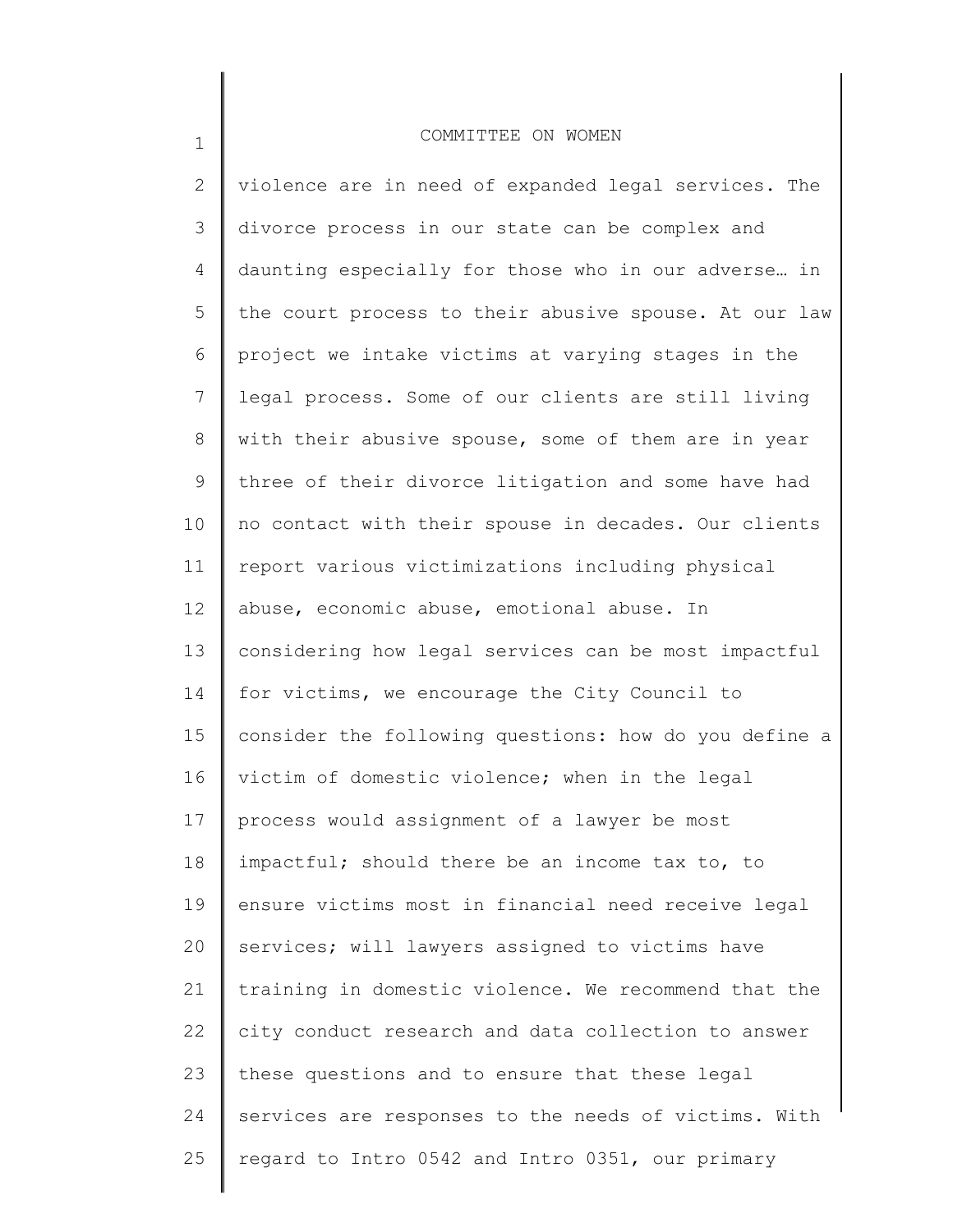1

2 3 4 5 6 7 8 9 10 concern is that clients are the focus of the Family Justice Centers, so we don't want any surveys or data collection to take away time from client services that they have come to the center to receive. We also are concerned about confidentiality and accessibility in the survey results. So, making sure that the surveys are in multiple languages, written simply and protecting confidential conversations. Thank you again.

11 12 13 14 15 16 17 18 19 20 21 22 23 24 25 AMANDA HAYDEN: Hello, good morning. Hi, good morning. My name is Amanda Hayden and I am the Families Program Coordinator at the Lesbian, Gay, Bisexual and Transgender Community Center commonly referred to as The Center. We formed the center in 1983 in response to the AIDS epidemic ensuring a place for LGBTQ people to access information, care and support they were not receiving elsewhere, and we are now the large… second largest LGBTQ community in the country and the first largest on the East Coast serving New Yorkers across all five boroughs. I've personally been at The Center since 2016 working in two different roles; as a Family Permanency Coordinator I oversaw our family acceptance work and trained dozens of mental health and social service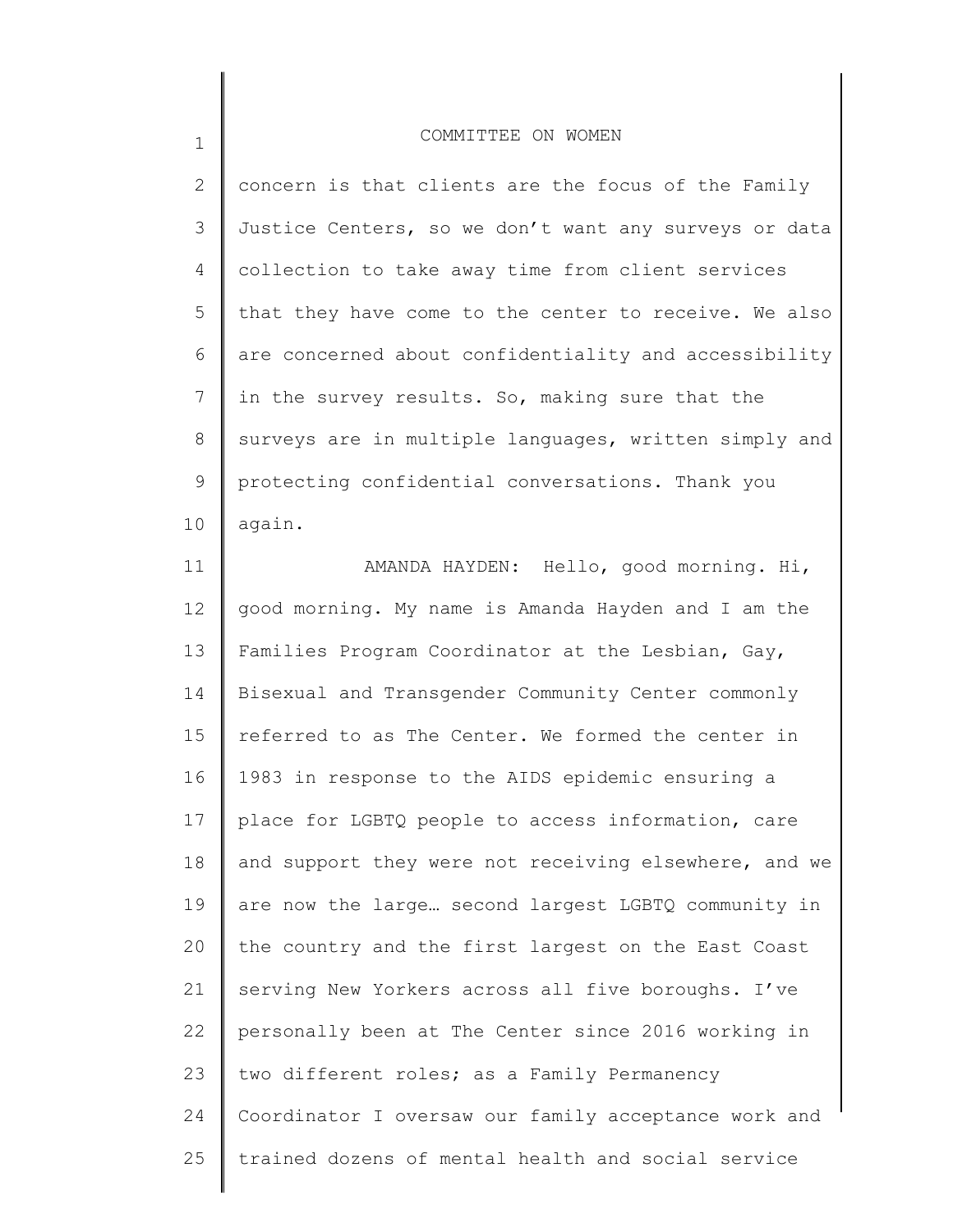1

2 3 4 5 6 7 8 9 10 11 12 13 14 15 16 17 18 19 20 21 22 23 24 25 practitioners on LGBTQ affirming family support, in my current role I oversee all of our programming on family building and relationship support and we frequently see individuals seeking metal health support around relationships where there is a presence of active or historic domestic violence. I do want to take a moment to thank the Anti-Violence Project for their ongoing support related to our work in this area and as a member of the LGBTQ community I have personally supported multiple queer and trans friends through emotionally and physically abusive relationships. I can say firsthand that affirming information on services for LGBTQ survivors are limited, resources are strained, and we need support. We commend Mayor De Blasio for his recent Executive Order to expand the Mayor's Office to Combat Domestic Violence with the expansion of many types of intimate partner violence frequently experiences by my community are given increased awareness. So, research consistently demonstrates that LGBTQ people experience similar or higher rates of intimate partner violence compared to cisgender or heterosexual counterparts. In addition, during the past two years we have witnessed a rise in hate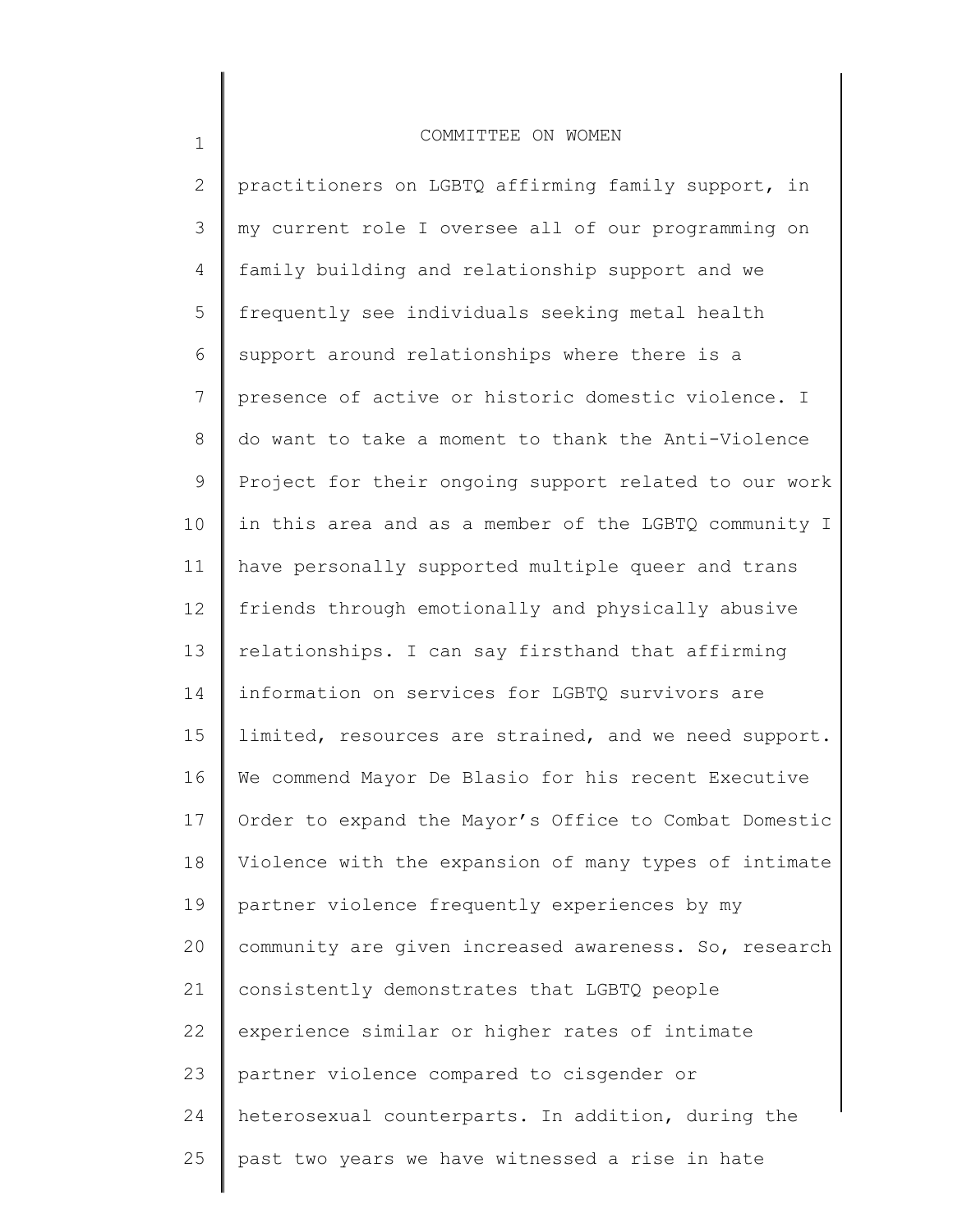| $\mathbf{2}$ | crimes nationwide and the most recent FBI data        |
|--------------|-------------------------------------------------------|
| 3            | includes indicates that LGBTQ individuals comprise    |
| 4            | the second most targeted group. Furthermore, LGBTQ    |
| 5            | individuals have historically faced higher stigma     |
| 6            | about their relationships compared to cisgender and   |
| 7            | heterosexual individuals. Compounding this societal   |
| 8            | stigma is the fact that many law enforcement agencies |
| 9            | and staffs are not affirming of the spectrum of       |
| 10           | identities creating a deterrent to report any         |
| 11           | violence. So, we, we support further data collection, |
| 12           | consistent data collection and collecting data around |
| 13           | sexual orientation and gender identity across the     |
| 14           | city.                                                 |
| 15           | CHAIRPERSON ROSENTHAL: Thank you so                   |
| 16           | much, I really appreciate it and thank you all for    |
| 17           | your testimony. Professor if it's alright with you    |
| 18           | I'd like to follow up and have an in-person meeting   |
| 19           | to discuss the issues that you've worked on [cross-   |
| 20           | talk]                                                 |
| 21           | JULIE GOLDSCHIED: Of course of course.                |
| 22           | CHAIRPERSON ROSENTHAL: Okay, thank you                |
| 23           | very much. I'm going to call up the next panel; hang  |
| 24           | on, do we have I'm sorry who are our legal experts    |
| 25           | and I just want to note hang on one second Judith     |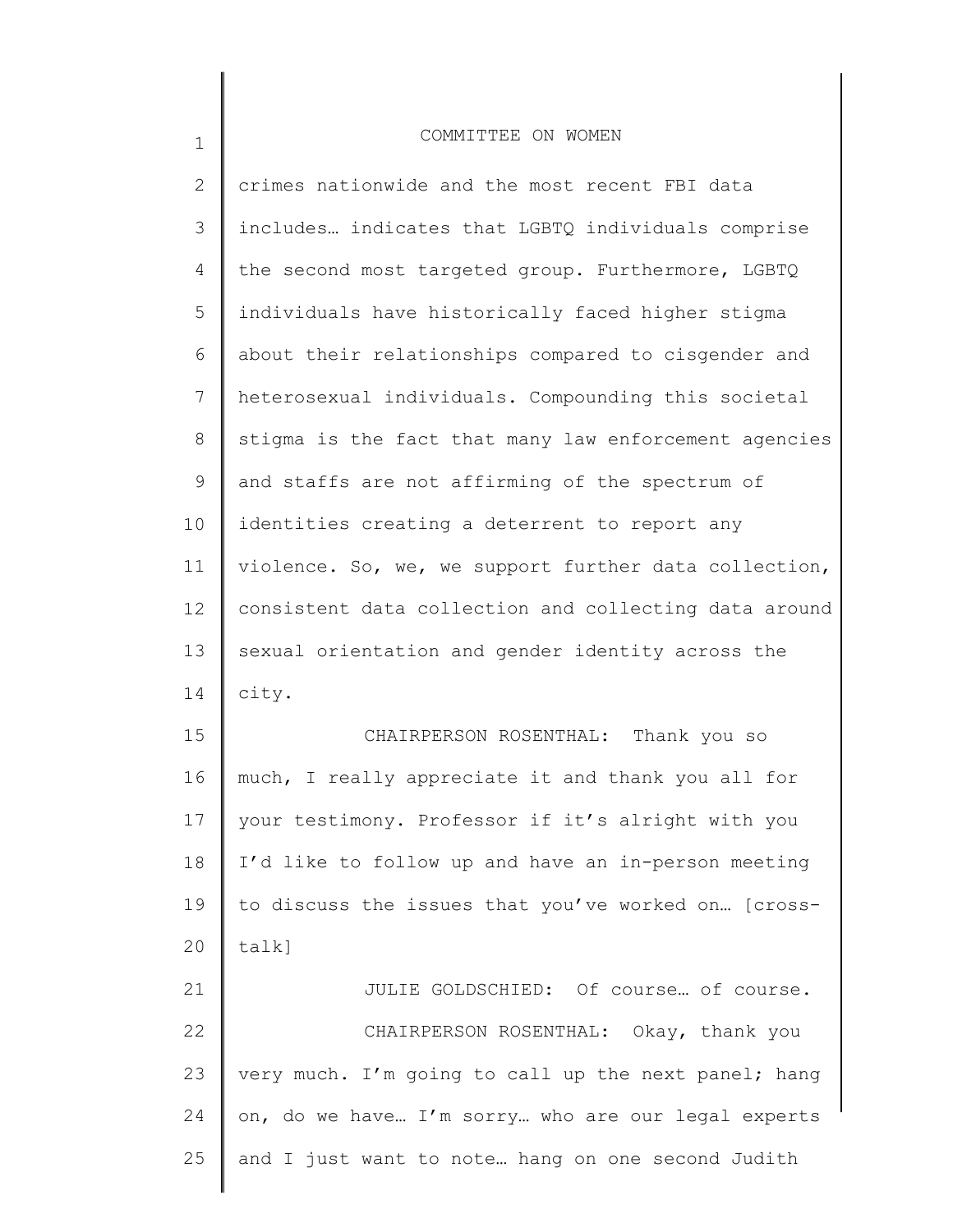| $\mathbf 1$     | COMMITTEE ON WOMEN                                    |
|-----------------|-------------------------------------------------------|
| $\overline{2}$  | Goldiner and Celia Irvine from Legal Aid Society;     |
| 3               | Terry Lawson from Legal Services and Bronx Legal      |
| 4               | Services and Mark Hagar, I hope I'm saying that right |
| 5               | from New York Legal Assistance Group and I, I just    |
| 6               | want to mention that we do have several               |
| $7\phantom{.0}$ | representatives from the organization Voices of       |
| 8               | Women, we're going to hold on to that testimony till  |
| 9               | the end to just sort of drive home the point of       |
| 10              | everything we're talking about today so, so I want to |
| 11              | thank you and know that you are much appreciated. If  |
| 12              | you could begin starting with you just announce       |
| 13              | yourself, give copies of the testimony to the         |
| 14              | Sergeant and again we're on a two-minute clock. Thank |
| 15              | you.                                                  |
| 16              | TERRY LAWSON: Thank you. Thank you for                |
| 17              | this opportunity to testify. My name is Terry Lawson, |
| 18              | I'm the Director of the Family and Immigration Unit   |
| 19              | at Bronx Legal Services which is an office of legal   |
| 20              | services NYC. Legal Services has been in the Family   |

25 sorry. We are very grateful for the Family Justice

immigration and housing cases for FJC clients. We…

Justice Centers run by End GBV, GBV since their

inception and last year we provided civil legal

services in over 2,000 family, matrimonial,

20

21

22

23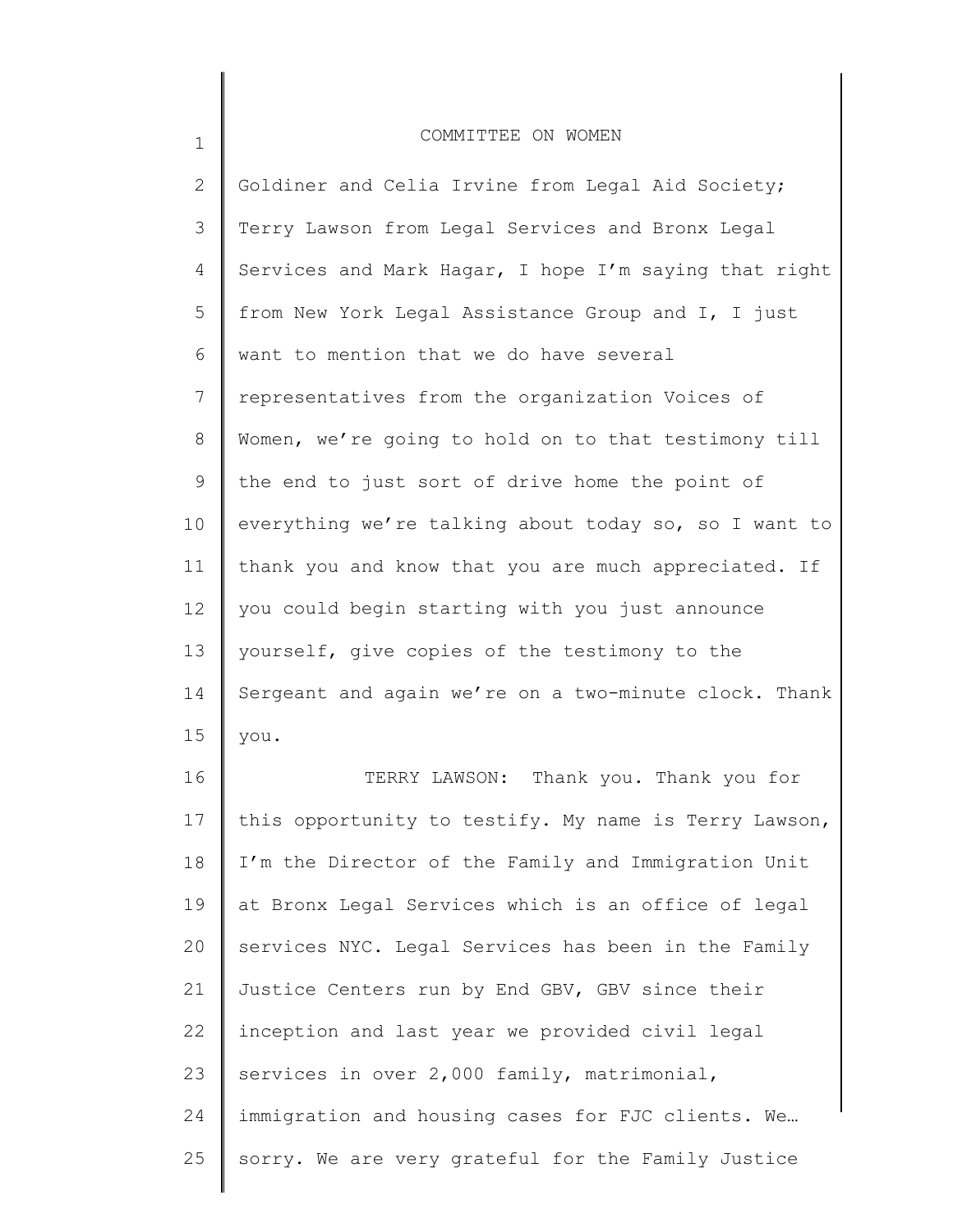1

2 3 4 5 6 7 8 9 10 11 12 13 14 15 16 17 18 19 20 21 22 23 24 25 Centers and the incredible work of End GBV. Before the FJCs came into place, we struggled to connect our clients to other service providers, to the police, to district attorneys' offices and these days we rely heavily on the counseling and case management services that are available at the FJCs. Their willingness… the End GBV's willingness to work with us to find the best solutions has made, made our work together more meaningful. With respect to Intro 1085, I want to thank Council Member Treyger and Council Member Ayala for this bill and also thank Council Member Ayala for speaking her, her truth. As people have testified already, survivors will benefit significantly from this bill. I wanted to also draw… reiterate what was said about these including representation for post judgment contempt proceedings an, and that they should be available for homeowners or for those who on paper have assets bur are unable to access those assets due to financial abuse. I want to thank Council Member Salamanca for his bill to make training available to cosmetologists and for working to reduce toxic masculinity in our communities by getting everybody on the same page on these issues and with respect to the data collection,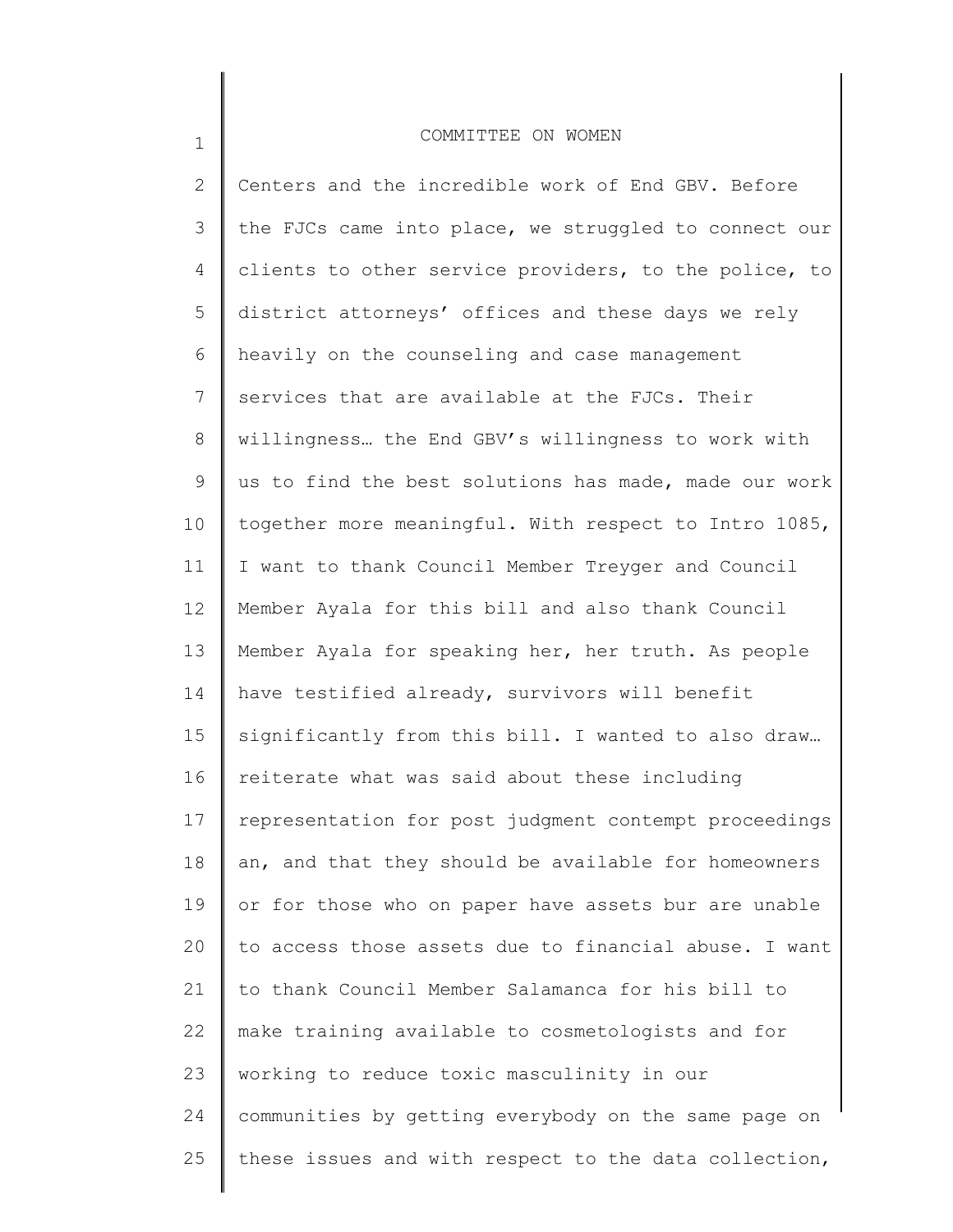| 2               | I just want to ask the City Council to tread very    |
|-----------------|------------------------------------------------------|
| 3               | carefully in imposing more administrative burdens on |
| 4               | providers because it is the providers that are       |
| 5               | meeting with the clients and not End GBV so and many |
| 6               | of us are at the FJCs providing the services without |
| $7\phantom{.0}$ | funding from MOCJ so we ask that the Council tread   |
| 8               | very carefully before imposing additional burdens on |
| 9               | already, already over taxed providers. Thank you.    |
| 10              | CHAIRPERSON ROSENTHAL: Thank you, I                  |
| 11              | appreciate that.                                     |
| 12              | MARK HAGAR: Sorry, thank you. Good                   |
| 13              | morning and thank you for the opportunity to be here |
| 14              | and happy birthday. My name is Mark Hager, I am a    |
| 15              | Supervising Attorney at NYLAG's Matrimonial and      |
| 16              | Family Law Department. I'm going to speak briefly    |
| 17              | about the divorce bill. We're currently doing this   |
| 18              | type of work and recognize that there are large gaps |
| 19              | in providing both low income and working poor,       |
| 20              | survivors of domestic violence with representation   |
| 21              | in, in divorce proceedings which has, has been said  |
| 22              | can take many years of litigation. Also I think it's |
| 23              | important to note then when we're working with the   |
| 24              | working poor and low income we can be talking about  |
| 25              | pensions, my organization has litigated cases where  |
|                 |                                                      |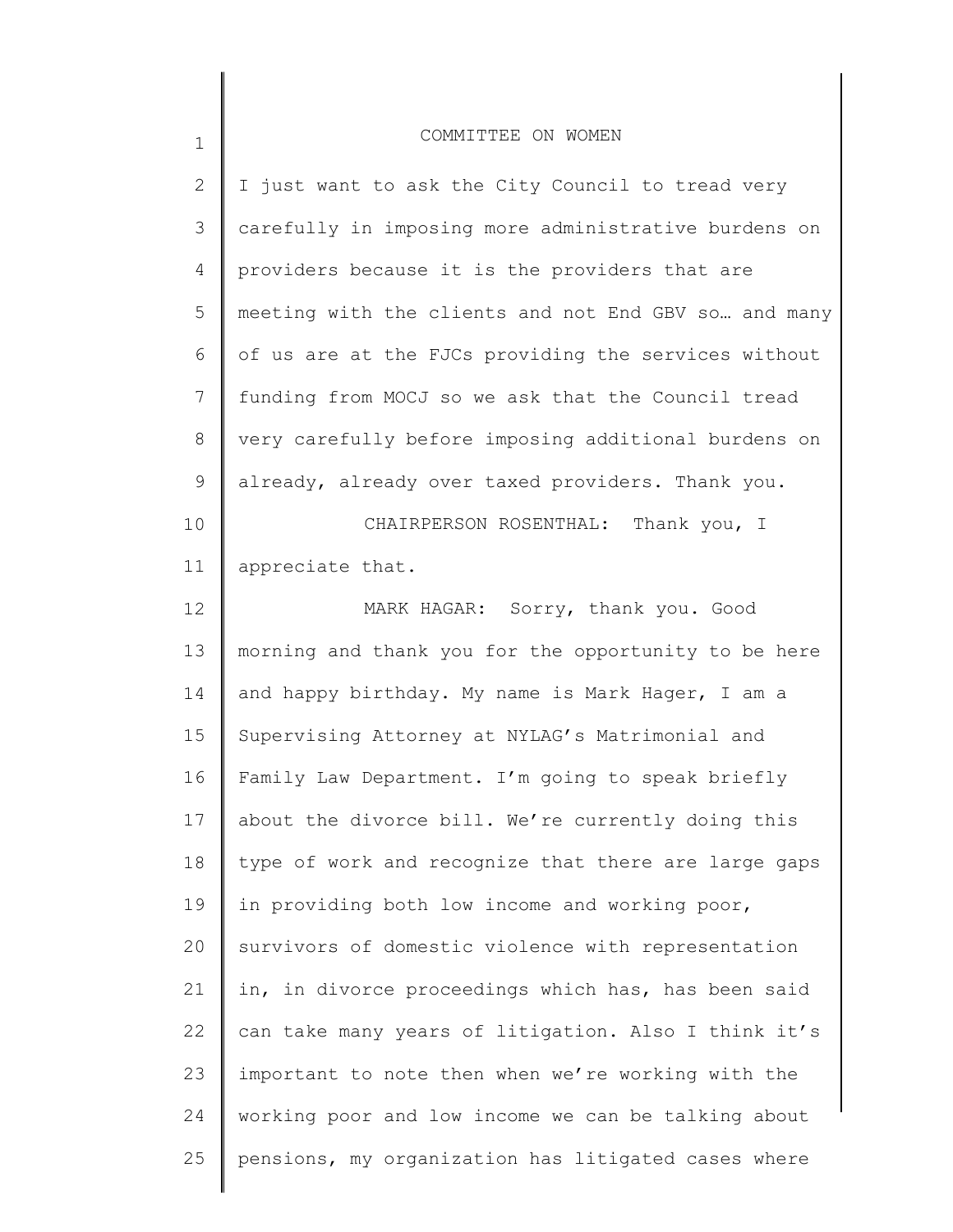1

2 3 4 5 6 7 8 9 10 11 12 13 14 15 16 17 18 19 20 21 22 23 24 25 both the survivor and the perpetrator of violence were on a lease for a NYCHA apartment and when homelessness becomes an issue in a divorce you have almost no choice but to litigate the action to its completion and we would welcome the opportunity to speak with the Council further about the complexities of divorce actions that can often take years to resolve, there's significant complexity within the supreme court system in order to file and obtain a divorce successfully, it's very challenging for prose litigants to do that that. In addition, its also very difficult for survivors to have to go through that process on their own, sometimes with the burden of negotiating or litigating the settlement with someone who previously exhibited and, and most likely still has some amount of control and power over the other litigant. So, it's very challenging and we'd, we'd ask for the opportunity to speak with the council about those issues. I don't want to repeat what has been said already but we would also have… would want answers to questions about how this… how the terms are boing defined in terms of domestic violence, who would be eligible and to make sure that, that providers who would be assigned and represent clients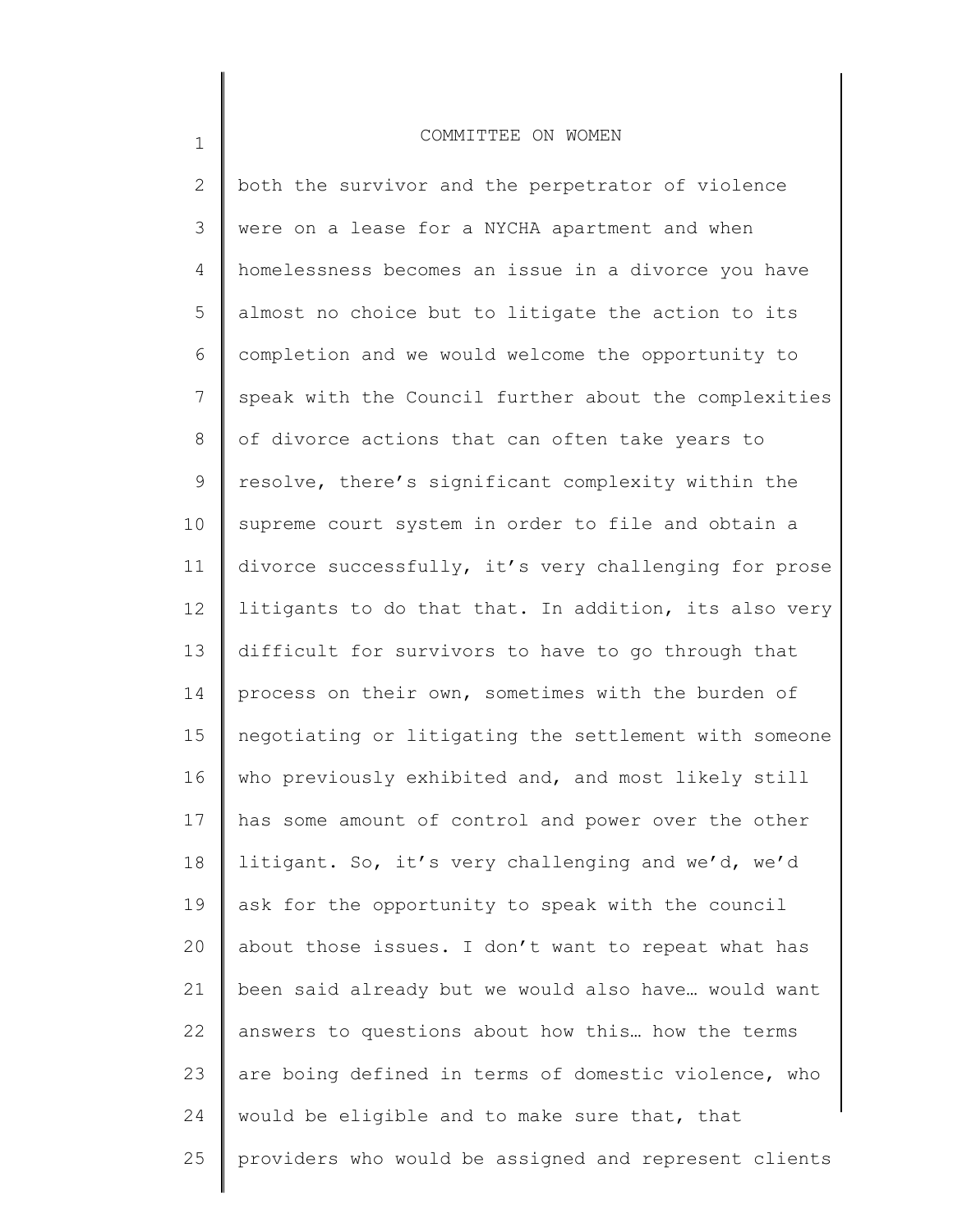2 3 4 5 in these cases would be trained to specifically address the issues that are reoccurring within domestic violence relationships that are very nuanced. Thank you.

1

6 7 8 9 10 11 12 13 14 15 16 17 18 19 20 21 22 23 24 25 CELIA IRVINE: Hi, good, good morning and thank you for the opportunity to speak. My name is Celia Irvine, I am a Staff Attorney at the Legal Aid Society, Judith Goldiner had to leave earlier. I'm, I'm going to speak with respect to Intro 1085. I am a Staff Attorney in the Manhattan… in Manhattan for the Legal Aid Society. My entire practice consists of contested matrimonial, I am one person. I represent people who are in all the stages of fleeing domestic violence, some have fled, some are still living with their abusers, some… and some are plaintiffs, and some are defendants. There's a huge need for services, we are forced to turn many people away every single day. There's clearly a need for expanded legal representation in matrimonial litigation. I would encourage the Council as you continue to explore these issues to look towards the non forprofit providers with proven track records of both representing victims of domestic violence in a trauma informed and holistic manner and representing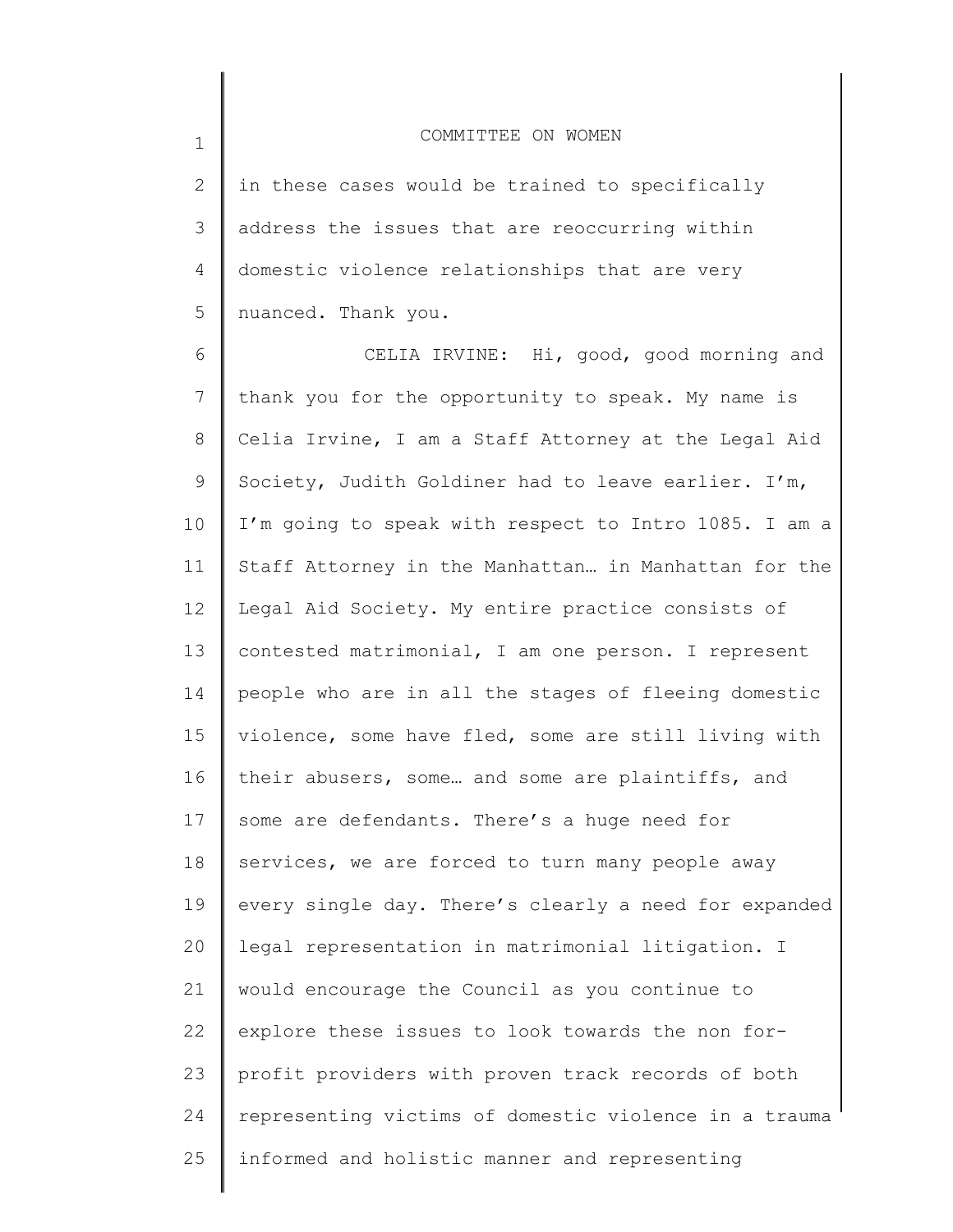| $\overline{2}$ | survivors in the more complicated as well as the      |
|----------------|-------------------------------------------------------|
| 3              | simple matrimonial matters. I think we often outside  |
| 4              | of matrimonial lawyers refer to contested divorces as |
| 5              | divorces where people are in dispute about being      |
| 6              | divorced but a contested divorce is a litigated       |
| 7              | divorce and it can involve a range of issues          |
| 8              | involving children and financial issues. I would also |
| 9              | encourage the Council and the committee to look to a  |
| 10             | holistic and not a narrow definition of survivor of   |
| 11             | domestic violence as for many reasons which you are   |
| 12             | well aware of victims do not always seek orders of    |
| 13             | protection. And thank you.                            |
| 14             | CHAIRPERSON ROSENTHAL: Thank you, really              |
| 15             | appreciate your work that all of you do every day,    |
| 16             | it's a real public service, appreciate you. I'm going |
| 17             | to call up the next panel. Do we have the I'm sorry   |
|                |                                                       |

16 17 18 19 20 21 22 23 24 now from the assault, violence and justice focused community groups we have Mary Haviland if she's still here, oh, hi Mary, from the New York Alliance Against Sexual Assault; we have Miss Ray from the New York City Anti-Violence Project, thank you; Alisha Bailey from Fortune Society and Amy Barasch from Her Justice. Thank you so much. Thank you, you may begin.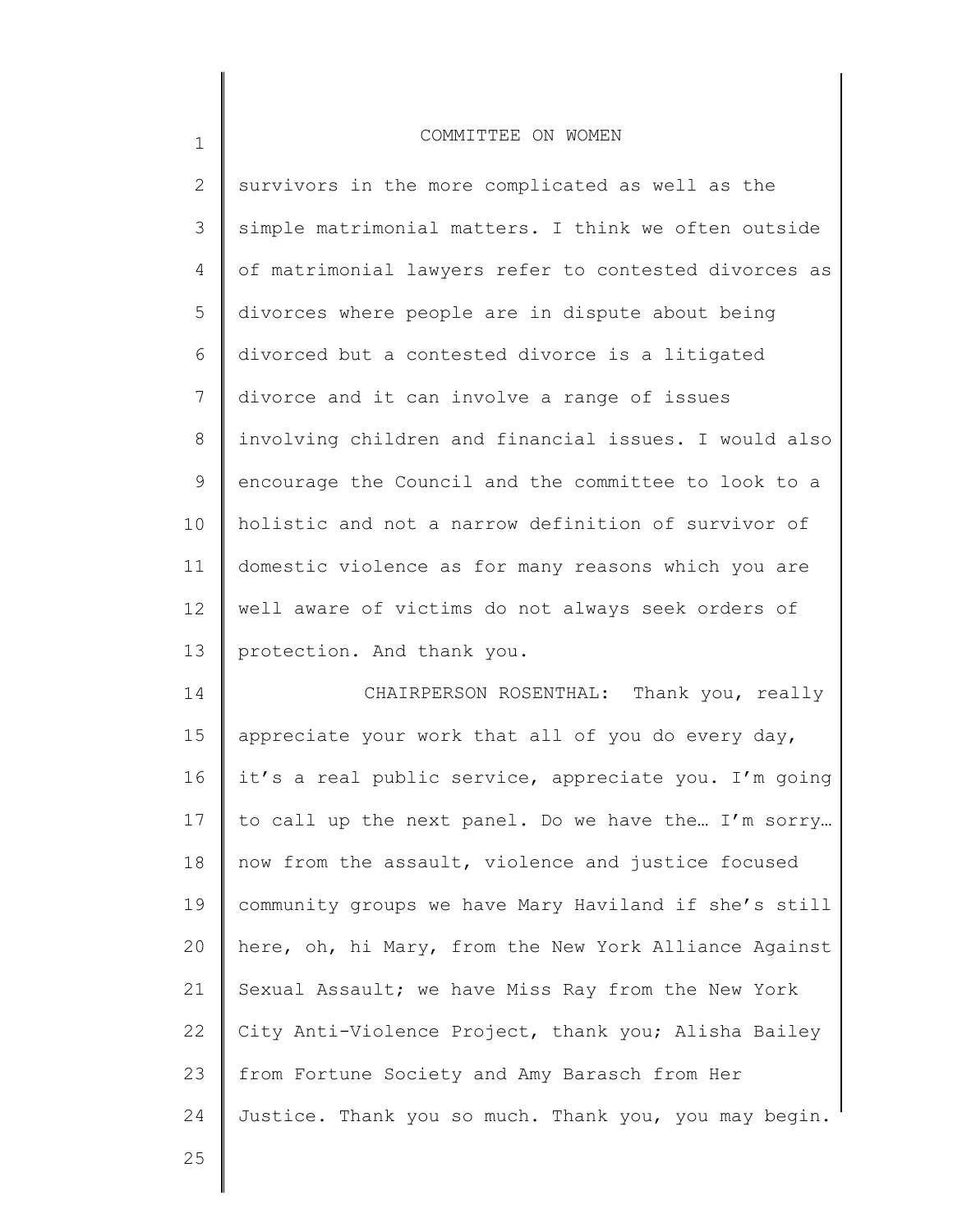| $\mathbf{2}$ | AUDACIA RAY: My name is Audacia Ray                   |
|--------------|-------------------------------------------------------|
| 3            | okay, my name is Audacia Ray and I'm the Director of  |
| 4            | Community Organizing and Public Advocacy at the New   |
| 5            | York City Anti-Violence Project. We provide services  |
| 6            | and support to LGBTQ survivors of many different      |
| 7            | kinds of violence and I'm going to focus on Intro     |
| 8            | 371-A and Intro 1085. Just very briefly on 371-A, I   |
| 9            | want to boost what Council Member Salamanca said, I   |
| 10           | really appreciate you also identifying that those     |
| 11           | spaces that barber shops and salons can be a space    |
| 12           | where we can identify people who might cause harm and |
| 13           | I think that's a really important piece of that       |
| 14           | because really if we're going to be training people   |
| 15           | to recognize signs of inter-partner violence it can't |
| 16           | just be about survivors, it also has to be about      |
| 17           | people who are potentially doing harm and also we     |
| 18           | need to complicate how we talk about gender in these  |
| 19           | contexts that abuse and survival are not binary       |
| 20           | identifies and they're not necessarily in alignment   |
| 21           | with, you know the, the person doing harm being       |
| 22           | masculine identified and the person being abused      |
| 23           | being feminine identified. So, that's something that, |
| 24           | that EBP is always bringing up in these spaces and    |
| 25           | it'd be really important to discuss as, as that bill  |
|              |                                                       |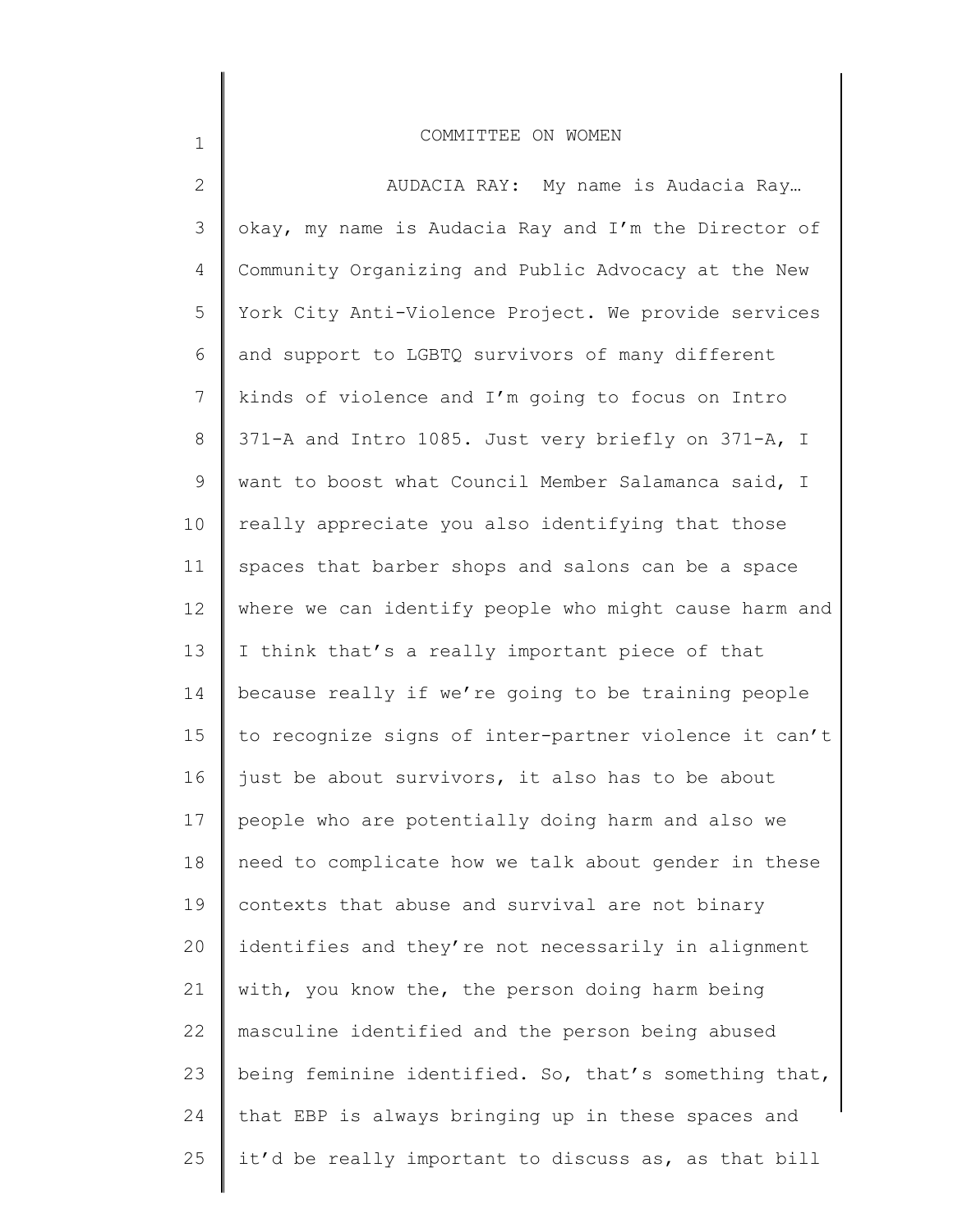2 3 4 5 6 7 8 9 10 11 12 13 14 15 16 17 18 19 20 21 22 23 24 25 moves forward. And I also... I want to spend a little bit more time complicating the narrative around Intro 1085. So, really the commonly held view is that the abusive partner is the one who's employed and controls all of the money so that the survivor is dependent on them. I'm a survivor of intimate partner violence and that was not the situation I was in, the… this bill would not have helped me because I work… I was working, and my abuser was not, he was spending my money and putting me into credit card debt and exerting power and control over our finances. He told me regularly that without me he'd be homeless, and he'd probably kill himself and that coerced me into staying for a while. I had family and community support so when I was finally able to leave and get an order of protection I would not have needed assistant for my own divorce expenses but because he was refusing to work or couldn't find work he didn't have the resources to, to pay for his expenses so it kept me trapped in that marriage and, and so I know it's kind of counterintuitive to say that we should be paying for the divorce expenses of people who has… who caused harm and we can, you know hash that out a little bit more but because of the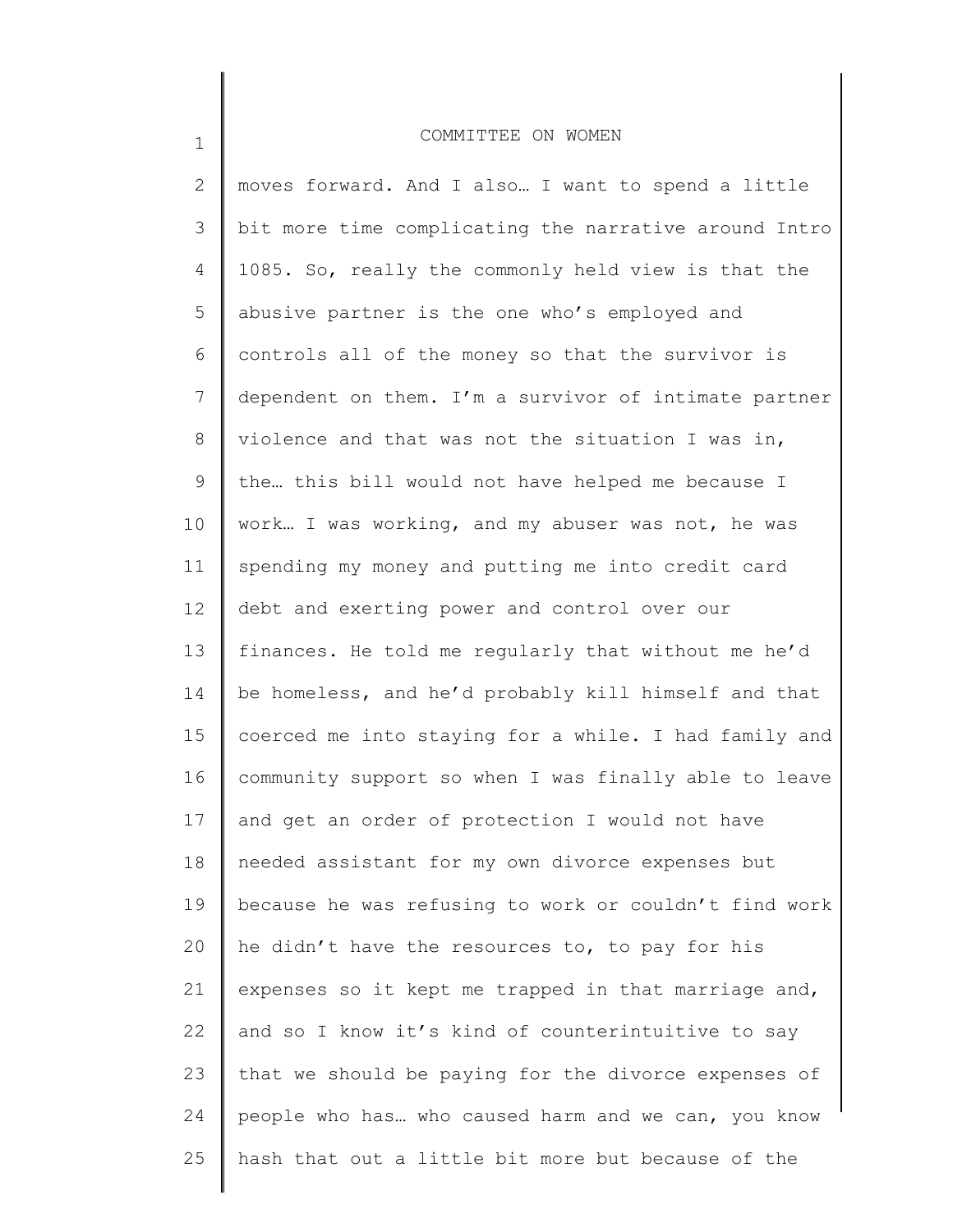2 3 4 5 way power and control exists in those relationships it can really continue to trap survivors in marriages that they need to be out of. I'm going to wrap it up, thank you so much.

6 7 8 9 10 11 12 13 14 15 16 17 18 19 20 21 22 23 24 25 ALISHA BAILEY: Hi, good morning. My name is Alisha Bailey… the red button, okay, thank you. Good morning, my name is Alisha Bailey, I'm an Alternative to Incarceration Counselor with Fortune Society. I'm here, here testifying today on behalf of the Fortune Society and I'd like to thank everybody, the members of the Council for being here and listening to us testify. I'll start out with what I wrote in regard to some statistics and stuff. One in four women and one in seven men will experience severe physical violence and intimate, intimate partner in their lifetime. Domestic violence and the resulting trauma can significantly impact the person's mental health. Experiencing abuse influences how a person feels, thinks and connects with the world. For some survivors the traumatic effects of abuse can be alleviated with increased safety and support while others require more comprehensive treatment care. For me, the help was available at the Justice… [clears throat] sorry… at the Family Justice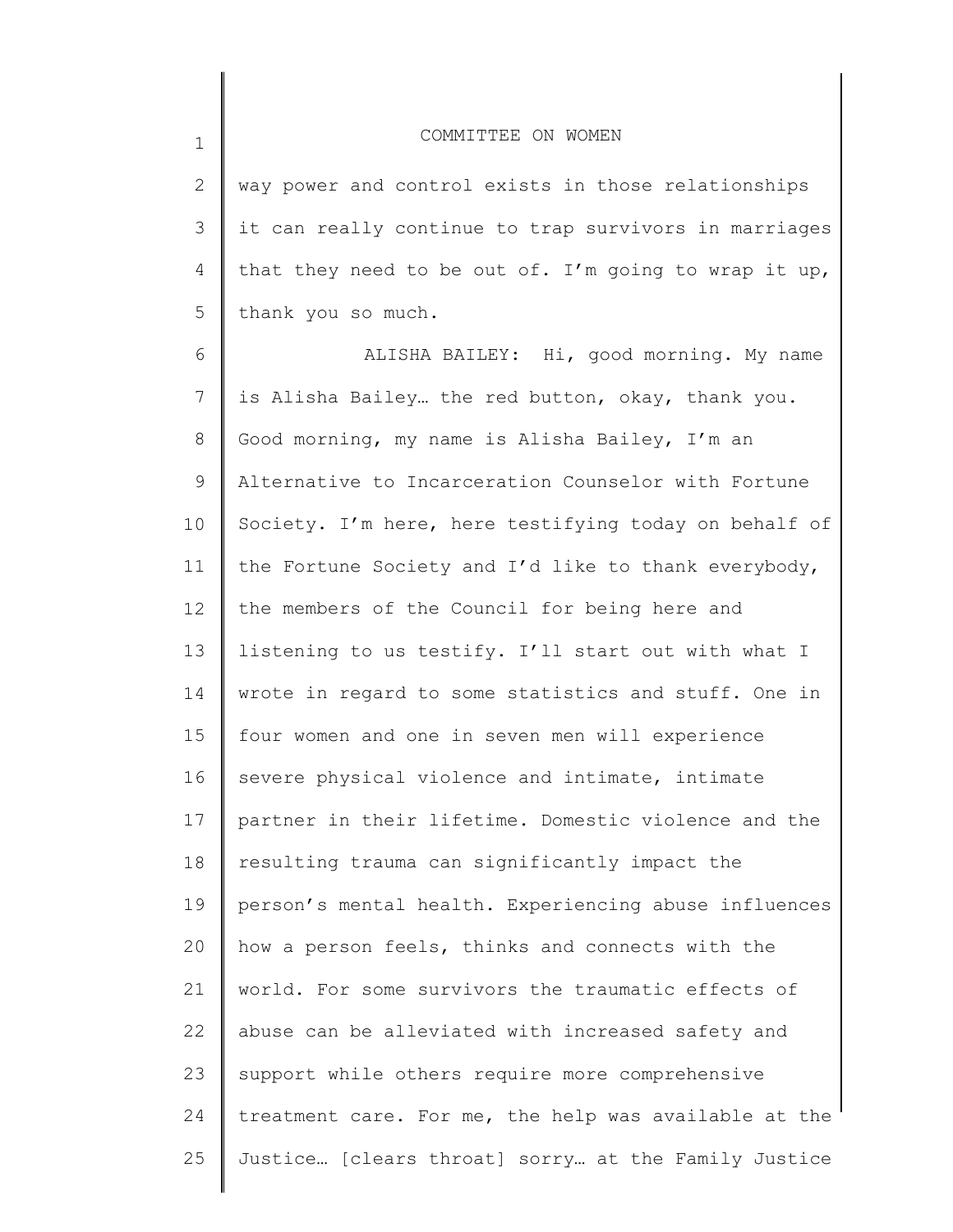1

2 3 4 5 6 7 8 9 10 11 12 13 14 15 16 17 18 19 20 21 22 23 24 25 Center. The psychological, verbal, and emotional abuse for me had lasted five long years. Therefore, when the only sentiments expressed are negative or derogatory and purposely damaging to your psychological wellbeing, it can be hurtful. If nothing more… sorry, when I heard… unfortunately, nearly half of all of the men and women in the United States will experience psychological aggression by an intimate partner. What resonated for me to make changes is when I heard my teenage daughter mimic the learned relationship dynamic in her young dating life and like I freight train that hit me that this, this had to stop. Recently I organized a purple ribbon campaign for domestic violence awareness month and Fortune Society and designated a day for the agency to wear purple. I'm eager to continue sharing my experience and expertise as a survivor and weigh in on the proposed reforms like the ones before the committee today. I wholeheartedly support Intro Number 1085. In many African American and Hispanic communities people fear the legal system and therefore will not report abuse or let alone seek divorce. Intro Number 542 is also an important step in the right direction helping survivors increase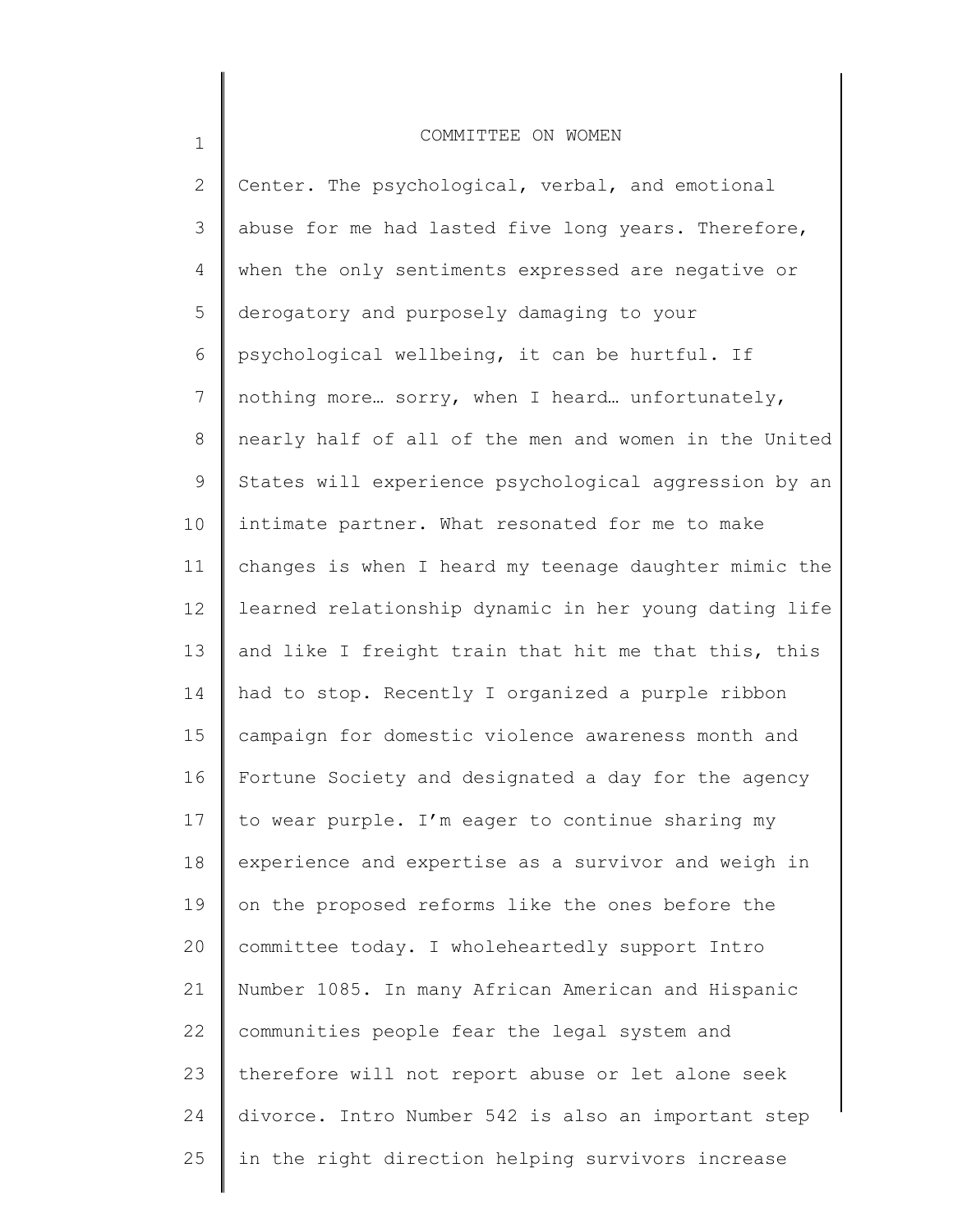| $\mathbf{2}$ | access to economic resources and physical safety and  |
|--------------|-------------------------------------------------------|
| 3            | legal protections. Regarding Intro Number 351, I      |
| 4            | believe this report will help the Mayor, the Speaker  |
| 5            | and the public understand certain domestic violence   |
| 6            | initiatives of the city leading to greater            |
| 7            | transparency. The Fortune Society just wanted to      |
| 8            | applaud the New York City Committee on Women for      |
| 9            | recognizing the complexities that being a survivor of |
| 10           | domestic violence present and we urge you to explore  |
| 11           | further the intersection of incarceration and         |
| 12           | domestic violence. Thank you.                         |
| 13           | AMY BARASCH: Thank you. Thank you for                 |
| 14           | the opportunity to speak today. My name is Amy        |
| 15           | Barasch, I'm the Executive Director of Her Justice, a |
| 16           | nonprofit organization that stands with women living  |
| 17           | in poverty in New York City. We serve them with a     |
| 18           | pro-bono first approach to providing free legal       |
| 19           | assistance. We train, mentor and support volunteer    |
| 20           | attorneys to address the individual and systemic      |
| 21           | legal needs that they face. Our pro-bono motto        |
| 22           | enables our 18-person legal department to help over   |
| 23           | 3,000 women and their 4,000 children in family        |
| 24           | divorce and immigration matters every year. Our       |
| 25           | clients are the working poor, with very limited       |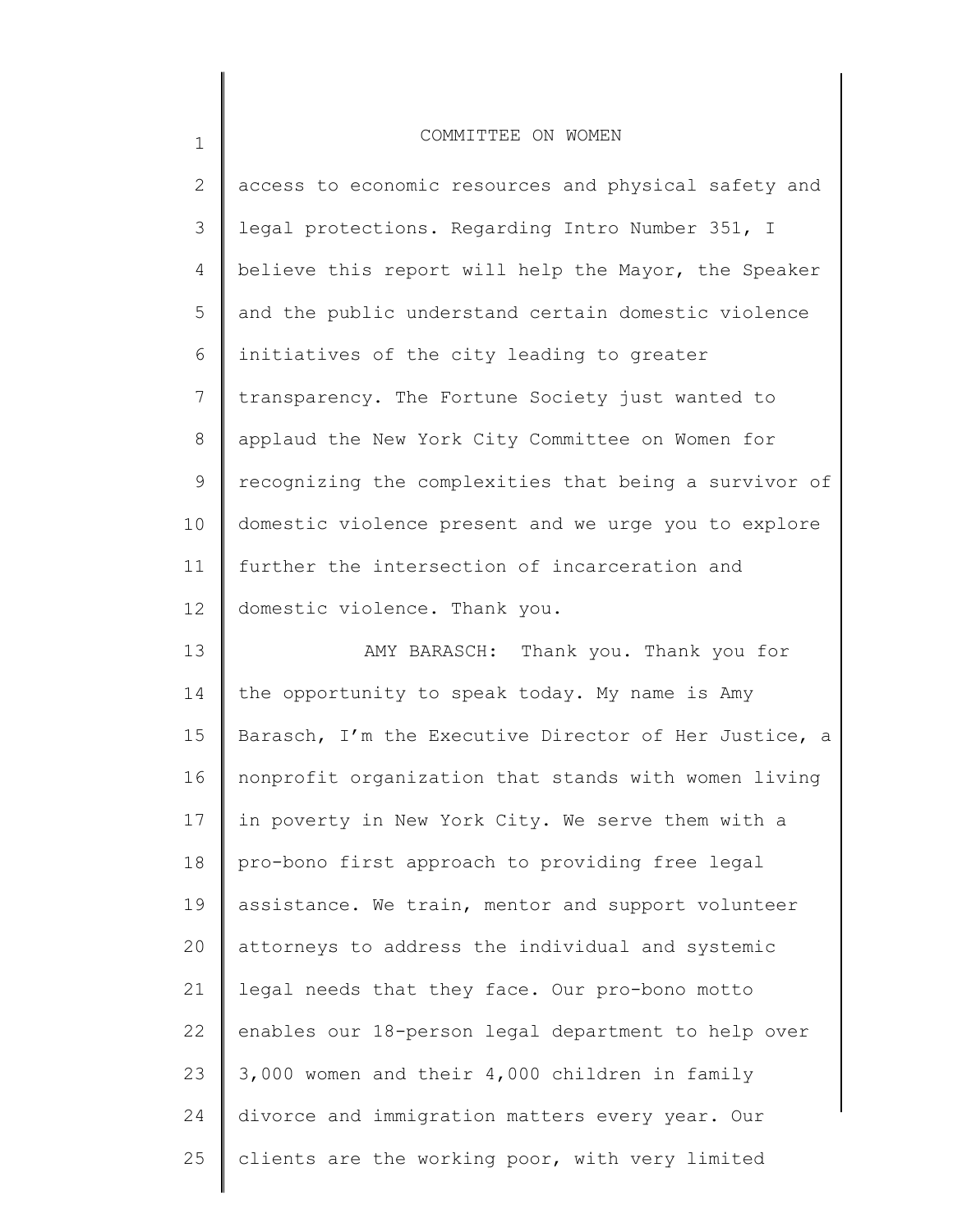| $\mathbf{2}^{\prime}$ | resources. They live in all five boroughs of the      |
|-----------------------|-------------------------------------------------------|
| 3                     | city. Over half are Latino, almost a third need       |
| 4                     | interpreters in court, 80 percent are victims of      |
| 5                     | domestic violence and most are mothers who are or     |
| 6                     | become the heads of their households. Her Justice     |
| 7                     | recognizes the severe shortage of lawyers available   |
| 8                     | for low income New Yorkers in our areas of practice   |
| 9                     | and are very grateful to the Council Member and the   |
| 10                    | Council for discussing divorce in particular. In the  |
| 11                    | family and supreme matrimonial parts, that burden of  |
| 12                    | lack of representation falls with disproportionate    |
| 13                    | weight on women who make up the bulk of the           |
| 14                    | unrepresented in these matters. These areas represent |
| 15                    | two thirds of our practice and we have handled as     |
| 16                    | many as 200 divorce clients a year. Many of the       |
| 17                    | issues, the questions that we would raise with regard |
| 18                    | to Intro 1085 have been raised by my colleagues       |
| 19                    | today. I just want to emphasize as I mentioned the    |
| 20                    | particular harm that come to low income women         |
| 21                    | generally when they're facing divorce and seeking     |
| 22                    | representation, the distinction between uncontested   |
| 23                    | and contested divorces and some of the implantation   |
| 24                    | questions that would need to be addressed with the    |
| 25                    | proposal. As we understand it the proposed bill would |
|                       |                                                       |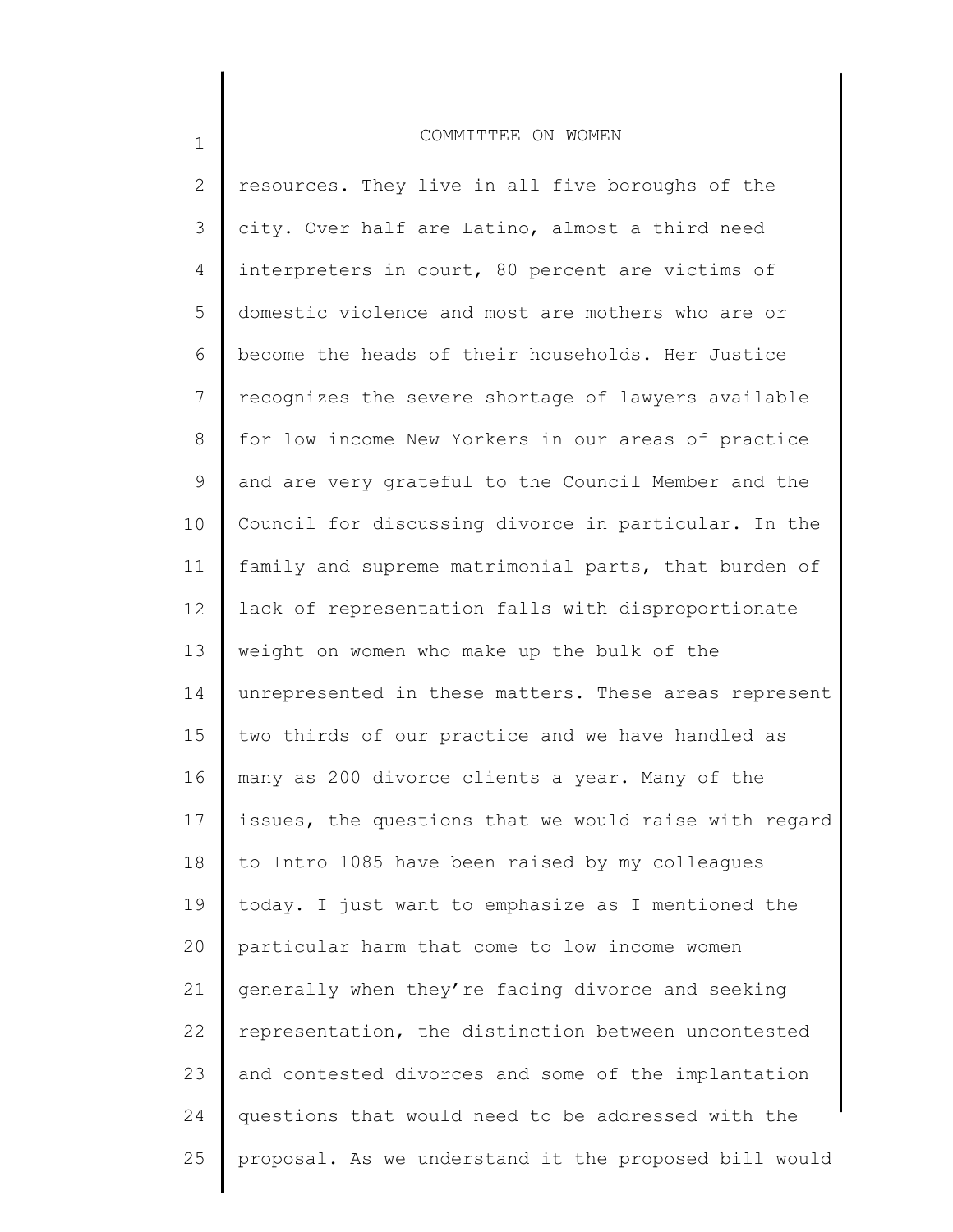1

2 3 4 5 6 7 8 9 10 11 12 13 14 15 16 17 18 19 20 21 22 23 24 25 address both uncontested and contested divorces and as was mentioned earlier although uncontested divorces are designed to be prose proceedings the reality is that over 30 forms must be submitted in these cases and at times the court does exercise its discretion to actually calendar these cases if they're not convinced that an underlying issue has been appropriately resolved so we absolutely agree that assistance is needed in these situations. It may however be that careful review of the process of the forms which have not been looked at in a long time might enable many of those cases to move forward in a ministerial way without representation. We would look forward to discussing the overhaul of that process together. We also did want to raise the question as to whether council if we're considering council, the provision of council in divorce matters whether we might want to look beyond exclusively the victim in partner violence. As my colleague mentioned, most proceedings move forward better when both parties are represented and although that may be counterintuitive a faster more just proceeding benefits everyone most especially the victim of abuse that is also tied into the fact that it's very difficult sometimes to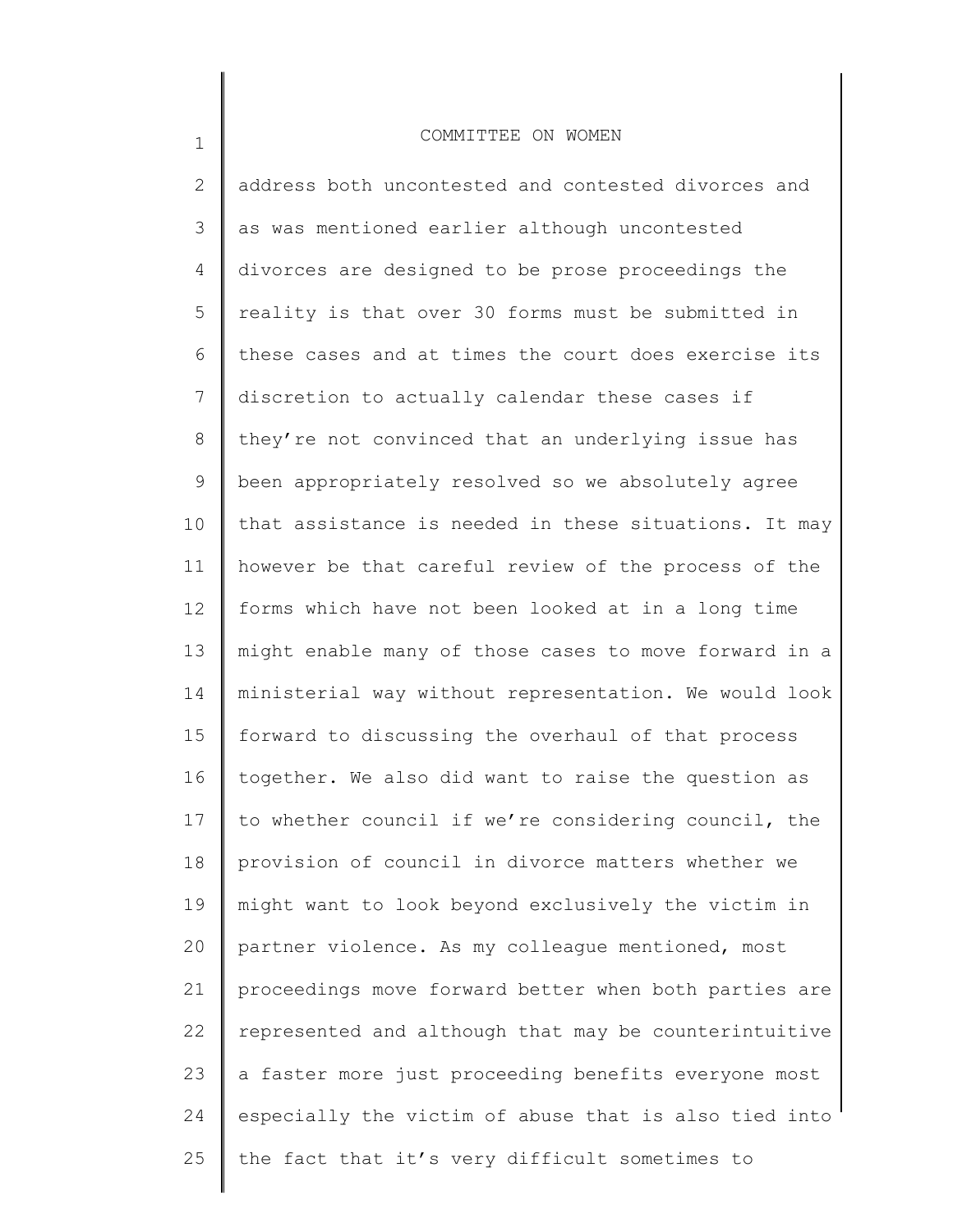1

2 3 4 5 6 7 8 9 10 11 12 13 14 15 16 17 18 19 20 21 22 23 24 25 identify the actual victim. Abusers often portray themselves as victims and may have gone as far as filing for orders of protection. If representation were provided in cases to both partners when abuse has been alleged, then we would avoid that problem. We also, because we represent all women living in poverty, 80 percent of whom are victims of partner violence encourage the council to really think more broadly about the representation of… making representation available to low income people generally, there is representation currently available for the matters in divorce that would have been… for which you would have had representation in family court so another words custody and orders of protection but not for the financial element of divorce. So, if we expanded representation to those elements then there would be that right to counsel and as my colleague said often times the economic challenge is both the money and the debt are what really impoverishes somebody post-divorce. And then finally just some of the quality… the questions about who qualifies for… who would qualify for this benefit as well as what point during the proceeding and how would that determination be made are some of the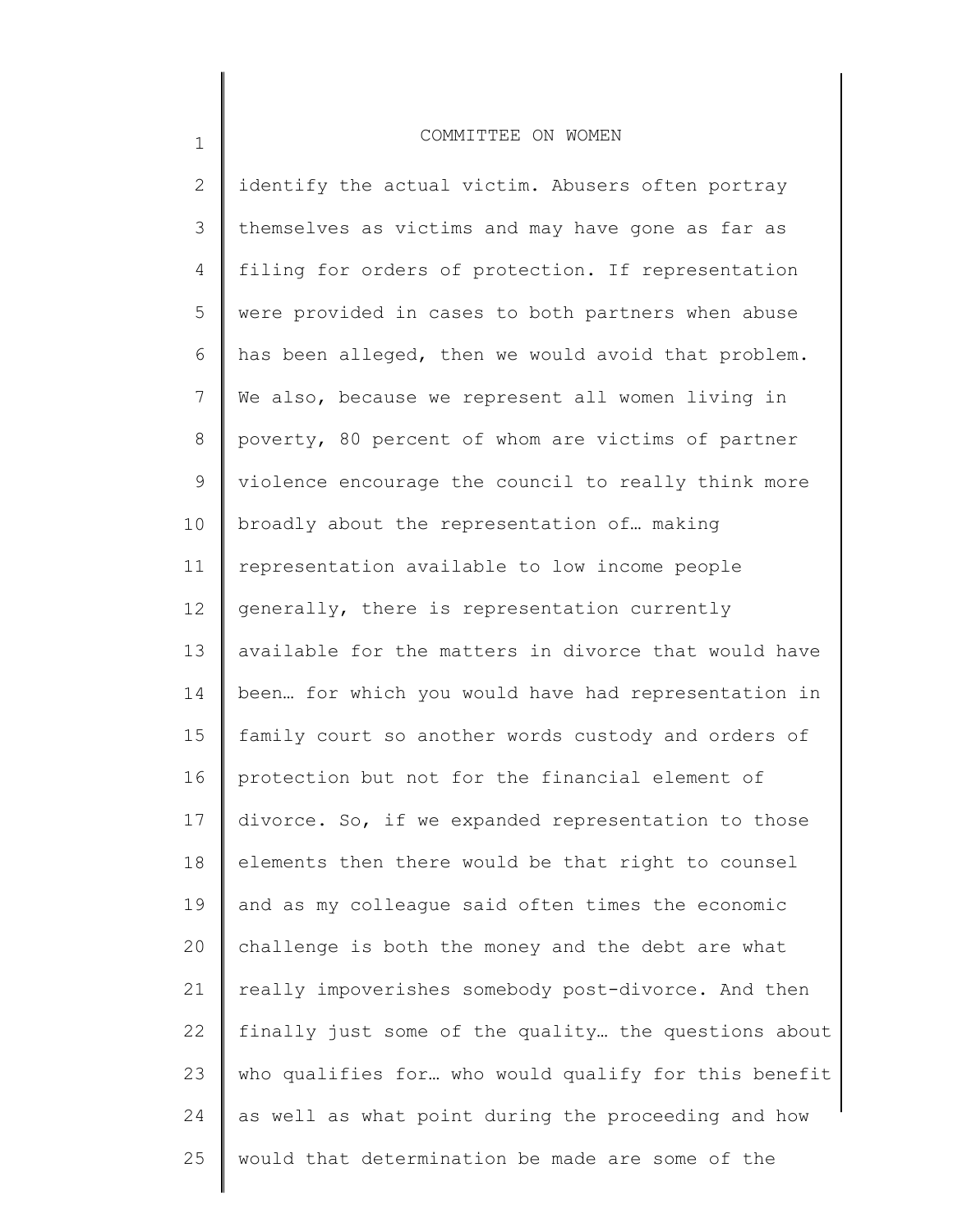2 3 4 5 questions I think that we would need to grapple with but again we really appreciate the Council Members addressing the issue of divorce representation for low income people in New York City. Thank you.

6 7 8 9 10 11 12 13 14 15 16 17 18 19 20 21 22 23 24 25 MARY HAVILAND: Good morning, my name is Mary Haviland, I'm the Executive Director of the New York City Alliance Against Sexual Assault. I'm going to take a little bit of a different tact, I'm going to address the issues that I see coming up around the expansion of the role of the Office to… the previous Office to Combat Domestic Violence now the Office to End Domestic and Gender Based Violence and I'm going to skip ahead in my testimony just to make some sort, sort of observations. I do want to praise of the Office for the work they have historically done that has raised the, the, the issue of domestic violence. It… their leadership has led to policy improvements and access to city services for domestic violence that have been crucial including the Family Justice Centers and to their credit the evaluation of the Family Justice Centers, but I do want to recognize the 16 rape crisis programs in New York City. They, they are a host of experts in this area, they've developed sophisticated understanding in the care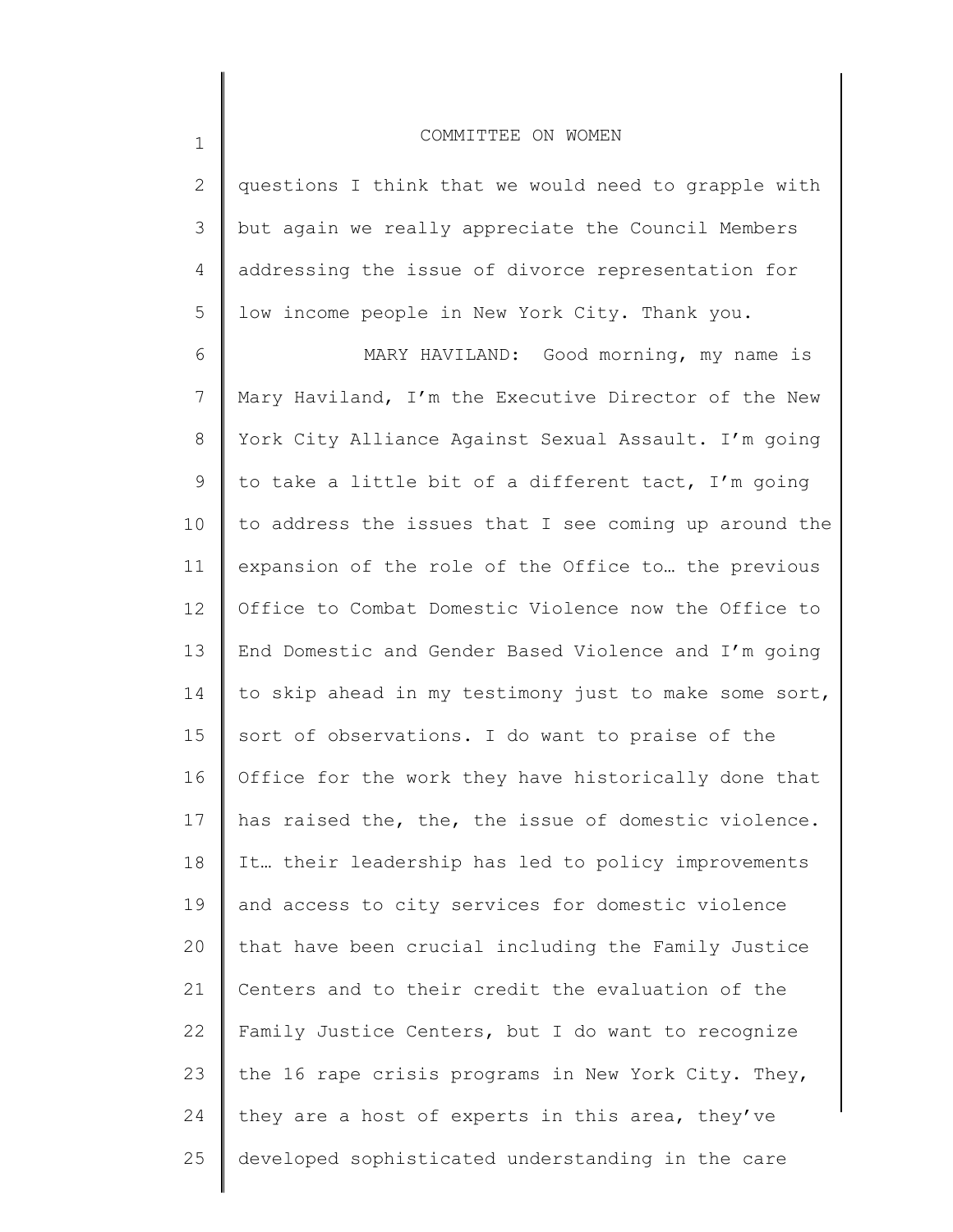2 3 4 5 6 7 8 9 10 11 12 13 14 15 16 17 18 19 20 21 22 23 24 required in the health sector, the clinical needs of survivors when healing from sexual violence, the systemic issues that face survivors who seek justice and generally the obstacles facing survivors with institutional responses to the issue. As a result I would really like to encourage the council to think about legislation that would empower these, these stakeholders and services in the community to have information about the Office and also to be participating in their… in their work in a daily way and so I… in my testimony and you can read it I suggest that a couple of things that the Office collaborate and meet regularly with these service providers, that they actively engage in the direction of additional resources dedicated to this issue to community sexual violence programs and that the council consider mandating an, an annual report that would report out on I have six different things listed here and I'm not going to go through them but report out on the Office's work so that people in the community cannot duplicate the work they're doing and also know about the work they're doing and I thank you very much for my… for the time today.

25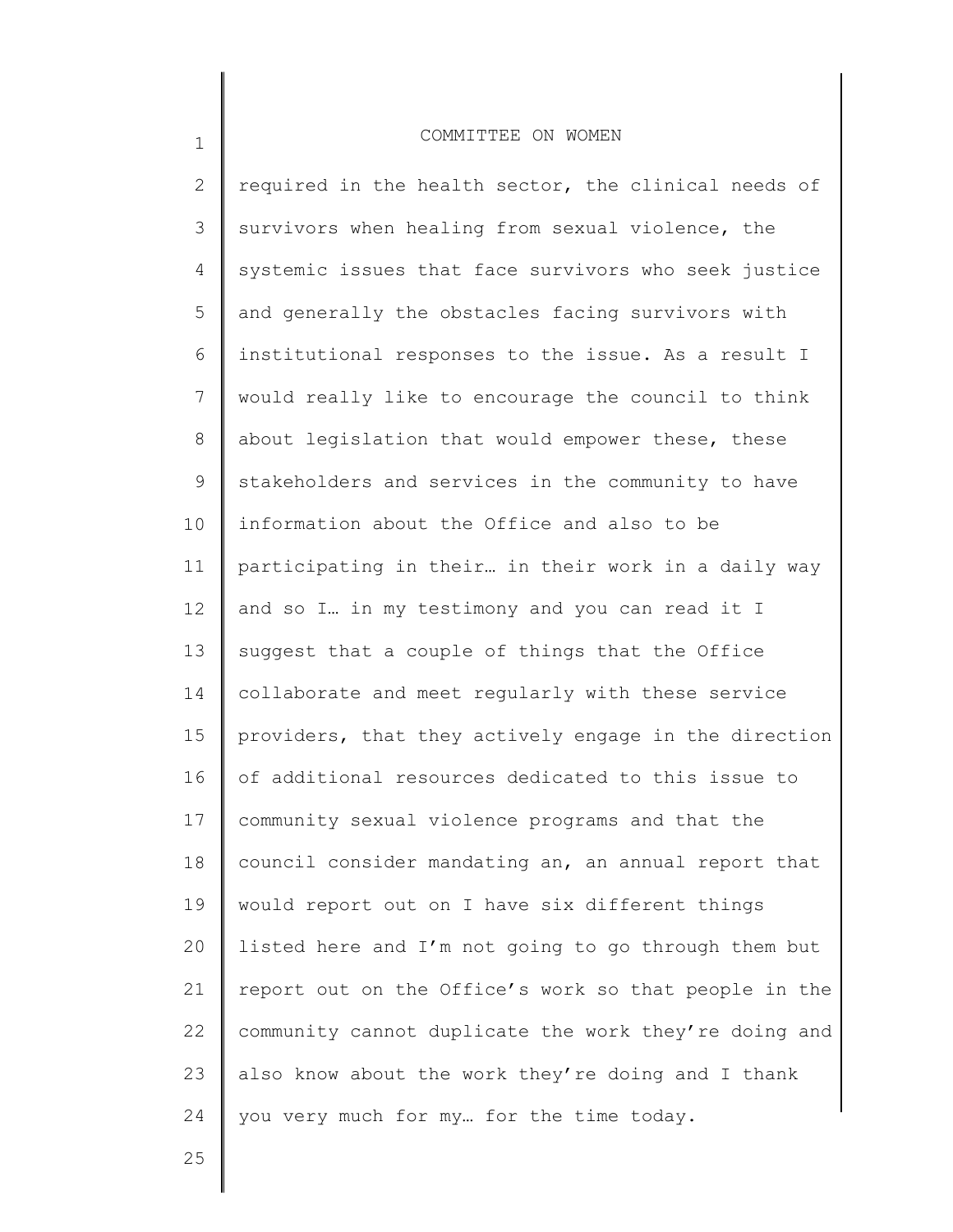| $\mathbf{2}$ | CHAIRPERSON ROSENTHAL: This is like a                 |
|--------------|-------------------------------------------------------|
| 3            | powerhouse panel, the whole room is a powerhouse and  |
| 4            | I just want to thank you for your public service,     |
| 5            | thank you for sharing your stories. We have your      |
| 6            | testimony, it'll help flush out the legislation that  |
| 7            | we have proposed, thank you very much for coming      |
| 8            | today. The next panel is, let me call up Mary Luke    |
| 9            | from United Nations; Dorchen Leidholdt from Sanctuary |
| 10           | for Families and Joanna Alverez from Black Women's    |
| 11           | Blueprint.                                            |
| 12           | MARY LUKE: Hi, good afternoon, thank you              |
| 13           | very much Chairwoman Rosenthal and for the bills of   |
| 14           | Councilman Treyger and Lancman and thank you very     |
| 15           | much Councilwoman Ayala for your courageous testimony |
| 16           | and sharing your story. I'm the President of the      |
| 17           | Metro New York Chapter of U.N. Women and also the Co- |
| 18           | Chair of the Steering Committee of the New York City  |
| 19           | 4CEDAW Act and so I'm really speaking to you on       |
| 20           | behalf of both of those organizations that obviously  |
| 21           | have violence against women as a primary focus. It's, |
| 22           | it's really wonderful to hear the compassion and the  |
| 23           | commitment of both men and women in this area and     |
| 24           | today I really want to speak to the issue of language |
| 25           | access. I think that under the strong leadership of   |
|              |                                                       |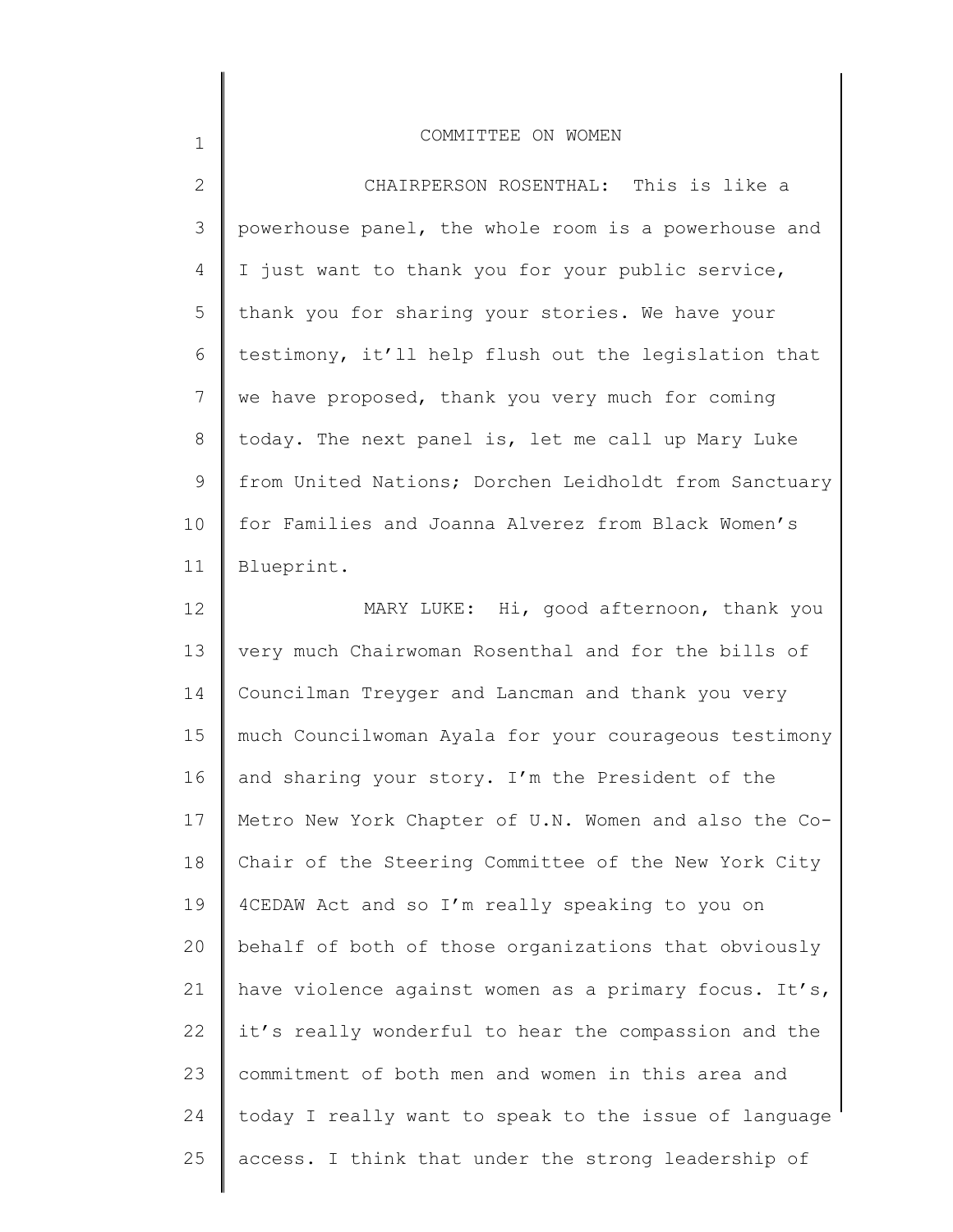1

2 3 4 5 6 7 8 9 10 11 12 13 14 15 16 17 18 19 20 21 22 23 24 25 Commissioner Noel we have fantastic Family Justice Centers that are available and that have a network of community-based NGOs, we have services like the multilingual domestic violence hotline as well as language line dual handset phones but there could be a lot more. So, it's really important to recognize the importance of language access to domestic violence survivors. When I was a hotline counselor at Women Kind, I talked to many survivors who spoke no English, we were fortunate to have counselors in 18 different Asian languages and they had 14… they had 1,600 first time callers on their hotline and so it's so important that victims are able to tell their stories in their own language particularly when filing police reports or petitions for orders of protection. These services can be so complicated and so personal obviously. So, let me just speak a little bit to the issues of Intro 351, I recommend that… I'm in favor of all of these bills but I recommend modification of 351 to include the numbers of attorneys placed and working in FHACs by language, gender, and ethnicity be reported. In the service satisfaction surveys they need to be in multiple languages not given by staff but by independent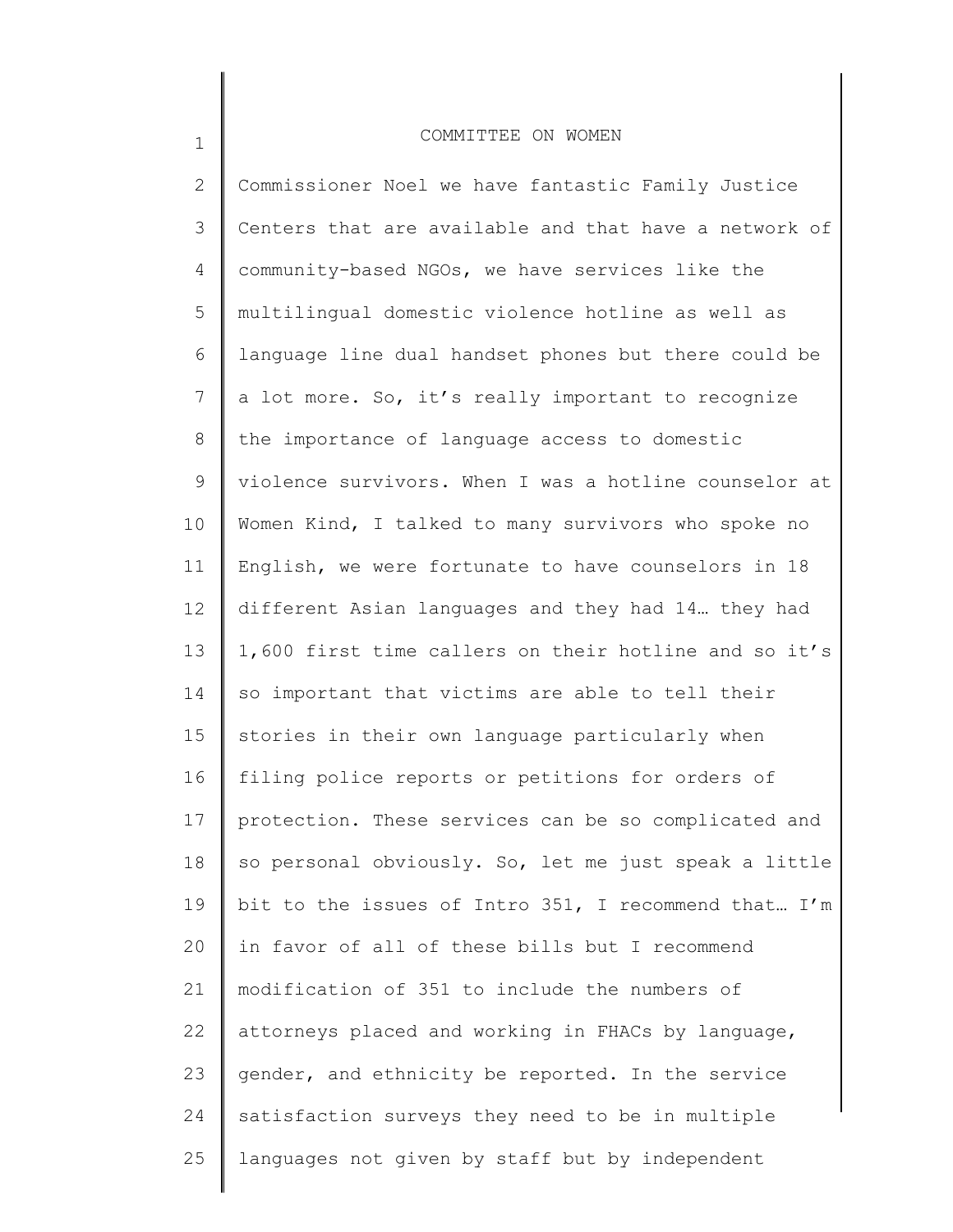| $\mathbf 1$     | COMMITTEE ON WOMEN                                    |
|-----------------|-------------------------------------------------------|
| 2               | persons and that low literacy clients have the        |
| 3               | opportunity to, to answer specifically and in Intro   |
| 4               | 1085 we also recommend that attorneys who are         |
| 5               | assigned have access to multiple languages, with      |
| 6               | interpreters so that the clients can be prepared and  |
| $7\phantom{.0}$ | be able to be properly represented in court           |
| 8               | appearances. Thank you very much.                     |
| 9               | DORCHEN LEIDHOLDT: Good morning, my name              |
| 10              | is Dorchen Leidholdt and I'm the Director of the      |
| 11              | Center for Battered Women's Legal Services at         |
| 12              | Sanctuary for Families. New York State's largest      |
| 13              | provider of dedicated and comprehensive services for  |
| 14              | victims of domestic violence, human trafficking and   |
| 15              | related forms of gender-based violence. Because of    |
| 16              | the limited time I'm going to focus on only one of    |
| 17 <sub>2</sub> | the bills before this committee, Intro 1085, which    |
| 18              | recognizes the urgent need for free, high quality     |
| 19              | legal representation in matrimonial cases for         |
| 20              | survivors of domestic violence unable to afford       |
| 21              | attorneys. Intimate partner abusers are all too       |
| 22              | frequently all too frequently include complex         |
| 23              | economic abuse as part of the toxic mix of physical,  |
| 24              | emotional, sexual, and other damaging forms of        |
| 25              | coercive control. In addition to the emotional trauma |
|                 |                                                       |

║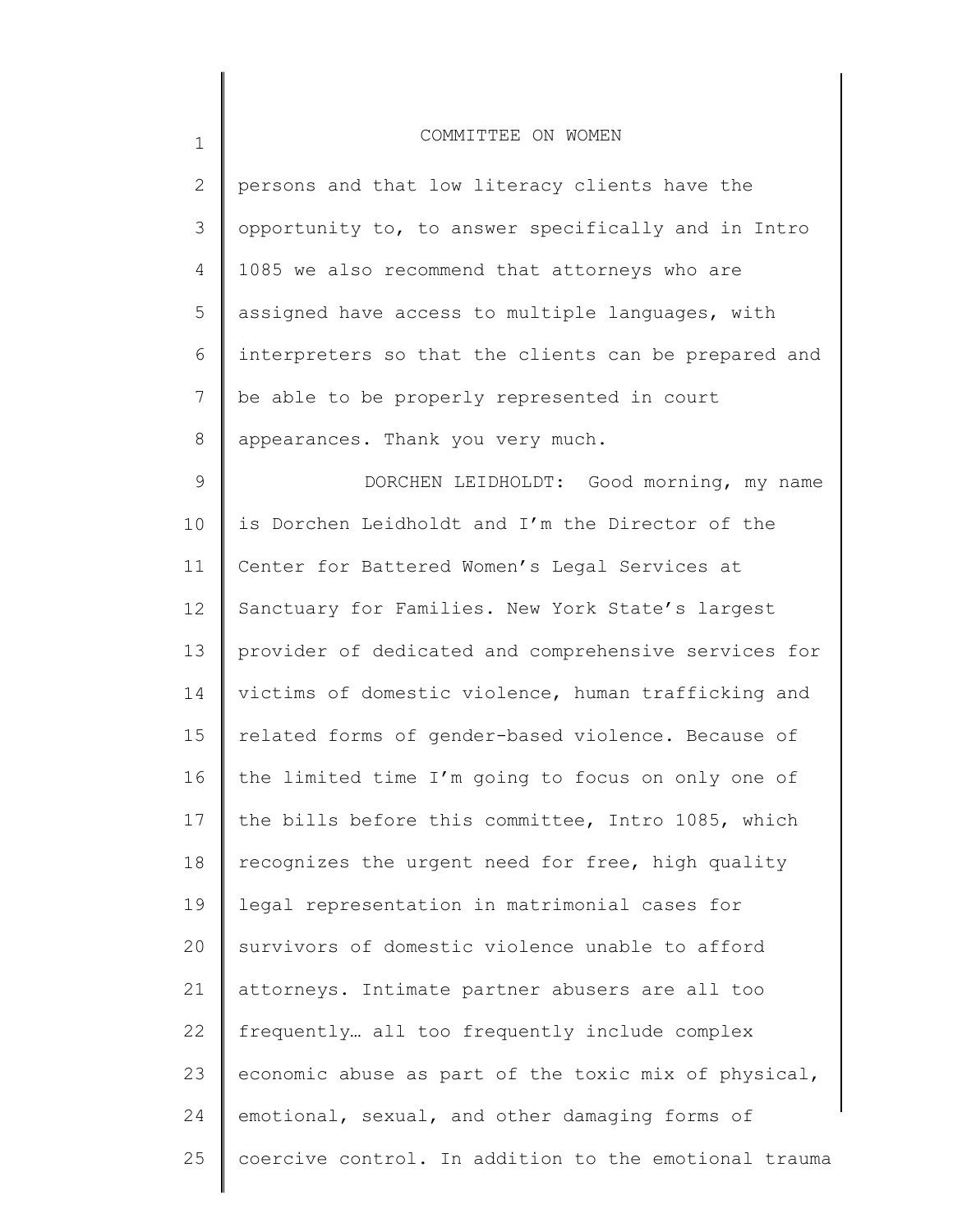1

2 3 4 5 6 7 8 9 10 11 12 13 14 15 16 17 18 19 20 21 22 23 24 25 of remaining legally chained to an individual who threatened you, hurt you and made you fear you're your life and the safety of your children, the economic consequences of being trapped in marriages to an abusive spouse are often severe. Marriage to an abusive partner puts survivor's future income and savings in jeopardy, leaves the door open to the abuser making critical medical decisions on the victim's behalf as has been pointed out and racking up debt in the victim's name that may detrimentally affect her ability to rent an apartment or access credit. Trapped in an abusive marriage victim cannot remarry or have other children without their abusive spouse being considered the other parent in the eyes of our current state law. All of this makes severing marital ties critically important for married abuse survivors. As Council Member Ayala made clear divorce has profound implications for an abused survivor's long-term safety, freedom and economic security. Family courts in our state are designed for prose litigants offering the availability of court appointed attorneys for child custody and visitation, child welfare and protective order cases. In the supreme court where matrimonial actions are litigated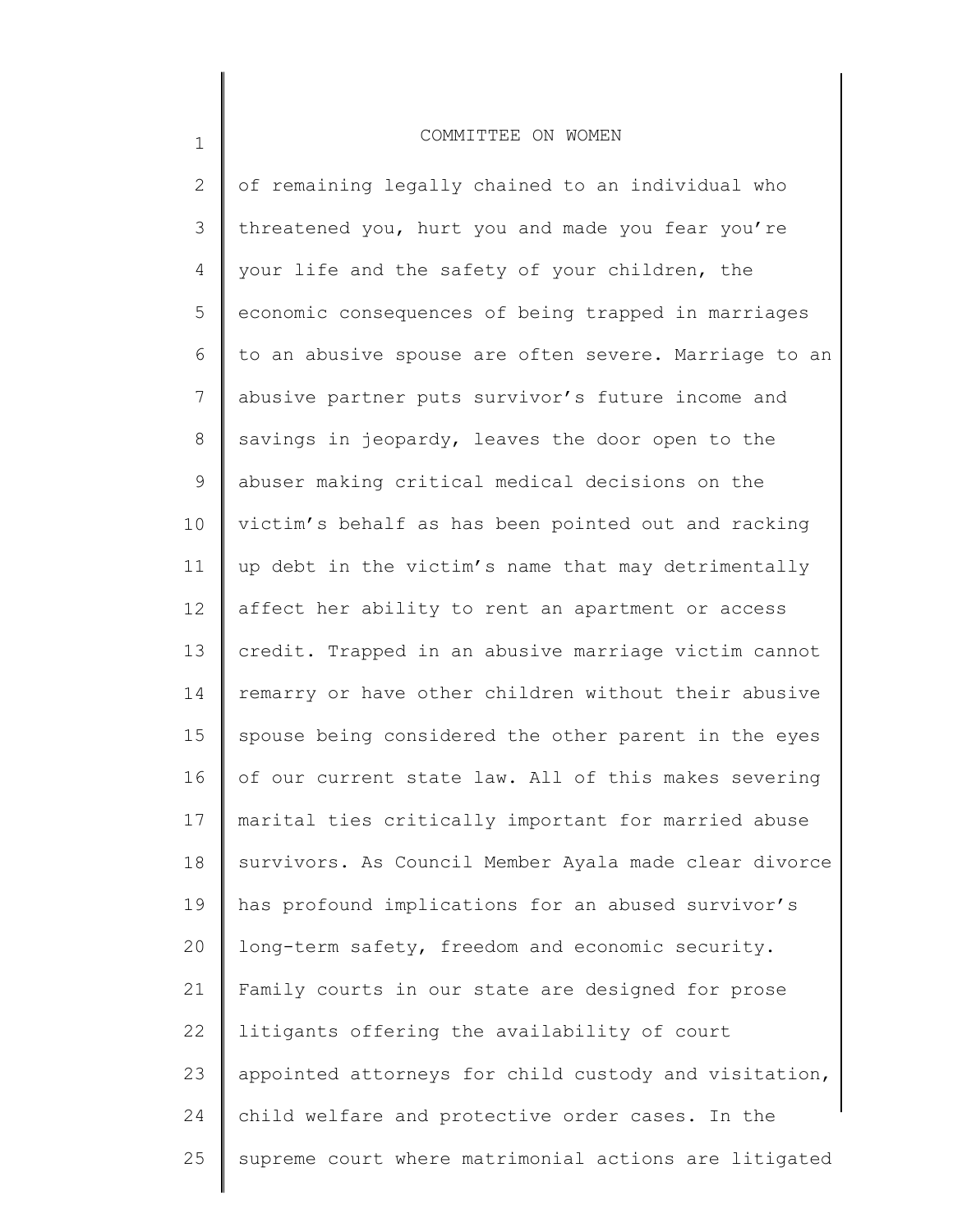| $\mathbf{2}$ | however, court appointed counsel are unavailable in   |
|--------------|-------------------------------------------------------|
| 3            | some of the most important issues; divisions of       |
| 4            | marital property, child support and maintenance. Lay  |
| 5            | people, especially those struggling with a traumatic  |
| 6            | sequela of abuse, are ill equipped to represent       |
| 7            | themselves in these complex matters. Domestic         |
| 8            | violence is almost invariably premised on an acute    |
| 9            | imbalance of power. Divorce exacerbates this economic |
| 10           | imbalance by forcing victims to go into debt to pay   |
| 11           | attorneys who often charge legal fees of 500 dollars  |
| 12           | an hour or more. After exhausting their savings and   |
| 13           | taking on more and more debt, victims frequently find |
| 14           | that they are unable to continue to pay legal fees.   |
| 15           | Many private matrimonial laws, lawyers have no        |
| 16           | compunction about terminating representation once     |
| 17           | their clients have run out of funds. Sanctuary        |
| 18           | recently took over the representation of a case in    |
| 19           | the integrated domestic violence court in which a     |
| 20           | mother struggling to provide a middle class existence |
| 21           | for herself and her daughter in a two year period     |
| 22           | spent her life savings and racked up racked up        |
| 23           | 200,000 dollars in debt paying for matrimonial        |
| 24           | lawyers who were ill equipped to address the long     |
| 25           | history of domestic violence and left her without the |
|              |                                                       |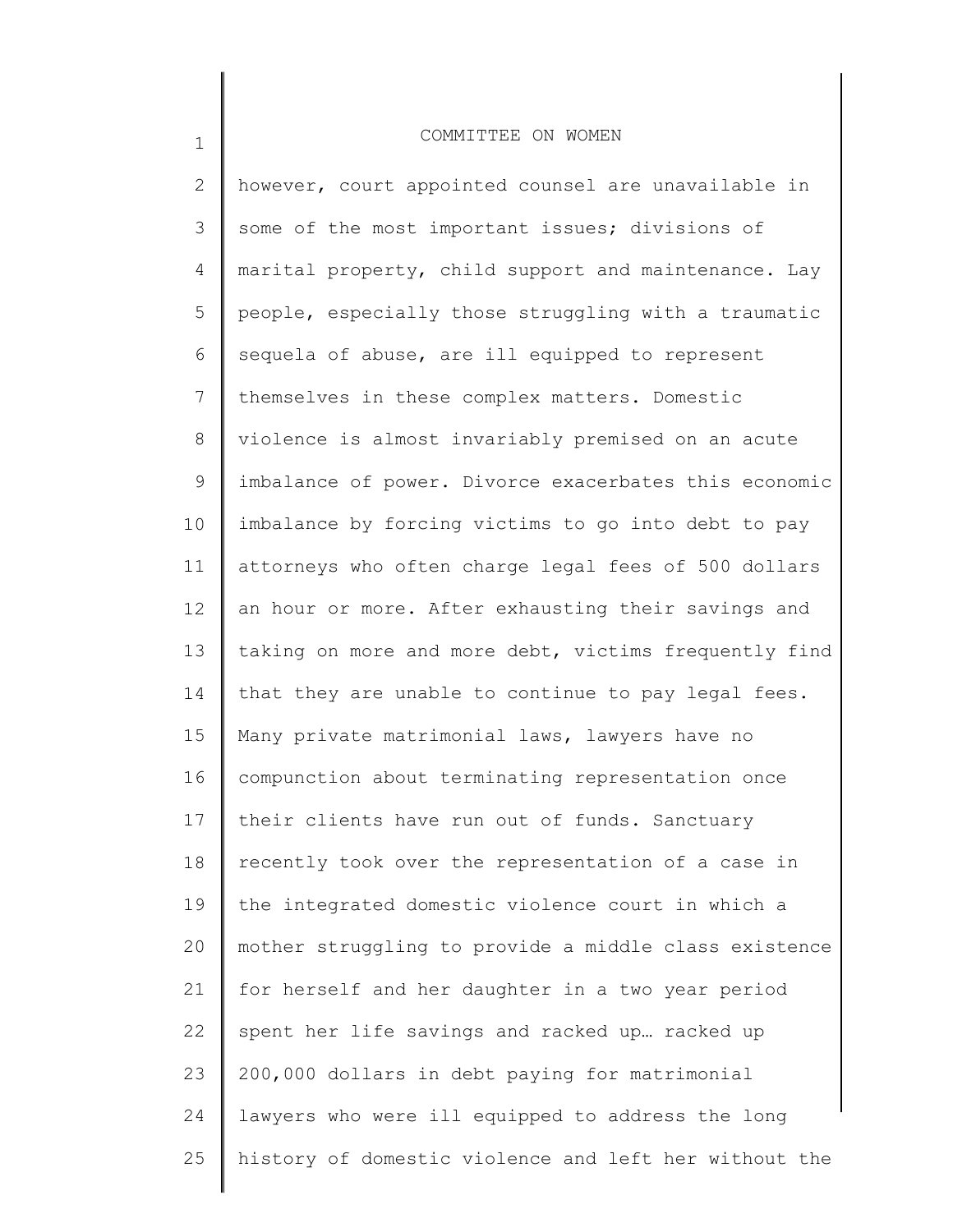| desperately needed. Broke and indebted, with credit   |
|-------------------------------------------------------|
| damaged beyond repair, she found herself once again   |
| slipping under her abuser's economic and physical     |
| control as she stood in court unrepresented while her |
| abuser stood beside his well remunerated counsel. The |
| scales of justice tip precariously and due process    |
| becomes an illusion when an abusive partner appears   |
| in court with an attorney and the victim appears      |
| prose as is too often the case. Without a highly      |
| skilled advocate to inform them of and fight for      |
| their rights and faced with the possibility of years  |
| of litigation and terrifying unknowns, victims are    |
| likely to agree to unfavorable terms just to put      |
|                                                       |
| their case behind them. Yes                           |
| CHAIRPERSON ROSENTHAL: Miss Leidholdt,                |
| thank you so much and we have the words of [cross-    |
| $talk$ ]                                              |
| DORCHEN LEIDHOLDT: Thank you and, and                 |
| [cross-talk]                                          |
| CHAIRPERSON ROSENTHAL:  your testimony                |
| [cross-talk]                                          |
| DORCHEN LEIDHOLDT: if, if I just may                  |
|                                                       |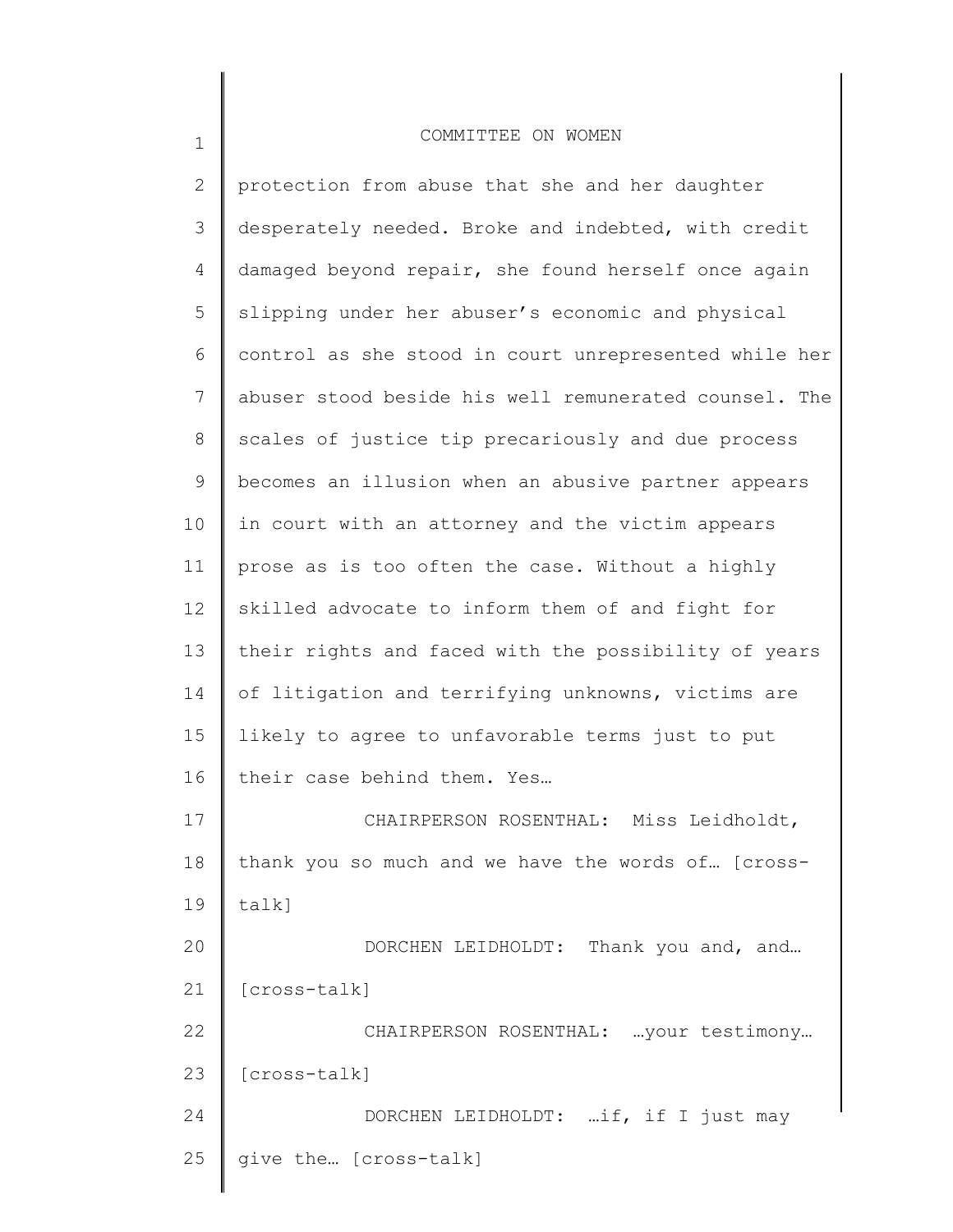| $\mathbf 1$  | COMMITTEE ON WOMEN                                    |
|--------------|-------------------------------------------------------|
| $\mathbf{2}$ | CHAIRPERSON ROSENTHAL: In the last yep,               |
| 3            | absolutely and in your last paragraph [cross-talk]    |
| 4            | DORCHEN LEIDHOLDT: Just well [cross-                  |
| 5            | talk]                                                 |
| 6            | CHAIRPERSON ROSENTHAL:  you make some                 |
| 7            | comments about how to fix the [cross-talk]            |
| 8            | DORCHEN LEIDHOLDT: Yes, well [cross-                  |
| 9            | talk]                                                 |
| 10           | CHAIRPERSON ROSENTHAL:  bill if yu could              |
| 11           | wrap up just [cross-talk]                             |
| 12           | DORCHEN LEIDHOLDT: Will do [cross-talk]               |
| 13           | CHAIRPERSON ROSENTHAL:  with the biggest              |
| 14           | highlight that pops out at you.                       |
| 15           | DORCHEN LEIDHOLDT: So, simply to say                  |
| 16           | Intro 1085 is a commendable start to addressing these |
| 17           | concerns but specific language is needed to ensure    |
| 18           | that it is applied as intended and we really look     |
| 19           | forward to partnering with the Council Member         |
| 20           | sponsors in, in improving on this important bill and  |
| 21           | in and advocating for it. Thank you so much [cross-   |
| 22           | talk]                                                 |
| 23           | CHAIRPERSON ROSENTHAL: Thank you so                   |
| 24           | much.                                                 |
| 25           | DORCHEN LEIDHOLDT: Yep.                               |
|              |                                                       |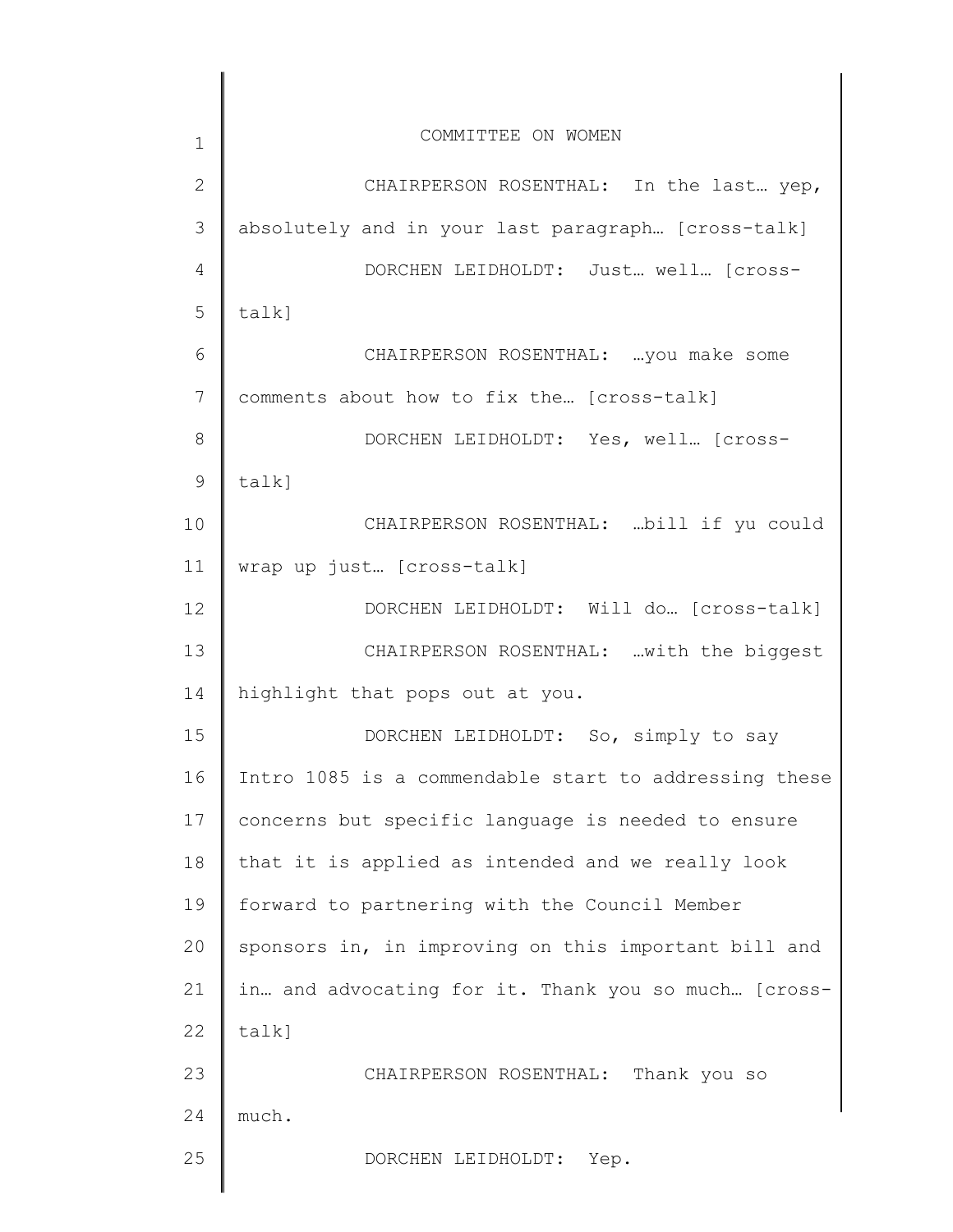| $\mathbf 1$ | COMMITTEE ON WOMEN                                    |
|-------------|-------------------------------------------------------|
| 2           | CHAIRPERSON ROSENTHAL: If you could                   |
| 3           | introduce yourself, thank you.                        |
| 4           | JOANNA ALVEREZ: Good afternoon, my name               |
| 5           | is Joanna Alverez and I'm from Black Women's          |
| 6           | Blueprint. Thank you for the invitation to give       |
| 7           | testimony on the issue of domestic violence here in   |
| 8           | New York City communities. Black Women's Blueprint    |
| $\mathsf 9$ | works to place black women and girls' lives struggle  |
| 10          | squarely within the context of larger suggested       |
| 11          | concerns and is committed to building movements where |
| 12          | gender matters and social justice organizing so that  |
| 13          | all members of the black communities achieve social,  |
| 14          | political, economic equality. We are in favor of the  |
| 15          | proposed bills to support survivors with legal        |
| 16          | services as well as training for cosmetologists in    |
| 17          | the issue of domestic violence. Our experience at     |
| 18          | Black Women's Blueprint reveals that the number of    |
| 19          | sexual assault and domestic violence and those that   |
| 20          | go unreported are considerably higher in our African  |
| 21          | American communities. Silence prevails and the        |
| 22          | invisibility is almost complete within our black      |
| 23          | communities and in greater society above black        |
| 24          | women's lives about the level of victimization, the   |
| 25          | systematic exclusion of our specific gendered         |
|             |                                                       |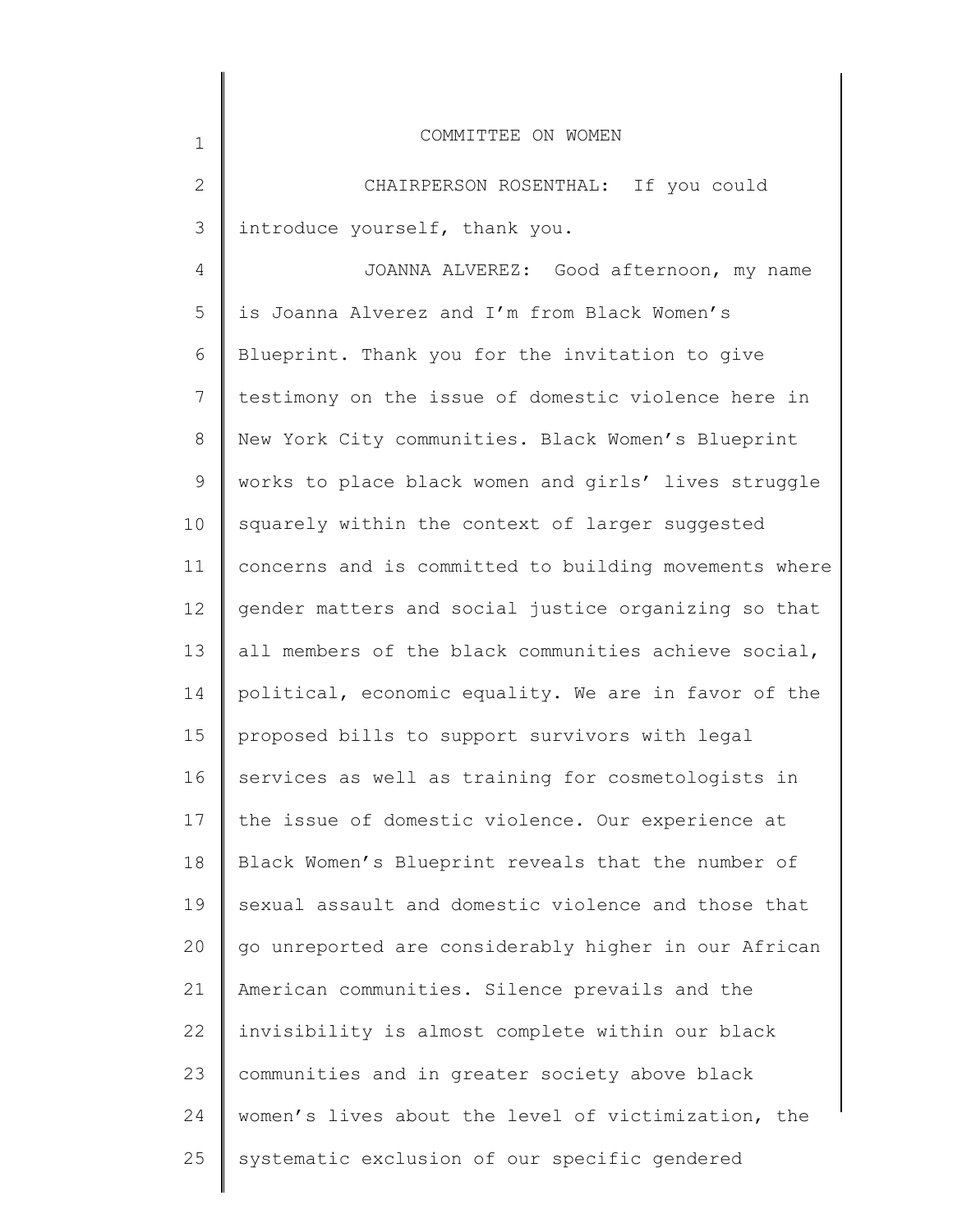1

2 3 4 5 6 7 8 9 10 11 12 13 14 15 16 17 18 19 20 21 22 23 24 25 experiences and the broader agenda for civil and human rights. According to the National Intimate Partner Violence Survey, one in five women have been raped at some time in their lives. Black women can experience rape at 22 percent higher than a white woman. There are several reasons for the disparity and breaking silences about sexual assault and domestic violence and especially rape. First the marginalization of African Americans as a population due to the effects of racism, socio-economic and historical factors. Second, our experience working with black populations in New York City reveal that victims do not avail themselves to services as is not congruent with African American cultural norms on their communities to explore… to expose intercommunity, interfamilial issues that places already marginalized communities at further risk for discrimination and harm. Codes of loyalty and protection of community which have historically existed and especially been taught to black women and girls who represent the bulk of sexual assault and domestic violence committees and communities, can also discourages black women from seeking help based on ideologies that reporting a sexual assault and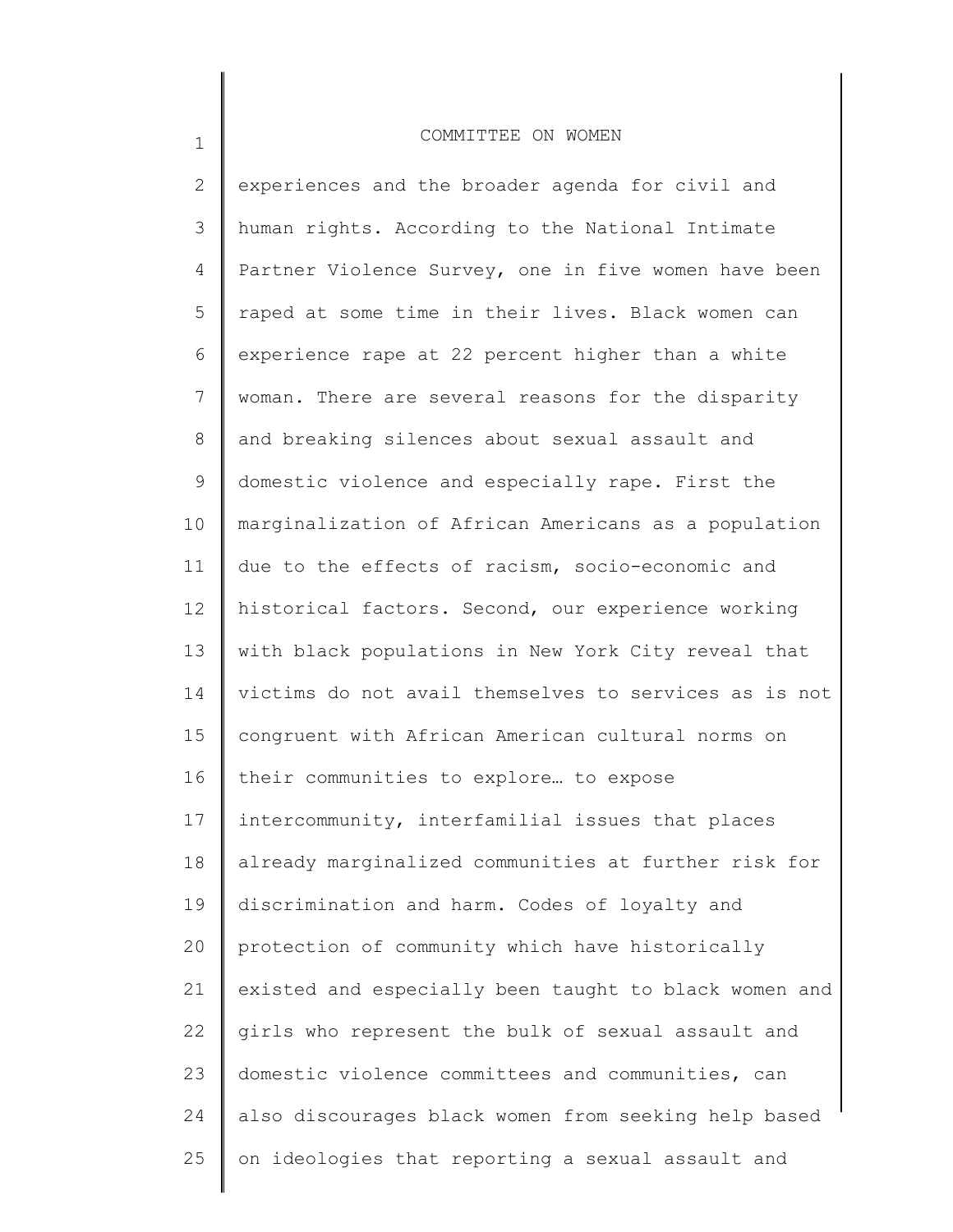| $\mathbf{2}$    | domestic violence will further vilify a black man or  |
|-----------------|-------------------------------------------------------|
| 3               | betray their community and place already marginalized |
| 4               | communities at further risk for discrimination and    |
| 5               | harm. The project of truth telling, and testimony     |
| 6               | cannot end here, it has to continue as there are      |
| 7               | thousands and maybe even millions of stories still to |
| 8               | come to forward. This is only the beginning of our    |
| 9               | work as truth bearers holding the stories of black    |
| 10              | women closer on spirits and the traumas that we       |
| 11              | ourselves hold. In this moment we can call for truth  |
| 12 <sup>°</sup> | telling, honest recognition, painful confession and   |
| 13              | the beginnings of reconciliation. Thank you.          |
| 14              | CHAIRPERSON ROSENTHAL: Thank you so                   |
| 15              | much. Thanks to all of you, really appreciate it. If  |
| 16              | I could just ask sorry, hang on Miss Alverez do you   |
| 17              | have a copy of your testimony and we can make xerox   |
| 18              | copies here or if you want to send it electronically, |
| 19              | I just want to really make sure your testimony is in  |
| 20              | the record.                                           |
| 21              | JOANNA ALVEREZ: Yes, I can send it                    |
| 22              | electronically.                                       |
| 23              | CHAIRPERSON ROSENTHAL: I really                       |
| 24              | appreciate that, thank [cross-talk]                   |
| 25              | JOANNA ALVEREZ: Thank you [Cross-talk]                |
|                 |                                                       |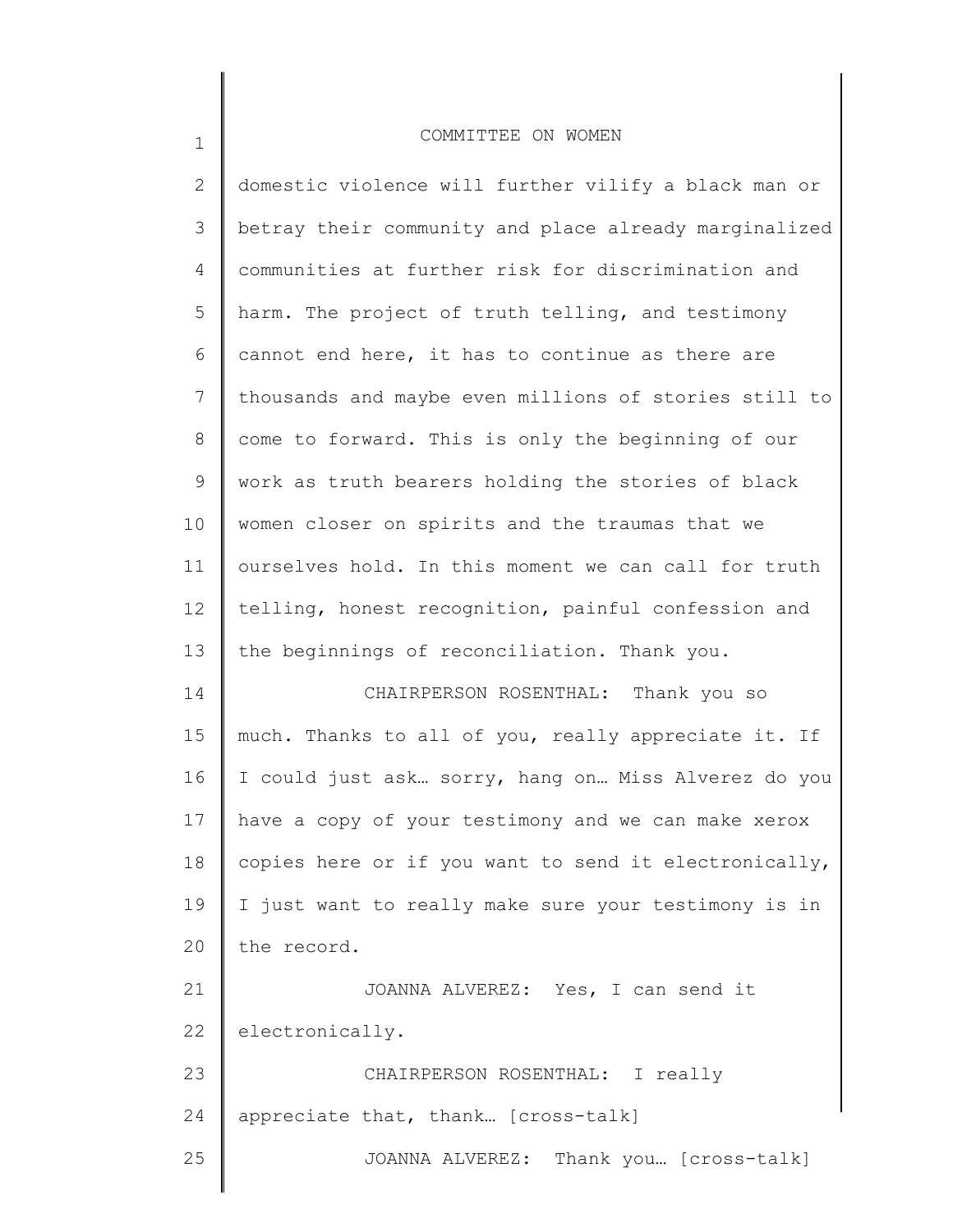2 3 4 5 6 7 8 9 10 11 12 13 14 15 16 17 18 19 20 21 22 23 24 CHAIRPERSON ROSENTHAL: …you for your time. And you know in many ways we could have started the day here but I'm going to leisurely end the day with Voices and call up Sharlena Powell; Elizabeth Cohen; Sabra Jackson; and Nedene Simon all from Voices of Women Organizing Project and we're not going to put a clock on… we have plenty… we have all the time in the world for you and really appreciate your staying to hear about what public servants are doing on behalf of the survivors and hearing what they're doing I'd be really interested in hearing whatever you plan to say in your testimony but also specifically your thoughts about what we talked about today, what the city talked about in terms of what they're doing and you know whether or not you think the resources we have are sufficient, if they're misdirected, if… you know emphasis needs to be somewhere different. Thank you, could you please begin and introduce yourself. SABRA JACKSON: Good afternoon everybody. My name is Sabra Jackson, I'm a survivor of domestic violence. I am a Board of Directors Member of the Voices of Women Organizing Project. Just to have a

1

25 conversation like this with… in front of the City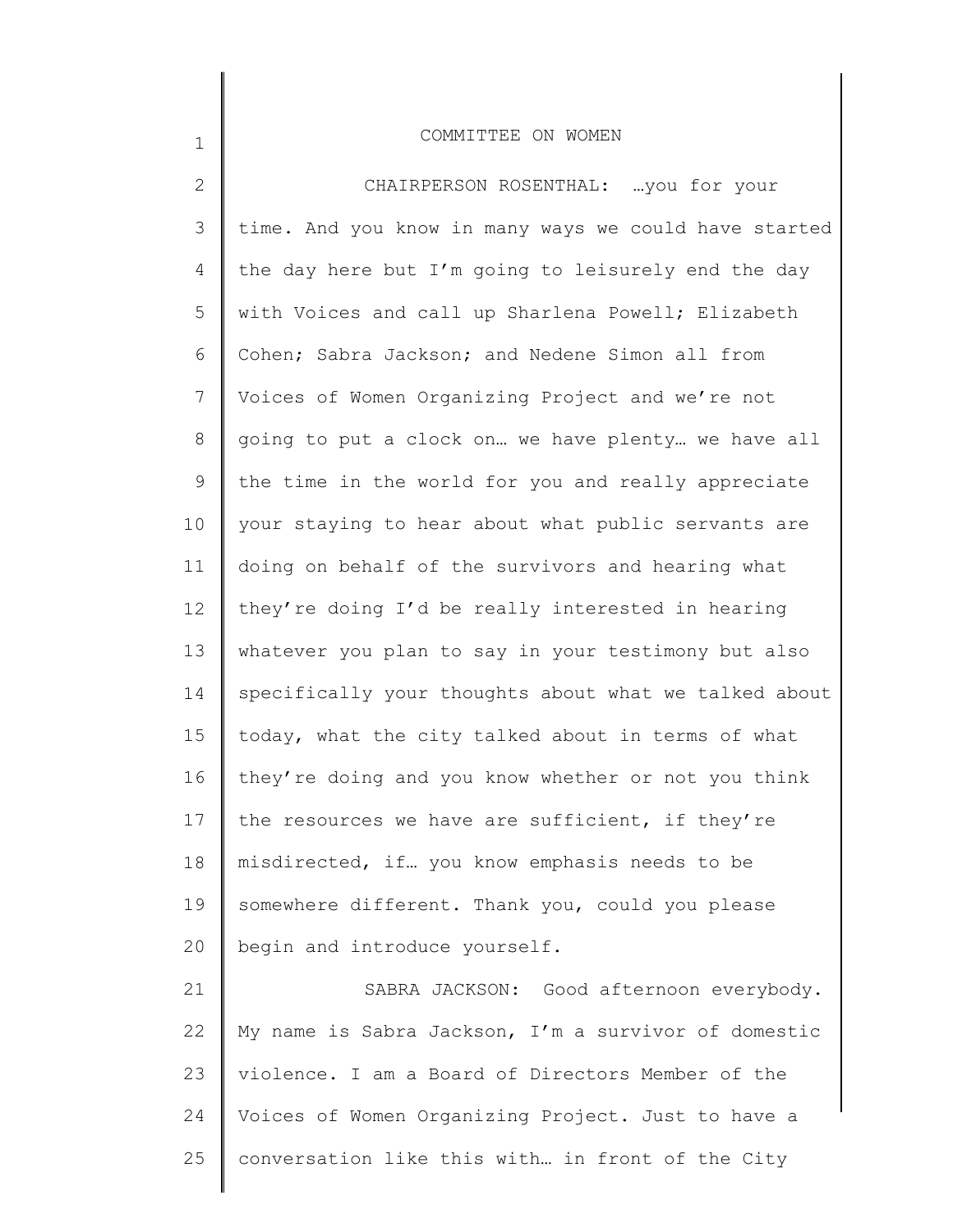# 1 2 3 4 5 6 7 8 9 10 11 12 13 14 15 16 17 18 19 20 21 22 23 24 25 COMMITTEE ON WOMEN Council, thank you, that's the first thing. All of those warriors who have shared their stories, thank you. With that being said I'm going to speak very shortly so that the rest of my sisters who have survived an ordinance of things can speak. So, as I said my name is Sabra Jackson, I'm a survivor of domestic violence. I'm here on behalf of survivors not only just to tell our stories but to also share our concerns. I stand as a proud member of the voices of Women Organizing Project, a grass roots organization of survivors of domestic violence to organize to improve systems that abuse women that rely on safety and for justice. There are many systems whose response to survivors of domestic violence can stand to be improved which we discussed today. However, we are here to discuss some additional clarity for the new initiatives and recommendations being put forth and overseen by the Mayor's Office of to End Domestic Violence and Gender Based Violence. Once again, I'm going to say in my experience in 2004 there was not even a discussion like this so to be able to sit in front of the City Council and to be able to voice my experience as a survivor, we thank you again. Its important that we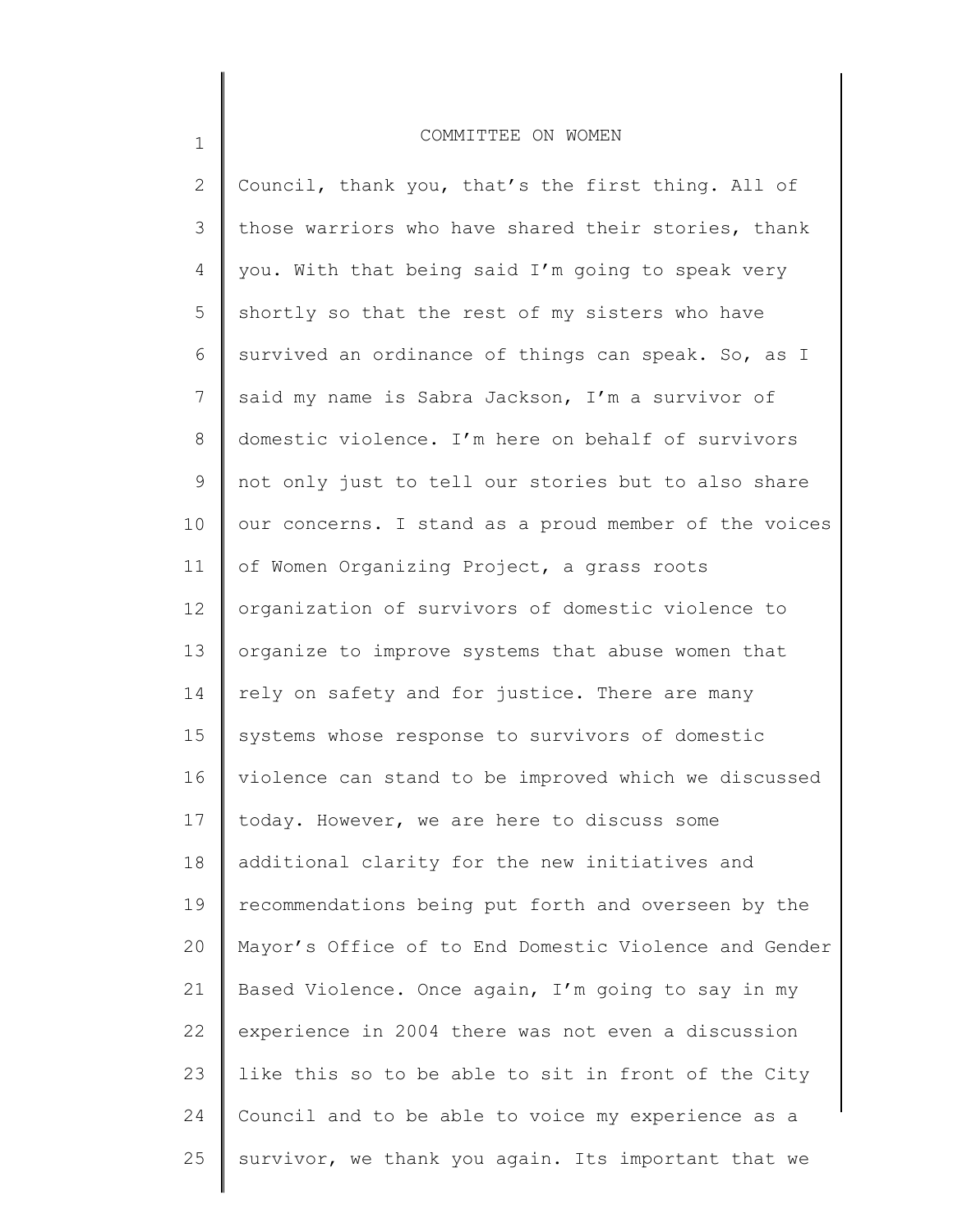1

2 3 4 5 6 7 8 9 10 11 12 13 14 15 16 17 18 19 20 21 22 23 24 25 acknowledge the crucial role of the Office... the Mayor's Office to End Domestic Violence and Gender Based Violence plays a survivor's recovery… plays in the survivor's recovery process. For many survivors of domestic violence and their children and their services provided by the Mayor's Office can be the difference between life and death. So, I'm going to say it again, for many survivors of domestic violence and their children the services provided by the Mayor's Office to End Domestic Violence and Gender Based Violence can be the difference between life and death. So, we would like to continue to engage in continued discussions with the new initiatives and the suggested recommendations being put in place and how they will impact survivors and their children. For survivors that can be an unsafe place to be in. Systems can be changed… system can change, must be done in 100 percent of input of survivors and their advocates. So, I'm going to cut this short and every survivor's story is different, there is not a one size fits all that is a solution to the complex problems. It is crucial for the Mayor's Office to End Domestic Violence and Gender Based Violence to continue to explore and encouraging survivor's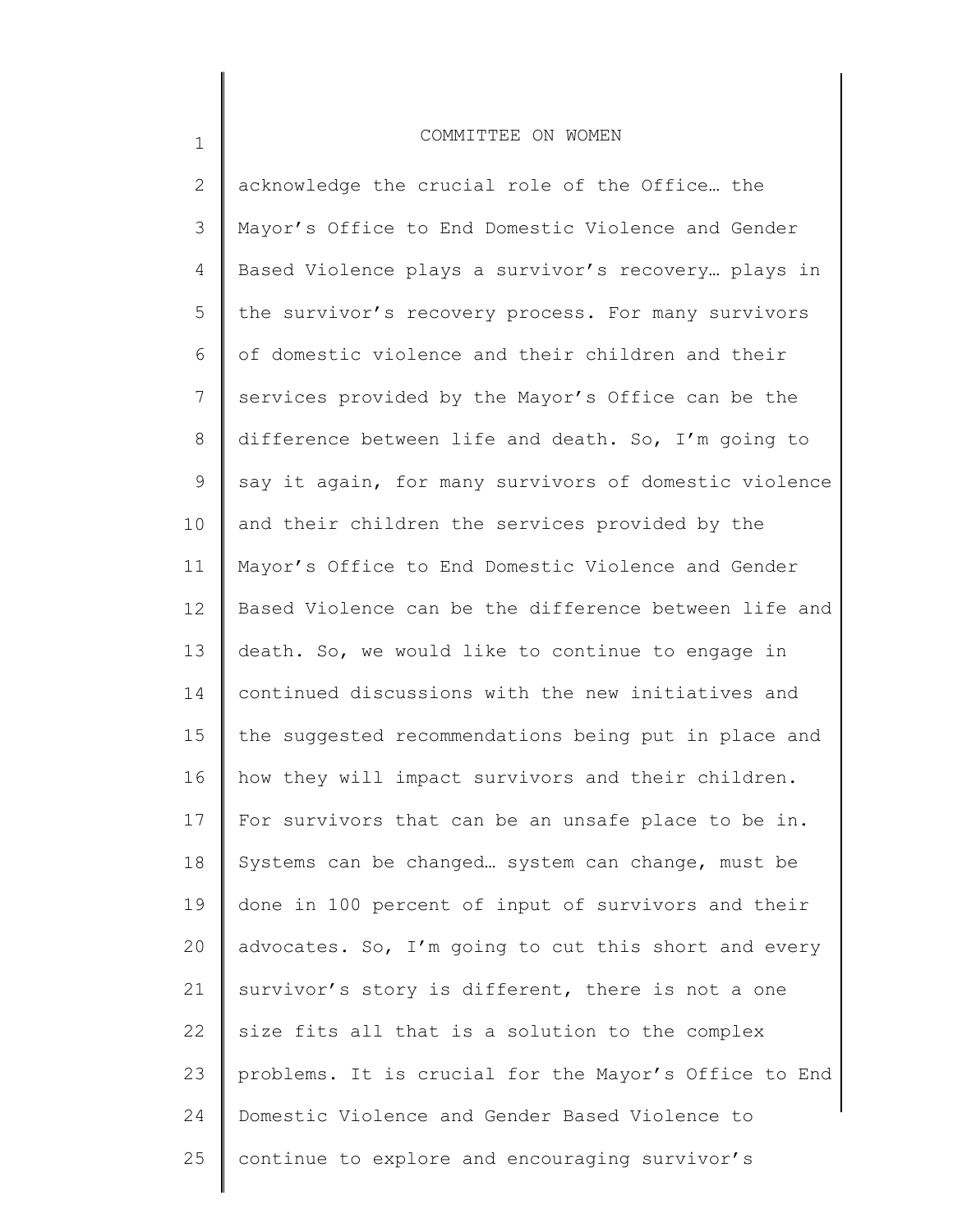1

2 3 4 5 6 7 involvement, listening to our needs and the recommendations for change and once again we are going to say, there is no exaggeration to a survivor's involvement in policy making and changes could, could be a matter of life and death for survivors. Thank you.

8 9 10 11 12 13 14 15 16 17 18 19 20 21 22 23 24 25 NEDENE SIMON: Hello, hello. Thank you, Committee Council, for the opportunity to be here and happy birthday to Miss Rosenthal, it is too my birthday this month. And I want to thank you to Diana Ayala, Ayala for your testimony, thank you. My name is Nedene, I am a… I once was a victim of domestic violence and now I'm a proud survivor of domestic violence and a member of the Voices of Women known as VOW. VOW is a grass roots organization of survivors of domestic violence who organize to improve the systems that abused women rely on for safety and justice. It's an… it's important that we provide critical services to victims in need of a safe, compassionate and a swift manner all to let victims know that they are not alone and for many victims, this is lifesaving knowledge. One of the key gaps in providing critical domestic violence services is the lack of encouragement to survivors to apply for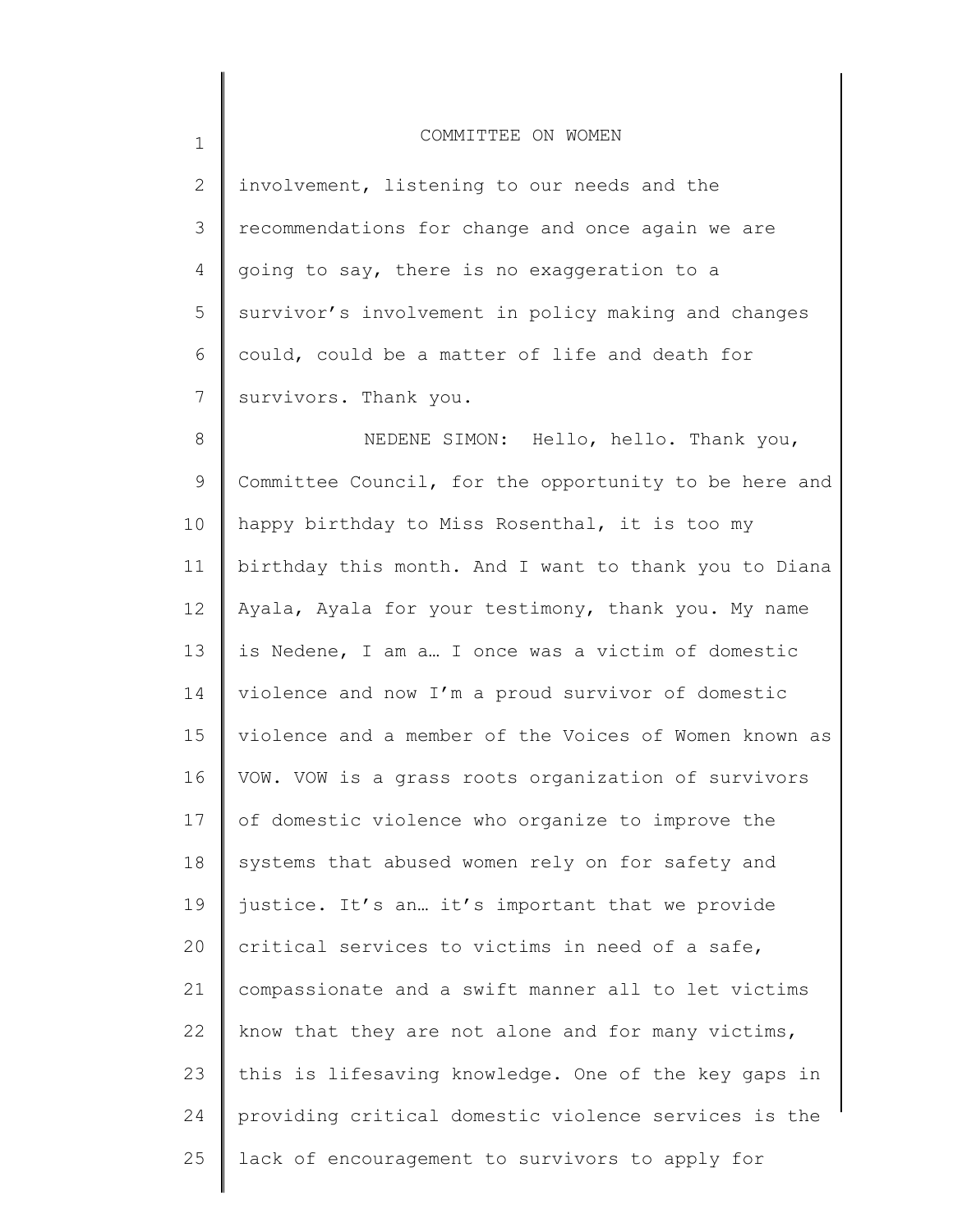1

2 3 4 5 6 7 8 9 10 11 12 13 14 15 16 17 18 19 20 21 22 23 24 25 employment opportunities that provide services to victims of domestic violence. We believe that agencies that receive funding for domestic violence services should implement a peer delivered service model approach and begin by having on all their employment opportunities include language that encourages survivors of domestic violence to apply for open positions. Moreover, we believe that City Council and the Mayor's Office to End Domestic Violence and Gender Based Violence should mandate that funding for domestic violence service delivery include this process. Hiring survivors helps other survivors establish connections with someone who shares a similar story, can decrease system navigation and frustration, promotes positivity and can inspire hope which many survivors have lost during an abusive relationship. This is just a beginning and we encourage all on work in the domestic violence services field to begin to implement a peer delivered services model approach. Thank you. CHAIRPERSON ROSENTHAL: Thank you, that… we're taking notes up here, thank you. NEDENE SIMON: Uh-huh, thank you.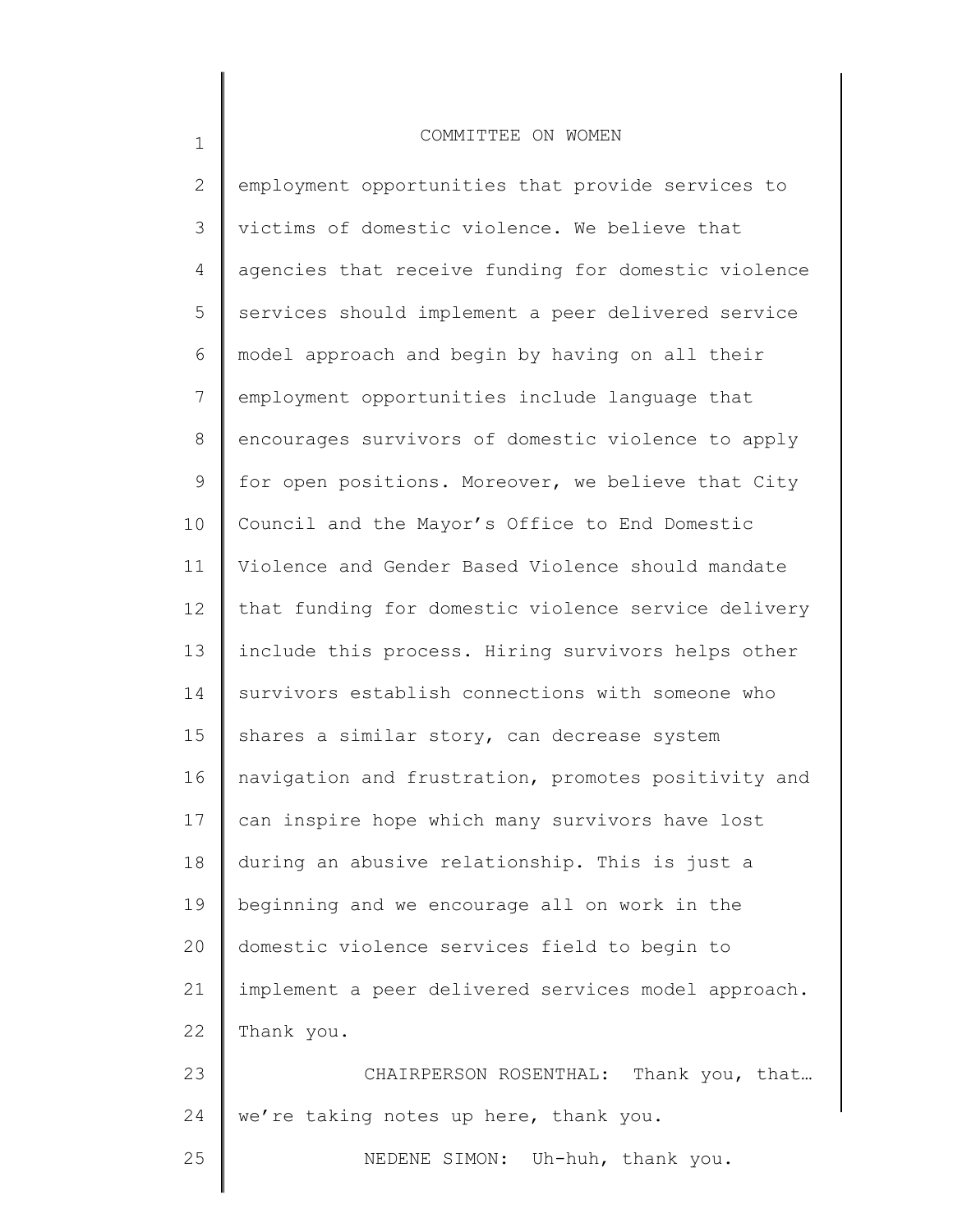1

2 3 4 5 6 7 8 9 10 11 12 13 14 15 16 17 18 19 20 21 22 23 24 25 <sup>111</sup> ELIZABETH COHEN: Hello, I'd like to thank everyone for making this possible and bringing much needed help and attention to this area. My name is Elizabeth Cohen, I'm a member of VOW and I'm also a victim of abuse and I'm going to read my testimony. Legal representation for everyone regardless of income and especially for victims of abuse in supreme court and in post matrimonial supreme court is key to equal justice and protection of abused partners and their children. Abusers often use money to control their partner, when the partner leaves, they are at a tremendous disadvantage. The partner may have stopped working for pay, to take care of their children and may face the challenge of reentering the workforce at minimum wage. Private matrimonial/family lawyers earn hundreds of dollars an hour, with no sliding scales. The cost of private legal representation can and does wipe out whatever money a partner has, while they are trying to put a roof over their heads and food on the table in a safe place for themselves and their children. Many well-intentioned people tell the abused partner that there is free legal assistance available from organizations such Legal Aid, NYLAG, and Her Justice, as if resources to help were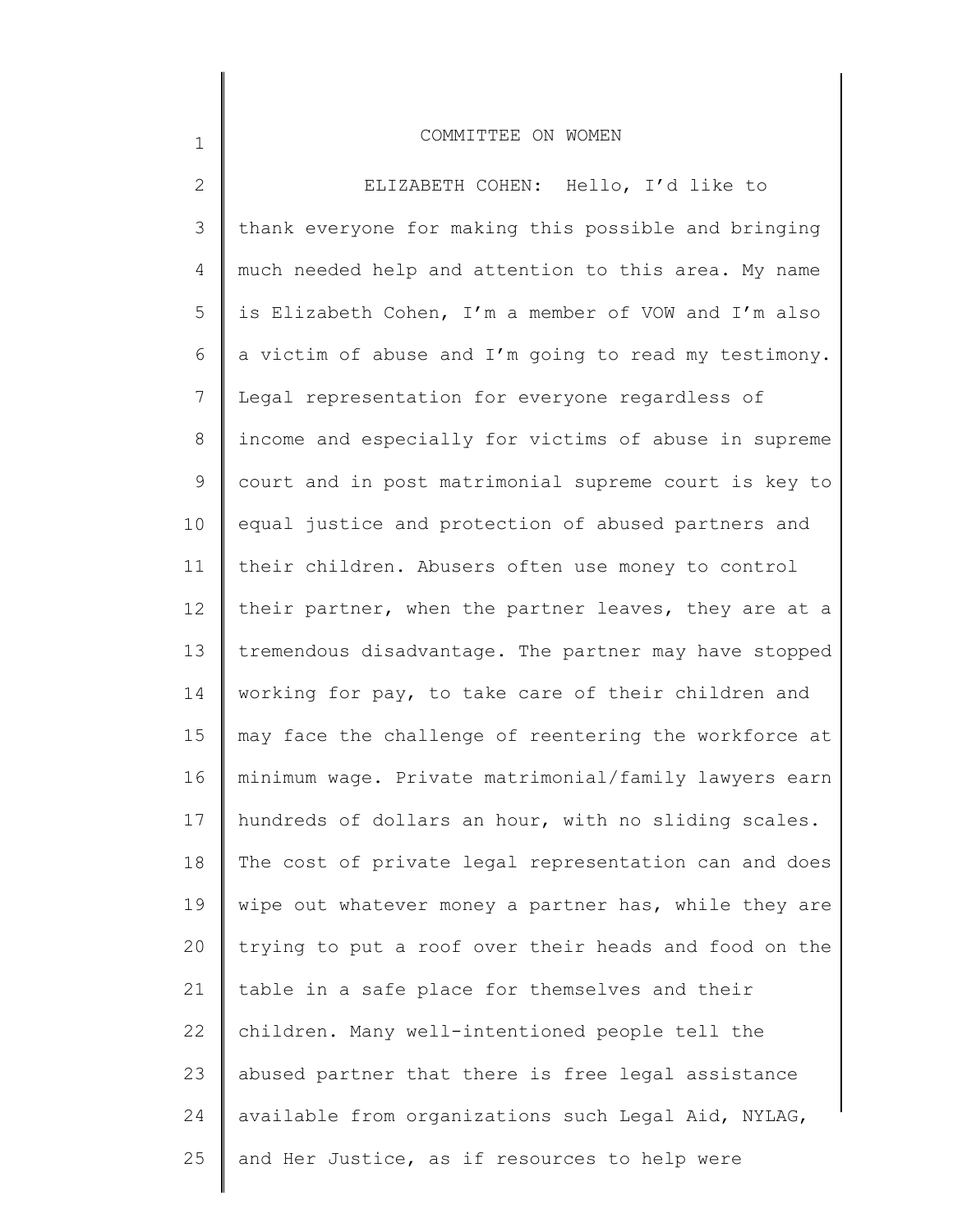1

| $\mathbf{2}$ | plentiful. But the reality is that when you actually  |
|--------------|-------------------------------------------------------|
| 3            | need these resources and ask for help you don't get   |
| 4            | it. The pool of people needing help far exceeds the   |
| 5            | available resources. The organizations appear to cope |
| 6            | with the scarcity of resources by selecting flavors   |
| 7            | of the month and narrow casting them. But divorce     |
| 8            | from an abusive partner is not a simple narrow issue  |
| 9            | and the net result is that help is not available for  |
| 10           | most people. Self-representation does not work. The   |
| 11           | system is not user friendly. Putting a self-          |
| 12           | represented abused partner in court against an abuser |
| 13           | with an experienced matrimonial lawyer is like taking |
| 14           | an ordinary person and putting them in a ring with a  |
| 15           | prize fighter, you don't have to watch to know who    |
| 16           | will win. On the other hand, the abusive controlling  |
| 17           | partner has money so excellent private legal          |
| 18           | representation is not a problem. In fact, the court   |
| 19           | system provides a legal way to abuse their ex         |
| 20           | partners and children for the rest of their lives.    |
| 21           | There is no limit on how long a divorce can be        |
| 22           | litigated. One source said the record so far is 21    |
| 23           | years. An abuser can take an abused partner back to   |
| 24           | court over and over again to impoverish them and      |
| 25           | prevent them from being able to find full time        |
|              |                                                       |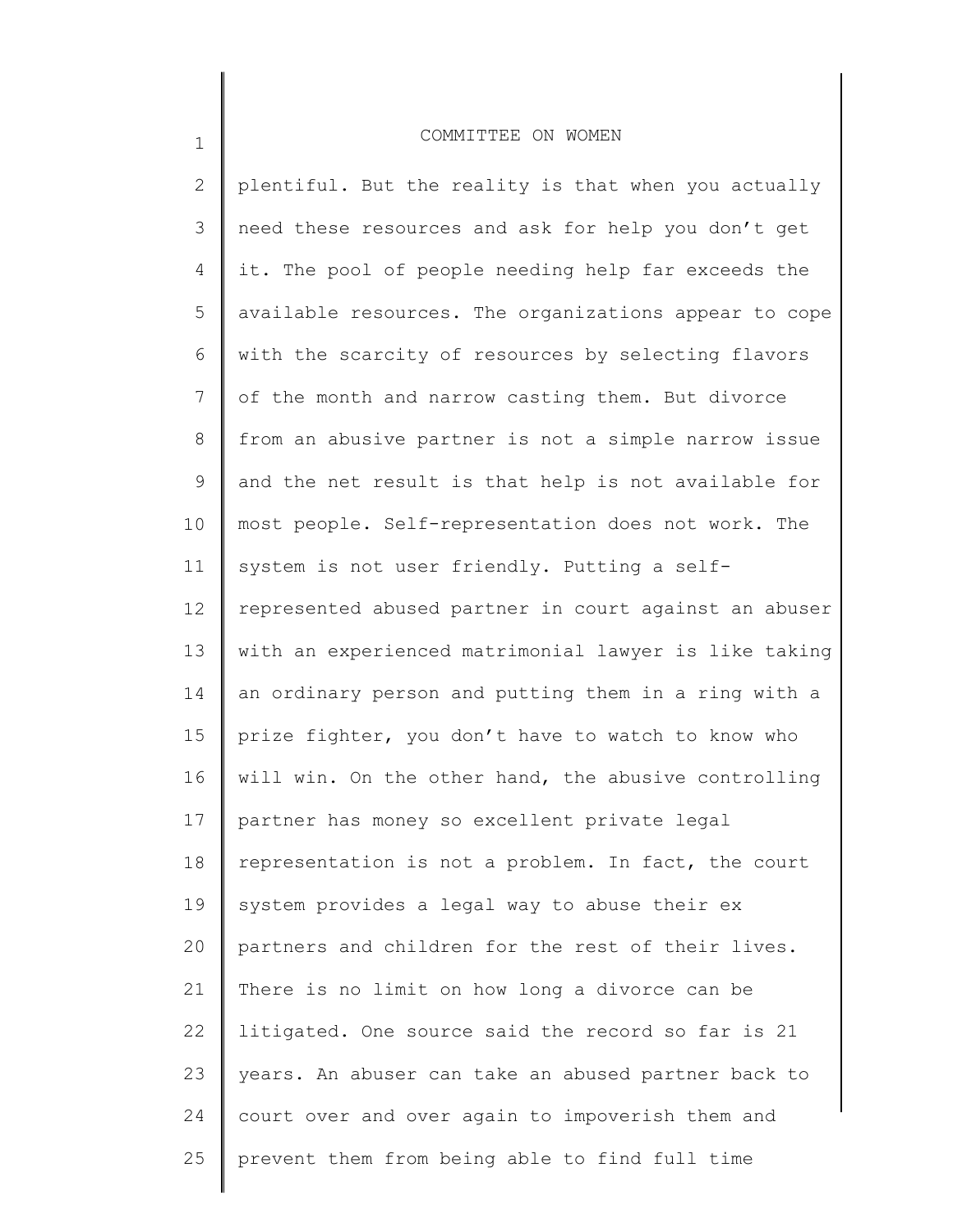1

2 3 4 5 6 7 8 9 10 11 12 13 14 15 16 17 18 19 20 21 22 23 24 25 employment because they are constantly being served paper… with papers and called to court. Children provide another opportunity to attack the former partner. Because, unlike the financial terms of a divorce settlement, custody can always be changed. In an abusive situation the children are often treated like furniture to be divided or shared, their feelings are not counted. Made powerless by the system, they lose their childhoods. I believe there's a connection between the fact that the largest group living in poverty in this city is single parents with children and that one in five children in this city do not have enough to eat, with the lack of legal representation in all divorce matters in court. There are many divorce cases before no, no fault divorce was passed that have not been identified as domestic, domestic violence because if a partner made abuse the grounds for the divorce and could not prove it, they were not granted a divorce and many victims were discouraged from labeling the abuse in court by their lawyers. Use of the court system to continue abusive attacks through excessive litigation for years, and very lopsided and unfair settlements should be considered as indicators of abuse. Guaranteed legal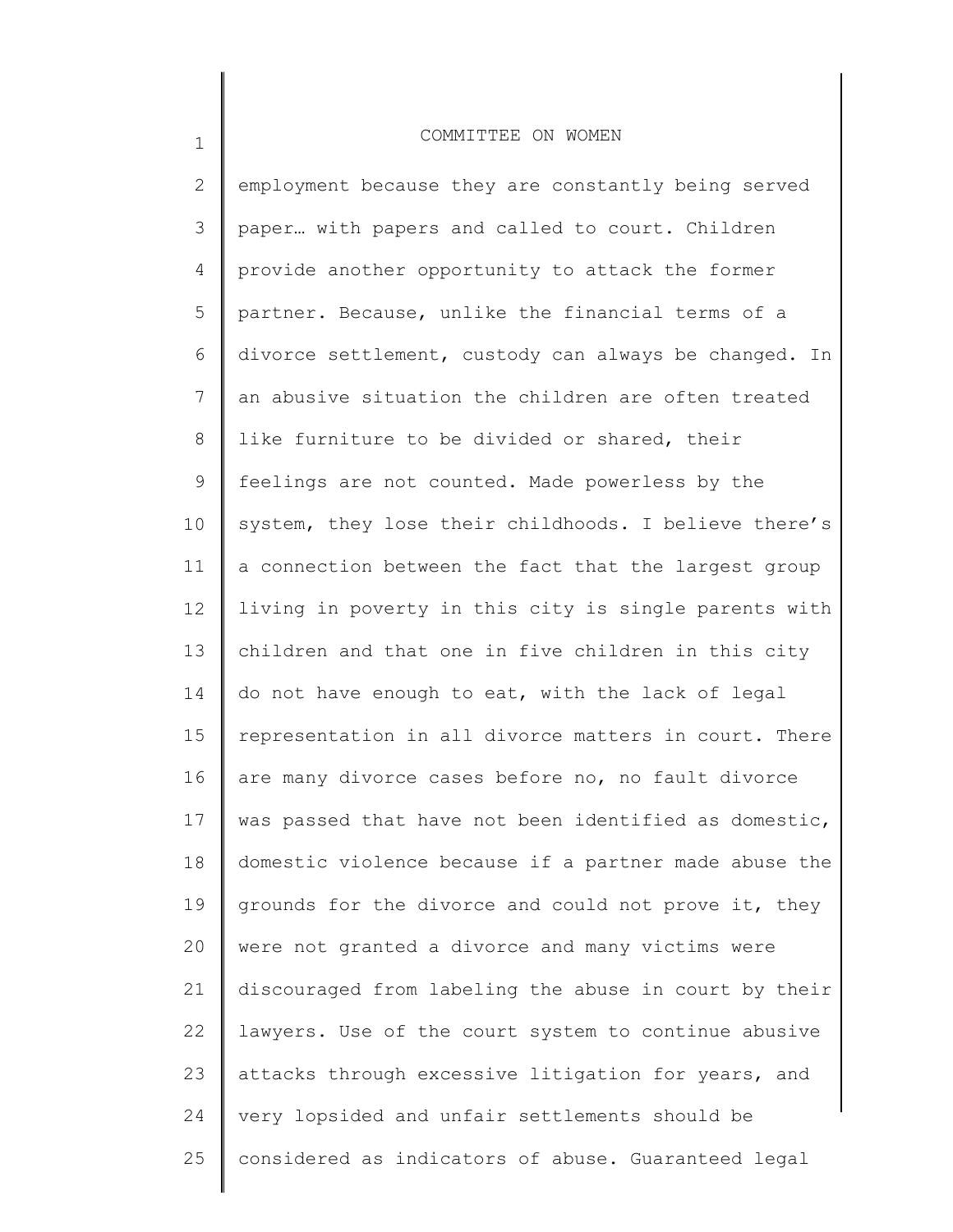1

2 3 4 5 6 7 8 9 10 11 12 13 14 15 16 17 18 19 20 21 22 23 24 25 representation regardless of income is essential to the preservation of our most important human rights. And I'd like to add my own experience is that I am currently still engaged in legal matters with my former husband and we have been… its now 13 and a half years that I have been involved with the legal system and I now have approximately 35 bankers boxes full of legal papers in my home concerning my own matter and my ex-husband has done very well in the process, he is now remarried, he has a country home on a lake, he has a large apartment, a car and goes on vacations while my children and myself can… are very concerned about paying our rent and putting food on the table. I'd just like to give you that as well. And I'd like to make a point, I was listening carefully to some of the comments that were made especially in the beginning and people referred to having access to justice or access to legal, legal counseling, there's a huge difference between access to counseling and advice which is a good for first step and actually having access to representation, its very different. I have… I was a former corporate librarian, I have over the 13 and a half years sought legal assistance from many different organizations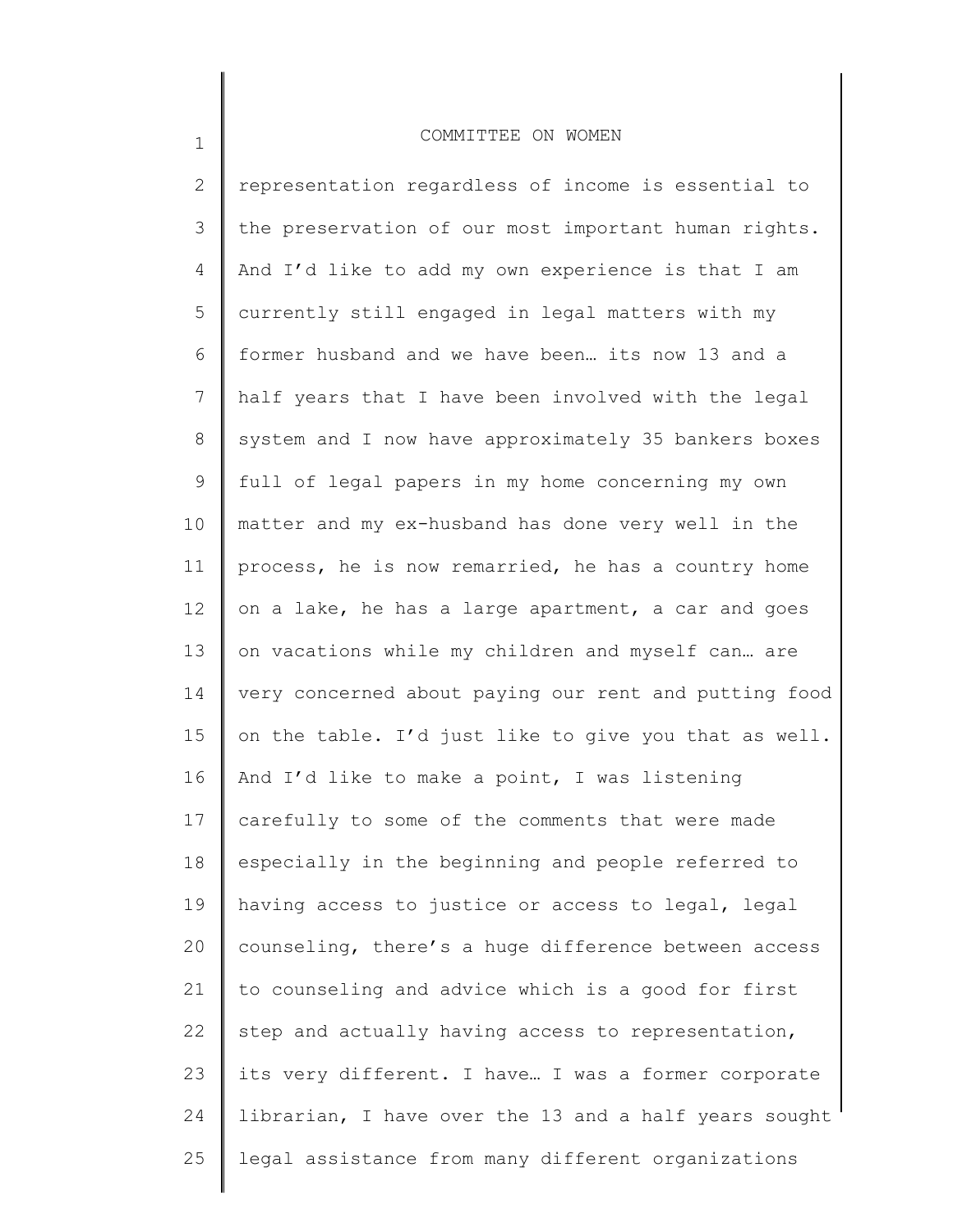| $\mathbf{2}^{\prime}$ | and I haven't gotten any and I have gotten some legal |
|-----------------------|-------------------------------------------------------|
| 3                     | advice on helplines recently and I have visited the   |
| 4                     | Family Justice Center and I did get some advice and   |
| 5                     | it was wonderful, they see the improvement in the     |
| 6                     | way people are treated but at as at this point I      |
| 7                     | still have been unsuccessful in getting               |
| 8                     | representation for myself and I'm not looking forward |
| 9                     | to the prospect of returning to court in the future   |
| 10                    | self-represented so, I'd like to just share that with |
| 11                    | you. There's a big difference and I want to thank the |
| 12                    | Council Members that are supporting in particular     |
| 13                    | 1085 very much because this is something that is      |
| 14                    | truly needed. I have some other suggestions but       |
| 15                    | because of the time limitations I'm going to stop     |
| 16                    | here. Thank you.                                      |
| 17                    | CHAIRPERSON ROSENTHAL: Would you like to              |
| 18                    | put those other suggestions in writing for to submit  |
| 19                    | or would you like a meeting or [cross-talk]           |
| 20                    | ELIZABETH COHEN: Whatever I'd be happy                |
| 21                    | to do both.                                           |
| 22                    | CHAIRPERSON ROSENTHAL: Okay, great. We                |
| 23                    | you know I don't want you to stop talking.            |
| 24                    | ELIZABETH COHEN: Thank, thank you, thank              |
| 25                    | you very much. I, I think part of what, what needs to |
|                       |                                                       |

1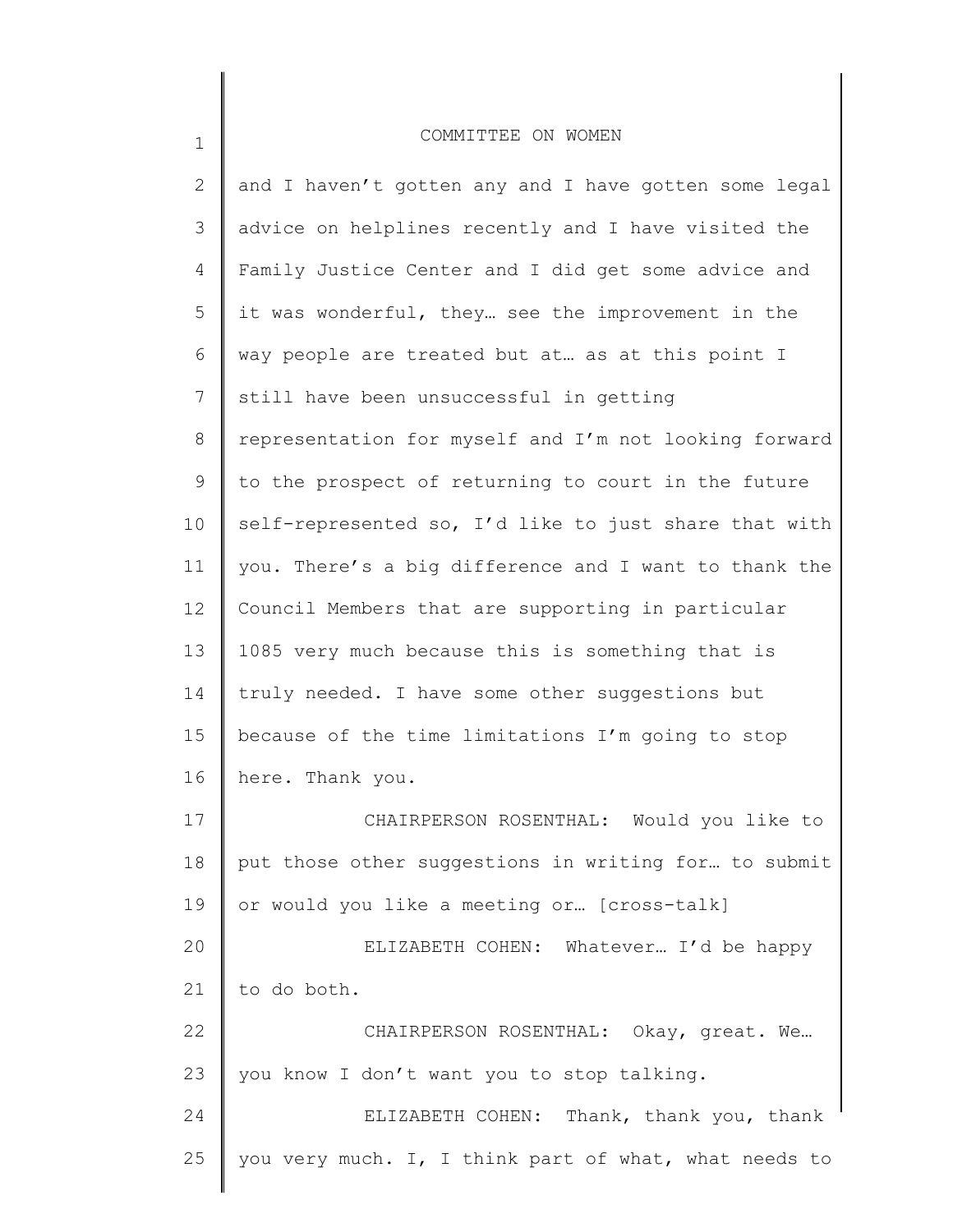1

2 3 4 5 6 7 8 9 10 11 12 13 14 15 16 17 18 19 20 21 22 23 24 25 be done frankly is I think the process of marriage and divorce have to be looked at as a whole. I think if we examine it thoughtfully there's… the process is backwards, I think perhaps if more is done at the beginning when people first get married and things are set up properly with the anticipation that things may not work out, I think it'll be easier and quicker to resolve them at the end. Things like for example, requiring people to disclose when they get married their assets and file that so that when people want to leave its very clear what they started with and then you're only negotiating what has been created in the interim during the marriage, that's one thing that's an issue. I think also people's attitudes about children, about custody, about what's acceptable in a marriage. For example, there should be a manual, what, what is… what is and isn't allowed. I'm going to make the example of people going for a drivers permit, it's, it's… you… when you go for a permit there's a booklet that you're given, a very nicely written booklet which is great and you're supposed to read it and take a little test before you can get a permit and then of course you have to have lessons and you have to demonstrate your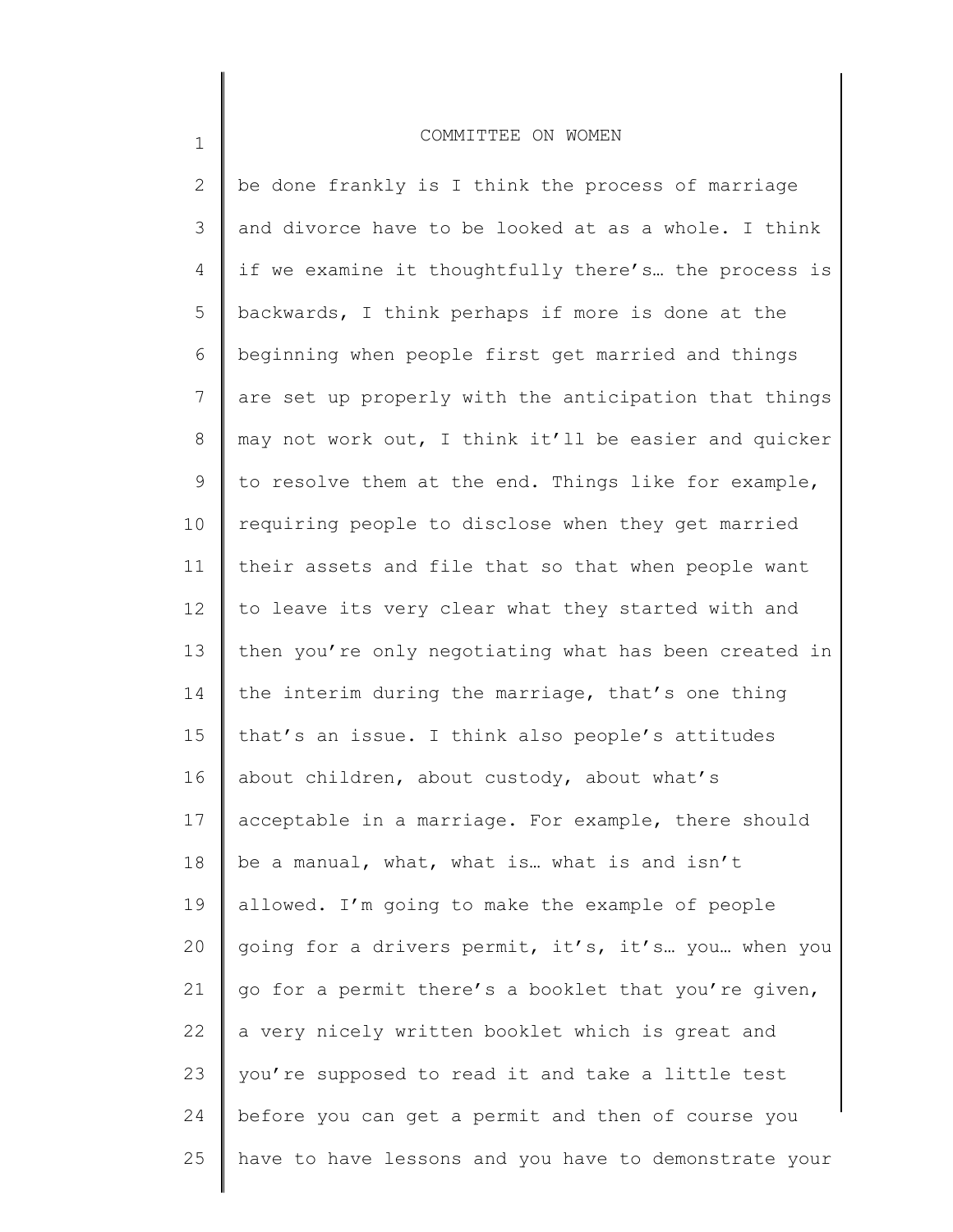1

| $\mathbf{2}$ | knowledge of the road and your driving ability to get |
|--------------|-------------------------------------------------------|
| 3            | a license. When you go by contrast to get married the |
| 4            | only thing you have to fill out at lease when I did   |
| 5            | was a one-page form and that was it and there was no  |
| 6            | there was no book explaining to you what was and      |
| 7            | wasn't allowed. People come to it otherwise from      |
| 8            | their own life experience with different expectations |
| 9            | and I think people should know from the get-go        |
| 10           | what's, what they're getting into, it'd be very       |
| 11           | helpful to have some kind of manual whether it was    |
| 12           | online or in paper. I also think that it would be I,  |
| 13           | I all the laws that concern and all the areas that    |
| 14           | concern people when they get married, it cannot be    |
| 15           | found in one place as one matrimonial lawyer said to  |
| 16           | me, they're all over the place, there's not one legal |
| 17           | book I could recommend to you that you could read to  |
| 18           | know what the are so things like the people's         |
| 19           | pensions or health care choices all of these things   |
| 20           | are the lay 22844) person doesn't have a clue what    |
| 21           | they're getting into when they agree to marry         |
| 22           | somebody and they have no idea what's involved in     |
| 23           | getting out of marriage so I think if there's more    |
| 24           | input and thought into what we're really asking       |
| 25           | people to sign when they get married and more         |
|              |                                                       |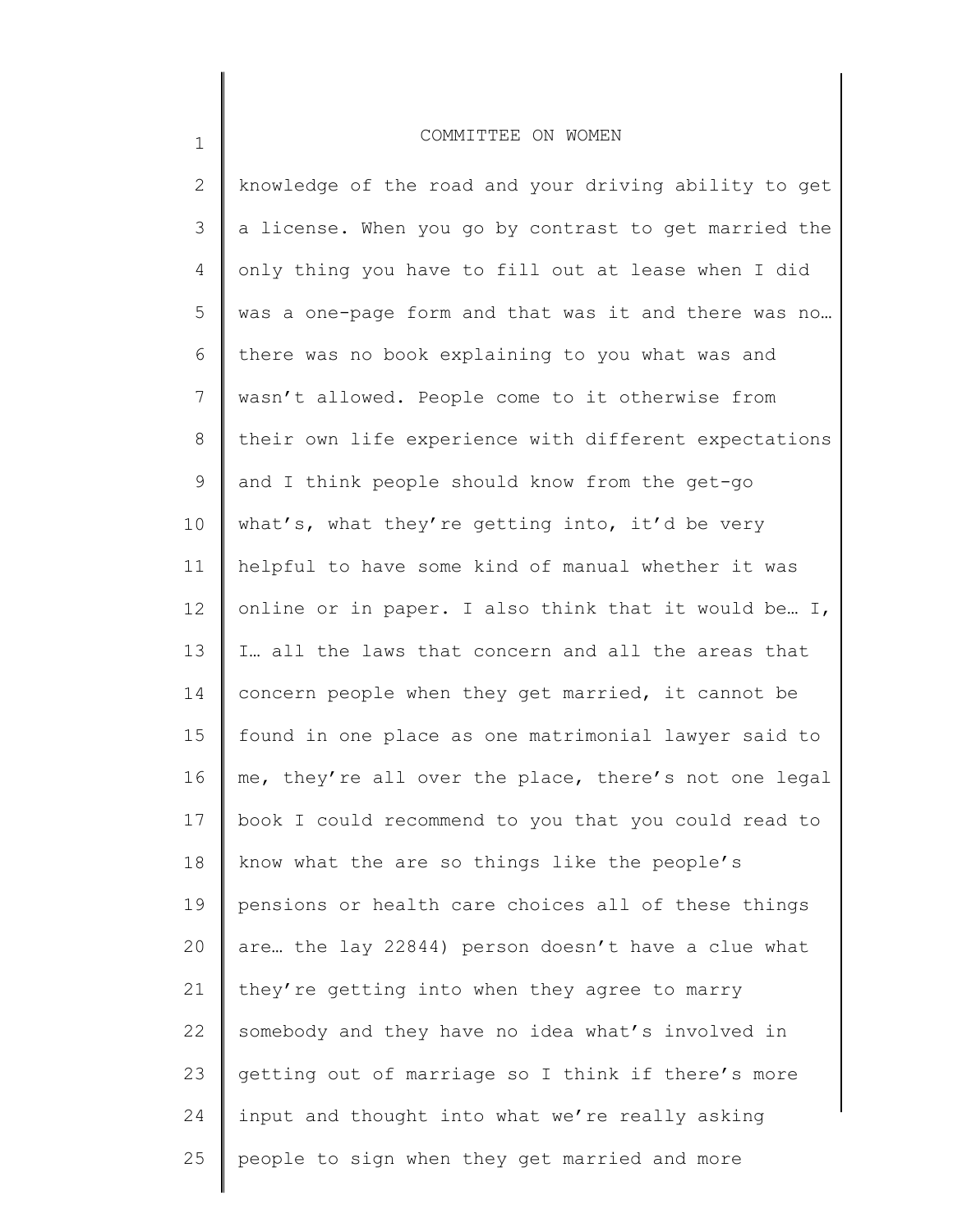| $\mathbf 1$    | COMMITTEE ON WOMEN                                    |
|----------------|-------------------------------------------------------|
| $\mathbf{2}$   | information provided and perhaps the input of more    |
| 3              | lawyers at the start rather than at the end it would  |
| $\overline{4}$ | be easier to end unsuccessful abusive relationships.  |
| 5              | CHAIRPERSON ROSENTHAL: Thank you.                     |
| 6              | Thank you.<br>ELIZABETH COHEN:                        |
| 7              | Thank you. Thank you to<br>SHARLENA POWELL:           |
| 8              | my colleagues. Good afternoon, my name is Sharlena    |
| 9              | and I'm a survivor of domestic violence. I would like |
| 10             | to emphasize survivor as I'm fortunate to be standing |
| 11             | here before you to speak with you today. There are    |
| 12             | many victims who unnecessarily meet a tragic fate.    |
| 13             | I'm a member of the Voices of Women, VOW, a grass     |
| 14             | roots organization of survivors of domestic violence  |
| 15             | who organize to improve the systems that abused       |
| 16             | victims rely on for safety and justice. There are     |
| 17             | many systems whose response to survivors of domestic  |
| 18             | violence can stand to be improved however, I'm here   |
| 19             | to advocate for the passage of once again from June   |
| 20             | 2017, Intro 1610 for OCDV to provide training to      |
| 21             | cosmetologists on the signs of domestic violence and  |
| 22             | available resources for its victims and or clients.   |
| 23             | We recognize the dedication in this revised motion    |
| 24             | and propose and proposed intent number 371-A. It's    |
| 25             | important for us to acknowledge the crucial role that |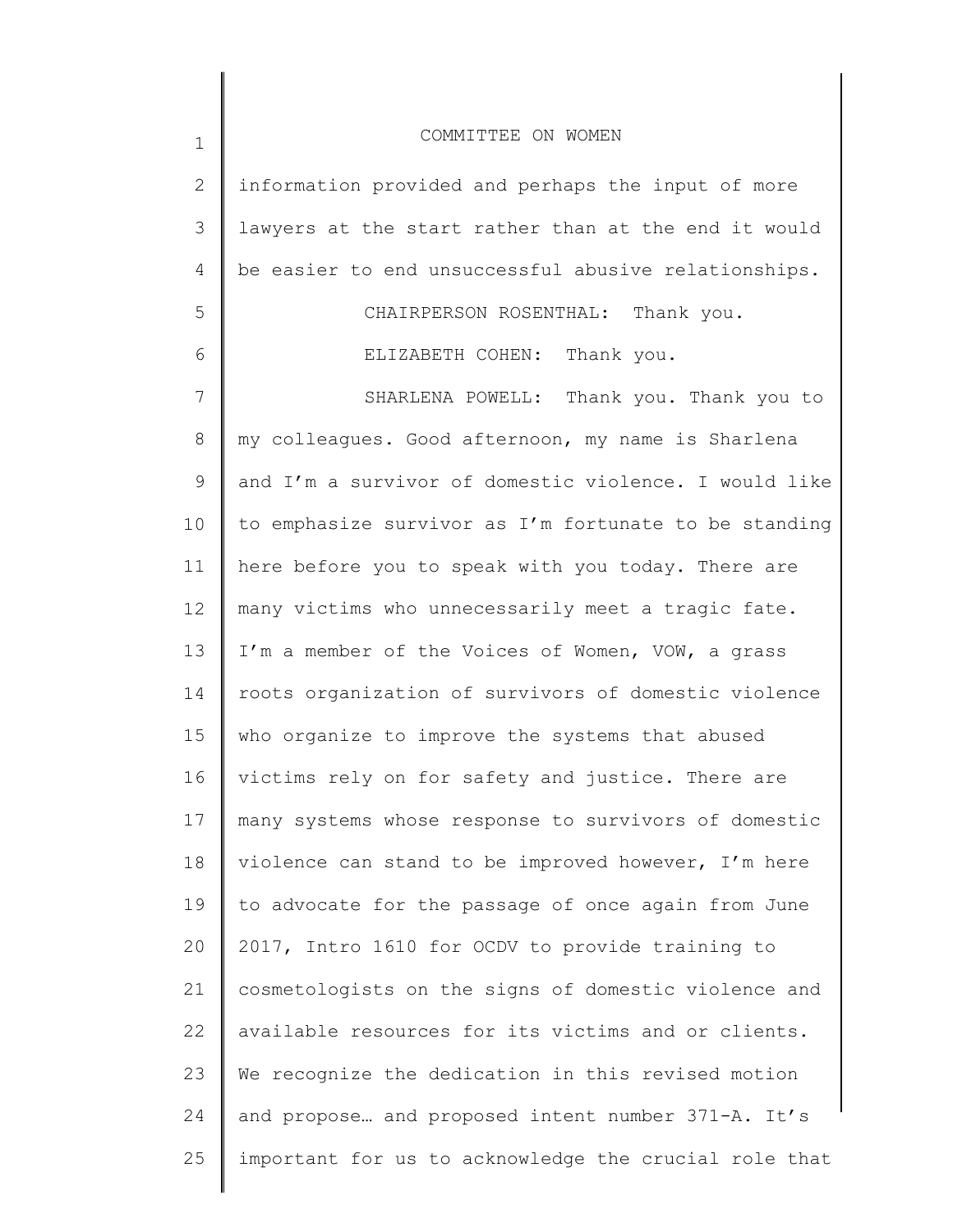1

2 3 4 5 6 7 8 9 10 11 12 13 14 15 16 17 18 19 20 21 22 23 24 25 hairstylists can play in a victim's life. They can notice signs of abuse like bald spots where hair once grew, or bruises covered by makeup. For many a hair stylist is a confidant and individuals may disclose an abusive relationship. I agree, I can agree on that from first hand experience. It is important that cosmetologists receive, receive the proper training on the effects of abuse, its cycles and engaging in a victim so that they are able to provide them with information on where to go for help. The information provided to survivors should be clear on next steps as navigating New York City's domestic violence response systems and, and, and that can be extremely confusing. We recommend that all trainings provided by OCDV include survivors of domestic violence to provide participants in the trainings with comprehensive understanding of what it means to be a victim of domestic violence; its cycles and how it effectively… how to effectively engage victims of DV from a… from a survivor's perspective. Systems navigation really is key, cosmetologists are at the ground level to help combat domestic violence and the many forms that it takes. Once again as Sabra mentioned it is not a one size fits all solution to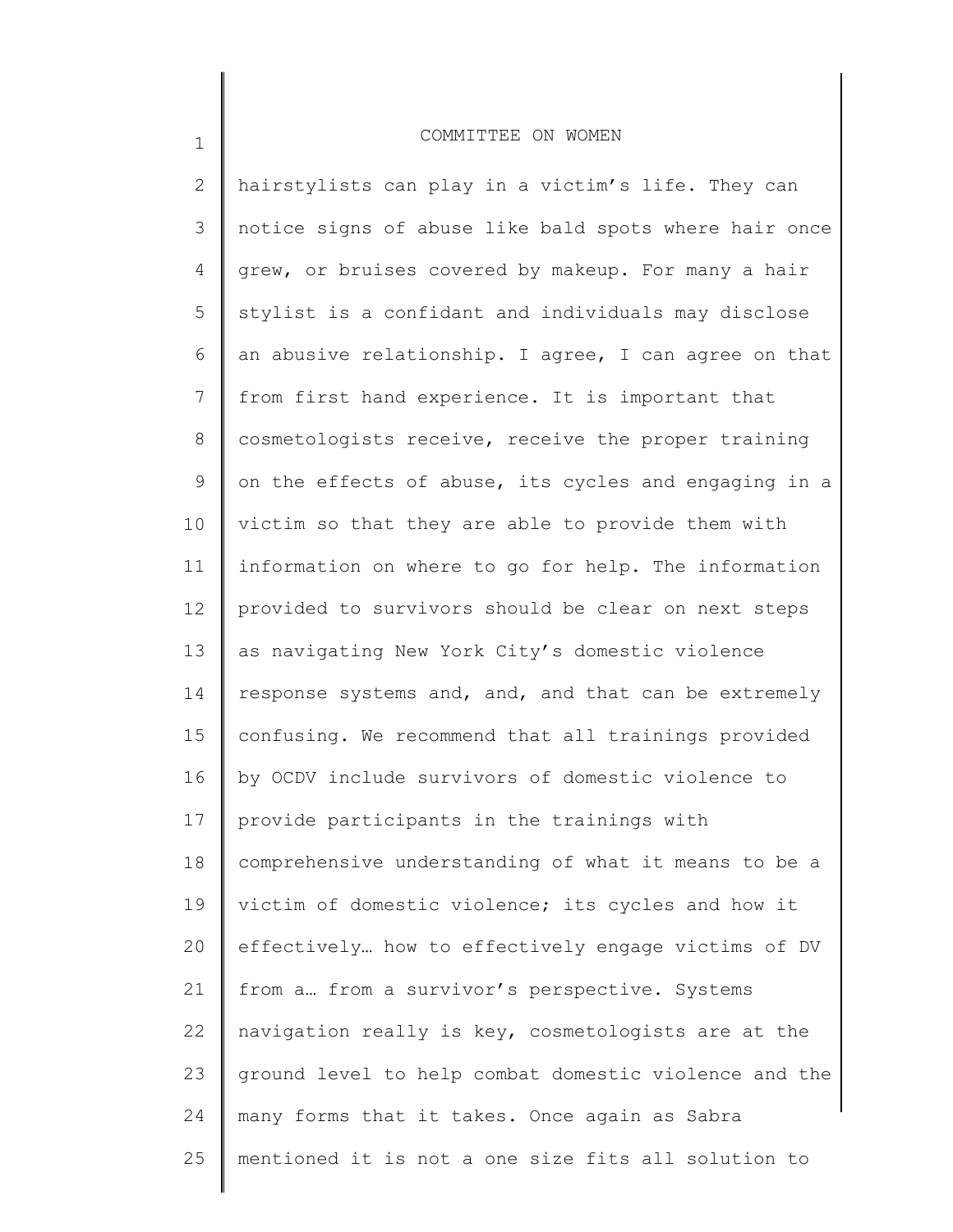| $\mathbf 1$  | COMMITTEE ON WOMEN                                    |
|--------------|-------------------------------------------------------|
| $\mathbf{2}$ | solve these complex problems and yes, it is crucial   |
| 3            | to continue to explore creative ways of clearing the  |
| 4            | pathway for safety for survivors of domestic          |
| 5            | violence. We thank you Council Members Salamanca and  |
| 6            | Rosenthal for supporting this important legislation   |
| 7            | and thank you for listening.                          |
| 8            | CHAIRPERSON ROSENTHAL: Thank you so                   |
| 9            | much, everything all of you had to say was so         |
| 10           | powerful today. We are eager to have your testimony   |
| 11           | as part of the record. I think Elizabeth you provided |
| 12           | written testimony, for the others if you'd like we    |
| 13           | can make a copy of your testimony right at the end of |
| 14           | this hearing, is that okay with you?                  |
| 15           | SHARLENA POWELL: Yes                                  |
| 16           | CHAIRPERSON ROSENTHAL: If not you can                 |
| 17           | submit it electronically, but we really appreciate    |
| 18           | it. I'm going to call the hearing to a close, I, I    |
| 19           | just want to say for the record how much I, I've      |
| 20           | appreciated this hearing learning from the experts,   |
| 21           | hearing from survivors and victims and certainly      |
| 22           | hearing about the administration's efforts to deal    |
| 23           | with this scourge, you know upon reflection we're on  |
| 24           | the we, we also had a hearing about the NYPD's        |
| 25           | special victims division that investigates rapes, you |
|              |                                                       |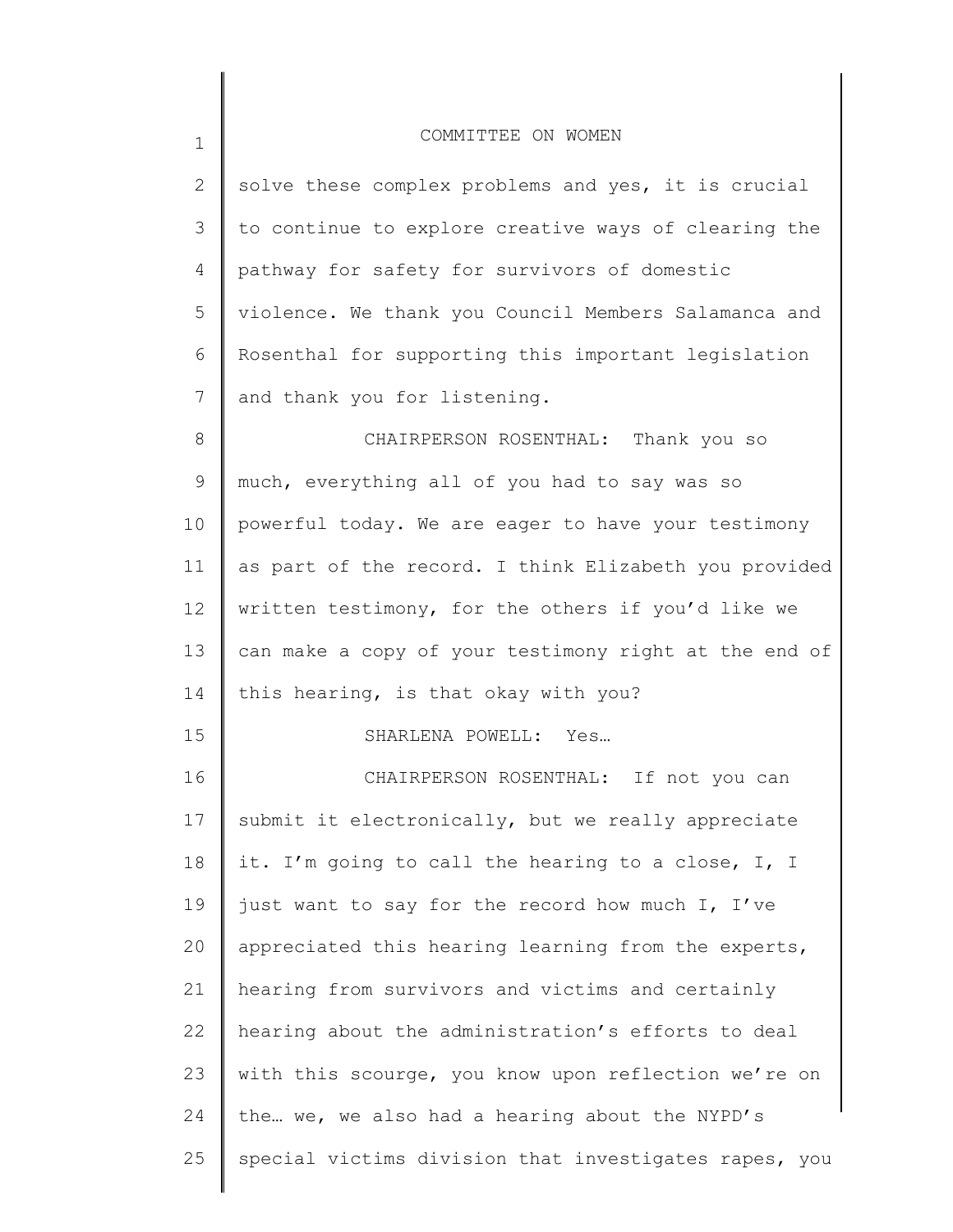1

2 3 4 5 6 7 8 9 10 11 12 13 14 15 know where  $a_i$ , a victim would come forward and, and the total number that come forward is around 5,600 and, and we know that's but five to 25 percent of what really exists out there but what I was really touched by today is when someone mentioned the word rape as part of domestic violence and that gets lost in the sauce. These types of violations, physical rape, you know of course everyone's suffering from post-traumatic stress disorder and walking around with such burdens on their lives. I, I also… oh and Council Member Treyger wants to make a closing statement as well, very brief. Okay, well why don't you go ahead and then I'm just going to finish up please.

16 17 18 19 20 21 22 23 24 25 COUNCIL MEMBER TREYGER: I, I first want to just really, really commend Chair Rosenthal for helping put this all together and your leadership has been inspiring really on a citywide level not just here in these chambers, so I want to thank you and your office and the committee staff for doing an extraordinary job. I want to thank my colleague, Council Member Ayala, I was actually not aware of her powerful, very emotional story as I was working on this legislation but I thank her immensely for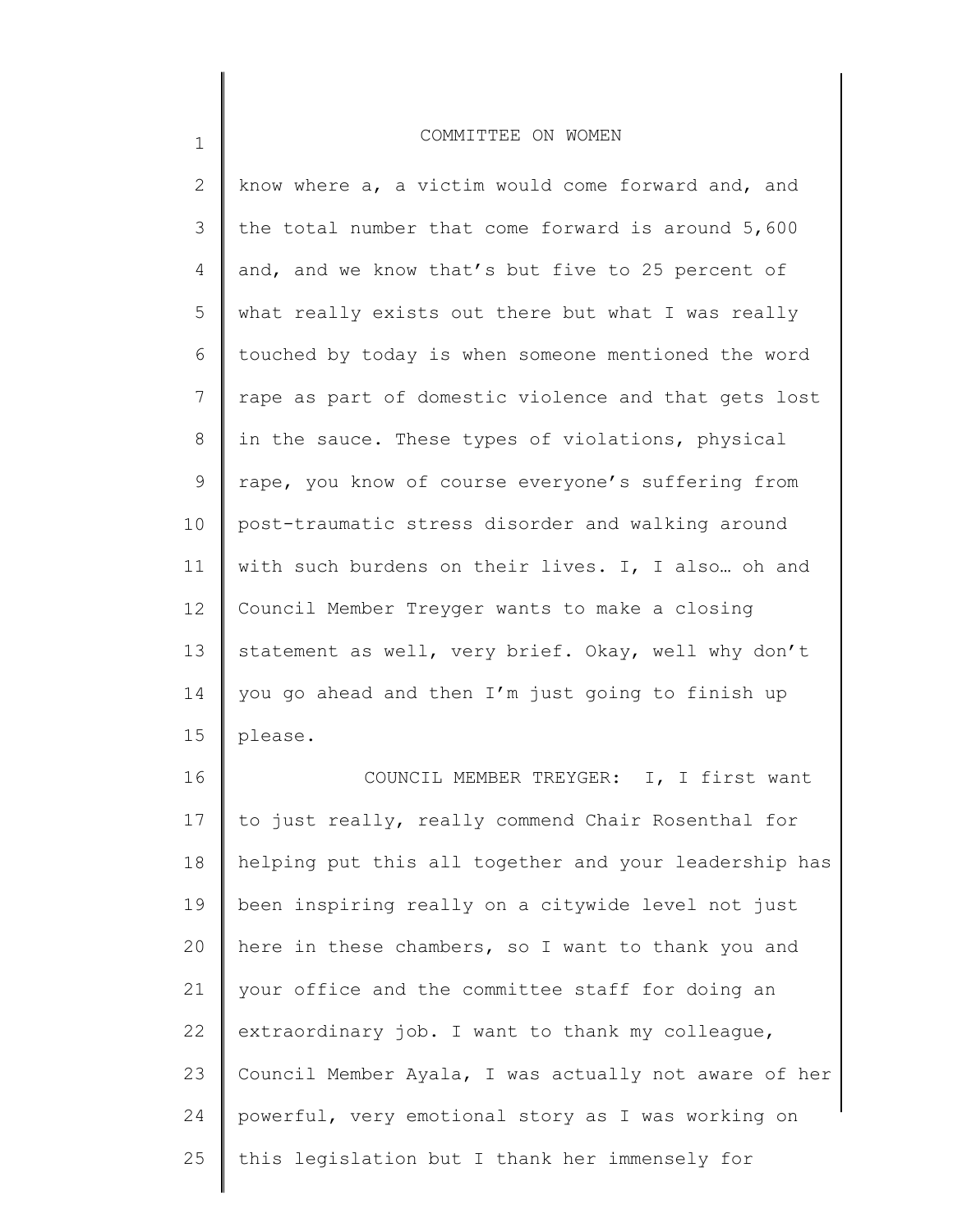1

2 3 4 5 6 7 8 9 10 11 12 13 14 15 16 17 18 19 20 21 22 23 24 25 turning her pain into purpose and for sharing something that I believe many folks are also going through, experiencing at this time and I strongly commend you and support you, we have your back and we're going to get this done Council Member. I also recognize as the sponsor of 1085 that advocates and organizations that have been at the front lines of this work for so many years have to be front and center at the table helping make sure that we deal with the technical questions and issues, very valid issues that we've heard here today but in closing, its also disheartening to hear from the administration about our current approach to this issue because I think the message of today and the message of this awareness month and in general every month really about raising awareness has been you're not alone but the current policy as we've heard from so many powerful speakers today is that at the most critical juncture of need when you need that critical assistance not just access but actual representation to secure your freedom in so many different ways and capacities the message is you are on your own and that is not acceptable, its unacceptable, not here in New York. So, we will work with advocates, we will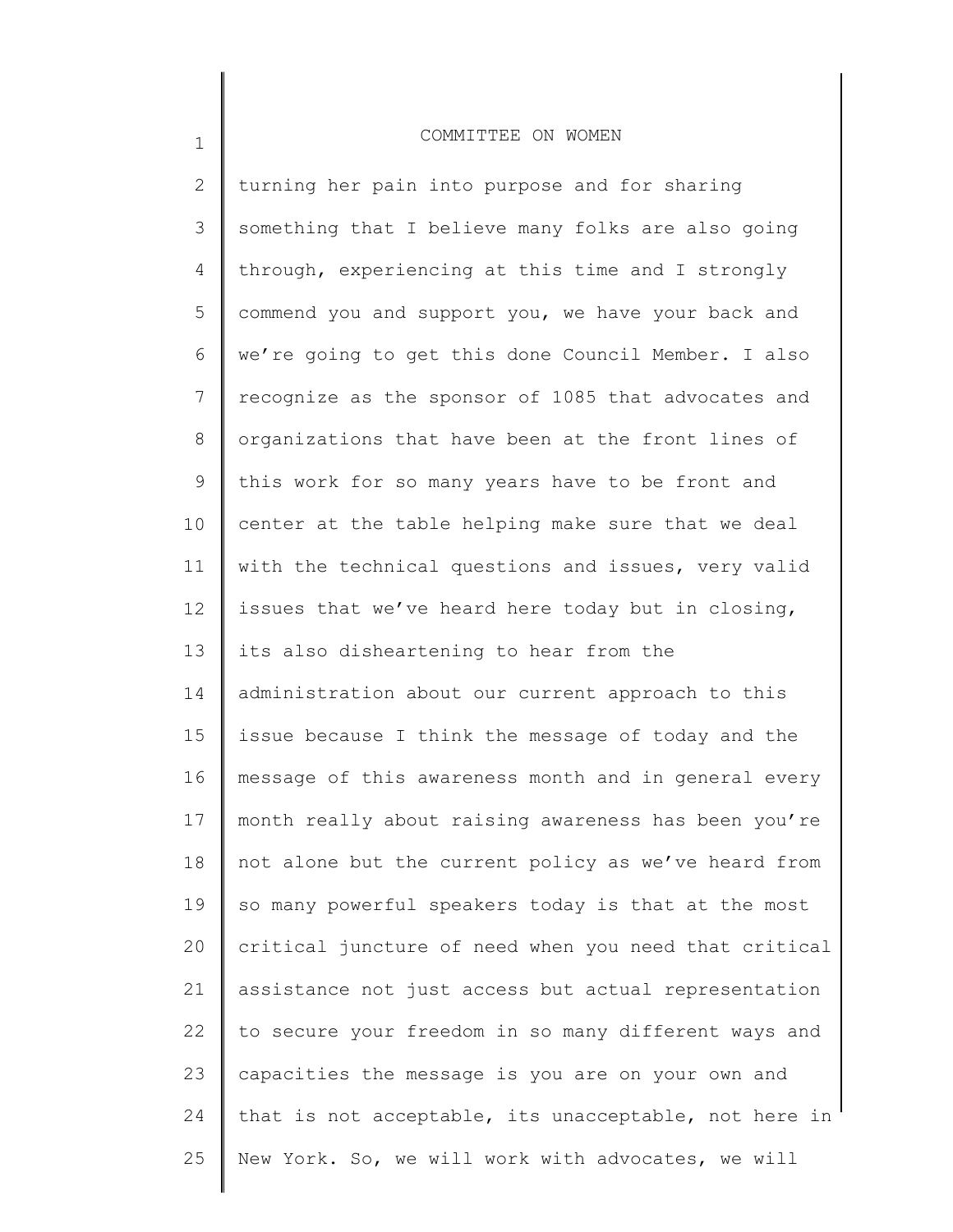| $\mathbf 1$ | COMMITTEE ON WOMEN                                    |
|-------------|-------------------------------------------------------|
| 2           | work with organizations, we'll work with my           |
| 3           | colleagues, we will, and we must get this done. Thank |
| 4           | you so much.                                          |
| 5           | ELIZABETH COHEN: Thank you.                           |
| 6           | SHARLENA POWELL: Thank you.                           |
| 7           | NEDENE SIMON: Thank you.                              |
| 8           | CHAIRPERSON ROSENTHAL: Council Member                 |
| $\mathsf 9$ | Treyger that was beautiful, I echo your sentiments    |
| 10          | and, and, and proud to fight alongside of you, I mean |
| 11          | the one thing that is so unique about domestic        |
| 12          | violence is that it really takes all aspects, the a   |
| 13          | wide variety of government resources to help out      |
| 14          | every moment I think is a crisis; divorce, it's a     |
| 15          | horrible culminating event. I, I was going to mention |
| 16          | that the New York Police Department responds to an    |
| 17          | average of 650 DV calls a day on average, they are    |
| 18          | investigating 760 DV cases a day and that they have   |
| 19          | 450 officers, DV officers. I, I also  you know just   |
| 20          | to get to the point of the resources that are needed  |
| 21          | are much more than what the need is and that was      |
| 22          | something I'm, I'm repeating it back to you but I'm   |
| 23          | going to end on your what I heard in all of your      |
| 24          | testimony, which was that the Mayor's Office of End   |
| 25          | Gender Based Violence saves lives every day, that's,  |
|             |                                                       |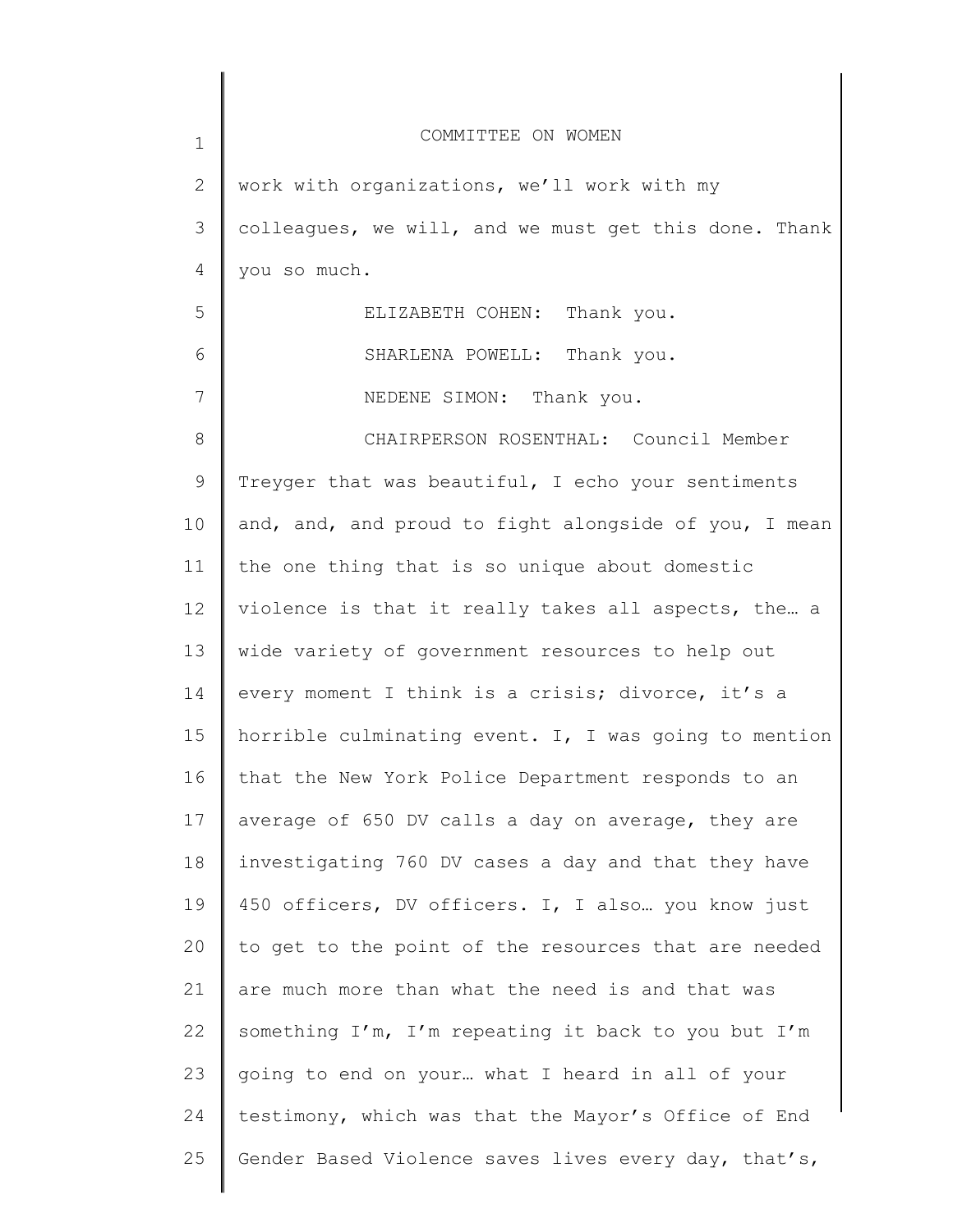| $\mathbf{2}$    | that's a powerful statement and if they are not well  |
|-----------------|-------------------------------------------------------|
| 3               | enough resourced they are not saving all the lives    |
| 4               | that need help here in New York City, you know this   |
| 5               | notion that the DV staff should, should be survivors  |
| 6               | themselves, you know this notion of peer delivered    |
| 7               | service model is, is right spot on and I, I thank you |
| 8               | for bringing that up and of course the demand for our |
| 9               | lawyer and, and for the help, you know to make sense  |
| 10 <sub>o</sub> | of, you know people are at the lowest point and, and  |
| 11              | needs city services from every direction including    |
| 12              | lawyers. So, I want to thank you for staying today,   |
| 13              | thank you for your testimony and really thank all the |
| 14              | Council Members and staff for their work. I'm going   |
| 15              | to call this hearing to a close.                      |
| 16              | [gavel]                                               |
| 17              |                                                       |
| 18              |                                                       |
| 19              |                                                       |
| 20              |                                                       |
| 21              |                                                       |
| 22              |                                                       |
| 23              |                                                       |
| 24              |                                                       |
| 25              |                                                       |
|                 |                                                       |